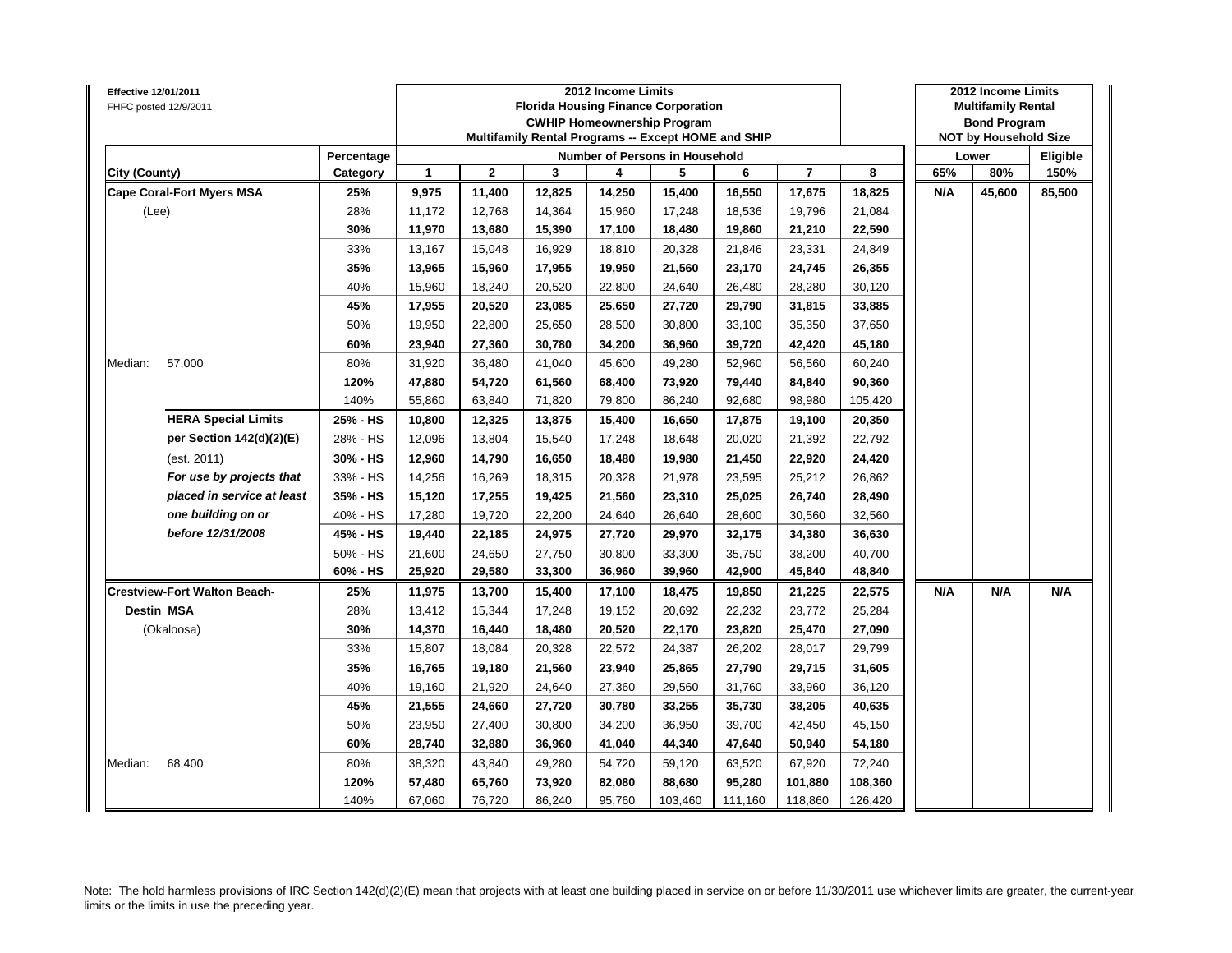| Effective 12/01/2011<br>FHFC posted 12/9/2011 |            |        |                |        | 2012 Income Limits | <b>Florida Housing Finance Corporation</b><br><b>CWHIP Homeownership Program</b><br>Multifamily Rental Programs -- Except HOME and SHIP |        |                |         |     | 2012 Income Limits<br><b>Multifamily Rental</b><br><b>Bond Program</b><br><b>NOT by Household Size</b> |          |
|-----------------------------------------------|------------|--------|----------------|--------|--------------------|-----------------------------------------------------------------------------------------------------------------------------------------|--------|----------------|---------|-----|--------------------------------------------------------------------------------------------------------|----------|
|                                               | Percentage |        |                |        |                    | Number of Persons in Household                                                                                                          |        |                |         |     | Lower                                                                                                  | Eligible |
| City (County)                                 | Category   | 1      | $\overline{2}$ | 3      | 4                  | 5                                                                                                                                       | 6      | $\overline{7}$ | 8       | 65% | 80%                                                                                                    | 150%     |
| Deltona-Daytona Beach-                        | 25%        | 10,150 | 11,600         | 13,050 | 14,475             | 15,650                                                                                                                                  | 16,800 | 17,950         | 19,125  | N/A | 46,320                                                                                                 | 86,850   |
| <b>Ormond Beach MSA</b>                       | 28%        | 11,368 | 12,992         | 14,616 | 16,212             | 17,528                                                                                                                                  | 18,816 | 20,104         | 21,420  |     |                                                                                                        |          |
| (Volusia)                                     | 30%        | 12,180 | 13,920         | 15,660 | 17,370             | 18,780                                                                                                                                  | 20,160 | 21,540         | 22,950  |     |                                                                                                        |          |
|                                               | 33%        | 13,398 | 15,312         | 17,226 | 19,107             | 20,658                                                                                                                                  | 22,176 | 23,694         | 25,245  |     |                                                                                                        |          |
|                                               | 35%        | 14,210 | 16,240         | 18,270 | 20,265             | 21,910                                                                                                                                  | 23,520 | 25,130         | 26,775  |     |                                                                                                        |          |
|                                               | 40%        | 16,240 | 18,560         | 20,880 | 23,160             | 25,040                                                                                                                                  | 26,880 | 28,720         | 30,600  |     |                                                                                                        |          |
|                                               | 45%        | 18,270 | 20,880         | 23,490 | 26,055             | 28,170                                                                                                                                  | 30,240 | 32,310         | 34,425  |     |                                                                                                        |          |
|                                               | 50%        | 20,300 | 23,200         | 26,100 | 28,950             | 31,300                                                                                                                                  | 33,600 | 35,900         | 38,250  |     |                                                                                                        |          |
|                                               | 60%        | 24,360 | 27,840         | 31,320 | 34,740             | 37,560                                                                                                                                  | 40,320 | 43,080         | 45,900  |     |                                                                                                        |          |
| 57,900<br>Median:                             | 80%        | 32,480 | 37,120         | 41,760 | 46,320             | 50,080                                                                                                                                  | 53,760 | 57,440         | 61,200  |     |                                                                                                        |          |
|                                               | 120%       | 48,720 | 55,680         | 62,640 | 69,480             | 75,120                                                                                                                                  | 80,640 | 86,160         | 91,800  |     |                                                                                                        |          |
|                                               | 140%       | 56,840 | 64,960         | 73,080 | 81,060             | 87,640                                                                                                                                  | 94,080 | 100,520        | 107,100 |     |                                                                                                        |          |
| <b>Gainesville MSA</b>                        | 25%        | 9,750  | 11,125         | 12,525 | 13,900             | 15,025                                                                                                                                  | 16,125 | 17,250         | 18,350  | N/A | 44,480                                                                                                 | 85,500   |
| (Alachua/Gilchrist)                           | 28%        | 10,920 | 12,460         | 14,028 | 15,568             | 16,828                                                                                                                                  | 18,060 | 19,320         | 20,552  |     |                                                                                                        |          |
|                                               | 30%        | 11,700 | 13,350         | 15,030 | 16,680             | 18,030                                                                                                                                  | 19,350 | 20,700         | 22,020  |     |                                                                                                        |          |
|                                               | 33%        | 12,870 | 14,685         | 16,533 | 18,348             | 19,833                                                                                                                                  | 21,285 | 22,770         | 24,222  |     |                                                                                                        |          |
|                                               | 35%        | 13,650 | 15,575         | 17,535 | 19,460             | 21,035                                                                                                                                  | 22,575 | 24,150         | 25,690  |     |                                                                                                        |          |
|                                               | 40%        | 15,600 | 17,800         | 20,040 | 22,240             | 24,040                                                                                                                                  | 25,800 | 27,600         | 29,360  |     |                                                                                                        |          |
|                                               | 45%        | 17,550 | 20,025         | 22,545 | 25,020             | 27,045                                                                                                                                  | 29,025 | 31,050         | 33,030  |     |                                                                                                        |          |
|                                               | 50%        | 19,500 | 22,250         | 25,050 | 27,800             | 30,050                                                                                                                                  | 32,250 | 34,500         | 36,700  |     |                                                                                                        |          |
|                                               | 60%        | 23,400 | 26,700         | 30,060 | 33,360             | 36,060                                                                                                                                  | 38,700 | 41,400         | 44,040  |     |                                                                                                        |          |
| 55,600<br>Median:                             | 80%        | 31,200 | 35,600         | 40,080 | 44,480             | 48,080                                                                                                                                  | 51,600 | 55,200         | 58,720  |     |                                                                                                        |          |
|                                               | 120%       | 46,800 | 53,400         | 60,120 | 66,720             | 72,120                                                                                                                                  | 77,400 | 82,800         | 88,080  |     |                                                                                                        |          |
|                                               | 140%       | 54,600 | 62,300         | 70,140 | 77,840             | 84,140                                                                                                                                  | 90,300 | 96,600         | 102,760 |     |                                                                                                        |          |
| <b>HERA Special Limits</b>                    | 25% - HS   | 10,750 | 12,275         | 13,800 | 15,325             | 16,575                                                                                                                                  | 17,800 | 19,025         | 20,250  |     |                                                                                                        |          |
| per Section 142(d)(2)(E)                      | 28% - HS   | 12,040 | 13,748         | 15,456 | 17,164             | 18,564                                                                                                                                  | 19,936 | 21,308         | 22,680  |     |                                                                                                        |          |
| (est. 2011)                                   | 30% - HS   | 12,900 | 14,730         | 16,560 | 18,390             | 19,890                                                                                                                                  | 21,360 | 22,830         | 24,300  |     |                                                                                                        |          |
| For use by projects that                      | 33% - HS   | 14,190 | 16,203         | 18,216 | 20,229             | 21,879                                                                                                                                  | 23,496 | 25,113         | 26,730  |     |                                                                                                        |          |
| placed in service at least                    | 35% - HS   | 15,050 | 17,185         | 19,320 | 21,455             | 23,205                                                                                                                                  | 24,920 | 26,635         | 28,350  |     |                                                                                                        |          |
| one building on or                            | 40% - HS   | 17,200 | 19,640         | 22,080 | 24,520             | 26,520                                                                                                                                  | 28,480 | 30,440         | 32,400  |     |                                                                                                        |          |
| before 12/31/2008                             | 45% - HS   | 19,350 | 22,095         | 24,840 | 27,585             | 29,835                                                                                                                                  | 32,040 | 34,245         | 36,450  |     |                                                                                                        |          |
|                                               | 50% - HS   | 21,500 | 24,550         | 27,600 | 30,650             | 33,150                                                                                                                                  | 35,600 | 38,050         | 40,500  |     |                                                                                                        |          |
|                                               | 60% - HS   | 25,800 | 29,460         | 33,120 | 36,780             | 39,780                                                                                                                                  | 42,720 | 45,660         | 48,600  |     |                                                                                                        |          |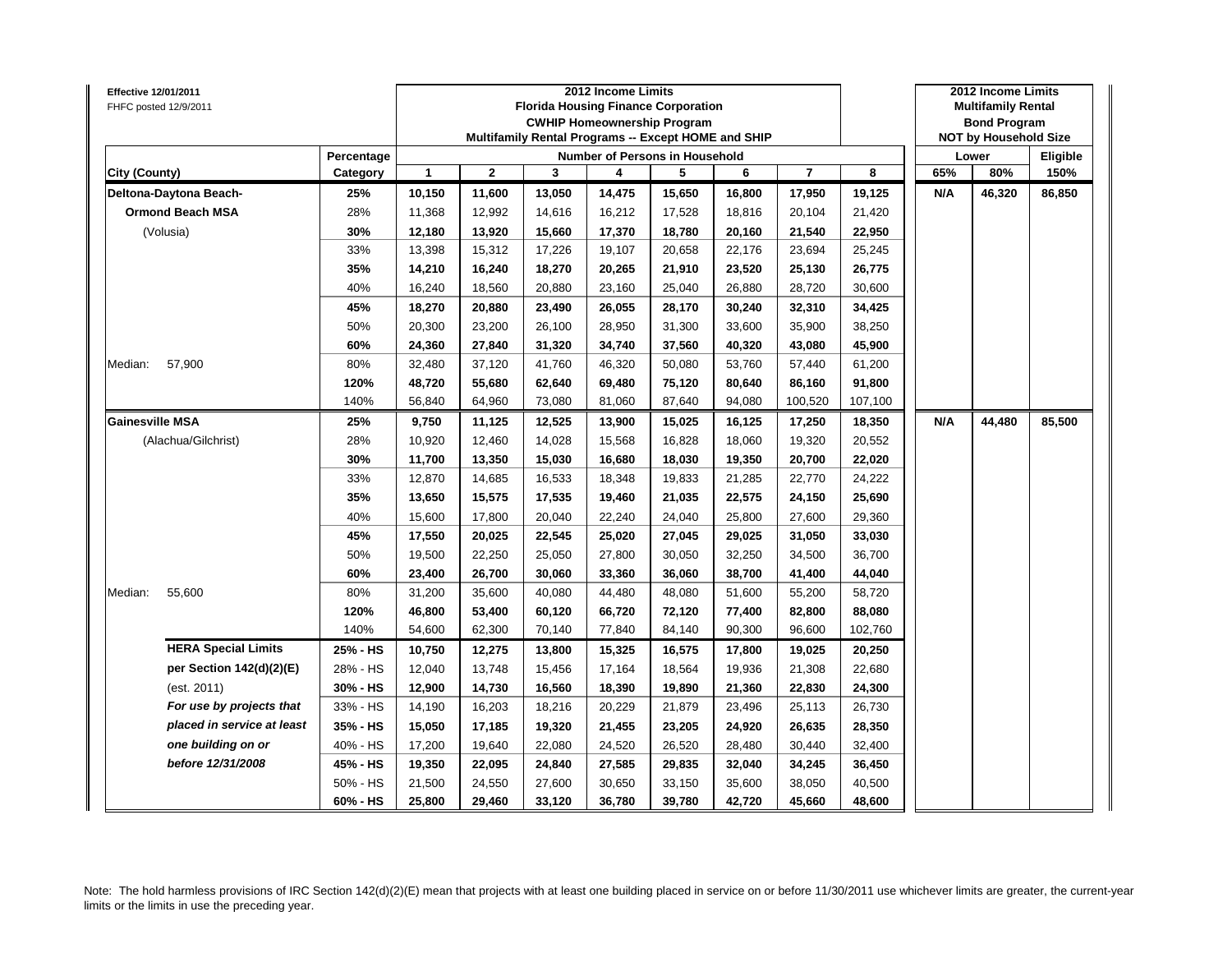| Effective 12/01/2011<br>FHFC posted 12/9/2011 |            |              |              |                                                     | 2012 Income Limits                 |         |         |                |         |     | 2012 Income Limits<br><b>Multifamily Rental</b> |          |
|-----------------------------------------------|------------|--------------|--------------|-----------------------------------------------------|------------------------------------|---------|---------|----------------|---------|-----|-------------------------------------------------|----------|
|                                               |            |              |              | <b>Florida Housing Finance Corporation</b>          | <b>CWHIP Homeownership Program</b> |         |         |                |         |     | <b>Bond Program</b>                             |          |
|                                               |            |              |              | Multifamily Rental Programs -- Except HOME and SHIP |                                    |         |         |                |         |     | <b>NOT by Household Size</b>                    |          |
|                                               | Percentage |              |              |                                                     | Number of Persons in Household     |         |         |                |         |     | Lower                                           | Eligible |
| City (County)                                 | Category   | $\mathbf{1}$ | $\mathbf{2}$ | 3                                                   | 4                                  | 5       | 6       | $\overline{7}$ | 8       | 65% | 80%                                             | 150%     |
| Jacksonville MSA                              |            |              |              |                                                     |                                    |         |         |                |         |     |                                                 |          |
| <b>Baker County HMFA</b>                      | 25%        | 10,200       | 11,650       | 13,100                                              | 14,550                             | 15,725  | 16,900  | 18,050         | 19,225  | N/A | N/A                                             | N/A      |
|                                               | 28%        | 11,424       | 13,048       | 14,672                                              | 16,296                             | 17,612  | 18,928  | 20,216         | 21,532  |     |                                                 |          |
|                                               | 30%        | 12,240       | 13,980       | 15.720                                              | 17,460                             | 18,870  | 20,280  | 21,660         | 23,070  |     |                                                 |          |
|                                               | 33%        | 13,464       | 15,378       | 17,292                                              | 19,206                             | 20,757  | 22,308  | 23,826         | 25,377  |     |                                                 |          |
|                                               | 35%        | 14,280       | 16,310       | 18,340                                              | 20,370                             | 22,015  | 23,660  | 25,270         | 26,915  |     |                                                 |          |
|                                               | 40%        | 16,320       | 18,640       | 20,960                                              | 23,280                             | 25,160  | 27,040  | 28,880         | 30,760  |     |                                                 |          |
|                                               | 45%        | 18,360       | 20,970       | 23,580                                              | 26,190                             | 28,305  | 30,420  | 32,490         | 34,605  |     |                                                 |          |
|                                               | 50%        | 20,400       | 23,300       | 26,200                                              | 29,100                             | 31,450  | 33,800  | 36,100         | 38,450  |     |                                                 |          |
|                                               | 60%        | 24,480       | 27,960       | 31,440                                              | 34,920                             | 37,740  | 40,560  | 43,320         | 46,140  |     |                                                 |          |
| Median:<br>58,200                             | 80%        | 32,640       | 37,280       | 41,920                                              | 46,560                             | 50,320  | 54,080  | 57,760         | 61,520  |     |                                                 |          |
|                                               | 120%       | 48,960       | 55,920       | 62,880                                              | 69,840                             | 75,480  | 81,120  | 86,640         | 92,280  |     |                                                 |          |
|                                               | 140%       | 57,120       | 65,240       | 73,360                                              | 81,480                             | 88,060  | 94,640  | 101,080        | 107,660 |     |                                                 |          |
| <b>Jacksonville HMFA</b>                      | 25%        | 11,800       | 13,475       | 15,150                                              | 16,825                             | 18,175  | 19,525  | 20,875         | 22,225  | N/A | 53,840                                          | 100,950  |
| (Clay/Duval/                                  | 28%        | 13,216       | 15,092       | 16,968                                              | 18,844                             | 20,356  | 21,868  | 23,380         | 24,892  |     |                                                 |          |
| Nassau/Saint Johns)                           | 30%        | 14,160       | 16,170       | 18,180                                              | 20,190                             | 21,810  | 23,430  | 25,050         | 26,670  |     |                                                 |          |
|                                               | 33%        | 15,576       | 17,787       | 19,998                                              | 22,209                             | 23,991  | 25,773  | 27,555         | 29,337  |     |                                                 |          |
|                                               | 35%        | 16,520       | 18,865       | 21,210                                              | 23,555                             | 25,445  | 27,335  | 29,225         | 31,115  |     |                                                 |          |
|                                               | 40%        | 18,880       | 21,560       | 24,240                                              | 26,920                             | 29,080  | 31,240  | 33,400         | 35,560  |     |                                                 |          |
|                                               | 45%        | 21,240       | 24,255       | 27,270                                              | 30,285                             | 32,715  | 35,145  | 37,575         | 40,005  |     |                                                 |          |
|                                               | 50%        | 23,600       | 26,950       | 30,300                                              | 33,650                             | 36,350  | 39,050  | 41,750         | 44,450  |     |                                                 |          |
|                                               | 60%        | 28,320       | 32,340       | 36,360                                              | 40,380                             | 43,620  | 46,860  | 50,100         | 53,340  |     |                                                 |          |
| 67,300<br>Median:                             | 80%        | 37,760       | 43,120       | 48,480                                              | 53,840                             | 58,160  | 62,480  | 66,800         | 71,120  |     |                                                 |          |
|                                               | 120%       | 56,640       | 64,680       | 72,720                                              | 80,760                             | 87,240  | 93,720  | 100,200        | 106,680 |     |                                                 |          |
|                                               | 140%       | 66,080       | 75,460       | 84,840                                              | 94,220                             | 101,780 | 109,340 | 116,900        | 124,460 |     |                                                 |          |
| Lakeland-Winter Haven MSA                     | 25%        | 9,550        | 10,900       | 12,275                                              | 13,625                             | 14,725  | 15,825  | 16,900         | 18,000  | N/A | N/A                                             | N/A      |
| (Polk)                                        | 28%        | 10,696       | 12,208       | 13,748                                              | 15,260                             | 16,492  | 17,724  | 18,928         | 20,160  |     |                                                 |          |
|                                               | 30%        | 11,460       | 13,080       | 14,730                                              | 16,350                             | 17,670  | 18,990  | 20,280         | 21,600  |     |                                                 |          |
|                                               | 33%        | 12,606       | 14,388       | 16,203                                              | 17,985                             | 19,437  | 20,889  | 22,308         | 23,760  |     |                                                 |          |
|                                               | 35%        | 13,370       | 15,260       | 17,185                                              | 19,075                             | 20,615  | 22,155  | 23,660         | 25,200  |     |                                                 |          |
|                                               | 40%        | 15,280       | 17,440       | 19,640                                              | 21,800                             | 23,560  | 25,320  | 27,040         | 28,800  |     |                                                 |          |
|                                               | 45%        | 17,190       | 19,620       | 22,095                                              | 24,525                             | 26,505  | 28,485  | 30,420         | 32,400  |     |                                                 |          |
|                                               | 50%        | 19,100       | 21,800       | 24,550                                              | 27,250                             | 29,450  | 31,650  | 33,800         | 36,000  |     |                                                 |          |
|                                               | 60%        | 22,920       | 26,160       | 29,460                                              | 32,700                             | 35,340  | 37,980  | 40,560         | 43,200  |     |                                                 |          |
| Median:<br>54,500                             | 80%        | 30,560       | 34,880       | 39,280                                              | 43,600                             | 47,120  | 50,640  | 54,080         | 57,600  |     |                                                 |          |
|                                               | 120%       | 45,840       | 52,320       | 58,920                                              | 65,400                             | 70,680  | 75,960  | 81,120         | 86,400  |     |                                                 |          |
|                                               | 140%       | 53,480       | 61,040       | 68,740                                              | 76,300                             | 82,460  | 88,620  | 94,640         | 100,800 |     |                                                 |          |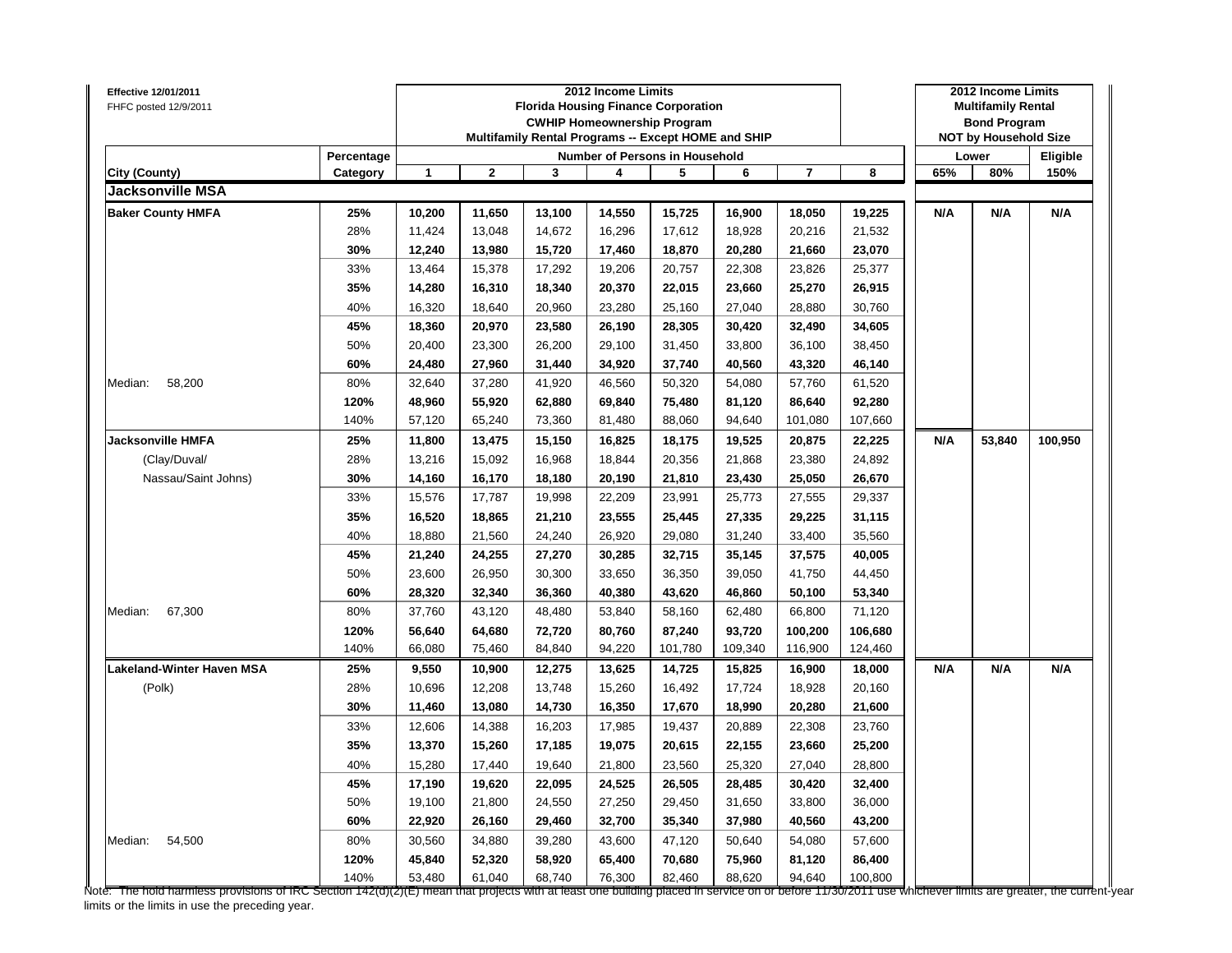| Percentage<br>Number of Persons in Household<br>Lower<br>$\mathbf{1}$<br>$\mathbf{2}$<br>5<br>65%<br>3<br>6<br>$\overline{7}$<br>8<br>80%<br><b>City (County)</b><br>4<br>Category<br>Miami-Fort Lauderdale-Pompano Beach MSA<br><b>Fort Lauderdale HMFA</b><br>25%<br>12,550<br>14,325<br>16,125<br>17,900<br>19,350<br>20,775<br>23,650<br>N/A<br>57,280<br>22,200<br>28%<br>14,056<br>16,044<br>20,048<br>21,672<br>26,488<br>(Broward)<br>18,060<br>23,268<br>24,864<br>30%<br>15,060<br>17,190<br>19,350<br>23,220<br>24,930<br>28,380<br>21,480<br>26,640<br>33%<br>31,218<br>16,566<br>18,909<br>21,285<br>23,628<br>25,542<br>27,423<br>29,304<br>35%<br>17,570<br>20,055<br>27,090<br>33,110<br>22,575<br>25,060<br>29,085<br>31,080<br>40%<br>20,080<br>28,640<br>30,960<br>33,240<br>35,520<br>37,840<br>22,920<br>25,800<br>25,785<br>34,830<br>37,395<br>42,570<br>45%<br>22,590<br>29,025<br>32,220<br>39,960<br>50%<br>25,100<br>28,650<br>32,250<br>35,800<br>38,700<br>41,550<br>47,300<br>44,400<br>46,440<br>56,760<br>60%<br>30,120<br>34,380<br>38,700<br>42,960<br>49,860<br>53,280<br>62,600<br>80%<br>40,160<br>45,840<br>51,600<br>61,920<br>66,480<br>71,040<br>75,680<br>Median:<br>57,280<br>113,520<br>120%<br>60,240<br>68,760<br>85,920<br>92,880<br>99.720<br>77,400<br>106,560<br>140%<br>80,220<br>70,280<br>90,300<br>100,240<br>108,360<br>116,340<br>124,320<br>132,440<br>Miami-Miami Beach-<br>25%<br>N/A<br>N/A<br>11,500<br>13,125<br>14,775<br>16,400<br>17,725<br>19,025<br>20,350<br>21,650 | Eligible<br>150% |
|-----------------------------------------------------------------------------------------------------------------------------------------------------------------------------------------------------------------------------------------------------------------------------------------------------------------------------------------------------------------------------------------------------------------------------------------------------------------------------------------------------------------------------------------------------------------------------------------------------------------------------------------------------------------------------------------------------------------------------------------------------------------------------------------------------------------------------------------------------------------------------------------------------------------------------------------------------------------------------------------------------------------------------------------------------------------------------------------------------------------------------------------------------------------------------------------------------------------------------------------------------------------------------------------------------------------------------------------------------------------------------------------------------------------------------------------------------------------------------------------------------------------------------------------|------------------|
|                                                                                                                                                                                                                                                                                                                                                                                                                                                                                                                                                                                                                                                                                                                                                                                                                                                                                                                                                                                                                                                                                                                                                                                                                                                                                                                                                                                                                                                                                                                                         |                  |
|                                                                                                                                                                                                                                                                                                                                                                                                                                                                                                                                                                                                                                                                                                                                                                                                                                                                                                                                                                                                                                                                                                                                                                                                                                                                                                                                                                                                                                                                                                                                         |                  |
|                                                                                                                                                                                                                                                                                                                                                                                                                                                                                                                                                                                                                                                                                                                                                                                                                                                                                                                                                                                                                                                                                                                                                                                                                                                                                                                                                                                                                                                                                                                                         |                  |
|                                                                                                                                                                                                                                                                                                                                                                                                                                                                                                                                                                                                                                                                                                                                                                                                                                                                                                                                                                                                                                                                                                                                                                                                                                                                                                                                                                                                                                                                                                                                         | 107,400          |
|                                                                                                                                                                                                                                                                                                                                                                                                                                                                                                                                                                                                                                                                                                                                                                                                                                                                                                                                                                                                                                                                                                                                                                                                                                                                                                                                                                                                                                                                                                                                         |                  |
|                                                                                                                                                                                                                                                                                                                                                                                                                                                                                                                                                                                                                                                                                                                                                                                                                                                                                                                                                                                                                                                                                                                                                                                                                                                                                                                                                                                                                                                                                                                                         |                  |
|                                                                                                                                                                                                                                                                                                                                                                                                                                                                                                                                                                                                                                                                                                                                                                                                                                                                                                                                                                                                                                                                                                                                                                                                                                                                                                                                                                                                                                                                                                                                         |                  |
|                                                                                                                                                                                                                                                                                                                                                                                                                                                                                                                                                                                                                                                                                                                                                                                                                                                                                                                                                                                                                                                                                                                                                                                                                                                                                                                                                                                                                                                                                                                                         |                  |
|                                                                                                                                                                                                                                                                                                                                                                                                                                                                                                                                                                                                                                                                                                                                                                                                                                                                                                                                                                                                                                                                                                                                                                                                                                                                                                                                                                                                                                                                                                                                         |                  |
|                                                                                                                                                                                                                                                                                                                                                                                                                                                                                                                                                                                                                                                                                                                                                                                                                                                                                                                                                                                                                                                                                                                                                                                                                                                                                                                                                                                                                                                                                                                                         |                  |
|                                                                                                                                                                                                                                                                                                                                                                                                                                                                                                                                                                                                                                                                                                                                                                                                                                                                                                                                                                                                                                                                                                                                                                                                                                                                                                                                                                                                                                                                                                                                         |                  |
|                                                                                                                                                                                                                                                                                                                                                                                                                                                                                                                                                                                                                                                                                                                                                                                                                                                                                                                                                                                                                                                                                                                                                                                                                                                                                                                                                                                                                                                                                                                                         |                  |
|                                                                                                                                                                                                                                                                                                                                                                                                                                                                                                                                                                                                                                                                                                                                                                                                                                                                                                                                                                                                                                                                                                                                                                                                                                                                                                                                                                                                                                                                                                                                         |                  |
|                                                                                                                                                                                                                                                                                                                                                                                                                                                                                                                                                                                                                                                                                                                                                                                                                                                                                                                                                                                                                                                                                                                                                                                                                                                                                                                                                                                                                                                                                                                                         |                  |
|                                                                                                                                                                                                                                                                                                                                                                                                                                                                                                                                                                                                                                                                                                                                                                                                                                                                                                                                                                                                                                                                                                                                                                                                                                                                                                                                                                                                                                                                                                                                         |                  |
|                                                                                                                                                                                                                                                                                                                                                                                                                                                                                                                                                                                                                                                                                                                                                                                                                                                                                                                                                                                                                                                                                                                                                                                                                                                                                                                                                                                                                                                                                                                                         | N/A              |
| <b>Kendall HMFA</b><br>28%<br>12,880<br>14,700<br>16,548<br>19,852<br>21,308<br>24,248<br>18,368<br>22,792                                                                                                                                                                                                                                                                                                                                                                                                                                                                                                                                                                                                                                                                                                                                                                                                                                                                                                                                                                                                                                                                                                                                                                                                                                                                                                                                                                                                                              |                  |
| (Miami-Dade)<br>30%<br>13,800<br>15,750<br>17,730<br>19,680<br>21,270<br>22,830<br>24,420<br>25,980                                                                                                                                                                                                                                                                                                                                                                                                                                                                                                                                                                                                                                                                                                                                                                                                                                                                                                                                                                                                                                                                                                                                                                                                                                                                                                                                                                                                                                     |                  |
| 33%<br>17,325<br>28,578<br>15,180<br>19,503<br>21,648<br>23,397<br>25,113<br>26,862                                                                                                                                                                                                                                                                                                                                                                                                                                                                                                                                                                                                                                                                                                                                                                                                                                                                                                                                                                                                                                                                                                                                                                                                                                                                                                                                                                                                                                                     |                  |
| 35%<br>18,375<br>20,685<br>22,960<br>24,815<br>26,635<br>30,310<br>16,100<br>28,490                                                                                                                                                                                                                                                                                                                                                                                                                                                                                                                                                                                                                                                                                                                                                                                                                                                                                                                                                                                                                                                                                                                                                                                                                                                                                                                                                                                                                                                     |                  |
| 40%<br>18,400<br>21,000<br>23,640<br>26,240<br>28,360<br>30,440<br>32,560<br>34,640                                                                                                                                                                                                                                                                                                                                                                                                                                                                                                                                                                                                                                                                                                                                                                                                                                                                                                                                                                                                                                                                                                                                                                                                                                                                                                                                                                                                                                                     |                  |
| 29,520<br>31,905<br>38,970<br>45%<br>20,700<br>23,625<br>26,595<br>34,245<br>36,630                                                                                                                                                                                                                                                                                                                                                                                                                                                                                                                                                                                                                                                                                                                                                                                                                                                                                                                                                                                                                                                                                                                                                                                                                                                                                                                                                                                                                                                     |                  |
| 50%<br>43,300<br>23,000<br>26,250<br>29,550<br>32,800<br>35,450<br>38,050<br>40,700                                                                                                                                                                                                                                                                                                                                                                                                                                                                                                                                                                                                                                                                                                                                                                                                                                                                                                                                                                                                                                                                                                                                                                                                                                                                                                                                                                                                                                                     |                  |
| 60%<br>42,540<br>51,960<br>27,600<br>31,500<br>35,460<br>39,360<br>45,660<br>48,840                                                                                                                                                                                                                                                                                                                                                                                                                                                                                                                                                                                                                                                                                                                                                                                                                                                                                                                                                                                                                                                                                                                                                                                                                                                                                                                                                                                                                                                     |                  |
| 52,600<br>80%<br>36,800<br>42,000<br>56,720<br>60,880<br>65,120<br>69,280<br>Median:<br>47,280<br>52,480                                                                                                                                                                                                                                                                                                                                                                                                                                                                                                                                                                                                                                                                                                                                                                                                                                                                                                                                                                                                                                                                                                                                                                                                                                                                                                                                                                                                                                |                  |
| 103,920<br>120%<br>55,200<br>63,000<br>70,920<br>78,720<br>85,080<br>91,320<br>97,680                                                                                                                                                                                                                                                                                                                                                                                                                                                                                                                                                                                                                                                                                                                                                                                                                                                                                                                                                                                                                                                                                                                                                                                                                                                                                                                                                                                                                                                   |                  |
| 140%<br>99,260<br>121,240<br>64,400<br>73,500<br>82,740<br>91,840<br>106,540<br>113,960                                                                                                                                                                                                                                                                                                                                                                                                                                                                                                                                                                                                                                                                                                                                                                                                                                                                                                                                                                                                                                                                                                                                                                                                                                                                                                                                                                                                                                                 |                  |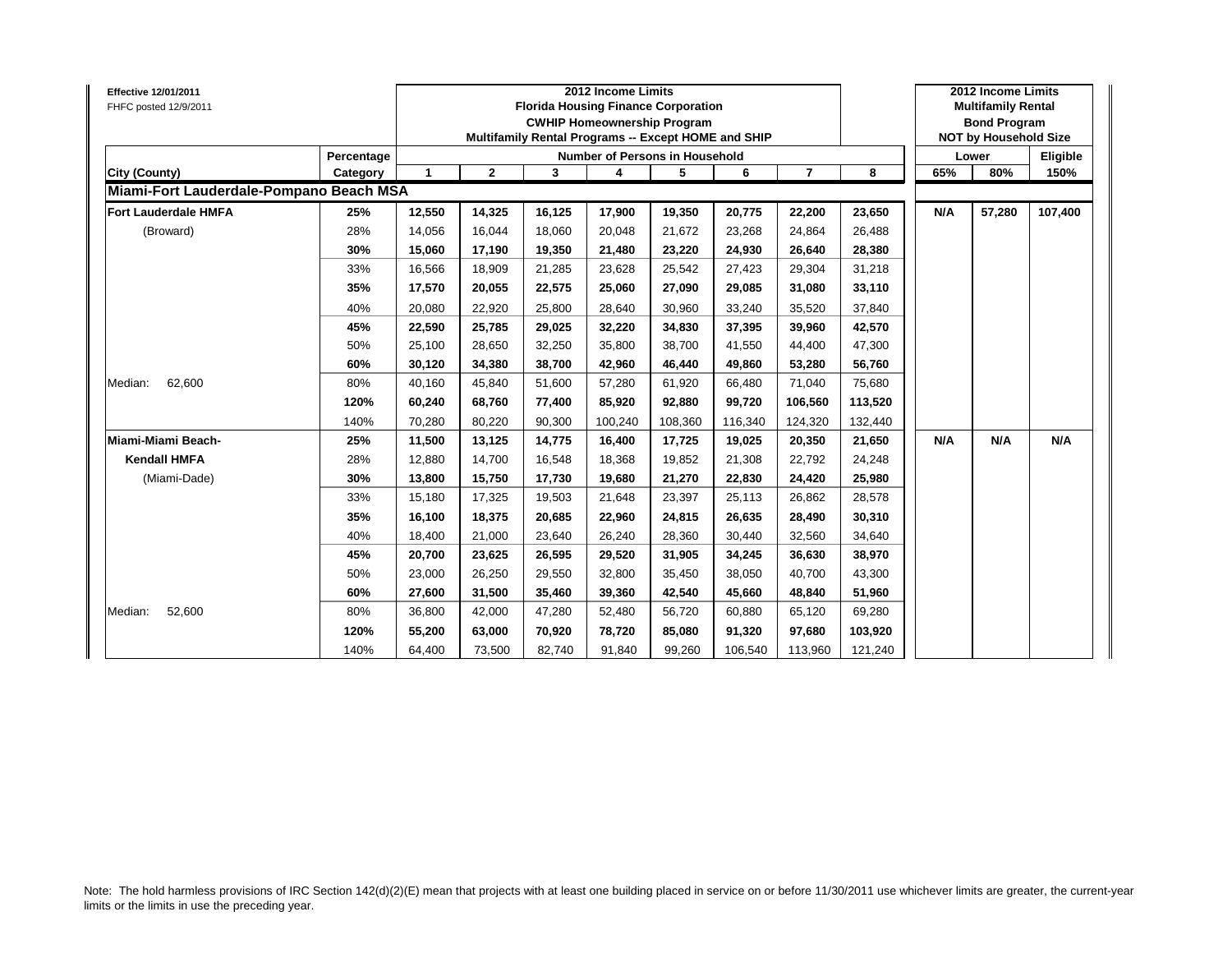| <b>Effective 12/01/2011</b><br>FHFC posted 12/9/2011 |                            |            |        |              |        | 2012 Income Limits<br><b>Florida Housing Finance Corporation</b><br><b>CWHIP Homeownership Program</b><br>Multifamily Rental Programs -- Except HOME and SHIP |         |         |                |         |        | 2012 Income Limits<br><b>Multifamily Rental</b><br><b>Bond Program</b><br><b>NOT by Household Size</b> |          |
|------------------------------------------------------|----------------------------|------------|--------|--------------|--------|---------------------------------------------------------------------------------------------------------------------------------------------------------------|---------|---------|----------------|---------|--------|--------------------------------------------------------------------------------------------------------|----------|
|                                                      |                            | Percentage |        |              |        | Number of Persons in Household                                                                                                                                |         |         |                |         |        | Lower                                                                                                  | Eligible |
| City (County)                                        |                            | Category   | 1      | $\mathbf{2}$ | 3      | 4                                                                                                                                                             | 5       | 6       | $\overline{7}$ | 8       | 65%    | 80%                                                                                                    | 150%     |
| <b>West Palm Beach-</b>                              |                            | 25%        | 12,675 | 14,475       | 16,275 | 18,075                                                                                                                                                        | 19,525  | 20,975  | 22,425         | 23,875  | 46,995 | N/A                                                                                                    | N/A      |
| <b>Boca Raton HMFA</b>                               |                            | 28%        | 14,196 | 16,212       | 18,228 | 20,244                                                                                                                                                        | 21,868  | 23,492  | 25,116         | 26,740  |        |                                                                                                        |          |
| (Palm Beach)                                         |                            | 30%        | 15,210 | 17,370       | 19,530 | 21,690                                                                                                                                                        | 23,430  | 25,170  | 26,910         | 28,650  |        |                                                                                                        |          |
|                                                      |                            | 33%        | 16,731 | 19,107       | 21,483 | 23,859                                                                                                                                                        | 25,773  | 27,687  | 29,601         | 31,515  |        |                                                                                                        |          |
|                                                      |                            | 35%        | 17,745 | 20,265       | 22,785 | 25,305                                                                                                                                                        | 27,335  | 29,365  | 31,395         | 33,425  |        |                                                                                                        |          |
|                                                      |                            | 40%        | 20,280 | 23,160       | 26.040 | 28,920                                                                                                                                                        | 31,240  | 33,560  | 35,880         | 38,200  |        |                                                                                                        |          |
|                                                      |                            | 45%        | 22,815 | 26,055       | 29,295 | 32,535                                                                                                                                                        | 35,145  | 37,755  | 40,365         | 42,975  |        |                                                                                                        |          |
|                                                      |                            | 50%        | 25,350 | 28,950       | 32,550 | 36,150                                                                                                                                                        | 39,050  | 41,950  | 44,850         | 47,750  |        |                                                                                                        |          |
|                                                      |                            | 60%        | 30,420 | 34,740       | 39,060 | 43,380                                                                                                                                                        | 46,860  | 50,340  | 53,820         | 57,300  |        |                                                                                                        |          |
| Median:<br>64,100                                    |                            | 80%        | 40,560 | 46,320       | 52,080 | 57,840                                                                                                                                                        | 62,480  | 67,120  | 71,760         | 76,400  |        |                                                                                                        |          |
|                                                      |                            | 120%       | 60,840 | 69,480       | 78,120 | 86,760                                                                                                                                                        | 93,720  | 100,680 | 107,640        | 114,600 |        |                                                                                                        |          |
|                                                      |                            | 140%       | 70,980 | 81,060       | 91,140 | 101,220                                                                                                                                                       | 109,340 | 117,460 | 125,580        | 133,700 |        |                                                                                                        |          |
|                                                      | <b>HERA Special Limits</b> | 25% - HS   | 13,325 | 15,225       | 17,125 | 19,025                                                                                                                                                        | 20,550  | 22,075  | 23,600         | 25,125  |        |                                                                                                        |          |
|                                                      | per Section 142(d)(2)(E)   | 28% - HS   | 14,924 | 17,052       | 19,180 | 21,308                                                                                                                                                        | 23,016  | 24,724  | 26,432         | 28,140  |        |                                                                                                        |          |
| (est. 2012)                                          |                            | 30% - HS   | 15,990 | 18,270       | 20,550 | 22,830                                                                                                                                                        | 24,660  | 26,490  | 28,320         | 30,150  |        |                                                                                                        |          |
|                                                      | For use by projects that   | 33% - HS   | 17,589 | 20,097       | 22,605 | 25,113                                                                                                                                                        | 27,126  | 29,139  | 31,152         | 33,165  |        |                                                                                                        |          |
|                                                      | placed in service at least | 35% - HS   | 18,655 | 21,315       | 23,975 | 26,635                                                                                                                                                        | 28,770  | 30,905  | 33,040         | 35,175  |        |                                                                                                        |          |
|                                                      | one building on or         | 40% - HS   | 21,320 | 24,360       | 27,400 | 30,440                                                                                                                                                        | 32,880  | 35,320  | 37,760         | 40,200  |        |                                                                                                        |          |
|                                                      | before 12/31/2008          | 45% - HS   | 23,985 | 27,405       | 30,825 | 34,245                                                                                                                                                        | 36,990  | 39,735  | 42,480         | 45,225  |        |                                                                                                        |          |
|                                                      |                            | 50% - HS   | 26,650 | 30,450       | 34,250 | 38,050                                                                                                                                                        | 41,100  | 44,150  | 47,200         | 50,250  |        |                                                                                                        |          |
|                                                      |                            | 60% - HS   | 31,980 | 36,540       | 41,100 | 45,660                                                                                                                                                        | 49,320  | 52,980  | 56,640         | 60,300  |        |                                                                                                        |          |
|                                                      |                            | 140% - HS  | 74,620 | 85,260       | 95,900 | 106,540                                                                                                                                                       | 115,080 | 123,620 | 132,160        | 140,700 |        |                                                                                                        |          |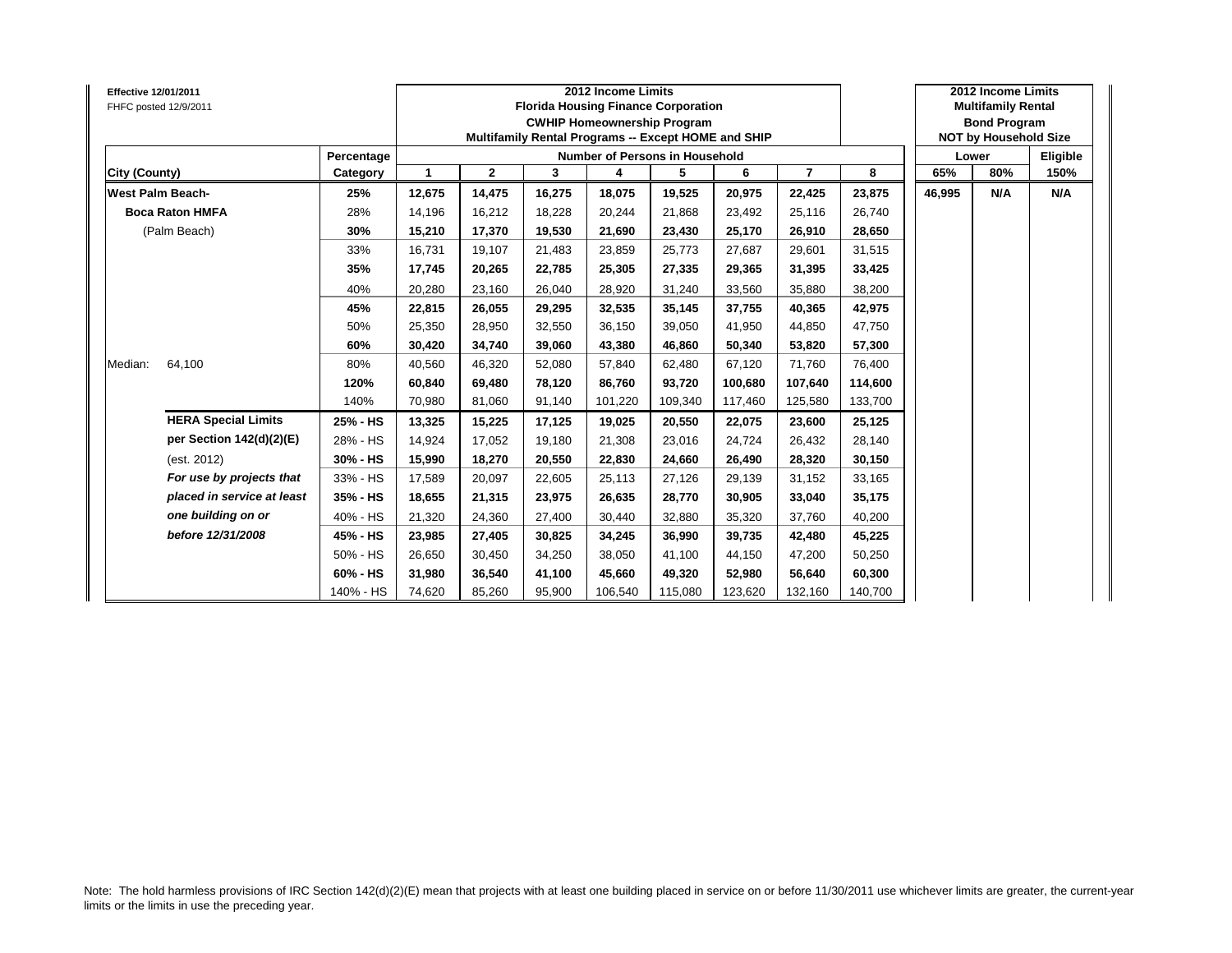| <b>Effective 12/01/2011</b><br>FHFC posted 12/9/2011 |                            |            |              |                |        | 2012 Income Limits<br><b>Florida Housing Finance Corporation</b><br><b>CWHIP Homeownership Program</b><br>Multifamily Rental Programs -- Except HOME and SHIP |         |         |                |         |     | 2012 Income Limits<br><b>Multifamily Rental</b><br><b>Bond Program</b><br><b>NOT by Household Size</b> |          |
|------------------------------------------------------|----------------------------|------------|--------------|----------------|--------|---------------------------------------------------------------------------------------------------------------------------------------------------------------|---------|---------|----------------|---------|-----|--------------------------------------------------------------------------------------------------------|----------|
|                                                      |                            | Percentage |              |                |        | Number of Persons in Household                                                                                                                                |         |         |                |         |     | Lower                                                                                                  | Eligible |
| City (County)                                        |                            | Category   | $\mathbf{1}$ | $\overline{2}$ | 3      | 4                                                                                                                                                             | 5       | 6       | $\overline{7}$ | 8       | 65% | 80%                                                                                                    | 150%     |
| <b>Naples-Marco Island MSA</b>                       |                            | 25%        | 12,750       | 14,575         | 16,400 | 18,200                                                                                                                                                        | 19,675  | 21,125  | 22,575         | 24,025  | N/A | N/A                                                                                                    | N/A      |
| (Collier)                                            |                            | 28%        | 14,280       | 16,324         | 18,368 | 20,384                                                                                                                                                        | 22,036  | 23.660  | 25,284         | 26,908  |     |                                                                                                        |          |
|                                                      |                            | 30%        | 15,300       | 17,490         | 19,680 | 21,840                                                                                                                                                        | 23,610  | 25,350  | 27,090         | 28,830  |     |                                                                                                        |          |
|                                                      |                            | 33%        | 16,830       | 19,239         | 21.648 | 24,024                                                                                                                                                        | 25,971  | 27.885  | 29,799         | 31,713  |     |                                                                                                        |          |
|                                                      |                            | 35%        | 17,850       | 20,405         | 22,960 | 25,480                                                                                                                                                        | 27,545  | 29,575  | 31,605         | 33,635  |     |                                                                                                        |          |
|                                                      |                            | 40%        | 20,400       | 23,320         | 26,240 | 29,120                                                                                                                                                        | 31,480  | 33,800  | 36,120         | 38,440  |     |                                                                                                        |          |
|                                                      |                            | 45%        | 22,950       | 26,235         | 29,520 | 32,760                                                                                                                                                        | 35,415  | 38,025  | 40,635         | 43,245  |     |                                                                                                        |          |
|                                                      |                            | 50%        | 25,500       | 29,150         | 32,800 | 36,400                                                                                                                                                        | 39,350  | 42.250  | 45,150         | 48,050  |     |                                                                                                        |          |
|                                                      |                            | 60%        | 30,600       | 34,980         | 39,360 | 43,680                                                                                                                                                        | 47,220  | 50.700  | 54,180         | 57,660  |     |                                                                                                        |          |
| 72,800<br>Median:                                    |                            | 80%        | 40,800       | 46.640         | 52,480 | 58,240                                                                                                                                                        | 62,960  | 67.600  | 72,240         | 76,880  |     |                                                                                                        |          |
|                                                      |                            | 120%       | 61,200       | 69,960         | 78,720 | 87,360                                                                                                                                                        | 94,440  | 101,400 | 108,360        | 115,320 |     |                                                                                                        |          |
|                                                      |                            | 140%       | 71.400       | 81,620         | 91,840 | 101,920                                                                                                                                                       | 110,180 | 118.300 | 126,420        | 134,540 |     |                                                                                                        |          |
|                                                      | <b>HERA Special Limits</b> | 25% - HS   | 12,850       | 14,700         | 16,525 | 18,350                                                                                                                                                        | 19,825  | 21,300  | 22,775         | 24,225  |     |                                                                                                        |          |
|                                                      | per Section 142(d)(2)(E)   | 28% - HS   | 14,392       | 16,464         | 18,508 | 20,552                                                                                                                                                        | 22,204  | 23,856  | 25,508         | 27,132  |     |                                                                                                        |          |
| (est. 2009)                                          |                            | 30% - HS   | 15,420       | 17,640         | 19,830 | 22,020                                                                                                                                                        | 23,790  | 25,560  | 27,330         | 29,070  |     |                                                                                                        |          |
|                                                      | For use by projects that   | 33% - HS   | 16,962       | 19,404         | 21,813 | 24,222                                                                                                                                                        | 26,169  | 28,116  | 30,063         | 31,977  |     |                                                                                                        |          |
|                                                      | placed in service at least | 35% - HS   | 17,990       | 20,580         | 23,135 | 25,690                                                                                                                                                        | 27,755  | 29.820  | 31,885         | 33,915  |     |                                                                                                        |          |
| one building on or                                   |                            | 40% - HS   | 20,560       | 23,520         | 26,440 | 29,360                                                                                                                                                        | 31,720  | 34.080  | 36,440         | 38,760  |     |                                                                                                        |          |
| before 12/31/2008                                    |                            | 45% - HS   | 23,130       | 26,460         | 29,745 | 33,030                                                                                                                                                        | 35,685  | 38,340  | 40,995         | 43,605  |     |                                                                                                        |          |
|                                                      |                            | 50% - HS   | 25,700       | 29,400         | 33,050 | 36,700                                                                                                                                                        | 39,650  | 42,600  | 45,550         | 48,450  |     |                                                                                                        |          |
|                                                      |                            | 60% - HS   | 30,840       | 35,280         | 39,660 | 44,040                                                                                                                                                        | 47,580  | 51,120  | 54,660         | 58,140  |     |                                                                                                        |          |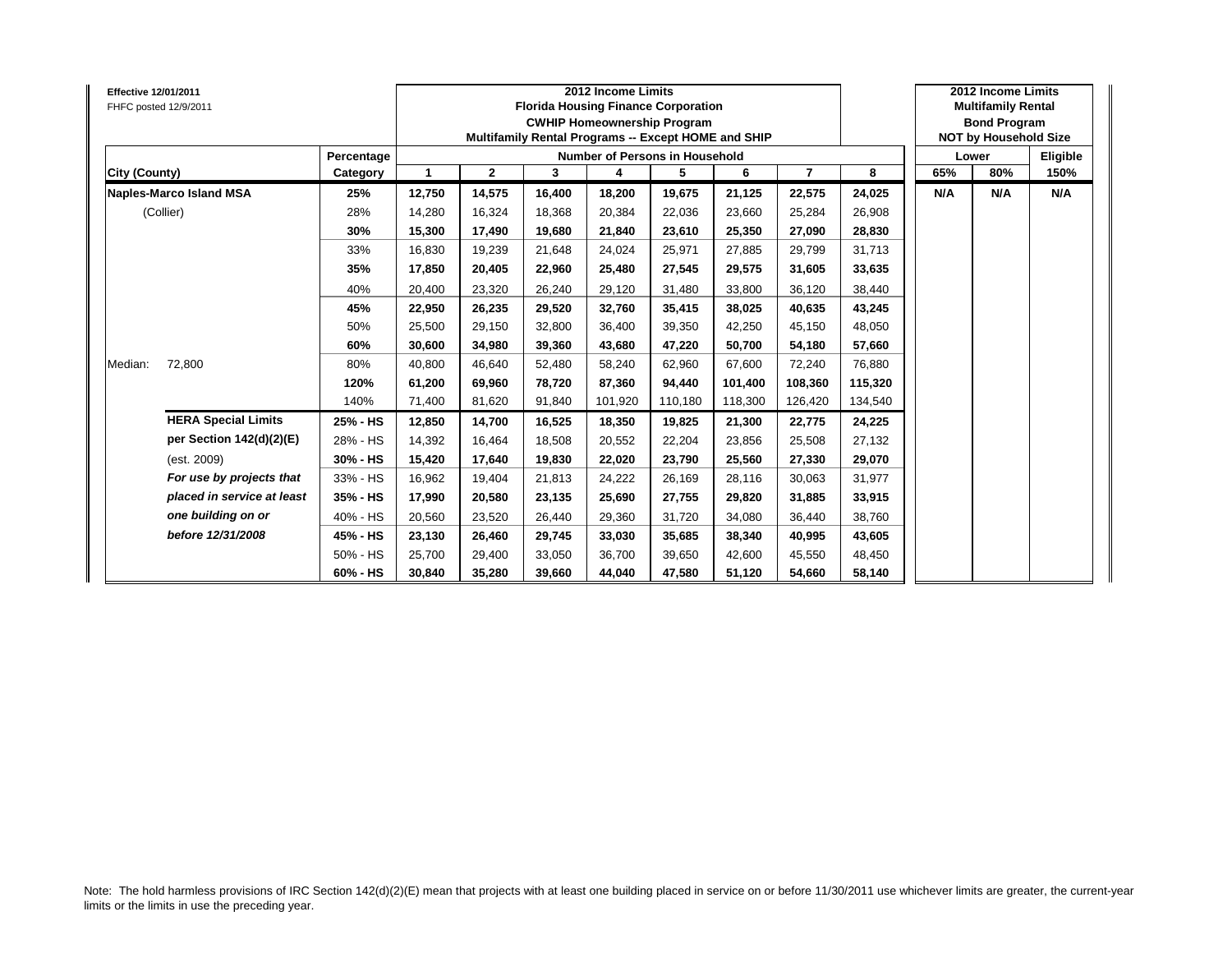| <b>Effective 12/01/2011</b> | FHFC posted 12/9/2011        |            |        |              |        | 2012 Income Limits<br><b>Florida Housing Finance Corporation</b><br><b>CWHIP Homeownership Program</b><br>Multifamily Rental Programs -- Except HOME and SHIP |        |         |                |         |     | 2012 Income Limits<br><b>Multifamily Rental</b><br><b>Bond Program</b><br><b>NOT by Household Size</b> |          |
|-----------------------------|------------------------------|------------|--------|--------------|--------|---------------------------------------------------------------------------------------------------------------------------------------------------------------|--------|---------|----------------|---------|-----|--------------------------------------------------------------------------------------------------------|----------|
|                             |                              | Percentage |        |              |        | Number of Persons in Household                                                                                                                                |        |         |                |         |     | Lower                                                                                                  | Eligible |
| City (County)               |                              | Category   | 1      | $\mathbf{2}$ | 3      | 4                                                                                                                                                             | 5      | 6       | $\overline{7}$ | 8       | 65% | 80%                                                                                                    | 150%     |
|                             | <b>North Port-Bradenton-</b> | 25%        | 10,800 | 12,325       | 13,875 | 15,400                                                                                                                                                        | 16,650 | 17,875  | 19,100         | 20,350  | N/A | 49,280                                                                                                 | 92,400   |
|                             | Sarasota MSA                 | 28%        | 12,096 | 13,804       | 15.540 | 17,248                                                                                                                                                        | 18,648 | 20.020  | 21,392         | 22,792  |     |                                                                                                        |          |
|                             | (Manatee/Sarasota)           | 30%        | 12,960 | 14,790       | 16.650 | 18,480                                                                                                                                                        | 19,980 | 21,450  | 22,920         | 24,420  |     |                                                                                                        |          |
|                             |                              | 33%        | 14,256 | 16,269       | 18.315 | 20,328                                                                                                                                                        | 21,978 | 23,595  | 25,212         | 26,862  |     |                                                                                                        |          |
|                             |                              | 35%        | 15,120 | 17,255       | 19,425 | 21,560                                                                                                                                                        | 23,310 | 25,025  | 26,740         | 28,490  |     |                                                                                                        |          |
|                             |                              | 40%        | 17,280 | 19,720       | 22,200 | 24,640                                                                                                                                                        | 26,640 | 28,600  | 30,560         | 32,560  |     |                                                                                                        |          |
|                             |                              | 45%        | 19,440 | 22,185       | 24.975 | 27,720                                                                                                                                                        | 29,970 | 32.175  | 34,380         | 36,630  |     |                                                                                                        |          |
|                             |                              | 50%        | 21,600 | 24,650       | 27,750 | 30,800                                                                                                                                                        | 33,300 | 35.750  | 38,200         | 40,700  |     |                                                                                                        |          |
|                             |                              | 60%        | 25,920 | 29,580       | 33.300 | 36,960                                                                                                                                                        | 39,960 | 42.900  | 45,840         | 48,840  |     |                                                                                                        |          |
| Median:                     | 59,900                       | 80%        | 34,560 | 39.440       | 44.400 | 49,280                                                                                                                                                        | 53,280 | 57.200  | 61.120         | 65,120  |     |                                                                                                        |          |
|                             |                              | 120%       | 51,840 | 59,160       | 66,600 | 73,920                                                                                                                                                        | 79,920 | 85,800  | 91,680         | 97,680  |     |                                                                                                        |          |
|                             |                              | 140%       | 60.480 | 69,020       | 77,700 | 86,240                                                                                                                                                        | 93,240 | 100.100 | 106.960        | 113,960 |     |                                                                                                        |          |
|                             | <b>HERA Special Limits</b>   | 25% - HS   | 11,450 | 13,100       | 14,725 | 16,350                                                                                                                                                        | 17,675 | 18,975  | 20,275         | 21,600  |     |                                                                                                        |          |
|                             | per Section 142(d)(2)(E)     | 28% - HS   | 12,824 | 14,672       | 16.492 | 18,312                                                                                                                                                        | 19,796 | 21,252  | 22,708         | 24,192  |     |                                                                                                        |          |
|                             | (est. 2011)                  | 30% - HS   | 13,740 | 15,720       | 17,670 | 19,620                                                                                                                                                        | 21,210 | 22,770  | 24,330         | 25,920  |     |                                                                                                        |          |
|                             | For use by projects that     | 33% - HS   | 15,114 | 17,292       | 19,437 | 21,582                                                                                                                                                        | 23,331 | 25,047  | 26,763         | 28,512  |     |                                                                                                        |          |
|                             | placed in service at least   | 35% - HS   | 16,030 | 18,340       | 20,615 | 22,890                                                                                                                                                        | 24,745 | 26,565  | 28,385         | 30,240  |     |                                                                                                        |          |
|                             | one building on or           | 40% - HS   | 18,320 | 20,960       | 23,560 | 26,160                                                                                                                                                        | 28,280 | 30,360  | 32,440         | 34,560  |     |                                                                                                        |          |
|                             | before 12/31/2008            | 45% - HS   | 20,610 | 23,580       | 26,505 | 29,430                                                                                                                                                        | 31,815 | 34,155  | 36,495         | 38,880  |     |                                                                                                        |          |
|                             |                              | 50% - HS   | 22,900 | 26,200       | 29,450 | 32,700                                                                                                                                                        | 35,350 | 37,950  | 40,550         | 43,200  |     |                                                                                                        |          |
|                             |                              | 60% - HS   | 27,480 | 31,440       | 35,340 | 39,240                                                                                                                                                        | 42,420 | 45,540  | 48,660         | 51,840  |     |                                                                                                        |          |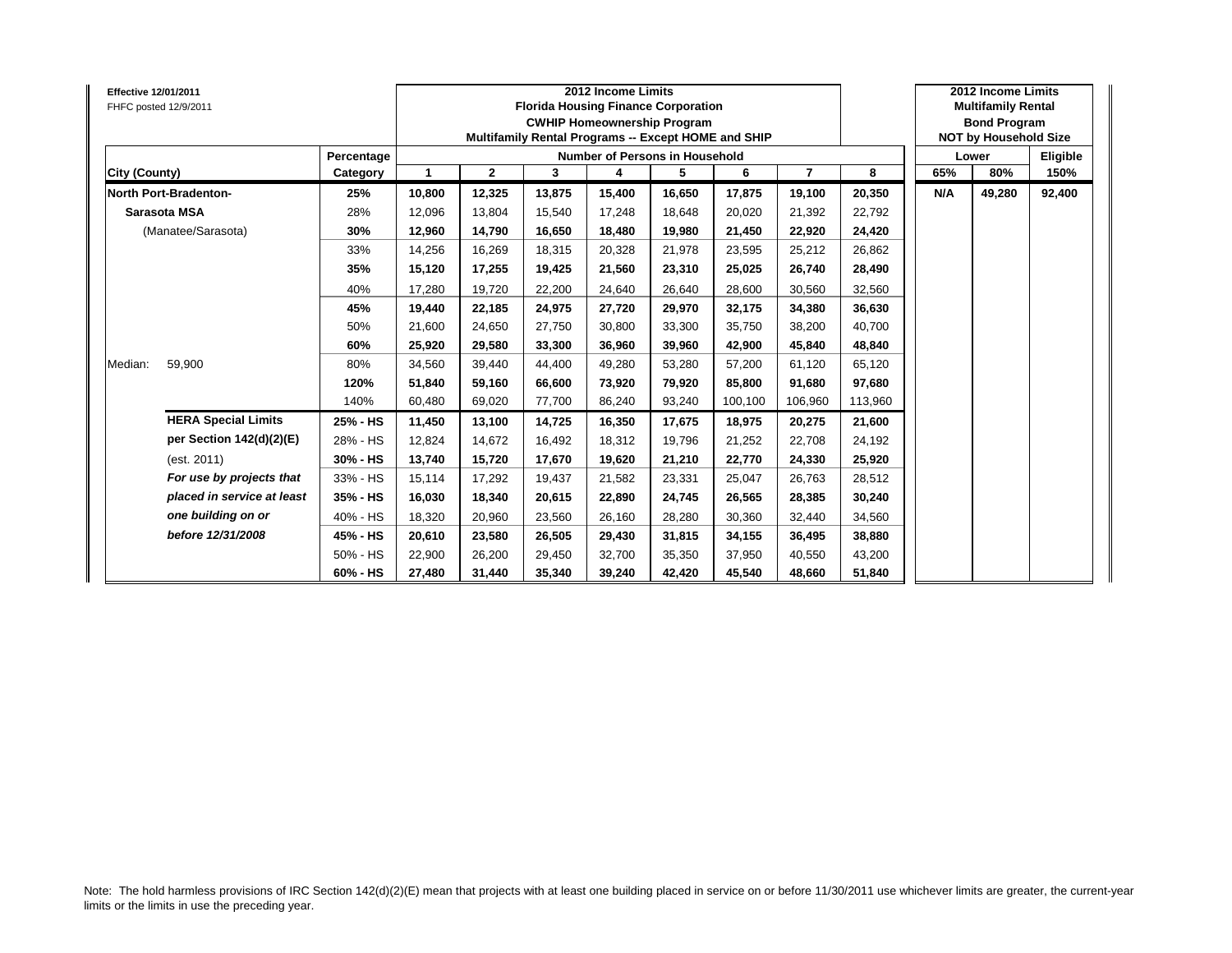| <b>Effective 12/01/2011</b><br>FHFC posted 12/9/2011 |            |              |              |        | 2012 Income Limits<br><b>Florida Housing Finance Corporation</b><br><b>CWHIP Homeownership Program</b><br>Multifamily Rental Programs -- Except HOME and SHIP |        |        |                |        |     | 2012 Income Limits<br><b>Multifamily Rental</b><br><b>Bond Program</b><br><b>NOT by Household Size</b> |          |
|------------------------------------------------------|------------|--------------|--------------|--------|---------------------------------------------------------------------------------------------------------------------------------------------------------------|--------|--------|----------------|--------|-----|--------------------------------------------------------------------------------------------------------|----------|
|                                                      | Percentage |              |              |        | Number of Persons in Household                                                                                                                                |        |        |                |        |     | Lower                                                                                                  | Eligible |
| City (County)                                        | Category   | $\mathbf{1}$ | $\mathbf{2}$ | 3      | 4                                                                                                                                                             | 5      | 6      | $\overline{7}$ | 8      | 65% | 80%                                                                                                    | 150%     |
| <b>Ocala MSA</b>                                     | 25%        | 8,850        | 10,100       | 11,375 | 12,625                                                                                                                                                        | 13,650 | 14,650 | 15,675         | 16,675 | N/A | N/A                                                                                                    | N/A      |
| (Marion)                                             | 28%        | 9,912        | 11,312       | 12.740 | 14,140                                                                                                                                                        | 15,288 | 16.408 | 17,556         | 18,676 |     |                                                                                                        |          |
|                                                      | 30%        | 10,620       | 12,120       | 13,650 | 15,150                                                                                                                                                        | 16,380 | 17,580 | 18,810         | 20,010 |     |                                                                                                        |          |
|                                                      | 33%        | 11,682       | 13,332       | 15,015 | 16,665                                                                                                                                                        | 18,018 | 19,338 | 20,691         | 22,011 |     |                                                                                                        |          |
|                                                      | 35%        | 12,390       | 14,140       | 15,925 | 17,675                                                                                                                                                        | 19,110 | 20.510 | 21,945         | 23,345 |     |                                                                                                        |          |
|                                                      | 40%        | 14,160       | 16,160       | 18.200 | 20,200                                                                                                                                                        | 21,840 | 23.440 | 25,080         | 26,680 |     |                                                                                                        |          |
|                                                      | 45%        | 15,930       | 18,180       | 20.475 | 22,725                                                                                                                                                        | 24,570 | 26.370 | 28,215         | 30,015 |     |                                                                                                        |          |
|                                                      | 50%        | 17,700       | 20,200       | 22,750 | 25,250                                                                                                                                                        | 27,300 | 29,300 | 31,350         | 33,350 |     |                                                                                                        |          |
|                                                      | 60%        | 21,240       | 24,240       | 27.300 | 30,300                                                                                                                                                        | 32,760 | 35.160 | 37,620         | 40,020 |     |                                                                                                        |          |
| 50,500<br>Median:                                    | 80%        | 28,320       | 32,320       | 36,400 | 40,400                                                                                                                                                        | 43,680 | 46.880 | 50,160         | 53,360 |     |                                                                                                        |          |
|                                                      | 120%       | 42,480       | 48,480       | 54.600 | 60,600                                                                                                                                                        | 65,520 | 70.320 | 75,240         | 80,040 |     |                                                                                                        |          |
|                                                      | 140%       | 49,560       | 56,560       | 63.700 | 70.700                                                                                                                                                        | 76,440 | 82.040 | 87,780         | 93,380 |     |                                                                                                        |          |
| <b>USDA-Eligible</b>                                 | 25% - R    | 9,175        | 10,475       | 11,800 | 13,100                                                                                                                                                        | 14,150 | 15,200 | 16,250         | 17,300 |     |                                                                                                        |          |
| <b>Rural Addresses</b>                               | 28% - R    | 10,276       | 11.732       | 13,216 | 14,672                                                                                                                                                        | 15,848 | 17.024 | 18,200         | 19,376 |     |                                                                                                        |          |
| per Section 42(i)(8)                                 | 30% - R    | 11,010       | 12,570       | 14,160 | 15,720                                                                                                                                                        | 16,980 | 18,240 | 19,500         | 20,760 |     |                                                                                                        |          |
|                                                      | 33% - R    | 12.111       | 13.827       | 15.576 | 17,292                                                                                                                                                        | 18,678 | 20.064 | 21,450         | 22,836 |     |                                                                                                        |          |
|                                                      | 35% - R    | 12,845       | 14,665       | 16,520 | 18,340                                                                                                                                                        | 19,810 | 21,280 | 22,750         | 24,220 |     |                                                                                                        |          |
|                                                      | $40% - R$  | 14,680       | 16,760       | 18,880 | 20,960                                                                                                                                                        | 22,640 | 24,320 | 26,000         | 27,680 |     |                                                                                                        |          |
|                                                      | 45% - R    | 16,515       | 18,855       | 21.240 | 23,580                                                                                                                                                        | 25,470 | 27,360 | 29,250         | 31,140 |     |                                                                                                        |          |
|                                                      | $50% - R$  | 18,350       | 20,950       | 23,600 | 26,200                                                                                                                                                        | 28,300 | 30.400 | 32,500         | 34,600 |     |                                                                                                        |          |
|                                                      | $60% - R$  | 22,020       | 25,140       | 28,320 | 31,440                                                                                                                                                        | 33,960 | 36,480 | 39,000         | 41,520 |     |                                                                                                        |          |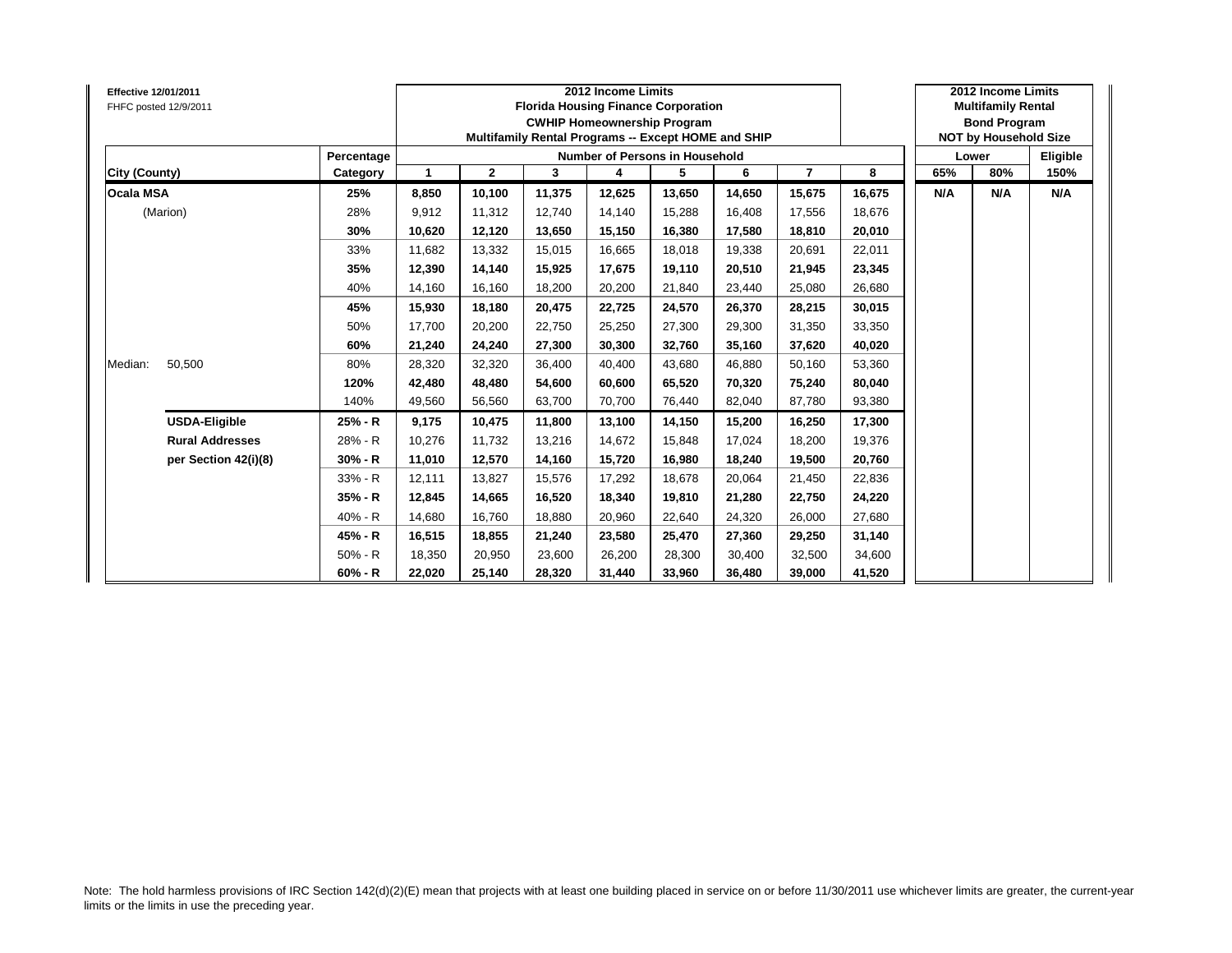| <b>Effective 12/01/2011</b><br>FHFC posted 12/9/2011 |            |              |              | <b>Florida Housing Finance Corporation</b><br>Multifamily Rental Programs -- Except HOME and SHIP | 2012 Income Limits<br><b>CWHIP Homeownership Program</b> |        |        |                |         |     | 2012 Income Limits<br><b>Multifamily Rental</b><br><b>Bond Program</b><br><b>NOT by Household Size</b> |          |
|------------------------------------------------------|------------|--------------|--------------|---------------------------------------------------------------------------------------------------|----------------------------------------------------------|--------|--------|----------------|---------|-----|--------------------------------------------------------------------------------------------------------|----------|
|                                                      | Percentage |              |              |                                                                                                   | Number of Persons in Household                           |        |        |                |         |     | Lower                                                                                                  | Eligible |
| City (County)                                        | Category   | $\mathbf{1}$ | $\mathbf{2}$ | 3                                                                                                 | 4                                                        | 5      | 6      | $\overline{7}$ | 8       | 65% | 80%                                                                                                    | 150%     |
| Orlando-Kissimmee-                                   | 25%        | 10,200       | 11,650       | 13,100                                                                                            | 14,550                                                   | 15,725 | 16,900 | 18,050         | 19,225  | N/A | 46,560                                                                                                 | 87,300   |
| <b>Sanford MSA</b>                                   | 28%        | 11,424       | 13,048       | 14,672                                                                                            | 16,296                                                   | 17,612 | 18.928 | 20,216         | 21,532  |     |                                                                                                        |          |
| (Lake/Orange/                                        | 30%        | 12,240       | 13,980       | 15,720                                                                                            | 17,460                                                   | 18,870 | 20,280 | 21,660         | 23,070  |     |                                                                                                        |          |
| Osceola/Seminole)                                    | 33%        | 13,464       | 15,378       | 17,292                                                                                            | 19,206                                                   | 20,757 | 22.308 | 23,826         | 25,377  |     |                                                                                                        |          |
|                                                      | 35%        | 14,280       | 16,310       | 18,340                                                                                            | 20,370                                                   | 22,015 | 23,660 | 25,270         | 26,915  |     |                                                                                                        |          |
|                                                      | 40%        | 16,320       | 18,640       | 20,960                                                                                            | 23,280                                                   | 25,160 | 27,040 | 28,880         | 30,760  |     |                                                                                                        |          |
|                                                      | 45%        | 18,360       | 20,970       | 23,580                                                                                            | 26,190                                                   | 28,305 | 30,420 | 32,490         | 34,605  |     |                                                                                                        |          |
|                                                      | 50%        | 20,400       | 23,300       | 26,200                                                                                            | 29,100                                                   | 31,450 | 33,800 | 36,100         | 38,450  |     |                                                                                                        |          |
|                                                      | 55%        | 22,440       | 25,630       | 28,820                                                                                            | 32,010                                                   | 34,595 | 37,180 | 39,710         | 42,295  |     |                                                                                                        |          |
|                                                      | 60%        | 24,480       | 27,960       | 31,440                                                                                            | 34,920                                                   | 37,740 | 40,560 | 43,320         | 46,140  |     |                                                                                                        |          |
| 58,200<br>Median:                                    | 80%        | 32,640       | 37,280       | 41,920                                                                                            | 46,560                                                   | 50,320 | 54,080 | 57,760         | 61,520  |     |                                                                                                        |          |
|                                                      | 120%       | 48,960       | 55,920       | 62,880                                                                                            | 69,840                                                   | 75,480 | 81,120 | 86,640         | 92,280  |     |                                                                                                        |          |
|                                                      | 140%       | 57,120       | 65,240       | 73,360                                                                                            | 81,480                                                   | 88,060 | 94,640 | 101,080        | 107,660 |     |                                                                                                        |          |
| <b>HERA Special Limits</b>                           | 25% - HS   | 10,750       | 12,275       | 13,800                                                                                            | 15,325                                                   | 16,575 | 17,800 | 19,025         | 20,250  |     |                                                                                                        |          |
| per Section 142(d)(2)(E)                             | 28% - HS   | 12,040       | 13,748       | 15,456                                                                                            | 17,164                                                   | 18,564 | 19,936 | 21,308         | 22,680  |     |                                                                                                        |          |
| (est. 2011)                                          | 30% - HS   | 12,900       | 14,730       | 16,560                                                                                            | 18,390                                                   | 19,890 | 21,360 | 22,830         | 24,300  |     |                                                                                                        |          |
| For use by projects that                             | 33% - HS   | 14,190       | 16,203       | 18,216                                                                                            | 20,229                                                   | 21,879 | 23,496 | 25,113         | 26,730  |     |                                                                                                        |          |
| placed in service at least                           | 35% - HS   | 15,050       | 17,185       | 19,320                                                                                            | 21,455                                                   | 23,205 | 24,920 | 26,635         | 28,350  |     |                                                                                                        |          |
| one building on or                                   | 40% - HS   | 17,200       | 19,640       | 22,080                                                                                            | 24,520                                                   | 26,520 | 28,480 | 30,440         | 32,400  |     |                                                                                                        |          |
| before 12/31/2008                                    | 45% - HS   | 19,350       | 22,095       | 24,840                                                                                            | 27,585                                                   | 29,835 | 32,040 | 34,245         | 36,450  |     |                                                                                                        |          |
|                                                      | 50% - HS   | 21,500       | 24,550       | 27,600                                                                                            | 30,650                                                   | 33,150 | 35,600 | 38,050         | 40,500  |     |                                                                                                        |          |
|                                                      | 55% - HS   | 23,650       | 27,005       | 30,360                                                                                            | 33,715                                                   | 36,465 | 39,160 | 41,855         | 44,550  |     |                                                                                                        |          |
|                                                      | 60% - HS   | 25,800       | 29,460       | 33,120                                                                                            | 36,780                                                   | 39,780 | 42,720 | 45,660         | 48,600  |     |                                                                                                        |          |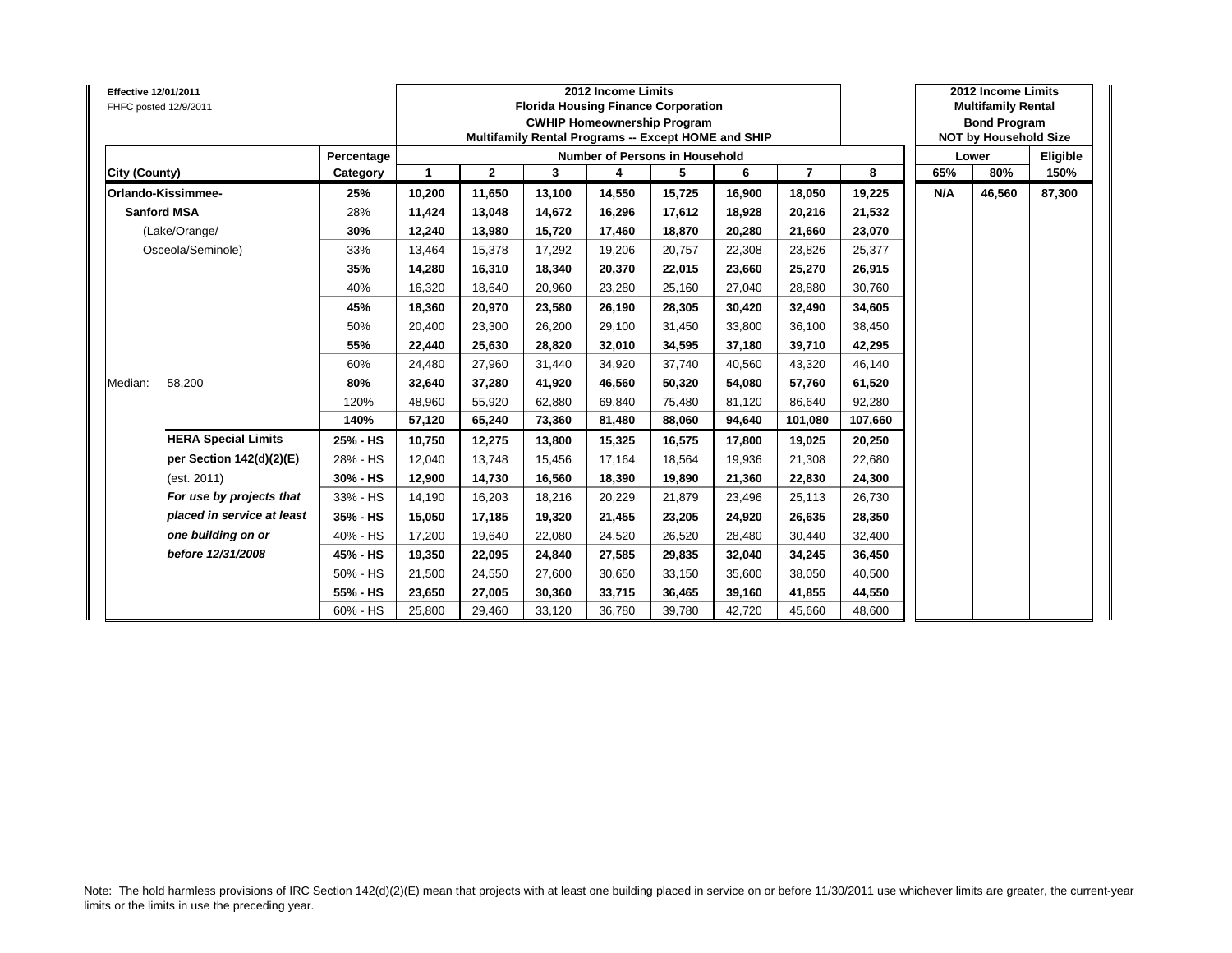| <b>Effective 12/01/2011</b> | FHFC posted 12/9/2011      |            |        |              |        | 2012 Income Limits<br><b>Florida Housing Finance Corporation</b><br><b>CWHIP Homeownership Program</b><br>Multifamily Rental Programs -- Except HOME and SHIP |        |        |                |         |     | 2012 Income Limits<br><b>Multifamily Rental</b><br><b>Bond Program</b><br><b>NOT by Household Size</b> |          |
|-----------------------------|----------------------------|------------|--------|--------------|--------|---------------------------------------------------------------------------------------------------------------------------------------------------------------|--------|--------|----------------|---------|-----|--------------------------------------------------------------------------------------------------------|----------|
|                             |                            | Percentage |        |              |        | Number of Persons in Household                                                                                                                                |        |        |                |         |     | Lower                                                                                                  | Eligible |
| City (County)               |                            | Category   | 1      | $\mathbf{2}$ | 3      | 4                                                                                                                                                             | 5      | 6      | $\overline{7}$ | 8       | 65% | 80%                                                                                                    | 150%     |
|                             | Palm Bay-Melbourne-        | 25%        | 10,275 | 11,725       | 13,200 | 14,650                                                                                                                                                        | 15,825 | 17,000 | 18,175         | 19,350  | N/A | N/A                                                                                                    | N/A      |
|                             | <b>Titusville MSA</b>      | 28%        | 11,508 | 13,132       | 14.784 | 16,408                                                                                                                                                        | 17,724 | 19.040 | 20,356         | 21,672  |     |                                                                                                        |          |
|                             | (Brevard)                  | 30%        | 12,330 | 14,070       | 15.840 | 17,580                                                                                                                                                        | 18,990 | 20.400 | 21,810         | 23,220  |     |                                                                                                        |          |
|                             |                            | 33%        | 13,563 | 15,477       | 17,424 | 19,338                                                                                                                                                        | 20,889 | 22.440 | 23,991         | 25,542  |     |                                                                                                        |          |
|                             |                            | 35%        | 14,385 | 16,415       | 18,480 | 20,510                                                                                                                                                        | 22,155 | 23,800 | 25,445         | 27,090  |     |                                                                                                        |          |
|                             |                            | 40%        | 16,440 | 18,760       | 21,120 | 23,440                                                                                                                                                        | 25,320 | 27,200 | 29,080         | 30,960  |     |                                                                                                        |          |
|                             |                            | 45%        | 18,495 | 21,105       | 23.760 | 26,370                                                                                                                                                        | 28,485 | 30.600 | 32,715         | 34,830  |     |                                                                                                        |          |
|                             |                            | 50%        | 20,550 | 23,450       | 26.400 | 29,300                                                                                                                                                        | 31,650 | 34.000 | 36,350         | 38,700  |     |                                                                                                        |          |
|                             |                            | 60%        | 24,660 | 28,140       | 31,680 | 35,160                                                                                                                                                        | 37,980 | 40.800 | 43,620         | 46,440  |     |                                                                                                        |          |
| Median:                     | 58.600                     | 80%        | 32,880 | 37,520       | 42,240 | 46,880                                                                                                                                                        | 50,640 | 54.400 | 58,160         | 61,920  |     |                                                                                                        |          |
|                             |                            | 120%       | 49,320 | 56,280       | 63,360 | 70,320                                                                                                                                                        | 75,960 | 81,600 | 87,240         | 92,880  |     |                                                                                                        |          |
|                             |                            | 140%       | 57,540 | 65,660       | 73.920 | 82,040                                                                                                                                                        | 88,620 | 95,200 | 101.780        | 108,360 |     |                                                                                                        |          |
|                             | <b>HERA Special Limits</b> | 25% - HS   | 11,025 | 12,600       | 14,175 | 15,725                                                                                                                                                        | 17,000 | 18,250 | 19,500         | 20,775  |     |                                                                                                        |          |
|                             | per Section 142(d)(2)(E)   | 28% - HS   | 12,348 | 14,112       | 15.876 | 17,612                                                                                                                                                        | 19,040 | 20.440 | 21,840         | 23,268  |     |                                                                                                        |          |
|                             | (est. 2011)                | 30% - HS   | 13,230 | 15,120       | 17.010 | 18,870                                                                                                                                                        | 20,400 | 21,900 | 23,400         | 24,930  |     |                                                                                                        |          |
|                             | For use by projects that   | 33% - HS   | 14,553 | 16,632       | 18.711 | 20,757                                                                                                                                                        | 22,440 | 24,090 | 25,740         | 27,423  |     |                                                                                                        |          |
|                             | placed in service at least | 35% - HS   | 15,435 | 17,640       | 19.845 | 22,015                                                                                                                                                        | 23,800 | 25,550 | 27,300         | 29,085  |     |                                                                                                        |          |
|                             | one building on or         | 40% - HS   | 17,640 | 20,160       | 22.680 | 25,160                                                                                                                                                        | 27,200 | 29,200 | 31,200         | 33,240  |     |                                                                                                        |          |
|                             | before 12/31/2008          | 45% - HS   | 19,845 | 22,680       | 25,515 | 28,305                                                                                                                                                        | 30,600 | 32,850 | 35,100         | 37,395  |     |                                                                                                        |          |
|                             |                            | 50% - HS   | 22,050 | 25,200       | 28,350 | 31,450                                                                                                                                                        | 34,000 | 36,500 | 39,000         | 41,550  |     |                                                                                                        |          |
|                             |                            | 60% - HS   | 26,460 | 30,240       | 34,020 | 37,740                                                                                                                                                        | 40,800 | 43,800 | 46,800         | 49,860  |     |                                                                                                        |          |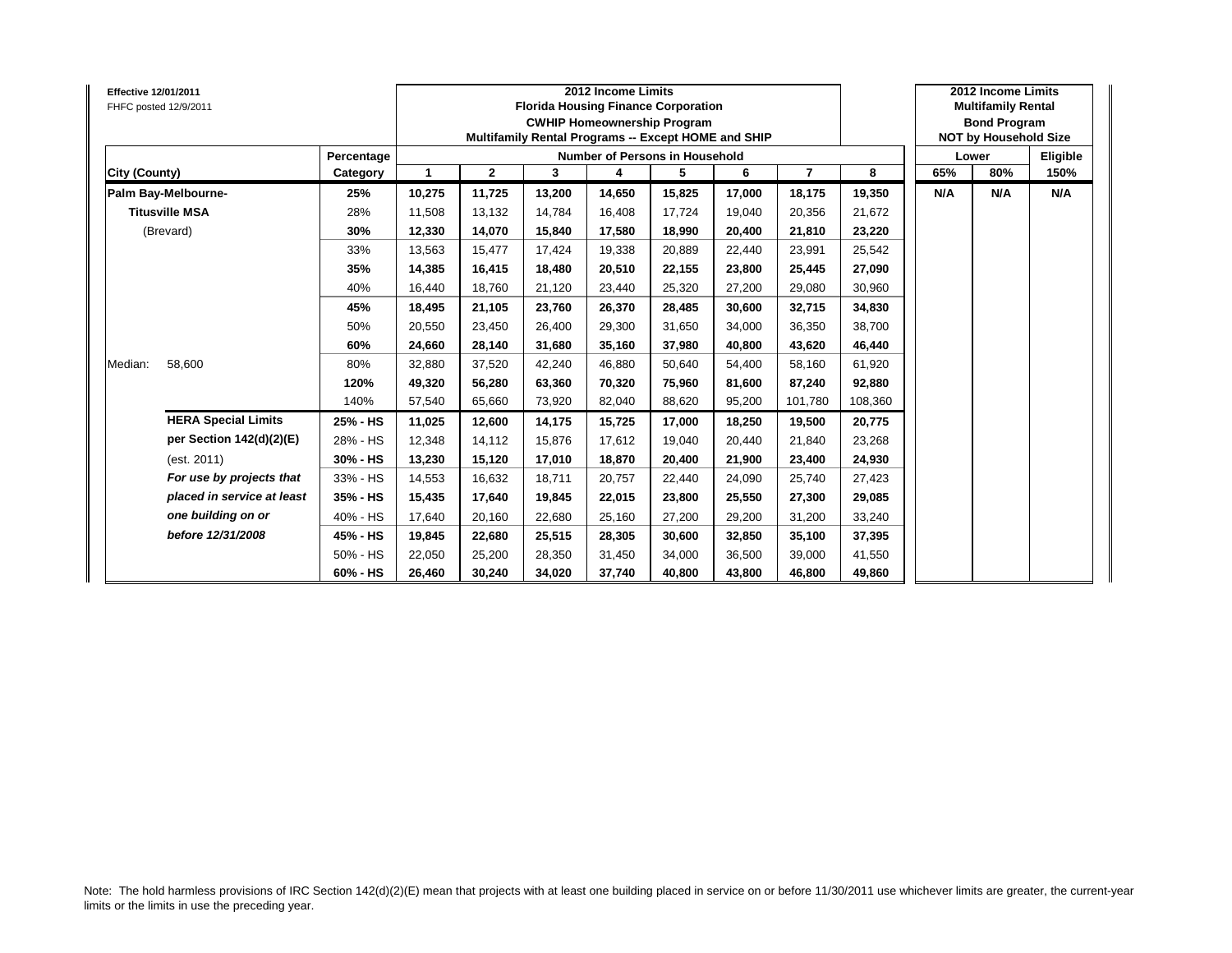| Effective 12/01/2011<br>FHFC posted 12/9/2011 |            |        |             |        | 2012 Income Limits | <b>Florida Housing Finance Corporation</b><br><b>CWHIP Homeownership Program</b><br>Multifamily Rental Programs -- Except HOME and SHIP |        |                          |         |     | 2012 Income Limits<br><b>Multifamily Rental</b><br><b>Bond Program</b><br><b>NOT by Household Size</b> |          |
|-----------------------------------------------|------------|--------|-------------|--------|--------------------|-----------------------------------------------------------------------------------------------------------------------------------------|--------|--------------------------|---------|-----|--------------------------------------------------------------------------------------------------------|----------|
|                                               | Percentage |        |             |        |                    | Number of Persons in Household                                                                                                          |        |                          |         |     | Lower                                                                                                  | Eligible |
| City (County)                                 | Category   | 1      | $\mathbf 2$ | 3      | 4                  | 5                                                                                                                                       | 6      | $\overline{\phantom{a}}$ | 8       | 65% | 80%                                                                                                    | 150%     |
| <b>Palm Coast MSA</b>                         | 25%        | 10,100 | 11,525      | 12,975 | 14,400             | 15,575                                                                                                                                  | 16,725 | 17,875                   | 19,025  | N/A | N/A                                                                                                    | N/A      |
| (Flagler)                                     | 28%        | 11,312 | 12,908      | 14,532 | 16,128             | 17,444                                                                                                                                  | 18,732 | 20,020                   | 21,308  |     |                                                                                                        |          |
|                                               | 30%        | 12,120 | 13,830      | 15,570 | 17,280             | 18,690                                                                                                                                  | 20,070 | 21,450                   | 22,830  |     |                                                                                                        |          |
|                                               | 33%        | 13,332 | 15,213      | 17,127 | 19,008             | 20,559                                                                                                                                  | 22,077 | 23,595                   | 25,113  |     |                                                                                                        |          |
|                                               | 35%        | 14,140 | 16,135      | 18,165 | 20,160             | 21,805                                                                                                                                  | 23,415 | 25,025                   | 26,635  |     |                                                                                                        |          |
|                                               | 40%        | 16,160 | 18,440      | 20,760 | 23,040             | 24,920                                                                                                                                  | 26,760 | 28,600                   | 30,440  |     |                                                                                                        |          |
|                                               | 45%        | 18,180 | 20,745      | 23,355 | 25,920             | 28,035                                                                                                                                  | 30,105 | 32,175                   | 34,245  |     |                                                                                                        |          |
|                                               | 50%        | 20,200 | 23,050      | 25,950 | 28,800             | 31,150                                                                                                                                  | 33,450 | 35,750                   | 38,050  |     |                                                                                                        |          |
|                                               | 60%        | 24,240 | 27,660      | 31,140 | 34,560             | 37,380                                                                                                                                  | 40,140 | 42,900                   | 45,660  |     |                                                                                                        |          |
| 57,600<br>Median:                             | 80%        | 32,320 | 36,880      | 41,520 | 46,080             | 49,840                                                                                                                                  | 53,520 | 57,200                   | 60,880  |     |                                                                                                        |          |
|                                               | 120%       | 48,480 | 55,320      | 62,280 | 69,120             | 74,760                                                                                                                                  | 80,280 | 85,800                   | 91,320  |     |                                                                                                        |          |
|                                               | 140%       | 56,560 | 64,540      | 72,660 | 80,640             | 87,220                                                                                                                                  | 93,660 | 100,100                  | 106,540 |     |                                                                                                        |          |
| <b>HERA Special Limits</b>                    | 25% - HS   | 10,350 | 11,825      | 13,300 | 14,775             | 15,975                                                                                                                                  | 17,150 | 18,325                   | 19,525  |     |                                                                                                        |          |
| per Section 142(d)(2)(E)                      | 28% - HS   | 11,592 | 13,244      | 14,896 | 16,548             | 17,892                                                                                                                                  | 19,208 | 20,524                   | 21,868  |     |                                                                                                        |          |
| (est. 2011)                                   | 30% - HS   | 12,420 | 14,190      | 15,960 | 17,730             | 19,170                                                                                                                                  | 20,580 | 21,990                   | 23,430  |     |                                                                                                        |          |
| For use by projects that                      | 33% - HS   | 13,662 | 15,609      | 17,556 | 19,503             | 21,087                                                                                                                                  | 22,638 | 24,189                   | 25,773  |     |                                                                                                        |          |
| placed in service at least                    | 35% - HS   | 14,490 | 16,555      | 18,620 | 20,685             | 22,365                                                                                                                                  | 24,010 | 25,655                   | 27,335  |     |                                                                                                        |          |
| one building on or                            | 40% - HS   | 16,560 | 18,920      | 21,280 | 23,640             | 25,560                                                                                                                                  | 27,440 | 29,320                   | 31,240  |     |                                                                                                        |          |
| before 12/31/2008                             | 45% - HS   | 18,630 | 21,285      | 23,940 | 26,595             | 28,755                                                                                                                                  | 30,870 | 32,985                   | 35,145  |     |                                                                                                        |          |
|                                               | 50% - HS   | 20,700 | 23,650      | 26,600 | 29,550             | 31,950                                                                                                                                  | 34,300 | 36,650                   | 39,050  |     |                                                                                                        |          |
|                                               | 60% - HS   | 24,840 | 28,380      | 31,920 | 35,460             | 38,340                                                                                                                                  | 41,160 | 43,980                   | 46,860  |     |                                                                                                        |          |
| Panama City-Lynn Haven-                       | 25%        | 10,225 | 11,675      | 13,125 | 14,575             | 15,750                                                                                                                                  | 16,925 | 18,075                   | 19,250  | N/A | N/A                                                                                                    | N/A      |
| Panama City Beach MSA                         | 28%        | 11,452 | 13,076      | 14,700 | 16,324             | 17,640                                                                                                                                  | 18,956 | 20,244                   | 21,560  |     |                                                                                                        |          |
| (Bay)                                         | 30%        | 12,270 | 14,010      | 15,750 | 17,490             | 18,900                                                                                                                                  | 20,310 | 21,690                   | 23,100  |     |                                                                                                        |          |
|                                               | 33%        | 13,497 | 15,411      | 17,325 | 19,239             | 20,790                                                                                                                                  | 22,341 | 23,859                   | 25,410  |     |                                                                                                        |          |
|                                               | 35%        | 14,315 | 16,345      | 18,375 | 20,405             | 22,050                                                                                                                                  | 23,695 | 25,305                   | 26,950  |     |                                                                                                        |          |
|                                               | 40%        | 16,360 | 18,680      | 21,000 | 23,320             | 25,200                                                                                                                                  | 27,080 | 28,920                   | 30,800  |     |                                                                                                        |          |
|                                               | 45%        | 18,405 | 21,015      | 23,625 | 26,235             | 28,350                                                                                                                                  | 30,465 | 32,535                   | 34,650  |     |                                                                                                        |          |
|                                               | 50%        | 20,450 | 23,350      | 26,250 | 29,150             | 31,500                                                                                                                                  | 33,850 | 36,150                   | 38,500  |     |                                                                                                        |          |
|                                               | 60%        | 24,540 | 28,020      | 31,500 | 34,980             | 37,800                                                                                                                                  | 40,620 | 43,380                   | 46,200  |     |                                                                                                        |          |
| Median:<br>58,300                             | 80%        | 32,720 | 37,360      | 42,000 | 46,640             | 50,400                                                                                                                                  | 54,160 | 57,840                   | 61,600  |     |                                                                                                        |          |
|                                               | 120%       | 49,080 | 56,040      | 63,000 | 69,960             | 75,600                                                                                                                                  | 81,240 | 86,760                   | 92,400  |     |                                                                                                        |          |
|                                               | 140%       | 57,260 | 65,380      | 73,500 | 81,620             | 88,200                                                                                                                                  | 94,780 | 101,220                  | 107,800 |     |                                                                                                        |          |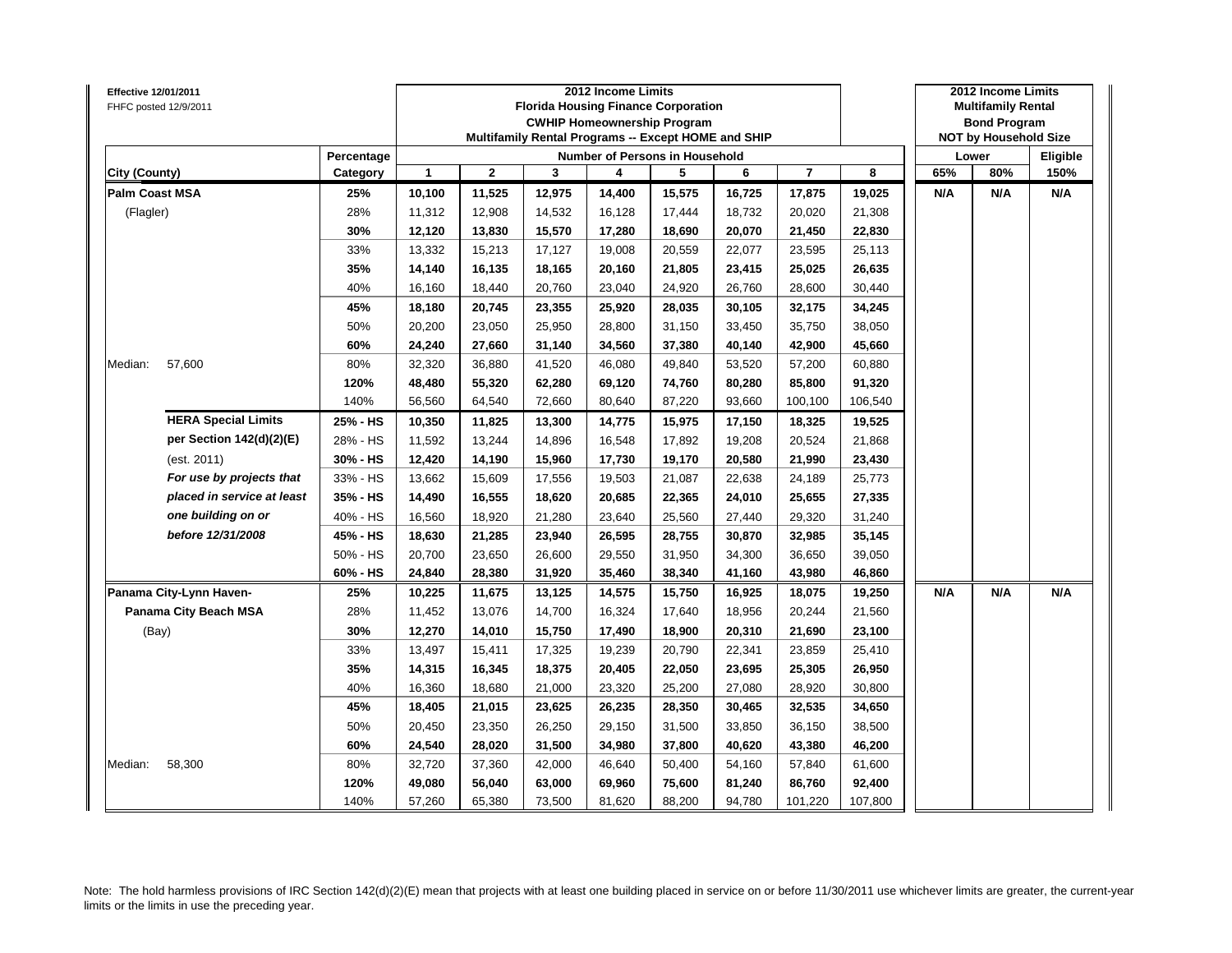| Effective 12/01/2011<br>FHFC posted 12/9/2011 |            |              |              | <b>Florida Housing Finance Corporation</b><br>Multifamily Rental Programs -- Except HOME and SHIP | 2012 Income Limits | <b>CWHIP Homeownership Program</b> |        |                          |         |     | 2012 Income Limits<br><b>Multifamily Rental</b><br><b>Bond Program</b><br><b>NOT by Household Size</b> |          |
|-----------------------------------------------|------------|--------------|--------------|---------------------------------------------------------------------------------------------------|--------------------|------------------------------------|--------|--------------------------|---------|-----|--------------------------------------------------------------------------------------------------------|----------|
|                                               | Percentage |              |              |                                                                                                   |                    | Number of Persons in Household     |        |                          |         |     | Lower                                                                                                  | Eligible |
| City (County)                                 | Category   | $\mathbf{1}$ | $\mathbf{2}$ | 3                                                                                                 | 4                  | 5                                  | 6      | $\overline{\phantom{a}}$ | 8       | 65% | 80%                                                                                                    | 150%     |
| Pensacola-Ferry Pass-                         | 25%        | 10,375       | 11,850       | 13,325                                                                                            | 14,800             | 16,000                             | 17,175 | 18,375                   | 19,550  | N/A | N/A                                                                                                    | N/A      |
| <b>Brent MSA</b>                              | 28%        | 11,620       | 13,272       | 14,924                                                                                            | 16,576             | 17,920                             | 19,236 | 20,580                   | 21,896  |     |                                                                                                        |          |
| (Escambia/Santa Rosa)                         | 30%        | 12,450       | 14,220       | 15,990                                                                                            | 17,760             | 19,200                             | 20,610 | 22,050                   | 23,460  |     |                                                                                                        |          |
|                                               | 33%        | 13,695       | 15,642       | 17,589                                                                                            | 19,536             | 21,120                             | 22,671 | 24,255                   | 25,806  |     |                                                                                                        |          |
|                                               | 35%        | 14,525       | 16,590       | 18,655                                                                                            | 20,720             | 22,400                             | 24,045 | 25,725                   | 27,370  |     |                                                                                                        |          |
|                                               | 40%        | 16,600       | 18,960       | 21,320                                                                                            | 23,680             | 25,600                             | 27,480 | 29,400                   | 31,280  |     |                                                                                                        |          |
|                                               | 45%        | 18,675       | 21,330       | 23,985                                                                                            | 26,640             | 28,800                             | 30,915 | 33,075                   | 35,190  |     |                                                                                                        |          |
|                                               | 50%        | 20,750       | 23,700       | 26,650                                                                                            | 29,600             | 32,000                             | 34,350 | 36,750                   | 39,100  |     |                                                                                                        |          |
|                                               | 60%        | 24,900       | 28,440       | 31,980                                                                                            | 35,520             | 38,400                             | 41,220 | 44,100                   | 46,920  |     |                                                                                                        |          |
| 59,200<br>Median:                             | 80%        | 33,200       | 37,920       | 42,640                                                                                            | 47,360             | 51,200                             | 54,960 | 58,800                   | 62,560  |     |                                                                                                        |          |
|                                               | 120%       | 49,800       | 56,880       | 63,960                                                                                            | 71,040             | 76,800                             | 82,440 | 88,200                   | 93,840  |     |                                                                                                        |          |
|                                               | 140%       | 58,100       | 66,360       | 74,620                                                                                            | 82,880             | 89,600                             | 96,180 | 102,900                  | 109,480 |     |                                                                                                        |          |
| <b>Port Saint Lucie MSA</b>                   | 25%        | 9,975        | 11,400       | 12,825                                                                                            | 14,250             | 15,400                             | 16,550 | 17,675                   | 18,825  | N/A | N/A                                                                                                    | N/A      |
| (Martin/Saint Lucie)                          | 28%        | 11,172       | 12,768       | 14,364                                                                                            | 15,960             | 17,248                             | 18,536 | 19,796                   | 21,084  |     |                                                                                                        |          |
|                                               | 30%        | 11,970       | 13,680       | 15,390                                                                                            | 17,100             | 18,480                             | 19,860 | 21,210                   | 22,590  |     |                                                                                                        |          |
|                                               | 33%        | 13,167       | 15,048       | 16,929                                                                                            | 18,810             | 20,328                             | 21,846 | 23,331                   | 24,849  |     |                                                                                                        |          |
|                                               | 35%        | 13,965       | 15,960       | 17,955                                                                                            | 19,950             | 21,560                             | 23,170 | 24,745                   | 26,355  |     |                                                                                                        |          |
|                                               | 40%        | 15,960       | 18,240       | 20,520                                                                                            | 22,800             | 24,640                             | 26,480 | 28,280                   | 30,120  |     |                                                                                                        |          |
|                                               | 45%        | 17,955       | 20,520       | 23,085                                                                                            | 25,650             | 27,720                             | 29,790 | 31,815                   | 33,885  |     |                                                                                                        |          |
|                                               | 50%        | 19,950       | 22,800       | 25,650                                                                                            | 28,500             | 30,800                             | 33,100 | 35,350                   | 37,650  |     |                                                                                                        |          |
|                                               | 60%        | 23,940       | 27,360       | 30,780                                                                                            | 34,200             | 36,960                             | 39,720 | 42,420                   | 45,180  |     |                                                                                                        |          |
| 57,000<br>Median:                             | 80%        | 31,920       | 36,480       | 41,040                                                                                            | 45,600             | 49,280                             | 52,960 | 56,560                   | 60,240  |     |                                                                                                        |          |
|                                               | 120%       | 47,880       | 54,720       | 61,560                                                                                            | 68,400             | 73,920                             | 79,440 | 84,840                   | 90,360  |     |                                                                                                        |          |
|                                               | 140%       | 55,860       | 63,840       | 71,820                                                                                            | 79,800             | 86,240                             | 92,680 | 98,980                   | 105,420 |     |                                                                                                        |          |
| <b>HERA Special Limits</b>                    | 25% - HS   | 10,475       | 11,975       | 13,475                                                                                            | 14,950             | 16,150                             | 17,350 | 18,550                   | 19,750  |     |                                                                                                        |          |
| per Section 142(d)(2)(E)                      | 28% - HS   | 11,732       | 13,412       | 15,092                                                                                            | 16,744             | 18,088                             | 19,432 | 20,776                   | 22,120  |     |                                                                                                        |          |
| (est. 2010)                                   | 30% - HS   | 12,570       | 14,370       | 16,170                                                                                            | 17,940             | 19,380                             | 20,820 | 22,260                   | 23,700  |     |                                                                                                        |          |
| For use by projects that                      | 33% - HS   | 13,827       | 15,807       | 17,787                                                                                            | 19,734             | 21,318                             | 22,902 | 24,486                   | 26,070  |     |                                                                                                        |          |
| placed in service at least                    | 35% - HS   | 14,665       | 16,765       | 18,865                                                                                            | 20,930             | 22,610                             | 24,290 | 25,970                   | 27,650  |     |                                                                                                        |          |
| one building on or                            | 40% - HS   | 16,760       | 19,160       | 21,560                                                                                            | 23,920             | 25,840                             | 27,760 | 29,680                   | 31,600  |     |                                                                                                        |          |
| before 12/31/2008                             | 45% - HS   | 18,855       | 21,555       | 24,255                                                                                            | 26,910             | 29,070                             | 31,230 | 33,390                   | 35,550  |     |                                                                                                        |          |
|                                               | 50% - HS   | 20,950       | 23,950       | 26,950                                                                                            | 29,900             | 32,300                             | 34,700 | 37,100                   | 39,500  |     |                                                                                                        |          |
|                                               | 60% - HS   | 25,140       | 28,740       | 32,340                                                                                            | 35,880             | 38,760                             | 41,640 | 44,520                   | 47,400  |     |                                                                                                        |          |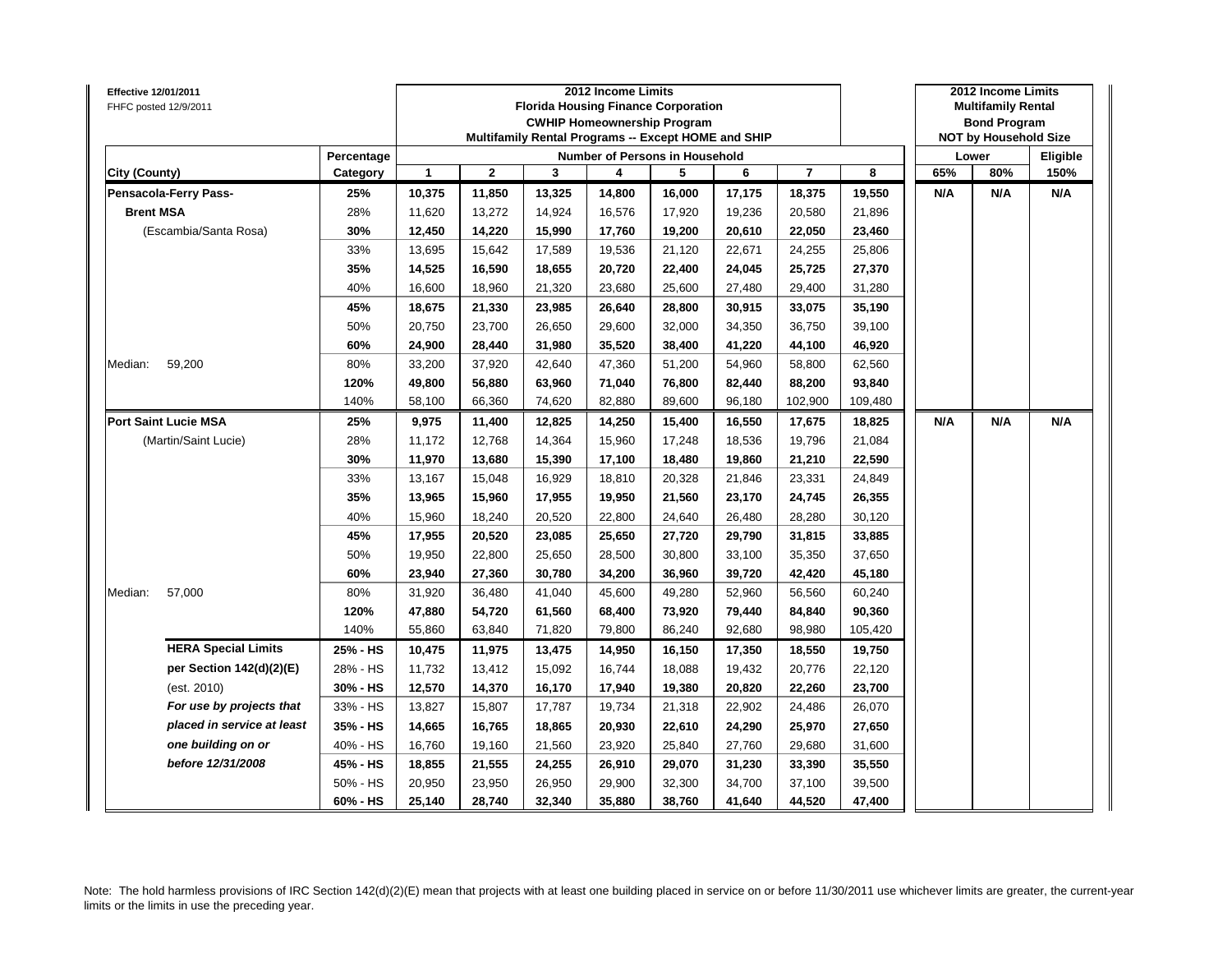| Effective 12/01/2011<br>FHFC posted 12/9/2011 |                            |            |              |              |        | 2012 Income Limits<br><b>Florida Housing Finance Corporation</b><br><b>CWHIP Homeownership Program</b><br>Multifamily Rental Programs -- Except HOME and SHIP |        |        |                |         |     | 2012 Income Limits<br><b>Multifamily Rental</b><br><b>Bond Program</b><br><b>NOT by Household Size</b> |          |
|-----------------------------------------------|----------------------------|------------|--------------|--------------|--------|---------------------------------------------------------------------------------------------------------------------------------------------------------------|--------|--------|----------------|---------|-----|--------------------------------------------------------------------------------------------------------|----------|
|                                               |                            | Percentage |              |              |        | Number of Persons in Household                                                                                                                                |        |        |                |         |     | Lower                                                                                                  | Eligible |
| City (County)                                 |                            | Category   | $\mathbf{1}$ | $\mathbf{2}$ | 3      | 4                                                                                                                                                             | 5      | 6      | $\overline{7}$ | 8       | 65% | 80%                                                                                                    | 150%     |
| <b>Punta Gorda MSA</b>                        |                            | 25%        | 9,775        | 11,175       | 12,575 | 13,950                                                                                                                                                        | 15,075 | 16,200 | 17,300         | 18,425  | N/A | N/A                                                                                                    | N/A      |
|                                               | (Charlotte)                | 28%        | 10,948       | 12,516       | 14,084 | 15,624                                                                                                                                                        | 16,884 | 18,144 | 19,376         | 20,636  |     |                                                                                                        |          |
|                                               |                            | 30%        | 11,730       | 13,410       | 15,090 | 16,740                                                                                                                                                        | 18,090 | 19,440 | 20,760         | 22,110  |     |                                                                                                        |          |
|                                               |                            | 33%        | 12,903       | 14,751       | 16,599 | 18,414                                                                                                                                                        | 19,899 | 21,384 | 22,836         | 24,321  |     |                                                                                                        |          |
|                                               |                            | 35%        | 13,685       | 15,645       | 17,605 | 19,530                                                                                                                                                        | 21,105 | 22,680 | 24,220         | 25,795  |     |                                                                                                        |          |
|                                               |                            | 40%        | 15,640       | 17,880       | 20,120 | 22,320                                                                                                                                                        | 24,120 | 25,920 | 27,680         | 29,480  |     |                                                                                                        |          |
|                                               |                            | 45%        | 17,595       | 20,115       | 22,635 | 25,110                                                                                                                                                        | 27,135 | 29,160 | 31,140         | 33,165  |     |                                                                                                        |          |
|                                               |                            | 50%        | 19,550       | 22,350       | 25,150 | 27,900                                                                                                                                                        | 30,150 | 32,400 | 34,600         | 36,850  |     |                                                                                                        |          |
|                                               |                            | 60%        | 23,460       | 26,820       | 30,180 | 33,480                                                                                                                                                        | 36,180 | 38,880 | 41,520         | 44,220  |     |                                                                                                        |          |
| Median:                                       | 55,800                     | 80%        | 31,280       | 35,760       | 40,240 | 44,640                                                                                                                                                        | 48,240 | 51,840 | 55,360         | 58,960  |     |                                                                                                        |          |
|                                               |                            | 120%       | 46,920       | 53,640       | 60,360 | 66,960                                                                                                                                                        | 72,360 | 77,760 | 83,040         | 88,440  |     |                                                                                                        |          |
|                                               |                            | 140%       | 54,740       | 62,580       | 70,420 | 78,120                                                                                                                                                        | 84,420 | 90,720 | 96,880         | 103,180 |     |                                                                                                        |          |
|                                               | Sebastian-Vero Beach MSA   | 25%        | 9,450        | 10,800       | 12,150 | 13,475                                                                                                                                                        | 14,575 | 15,650 | 16,725         | 17,800  | N/A | N/A                                                                                                    | N/A      |
|                                               | (Indian River)             | 28%        | 10,584       | 12,096       | 13,608 | 15,092                                                                                                                                                        | 16,324 | 17,528 | 18,732         | 19,936  |     |                                                                                                        |          |
|                                               |                            | 30%        | 11,340       | 12,960       | 14,580 | 16,170                                                                                                                                                        | 17,490 | 18,780 | 20,070         | 21,360  |     |                                                                                                        |          |
|                                               |                            | 33%        | 12,474       | 14,256       | 16,038 | 17,787                                                                                                                                                        | 19,239 | 20,658 | 22,077         | 23,496  |     |                                                                                                        |          |
|                                               |                            | 35%        | 13,230       | 15,120       | 17,010 | 18,865                                                                                                                                                        | 20,405 | 21,910 | 23,415         | 24,920  |     |                                                                                                        |          |
|                                               |                            | 40%        | 15,120       | 17,280       | 19,440 | 21,560                                                                                                                                                        | 23,320 | 25,040 | 26,760         | 28,480  |     |                                                                                                        |          |
|                                               |                            | 45%        | 17,010       | 19,440       | 21,870 | 24,255                                                                                                                                                        | 26,235 | 28,170 | 30,105         | 32,040  |     |                                                                                                        |          |
|                                               |                            | 50%        | 18,900       | 21,600       | 24,300 | 26,950                                                                                                                                                        | 29,150 | 31,300 | 33,450         | 35,600  |     |                                                                                                        |          |
|                                               |                            | 55%        | 20,790       | 23,760       | 26,730 | 29,645                                                                                                                                                        | 32,065 | 34,430 | 36,795         | 39,160  |     |                                                                                                        |          |
|                                               |                            | 60%        | 22,680       | 25,920       | 29,160 | 32,340                                                                                                                                                        | 34,980 | 37,560 | 40,140         | 42,720  |     |                                                                                                        |          |
| Median:                                       | 53,800                     | 80%        | 30,240       | 34,560       | 38,880 | 43,120                                                                                                                                                        | 46,640 | 50,080 | 53,520         | 56,960  |     |                                                                                                        |          |
|                                               |                            | 120%       | 45,360       | 51,840       | 58,320 | 64,680                                                                                                                                                        | 69,960 | 75,120 | 80,280         | 85,440  |     |                                                                                                        |          |
|                                               |                            | 140%       | 52,920       | 60,480       | 68,040 | 75,460                                                                                                                                                        | 81,620 | 87,640 | 93,660         | 99,680  |     |                                                                                                        |          |
|                                               | <b>HERA Special Limits</b> | 25% - HS   | 10,450       | 11,925       | 13,425 | 14,900                                                                                                                                                        | 16,100 | 17,300 | 18,500         | 19,675  |     |                                                                                                        |          |
|                                               | per Section 142(d)(2)(E)   | 28% - HS   | 11,704       | 13,356       | 15,036 | 16,688                                                                                                                                                        | 18,032 | 19,376 | 20,720         | 22,036  |     |                                                                                                        |          |
|                                               | (est. 2011)                | 30% - HS   | 12,540       | 14,310       | 16,110 | 17,880                                                                                                                                                        | 19,320 | 20,760 | 22,200         | 23,610  |     |                                                                                                        |          |
|                                               | For use by projects that   | 33% - HS   | 13,794       | 15,741       | 17,721 | 19,668                                                                                                                                                        | 21,252 | 22,836 | 24,420         | 25,971  |     |                                                                                                        |          |
|                                               | placed in service at least | 35% - HS   | 14,630       | 16,695       | 18,795 | 20,860                                                                                                                                                        | 22,540 | 24,220 | 25,900         | 27,545  |     |                                                                                                        |          |
|                                               | one building on or         | 40% - HS   | 16,720       | 19,080       | 21,480 | 23,840                                                                                                                                                        | 25,760 | 27,680 | 29,600         | 31,480  |     |                                                                                                        |          |
|                                               | before 12/31/2008          | 45% - HS   | 18,810       | 21,465       | 24,165 | 26,820                                                                                                                                                        | 28,980 | 31,140 | 33,300         | 35,415  |     |                                                                                                        |          |
|                                               |                            | 50% - HS   | 20,900       | 23,850       | 26,850 | 29,800                                                                                                                                                        | 32,200 | 34,600 | 37,000         | 39,350  |     |                                                                                                        |          |
|                                               |                            | 55% - HS   | 22,990       | 26,235       | 29,535 | 32,780                                                                                                                                                        | 35,420 | 38,060 | 40,700         | 43,285  |     |                                                                                                        |          |
|                                               |                            | 60% - HS   | 25,080       | 28,620       | 32.220 | 35,760                                                                                                                                                        | 38,640 | 41,520 | 44,400         | 47,220  |     |                                                                                                        |          |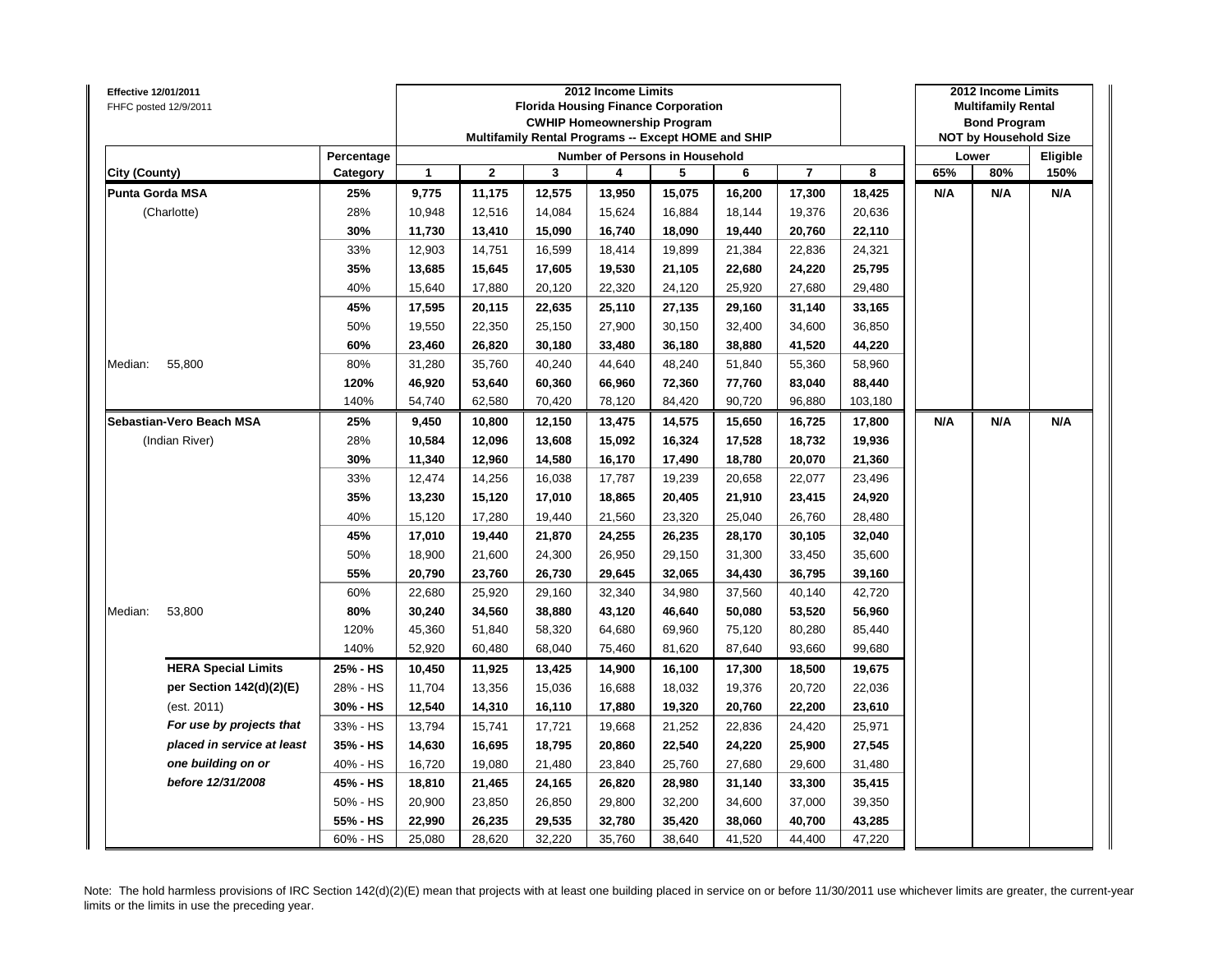| Effective 12/01/2011 | FHFC posted 12/9/2011      |            |              |              | <b>Florida Housing Finance Corporation</b><br>Multifamily Rental Programs -- Except HOME and SHIP | 2012 Income Limits | <b>CWHIP Homeownership Program</b> |         |                |         |     | 2012 Income Limits<br><b>Multifamily Rental</b><br><b>Bond Program</b><br><b>NOT by Household Size</b> |          |
|----------------------|----------------------------|------------|--------------|--------------|---------------------------------------------------------------------------------------------------|--------------------|------------------------------------|---------|----------------|---------|-----|--------------------------------------------------------------------------------------------------------|----------|
|                      |                            | Percentage |              |              |                                                                                                   |                    | Number of Persons in Household     |         |                |         |     | Lower                                                                                                  | Eligible |
| City (County)        |                            | Category   | $\mathbf{1}$ | $\mathbf{2}$ | 3                                                                                                 | 4                  | 5                                  | 6       | $\overline{7}$ | 8       | 65% | 80%                                                                                                    | 150%     |
|                      | <b>Tallahassee MSA</b>     |            |              |              |                                                                                                   |                    |                                    |         |                |         |     |                                                                                                        |          |
|                      | <b>Tallahassee HMFA</b>    | 25%        | 11,275       | 12,875       | 14,475                                                                                            | 16,075             | 17,375                             | 18,650  | 19,950         | 21,225  | N/A | N/A                                                                                                    | N/A      |
|                      | (Gadsden/Leon/             | 28%        | 12,628       | 14,420       | 16,212                                                                                            | 18,004             | 19,460                             | 20,888  | 22,344         | 23,772  |     |                                                                                                        |          |
|                      | Jefferson)                 | 30%        | 13,530       | 15,450       | 17,370                                                                                            | 19,290             | 20,850                             | 22,380  | 23,940         | 25,470  |     |                                                                                                        |          |
|                      |                            | 33%        | 14,883       | 16,995       | 19,107                                                                                            | 21,219             | 22,935                             | 24,618  | 26,334         | 28,017  |     |                                                                                                        |          |
|                      |                            | 35%        | 15,785       | 18,025       | 20,265                                                                                            | 22,505             | 24,325                             | 26,110  | 27,930         | 29,715  |     |                                                                                                        |          |
|                      |                            | 40%        | 18,040       | 20,600       | 23,160                                                                                            | 25,720             | 27,800                             | 29,840  | 31,920         | 33,960  |     |                                                                                                        |          |
|                      |                            | 45%        | 20,295       | 23,175       | 26,055                                                                                            | 28,935             | 31,275                             | 33,570  | 35,910         | 38,205  |     |                                                                                                        |          |
|                      |                            | 50%        | 22,550       | 25,750       | 28,950                                                                                            | 32,150             | 34,750                             | 37,300  | 39,900         | 42,450  |     |                                                                                                        |          |
|                      |                            | 60%        | 27,060       | 30,900       | 34,740                                                                                            | 38,580             | 41,700                             | 44,760  | 47,880         | 50,940  |     |                                                                                                        |          |
| Median:              | 64,300                     | 80%        | 36,080       | 41,200       | 46,320                                                                                            | 51,440             | 55,600                             | 59,680  | 63,840         | 67,920  |     |                                                                                                        |          |
|                      |                            | 120%       | 54,120       | 61,800       | 69,480                                                                                            | 77,160             | 83,400                             | 89,520  | 95,760         | 101,880 |     |                                                                                                        |          |
|                      |                            | 140%       | 63,140       | 72,100       | 81,060                                                                                            | 90,020             | 97,300                             | 104,440 | 111,720        | 118,860 |     |                                                                                                        |          |
|                      | <b>Wakulla County HMFA</b> | 25%        | 10,975       | 12,550       | 14,125                                                                                            | 15,675             | 16,950                             | 18,200  | 19,450         | 20,700  | N/A | N/A                                                                                                    | N/A      |
|                      |                            | 28%        | 12,292       | 14,056       | 15,820                                                                                            | 17,556             | 18,984                             | 20,384  | 21,784         | 23,184  |     |                                                                                                        |          |
|                      |                            | 30%        | 13,170       | 15,060       | 16,950                                                                                            | 18,810             | 20,340                             | 21,840  | 23,340         | 24,840  |     |                                                                                                        |          |
|                      |                            | 33%        | 14,487       | 16,566       | 18,645                                                                                            | 20,691             | 22,374                             | 24,024  | 25,674         | 27,324  |     |                                                                                                        |          |
|                      |                            | 35%        | 15,365       | 17,570       | 19,775                                                                                            | 21,945             | 23,730                             | 25,480  | 27,230         | 28,980  |     |                                                                                                        |          |
|                      |                            | 40%        | 17,560       | 20,080       | 22,600                                                                                            | 25,080             | 27,120                             | 29,120  | 31,120         | 33,120  |     |                                                                                                        |          |
|                      |                            | 45%        | 19,755       | 22,590       | 25,425                                                                                            | 28,215             | 30,510                             | 32,760  | 35,010         | 37,260  |     |                                                                                                        |          |
|                      |                            | 50%        | 21,950       | 25,100       | 28,250                                                                                            | 31,350             | 33,900                             | 36,400  | 38,900         | 41,400  |     |                                                                                                        |          |
|                      |                            | 60%        | 26,340       | 30,120       | 33,900                                                                                            | 37,620             | 40,680                             | 43,680  | 46,680         | 49,680  |     |                                                                                                        |          |
| Median:              | 66,000                     | 80%        | 35,120       | 40,160       | 45,200                                                                                            | 50,160             | 54,240                             | 58,240  | 62,240         | 66,240  |     |                                                                                                        |          |
|                      |                            | 120%       | 52,680       | 60,240       | 67,800                                                                                            | 75,240             | 81,360                             | 87,360  | 93,360         | 99,360  |     |                                                                                                        |          |
|                      |                            | 140%       | 61,460       | 70,280       | 79,100                                                                                            | 87,780             | 94,920                             | 101,920 | 108,920        | 115,920 |     |                                                                                                        |          |
|                      | <b>HERA Special Limits</b> | 25% - HS   | 11,550       | 13,200       | 14,850                                                                                            | 16,500             | 17,825                             | 19,150  | 20,475         | 21,800  |     |                                                                                                        |          |
|                      | per Section 142(d)(2)(E)   | 28% - HS   | 12,936       | 14,784       | 16,632                                                                                            | 18,480             | 19,964                             | 21,448  | 22,932         | 24,416  |     |                                                                                                        |          |
|                      | (est. 2010)                | 30% - HS   | 13,860       | 15,840       | 17,820                                                                                            | 19,800             | 21,390                             | 22,980  | 24,570         | 26,160  |     |                                                                                                        |          |
|                      | For use by projects that   | 33% - HS   | 15,246       | 17,424       | 19,602                                                                                            | 21,780             | 23,529                             | 25,278  | 27,027         | 28,776  |     |                                                                                                        |          |
|                      | placed in service at least | 35% - HS   | 16,170       | 18,480       | 20,790                                                                                            | 23,100             | 24,955                             | 26,810  | 28,665         | 30,520  |     |                                                                                                        |          |
|                      | one building on or         | 40% - HS   | 18,480       | 21,120       | 23,760                                                                                            | 26,400             | 28,520                             | 30,640  | 32,760         | 34,880  |     |                                                                                                        |          |
|                      | before 12/31/2008          | 45% - HS   | 20,790       | 23,760       | 26,730                                                                                            | 29,700             | 32,085                             | 34,470  | 36,855         | 39,240  |     |                                                                                                        |          |
|                      |                            | 50% - HS   | 23,100       | 26,400       | 29,700                                                                                            | 33,000             | 35,650                             | 38,300  | 40,950         | 43,600  |     |                                                                                                        |          |
|                      |                            | 60% - HS   | 27,720       | 31,680       | 35,640                                                                                            | 39,600             | 42,780                             | 45,960  | 49,140         | 52,320  |     |                                                                                                        |          |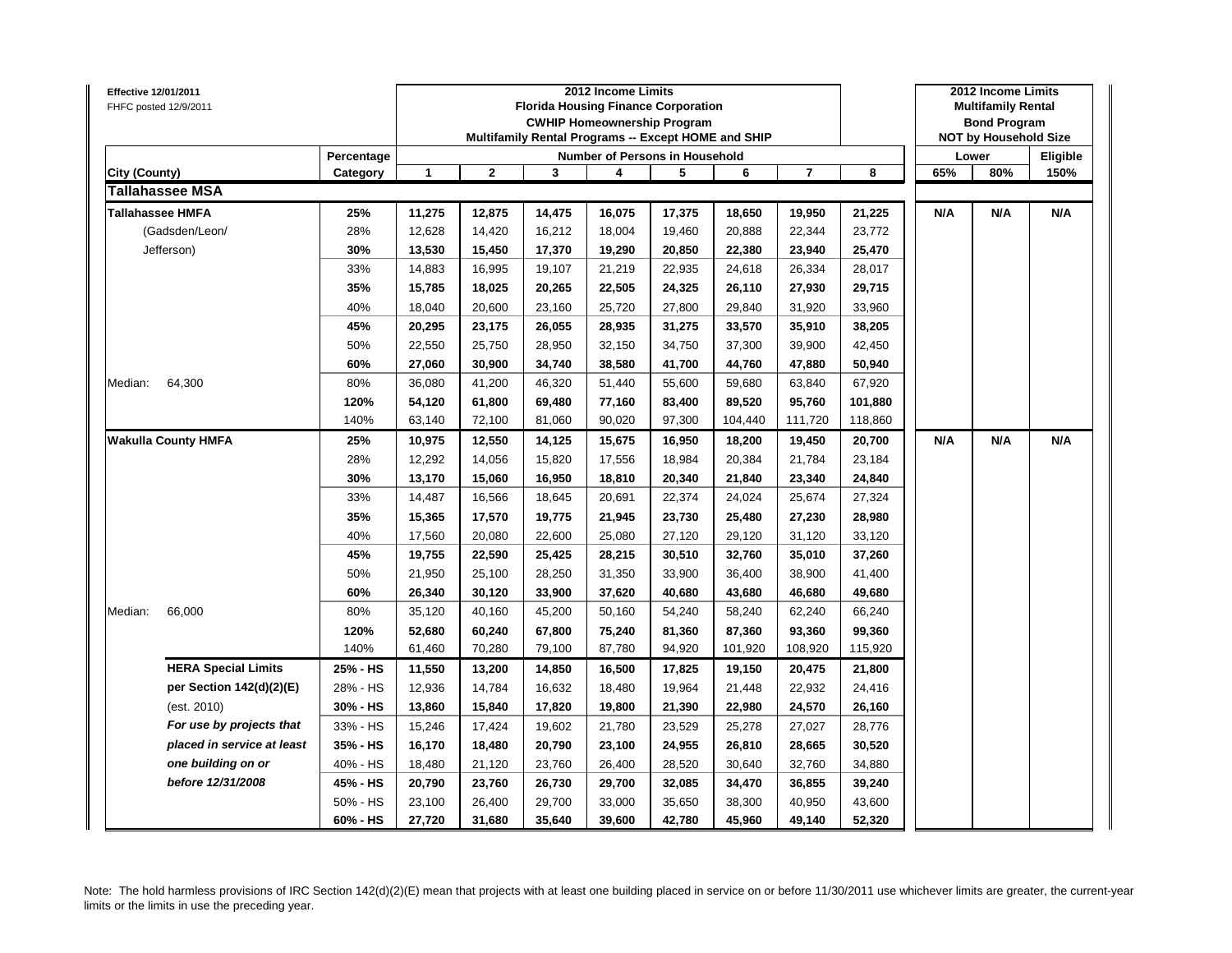| <b>Effective 12/01/2011</b> | FHFC posted 12/9/2011      |            |              |              |        | 2012 Income Limits<br><b>Florida Housing Finance Corporation</b><br><b>CWHIP Homeownership Program</b><br>Multifamily Rental Programs -- Except HOME and SHIP |        |        |                |         |     | 2012 Income Limits<br><b>Multifamily Rental</b><br><b>Bond Program</b><br><b>NOT by Household Size</b> |          |
|-----------------------------|----------------------------|------------|--------------|--------------|--------|---------------------------------------------------------------------------------------------------------------------------------------------------------------|--------|--------|----------------|---------|-----|--------------------------------------------------------------------------------------------------------|----------|
|                             |                            | Percentage |              |              |        | <b>Number of Persons in Household</b>                                                                                                                         |        |        |                |         |     | Lower                                                                                                  | Eligible |
| <b>City (County)</b>        |                            | Category   | $\mathbf{1}$ | $\mathbf{2}$ | 3      | 4                                                                                                                                                             | 5      | 6      | $\overline{7}$ | 8       | 65% | 80%                                                                                                    | 150%     |
|                             | Tampa-St.Petersburg-       | 20%        | 7,900        | 9,040        | 10,160 | 11,280                                                                                                                                                        | 12,200 | 13,100 | 14,000         | 14,900  | N/A | 45,120                                                                                                 | 85,500   |
|                             | <b>Clearwater MSA</b>      | 25%        | 9,875        | 11,300       | 12,700 | 14,100                                                                                                                                                        | 15,250 | 16,375 | 17,500         | 18,625  |     |                                                                                                        |          |
|                             | (Hernando/Hillsborough/    | 28%        | 11,060       | 12,656       | 14,224 | 15,792                                                                                                                                                        | 17,080 | 18,340 | 19,600         | 20,860  |     |                                                                                                        |          |
|                             | Pasco/Pinellas)            | 30%        | 11,850       | 13,560       | 15,240 | 16,920                                                                                                                                                        | 18,300 | 19,650 | 21,000         | 22,350  |     |                                                                                                        |          |
|                             |                            | 33%        | 13,035       | 14,916       | 16,764 | 18,612                                                                                                                                                        | 20,130 | 21,615 | 23,100         | 24,585  |     |                                                                                                        |          |
|                             |                            | 35%        | 13,825       | 15,820       | 17,780 | 19,740                                                                                                                                                        | 21,350 | 22,925 | 24,500         | 26,075  |     |                                                                                                        |          |
|                             |                            | 40%        | 15,800       | 18,080       | 20,320 | 22,560                                                                                                                                                        | 24,400 | 26,200 | 28,000         | 29,800  |     |                                                                                                        |          |
|                             |                            | 45%        | 17,775       | 20,340       | 22,860 | 25,380                                                                                                                                                        | 27,450 | 29,475 | 31,500         | 33,525  |     |                                                                                                        |          |
|                             |                            | 50%        | 19,750       | 22,600       | 25,400 | 28,200                                                                                                                                                        | 30,500 | 32,750 | 35,000         | 37,250  |     |                                                                                                        |          |
|                             |                            | 60%        | 23,700       | 27,120       | 30.480 | 33,840                                                                                                                                                        | 36,600 | 39,300 | 42,000         | 44,700  |     |                                                                                                        |          |
| Median:                     | 56,400                     | 80%        | 31,600       | 36,160       | 40,640 | 45,120                                                                                                                                                        | 48,800 | 52,400 | 56,000         | 59,600  |     |                                                                                                        |          |
|                             |                            | 120%       | 47,400       | 54,240       | 60.960 | 67,680                                                                                                                                                        | 73,200 | 78.600 | 84,000         | 89,400  |     |                                                                                                        |          |
|                             |                            | 140%       | 55,300       | 63,280       | 71,120 | 78,960                                                                                                                                                        | 85,400 | 91,700 | 98,000         | 104,300 |     |                                                                                                        |          |
|                             | <b>HERA Special Limits</b> | 20% - HS   | 8,320        | 9,520        | 10.700 | 11,880                                                                                                                                                        | 12,840 | 13.800 | 14,740         | 15,700  |     |                                                                                                        |          |
|                             | per Section 142(d)(2)(E)   | 25% - HS   | 10,400       | 11,900       | 13.375 | 14,850                                                                                                                                                        | 16,050 | 17,250 | 18,425         | 19,625  |     |                                                                                                        |          |
|                             | (est. 2011)                | 28% - HS   | 11,648       | 13,328       | 14,980 | 16,632                                                                                                                                                        | 17,976 | 19,320 | 20,636         | 21,980  |     |                                                                                                        |          |
|                             | For use by projects that   | 30% - HS   | 12,480       | 14,280       | 16.050 | 17,820                                                                                                                                                        | 19,260 | 20.700 | 22,110         | 23,550  |     |                                                                                                        |          |
|                             | placed in service at least | 33% - HS   | 13,728       | 15,708       | 17,655 | 19,602                                                                                                                                                        | 21,186 | 22.770 | 24,321         | 25,905  |     |                                                                                                        |          |
|                             | one building on or         | 35% - HS   | 14,560       | 16,660       | 18.725 | 20,790                                                                                                                                                        | 22,470 | 24.150 | 25,795         | 27,475  |     |                                                                                                        |          |
|                             | before 12/31/2008          | 40% - HS   | 16,640       | 19,040       | 21,400 | 23,760                                                                                                                                                        | 25,680 | 27,600 | 29,480         | 31,400  |     |                                                                                                        |          |
|                             |                            | 45% - HS   | 18,720       | 21,420       | 24,075 | 26,730                                                                                                                                                        | 28,890 | 31,050 | 33,165         | 35,325  |     |                                                                                                        |          |
|                             |                            | 50% - HS   | 20,800       | 23,800       | 26,750 | 29,700                                                                                                                                                        | 32,100 | 34,500 | 36,850         | 39,250  |     |                                                                                                        |          |
|                             |                            | 60% - HS   | 24,960       | 28,560       | 32,100 | 35,640                                                                                                                                                        | 38,520 | 41,400 | 44,220         | 47,100  |     |                                                                                                        |          |
|                             |                            | 80% - HS   | 33,280       | 38,080       | 42,800 | 47,520                                                                                                                                                        | 51,360 | 55.200 | 58,960         | 62,800  |     |                                                                                                        |          |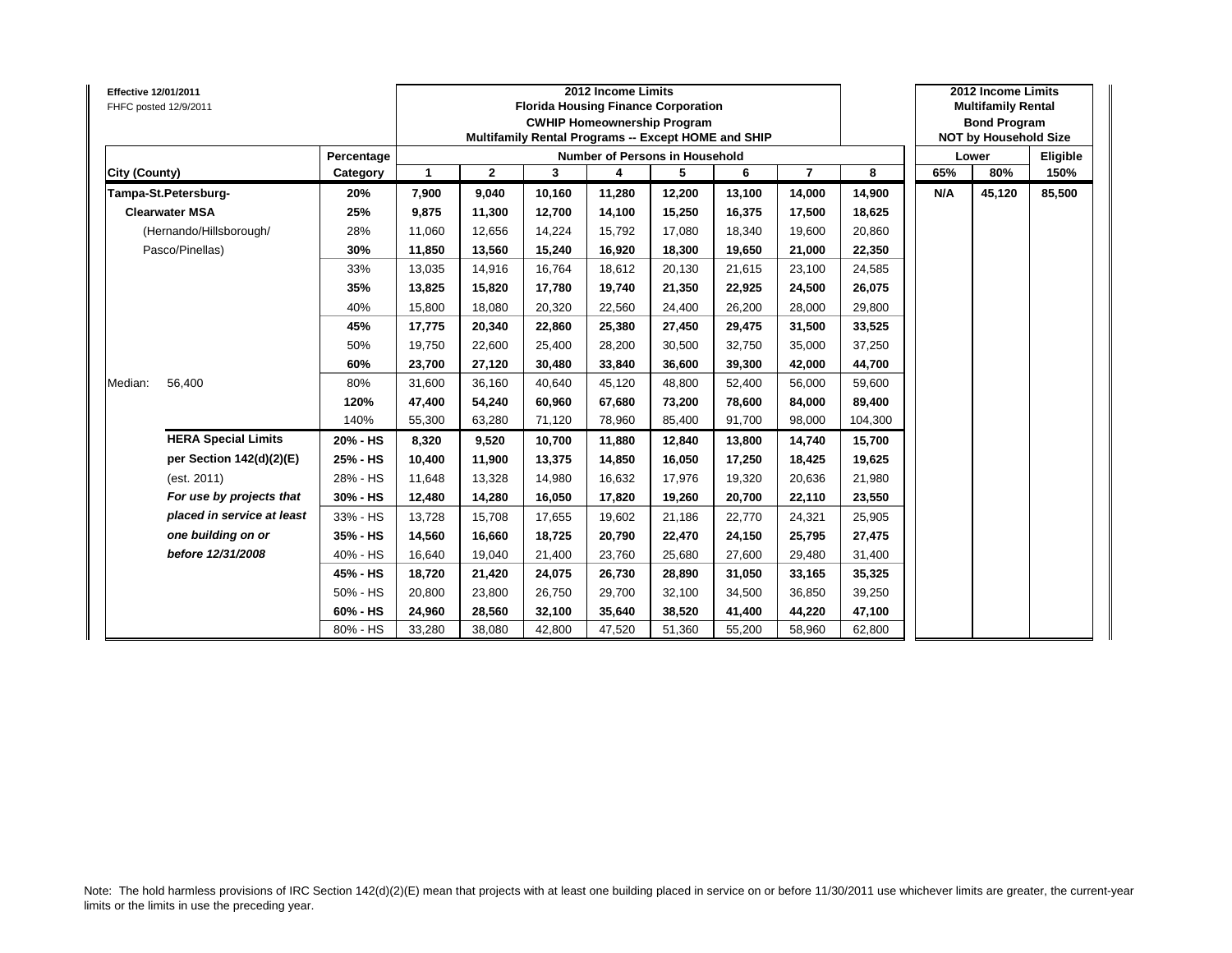| <b>Effective 12/01/2011</b> | FHFC posted 12/9/2011      |            |              |              | <b>Florida Housing Finance Corporation</b><br>Multifamily Rental Programs -- Except HOME and SHIP | 2012 Income Limits | <b>CWHIP Homeownership Program</b> |        |                |        |     | 2012 Income Limits<br><b>Multifamily Rental</b><br><b>Bond Program</b><br><b>NOT by Household Size</b> |          |
|-----------------------------|----------------------------|------------|--------------|--------------|---------------------------------------------------------------------------------------------------|--------------------|------------------------------------|--------|----------------|--------|-----|--------------------------------------------------------------------------------------------------------|----------|
|                             |                            | Percentage |              |              |                                                                                                   |                    | Number of Persons in Household     |        |                |        |     | Lower                                                                                                  | Eligible |
| City (County)               |                            | Category   | $\mathbf{1}$ | $\mathbf{2}$ | 3                                                                                                 | 4                  | 5                                  | 6      | $\overline{7}$ | 8      | 65% | 80%                                                                                                    | 150%     |
| <b>Bradford County</b>      |                            | 25%        | 8,925        | 10,200       | 11,475                                                                                            | 12,725             | 13,750                             | 14,775 | 15,800         | 16,800 | N/A | N/A                                                                                                    | N/A      |
|                             |                            | 28%        | 9,996        | 11,424       | 12,852                                                                                            | 14,252             | 15,400                             | 16,548 | 17,696         | 18,816 |     |                                                                                                        |          |
|                             |                            | 30%        | 10,710       | 12,240       | 13,770                                                                                            | 15,270             | 16,500                             | 17,730 | 18,960         | 20,160 |     |                                                                                                        |          |
|                             |                            | 33%        | 11,781       | 13,464       | 15,147                                                                                            | 16,797             | 18,150                             | 19,503 | 20,856         | 22,176 |     |                                                                                                        |          |
|                             |                            | 35%        | 12,495       | 14,280       | 16,065                                                                                            | 17,815             | 19,250                             | 20,685 | 22,120         | 23,520 |     |                                                                                                        |          |
|                             |                            | 40%        | 14,280       | 16,320       | 18,360                                                                                            | 20,360             | 22,000                             | 23,640 | 25,280         | 26,880 |     |                                                                                                        |          |
|                             |                            | 45%        | 16,065       | 18,360       | 20,655                                                                                            | 22,905             | 24,750                             | 26,595 | 28,440         | 30,240 |     |                                                                                                        |          |
|                             |                            | 50%        | 17,850       | 20,400       | 22,950                                                                                            | 25,450             | 27,500                             | 29,550 | 31,600         | 33,600 |     |                                                                                                        |          |
|                             |                            | 60%        | 21,420       | 24,480       | 27,540                                                                                            | 30,540             | 33,000                             | 35,460 | 37,920         | 40,320 |     |                                                                                                        |          |
| Median:                     | 50,900                     | 80%        | 28,560       | 32,640       | 36,720                                                                                            | 40,720             | 44,000                             | 47,280 | 50,560         | 53,760 |     |                                                                                                        |          |
|                             |                            | 120%       | 42,840       | 48,960       | 55,080                                                                                            | 61,080             | 66,000                             | 70,920 | 75,840         | 80,640 |     |                                                                                                        |          |
|                             |                            | 140%       | 49,980       | 57,120       | 64,260                                                                                            | 71,260             | 77,000                             | 82,740 | 88,480         | 94,080 |     |                                                                                                        |          |
|                             | <b>HERA Special Limits</b> | 25% - HS   | 8,975        | 10,250       | 11,525                                                                                            | 12,800             | 13,825                             | 14,850 | 15,875         | 16,900 |     |                                                                                                        |          |
|                             | per Section 142(d)(2)(E)   | 28% - HS   | 10,052       | 11,480       | 12,908                                                                                            | 14,336             | 15,484                             | 16,632 | 17,780         | 18,928 |     |                                                                                                        |          |
|                             | (est. 2011)                | 30% - HS   | 10,770       | 12,300       | 13,830                                                                                            | 15,360             | 16,590                             | 17,820 | 19,050         | 20,280 |     |                                                                                                        |          |
|                             | For use by projects that   | 33% - HS   | 11,847       | 13,530       | 15,213                                                                                            | 16,896             | 18,249                             | 19,602 | 20,955         | 22,308 |     |                                                                                                        |          |
|                             | placed in service at least | 35% - HS   | 12,565       | 14,350       | 16,135                                                                                            | 17,920             | 19,355                             | 20,790 | 22,225         | 23,660 |     |                                                                                                        |          |
|                             | one building on or         | 40% - HS   | 14,360       | 16,400       | 18,440                                                                                            | 20,480             | 22,120                             | 23,760 | 25,400         | 27,040 |     |                                                                                                        |          |
|                             | before 12/31/2008          | 45% - HS   | 16,155       | 18,450       | 20,745                                                                                            | 23,040             | 24,885                             | 26,730 | 28,575         | 30,420 |     |                                                                                                        |          |
|                             |                            | 50% - HS   | 17,950       | 20,500       | 23,050                                                                                            | 25,600             | 27,650                             | 29.700 | 31,750         | 33,800 |     |                                                                                                        |          |
|                             |                            | 60% - HS   | 21,540       | 24,600       | 27,660                                                                                            | 30,720             | 33,180                             | 35,640 | 38,100         | 40,560 |     |                                                                                                        |          |
|                             | <b>USDA-Eligible</b>       | 25% - R    | 9,175        | 10,475       | 11,800                                                                                            | 13,100             | 14,150                             | 15,200 | 16,250         | 17,300 |     |                                                                                                        |          |
|                             | <b>Rural Addresses</b>     | 28% - R    | 10,276       | 11,732       | 13,216                                                                                            | 14,672             | 15,848                             | 17,024 | 18,200         | 19,376 |     |                                                                                                        |          |
|                             | per Section 42(i)(8)       | $30% - R$  | 11,010       | 12,570       | 14,160                                                                                            | 15,720             | 16,980                             | 18,240 | 19,500         | 20,760 |     |                                                                                                        |          |
|                             |                            | 33% - R    | 12,111       | 13,827       | 15,576                                                                                            | 17,292             | 18,678                             | 20,064 | 21,450         | 22,836 |     |                                                                                                        |          |
|                             |                            | $35% - R$  | 12,845       | 14,665       | 16,520                                                                                            | 18,340             | 19,810                             | 21,280 | 22,750         | 24,220 |     |                                                                                                        |          |
|                             |                            | 40% - R    | 14,680       | 16,760       | 18,880                                                                                            | 20,960             | 22,640                             | 24,320 | 26,000         | 27,680 |     |                                                                                                        |          |
|                             |                            | 45% - R    | 16,515       | 18,855       | 21,240                                                                                            | 23,580             | 25,470                             | 27,360 | 29,250         | 31,140 |     |                                                                                                        |          |
|                             |                            | $50% - R$  | 18,350       | 20,950       | 23,600                                                                                            | 26,200             | 28,300                             | 30,400 | 32,500         | 34,600 |     |                                                                                                        |          |
|                             |                            | 60% - R    | 22,020       | 25,140       | 28,320                                                                                            | 31,440             | 33,960                             | 36,480 | 39,000         | 41,520 |     |                                                                                                        |          |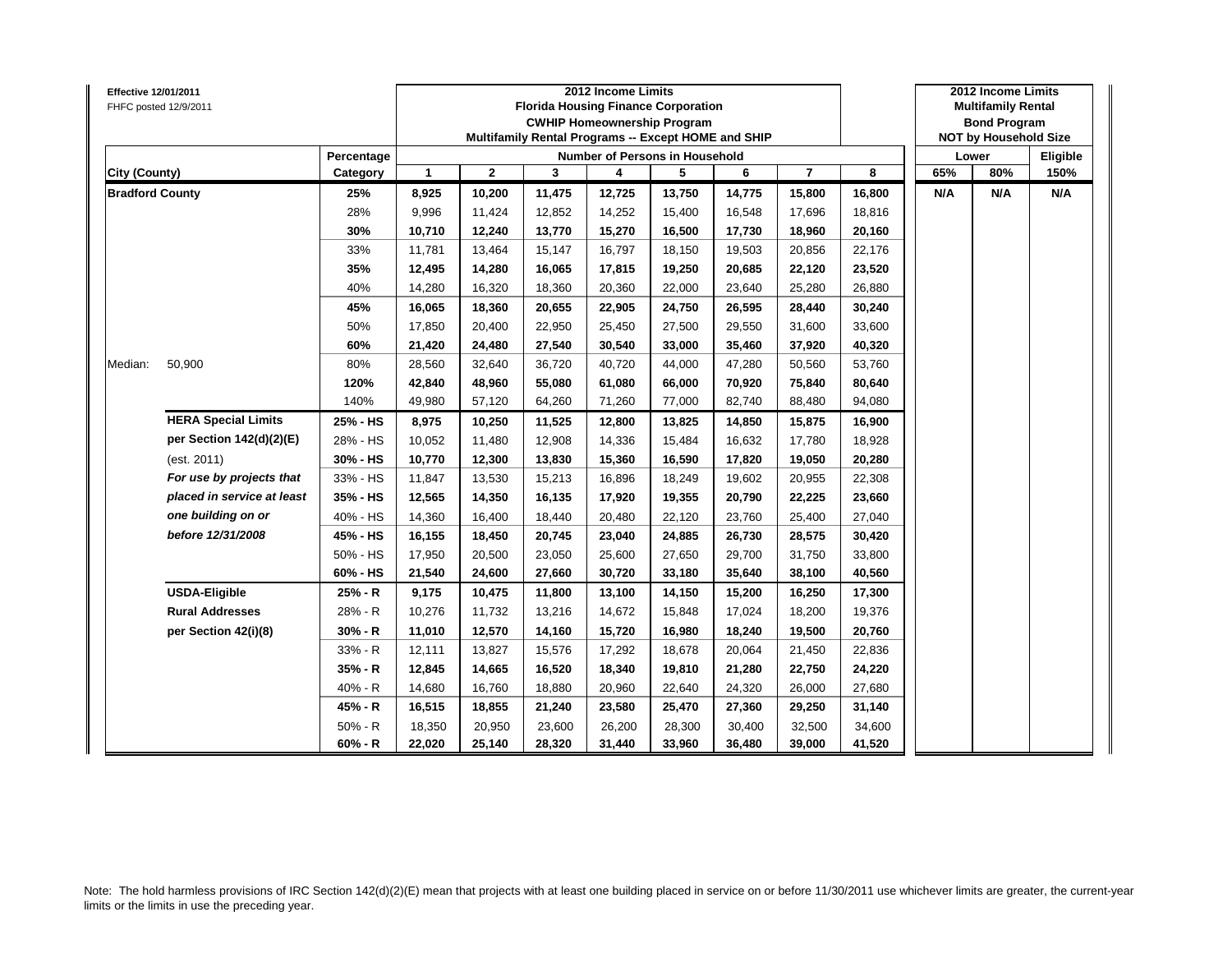| Effective 12/01/2011  | FHFC posted 12/9/2011      |            |              |              |        | 2012 Income Limits<br><b>Florida Housing Finance Corporation</b><br><b>CWHIP Homeownership Program</b><br>Multifamily Rental Programs -- Except HOME and SHIP |        |        |                |        |     | 2012 Income Limits<br><b>Multifamily Rental</b><br><b>Bond Program</b><br><b>NOT by Household Size</b> |          |
|-----------------------|----------------------------|------------|--------------|--------------|--------|---------------------------------------------------------------------------------------------------------------------------------------------------------------|--------|--------|----------------|--------|-----|--------------------------------------------------------------------------------------------------------|----------|
|                       |                            | Percentage |              |              |        | <b>Number of Persons in Household</b>                                                                                                                         |        |        |                |        |     | Lower                                                                                                  | Eligible |
| <b>City (County)</b>  |                            | Category   | $\mathbf{1}$ | $\mathbf{2}$ | 3      | 4                                                                                                                                                             | 5      | 6      | $\overline{7}$ | 8      | 65% | 80%                                                                                                    | 150%     |
| <b>Calhoun County</b> |                            | 25%        | 8,050        | 9,200        | 10,350 | 11,475                                                                                                                                                        | 12,400 | 13,325 | 14,250         | 15,150 | N/A | N/A                                                                                                    | N/A      |
|                       |                            | 28%        | 9,016        | 10,304       | 11,592 | 12,852                                                                                                                                                        | 13,888 | 14,924 | 15,960         | 16,968 |     |                                                                                                        |          |
|                       |                            | 30%        | 9,660        | 11,040       | 12,420 | 13,770                                                                                                                                                        | 14,880 | 15,990 | 17,100         | 18,180 |     |                                                                                                        |          |
|                       |                            | 33%        | 10,626       | 12,144       | 13,662 | 15,147                                                                                                                                                        | 16,368 | 17,589 | 18,810         | 19,998 |     |                                                                                                        |          |
|                       |                            | 35%        | 11,270       | 12,880       | 14,490 | 16,065                                                                                                                                                        | 17,360 | 18,655 | 19,950         | 21,210 |     |                                                                                                        |          |
|                       |                            | 40%        | 12,880       | 14,720       | 16,560 | 18,360                                                                                                                                                        | 19,840 | 21,320 | 22,800         | 24,240 |     |                                                                                                        |          |
|                       |                            | 45%        | 14,490       | 16,560       | 18,630 | 20,655                                                                                                                                                        | 22,320 | 23,985 | 25,650         | 27,270 |     |                                                                                                        |          |
|                       |                            | 50%        | 16,100       | 18,400       | 20,700 | 22,950                                                                                                                                                        | 24,800 | 26,650 | 28,500         | 30,300 |     |                                                                                                        |          |
|                       |                            | 60%        | 19,320       | 22,080       | 24,840 | 27,540                                                                                                                                                        | 29,760 | 31,980 | 34,200         | 36,360 |     |                                                                                                        |          |
| Median:               | 42,000                     | 80%        | 25,760       | 29,440       | 33,120 | 36,720                                                                                                                                                        | 39,680 | 42,640 | 45,600         | 48,480 |     |                                                                                                        |          |
|                       |                            | 120%       | 38,640       | 44,160       | 49,680 | 55,080                                                                                                                                                        | 59,520 | 63,960 | 68,400         | 72,720 |     |                                                                                                        |          |
|                       |                            | 140%       | 45,080       | 51,520       | 57,960 | 64,260                                                                                                                                                        | 69,440 | 74,620 | 79,800         | 84,840 |     |                                                                                                        |          |
|                       | <b>HERA Special Limits</b> | 25% - HS   | 8,500        | 9,700        | 10,925 | 12,125                                                                                                                                                        | 13,100 | 14,075 | 15,050         | 16,025 |     |                                                                                                        |          |
|                       | per Section 142(d)(2)(E)   | 28% - HS   | 9,520        | 10,864       | 12,236 | 13,580                                                                                                                                                        | 14,672 | 15,764 | 16,856         | 17,948 |     |                                                                                                        |          |
|                       | (est. 2009)                | 30% - HS   | 10,200       | 11,640       | 13,110 | 14,550                                                                                                                                                        | 15,720 | 16,890 | 18,060         | 19,230 |     |                                                                                                        |          |
|                       | For use by projects that   | 33% - HS   | 11,220       | 12,804       | 14,421 | 16,005                                                                                                                                                        | 17,292 | 18,579 | 19,866         | 21,153 |     |                                                                                                        |          |
|                       | placed in service at least | 35% - HS   | 11,900       | 13,580       | 15,295 | 16,975                                                                                                                                                        | 18,340 | 19,705 | 21,070         | 22,435 |     |                                                                                                        |          |
|                       | one building on or         | 40% - HS   | 13,600       | 15,520       | 17,480 | 19,400                                                                                                                                                        | 20,960 | 22,520 | 24,080         | 25,640 |     |                                                                                                        |          |
|                       | before 12/31/2008          | 45% - HS   | 15,300       | 17,460       | 19,665 | 21,825                                                                                                                                                        | 23,580 | 25,335 | 27,090         | 28,845 |     |                                                                                                        |          |
|                       |                            | 50% - HS   | 17,000       | 19,400       | 21,850 | 24,250                                                                                                                                                        | 26,200 | 28,150 | 30,100         | 32,050 |     |                                                                                                        |          |
|                       |                            | 60% - HS   | 20,400       | 23,280       | 26,220 | 29,100                                                                                                                                                        | 31,440 | 33,780 | 36,120         | 38,460 |     |                                                                                                        |          |
|                       | <b>USDA-Eligible</b>       | 25% - R    | 9,175        | 10,475       | 11,800 | 13,100                                                                                                                                                        | 14,150 | 15,200 | 16,250         | 17,300 |     |                                                                                                        |          |
|                       | <b>Rural Addresses</b>     | 28% - R    | 10,276       | 11,732       | 13,216 | 14,672                                                                                                                                                        | 15,848 | 17,024 | 18,200         | 19,376 |     |                                                                                                        |          |
|                       | per Section 42(i)(8)       | $30% - R$  | 11,010       | 12,570       | 14,160 | 15,720                                                                                                                                                        | 16,980 | 18,240 | 19,500         | 20,760 |     |                                                                                                        |          |
|                       |                            | 33% - R    | 12,111       | 13,827       | 15,576 | 17,292                                                                                                                                                        | 18,678 | 20,064 | 21,450         | 22,836 |     |                                                                                                        |          |
|                       |                            | 35% - R    | 12,845       | 14,665       | 16,520 | 18,340                                                                                                                                                        | 19,810 | 21,280 | 22,750         | 24,220 |     |                                                                                                        |          |
|                       |                            | 40% - R    | 14,680       | 16,760       | 18,880 | 20,960                                                                                                                                                        | 22,640 | 24,320 | 26,000         | 27,680 |     |                                                                                                        |          |
|                       |                            | 45% - R    | 16,515       | 18,855       | 21,240 | 23,580                                                                                                                                                        | 25,470 | 27,360 | 29,250         | 31,140 |     |                                                                                                        |          |
|                       |                            | $50% - R$  | 18,350       | 20,950       | 23,600 | 26,200                                                                                                                                                        | 28,300 | 30,400 | 32,500         | 34,600 |     |                                                                                                        |          |
|                       |                            | $60% - R$  | 22,020       | 25,140       | 28,320 | 31,440                                                                                                                                                        | 33,960 | 36,480 | 39,000         | 41,520 |     |                                                                                                        |          |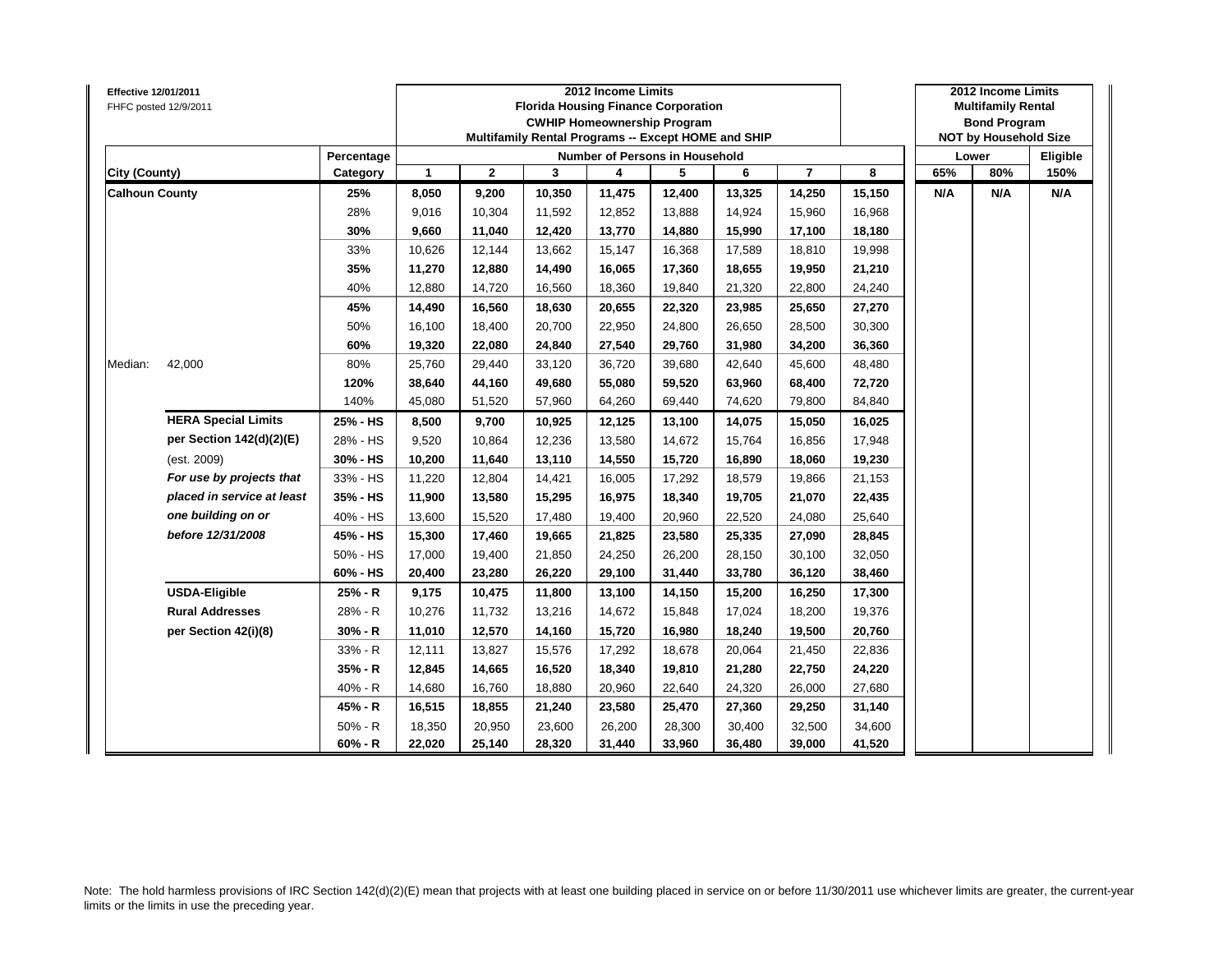| Effective 12/01/2011<br>FHFC posted 12/9/2011 |            |        |                |        | 2012 Income Limits<br><b>Florida Housing Finance Corporation</b><br><b>CWHIP Homeownership Program</b><br>Multifamily Rental Programs -- Except HOME and SHIP |        |        |                |        |     | 2012 Income Limits<br><b>Multifamily Rental</b><br><b>Bond Program</b><br><b>NOT by Household Size</b> |          |
|-----------------------------------------------|------------|--------|----------------|--------|---------------------------------------------------------------------------------------------------------------------------------------------------------------|--------|--------|----------------|--------|-----|--------------------------------------------------------------------------------------------------------|----------|
|                                               | Percentage |        |                |        | Number of Persons in Household                                                                                                                                |        |        |                |        |     | Lower                                                                                                  | Eligible |
| City (County)                                 | Category   | 1      | $\overline{2}$ | 3      | 4                                                                                                                                                             | 5      | 6      | $\overline{7}$ | 8      | 65% | 80%                                                                                                    | 150%     |
| <b>Citrus County</b>                          | 25%        | 8,425  | 9,625          | 10,825 | 12,025                                                                                                                                                        | 13,000 | 13,950 | 14,925         | 15,875 | N/A | N/A                                                                                                    | N/A      |
|                                               | 28%        | 9,436  | 10.780         | 12.124 | 13,468                                                                                                                                                        | 14.560 | 15.624 | 16,716         | 17.780 |     |                                                                                                        |          |
|                                               | 30%        | 10,110 | 11,550         | 12,990 | 14,430                                                                                                                                                        | 15,600 | 16,740 | 17,910         | 19,050 |     |                                                                                                        |          |
|                                               | 33%        | 11,121 | 12,705         | 14,289 | 15,873                                                                                                                                                        | 17,160 | 18,414 | 19,701         | 20,955 |     |                                                                                                        |          |
|                                               | 35%        | 11,795 | 13,475         | 15,155 | 16,835                                                                                                                                                        | 18,200 | 19.530 | 20,895         | 22,225 |     |                                                                                                        |          |
|                                               | 40%        | 13,480 | 15,400         | 17,320 | 19,240                                                                                                                                                        | 20,800 | 22.320 | 23,880         | 25,400 |     |                                                                                                        |          |
|                                               | 45%        | 15,165 | 17,325         | 19.485 | 21,645                                                                                                                                                        | 23,400 | 25.110 | 26,865         | 28,575 |     |                                                                                                        |          |
|                                               | 50%        | 16,850 | 19,250         | 21,650 | 24,050                                                                                                                                                        | 26,000 | 27,900 | 29,850         | 31,750 |     |                                                                                                        |          |
|                                               | 60%        | 20,220 | 23,100         | 25.980 | 28,860                                                                                                                                                        | 31,200 | 33,480 | 35,820         | 38,100 |     |                                                                                                        |          |
| 48,100<br>Median:                             | 80%        | 26,960 | 30,800         | 34,640 | 38,480                                                                                                                                                        | 41,600 | 44,640 | 47,760         | 50,800 |     |                                                                                                        |          |
|                                               | 120%       | 40,440 | 46,200         | 51.960 | 57,720                                                                                                                                                        | 62,400 | 66.960 | 71,640         | 76,200 |     |                                                                                                        |          |
|                                               | 140%       | 47,180 | 53,900         | 60.620 | 67,340                                                                                                                                                        | 72,800 | 78.120 | 83,580         | 88,900 |     |                                                                                                        |          |
| <b>USDA-Eligible</b>                          | 25% - R    | 9,175  | 10,475         | 11,800 | 13,100                                                                                                                                                        | 14,150 | 15,200 | 16,250         | 17,300 |     |                                                                                                        |          |
| <b>Rural Addresses</b>                        | 28% - R    | 10,276 | 11.732         | 13,216 | 14,672                                                                                                                                                        | 15,848 | 17.024 | 18,200         | 19,376 |     |                                                                                                        |          |
| per Section 42(i)(8)                          | $30% - R$  | 11,010 | 12,570         | 14,160 | 15,720                                                                                                                                                        | 16,980 | 18.240 | 19,500         | 20,760 |     |                                                                                                        |          |
|                                               | 33% - R    | 12.111 | 13,827         | 15.576 | 17,292                                                                                                                                                        | 18,678 | 20.064 | 21,450         | 22,836 |     |                                                                                                        |          |
|                                               | 35% - R    | 12,845 | 14,665         | 16,520 | 18,340                                                                                                                                                        | 19,810 | 21,280 | 22,750         | 24,220 |     |                                                                                                        |          |
|                                               | 40% - R    | 14,680 | 16,760         | 18,880 | 20,960                                                                                                                                                        | 22,640 | 24,320 | 26,000         | 27,680 |     |                                                                                                        |          |
|                                               | 45% - R    | 16,515 | 18,855         | 21,240 | 23,580                                                                                                                                                        | 25,470 | 27,360 | 29,250         | 31,140 |     |                                                                                                        |          |
|                                               | $50% - R$  | 18,350 | 20,950         | 23,600 | 26,200                                                                                                                                                        | 28,300 | 30.400 | 32,500         | 34,600 |     |                                                                                                        |          |
|                                               | $60% - R$  | 22,020 | 25,140         | 28,320 | 31,440                                                                                                                                                        | 33,960 | 36,480 | 39,000         | 41,520 |     |                                                                                                        |          |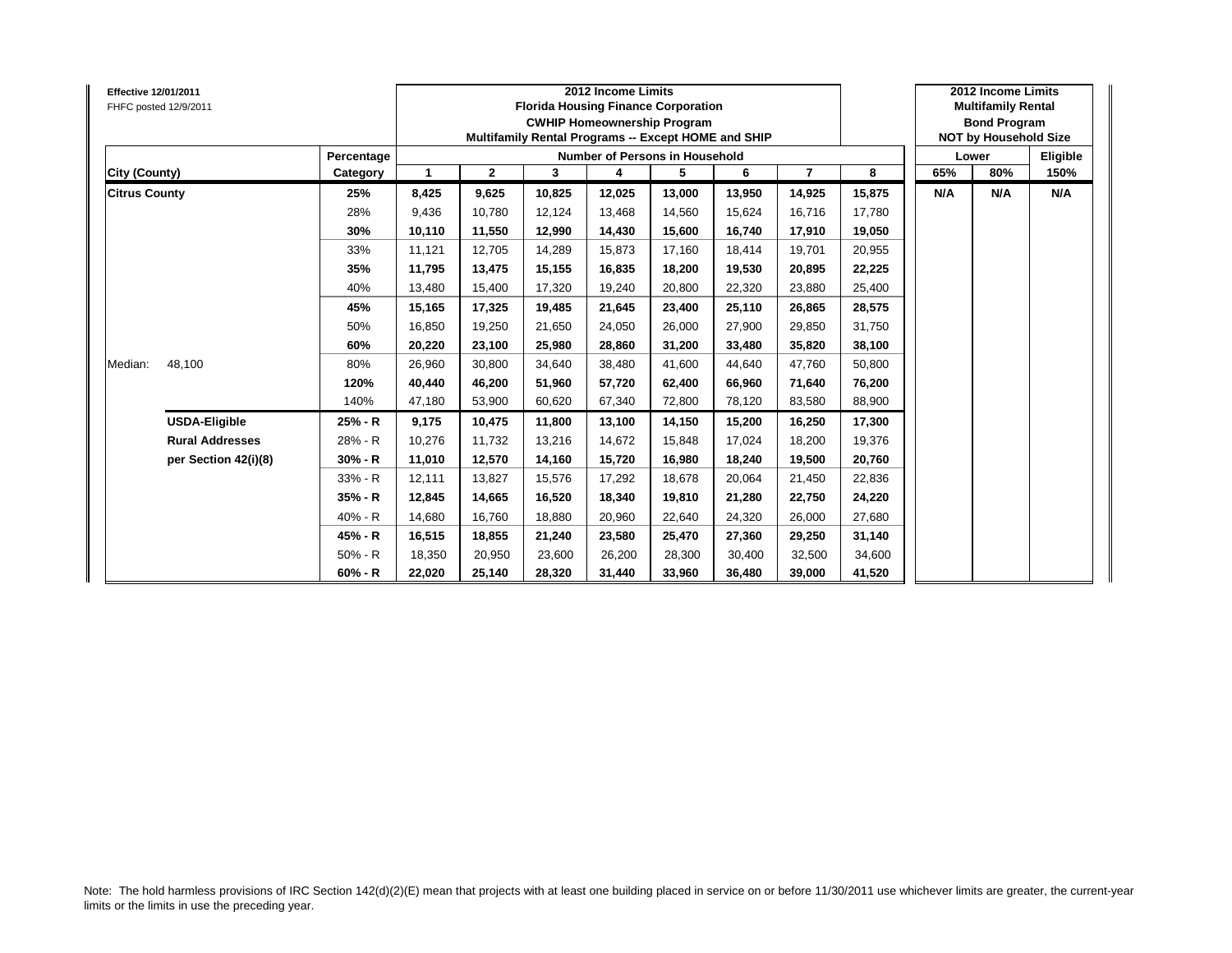| Effective 12/01/2011   | FHFC posted 12/9/2011      |            |              |              |        | 2012 Income Limits<br><b>Florida Housing Finance Corporation</b><br><b>CWHIP Homeownership Program</b><br>Multifamily Rental Programs -- Except HOME and SHIP |                            |        |                |        |     | 2012 Income Limits<br><b>Multifamily Rental</b><br><b>Bond Program</b><br><b>NOT by Household Size</b> |          |
|------------------------|----------------------------|------------|--------------|--------------|--------|---------------------------------------------------------------------------------------------------------------------------------------------------------------|----------------------------|--------|----------------|--------|-----|--------------------------------------------------------------------------------------------------------|----------|
|                        |                            | Percentage |              |              |        | Number of Persons in Household                                                                                                                                |                            |        |                |        |     | Lower                                                                                                  | Eligible |
| City (County)          |                            | Category   | $\mathbf{1}$ | $\mathbf{2}$ | 3      | 4                                                                                                                                                             | 5                          | 6      | $\overline{7}$ | 8      | 65% | 80%                                                                                                    | 150%     |
| <b>Columbia County</b> |                            | 25%        | 8,625        | 9,850        | 11,075 | 12,300                                                                                                                                                        | 13,300                     | 14,275 | 15,275         | 16,250 | N/A | N/A                                                                                                    | N/A      |
|                        |                            | 28%        | 9,660        | 11,032       | 12,404 | 13,776                                                                                                                                                        | 14,896                     | 15,988 | 17,108         | 18,200 |     |                                                                                                        |          |
|                        |                            | 30%        | 10,350       | 11,820       | 13,290 | 14,760                                                                                                                                                        | 15,960                     | 17,130 | 18,330         | 19,500 |     |                                                                                                        |          |
|                        |                            | 33%        | 11,385       | 13,002       | 14,619 | 16,236                                                                                                                                                        | 17,556                     | 18,843 | 20,163         | 21,450 |     |                                                                                                        |          |
|                        |                            | 35%        | 12,075       | 13,790       | 15,505 | 17,220                                                                                                                                                        | 18,620                     | 19,985 | 21,385         | 22,750 |     |                                                                                                        |          |
|                        |                            | 40%        | 13,800       | 15,760       | 17,720 | 19,680                                                                                                                                                        | 21,280                     | 22,840 | 24,440         | 26,000 |     |                                                                                                        |          |
|                        |                            | 45%        | 15,525       | 17,730       | 19,935 | 22,140                                                                                                                                                        | 23,940                     | 25,695 | 27,495         | 29,250 |     |                                                                                                        |          |
|                        |                            | 50%        | 17,250       | 19,700       | 22,150 | 24,600                                                                                                                                                        | 26,600                     | 28,550 | 30,550         | 32,500 |     |                                                                                                        |          |
|                        |                            | 60%        | 20,700       | 23,640       | 26,580 | 29,520                                                                                                                                                        | 31,920                     | 34,260 | 36,660         | 39,000 |     |                                                                                                        |          |
| Median:                | 49,200                     | 80%        | 27,600       | 31,520       | 35,440 | 39,360                                                                                                                                                        | 42,560                     | 45,680 | 48,880         | 52,000 |     |                                                                                                        |          |
|                        |                            | 120%       | 41,400       | 47,280       | 53,160 | 59,040                                                                                                                                                        | 63,840                     | 68,520 | 73,320         | 78,000 |     |                                                                                                        |          |
|                        |                            | 140%       | 48,300       | 55,160       | 62,020 | 68,880                                                                                                                                                        | 74,480                     | 79,940 | 85,540         | 91,000 |     |                                                                                                        |          |
|                        | <b>HERA Special Limits</b> | 25% - HS   | 8,675        | 9,900        | 11,150 | 12,375                                                                                                                                                        | 13,375                     | 14,375 | 15,350         | 16,350 |     |                                                                                                        |          |
|                        | per Section 142(d)(2)(E)   | 28% - HS   | 9,716        | 11,088       | 12,488 | 13,860                                                                                                                                                        | 14,980                     | 16,100 | 17,192         | 18,312 |     |                                                                                                        |          |
|                        | (est. 2009)                | 30% - HS   | 10,410       | 11,880       | 13,380 | 14,850                                                                                                                                                        | 16,050                     | 17,250 | 18,420         | 19,620 |     |                                                                                                        |          |
|                        | For use by projects that   | 33% - HS   | 11,451       | 13,068       | 14,718 | 16,335                                                                                                                                                        | 17,655                     | 18,975 | 20,262         | 21,582 |     |                                                                                                        |          |
|                        | placed in service at least | 35% - HS   | 12,145       | 13,860       | 15,610 | 17,325                                                                                                                                                        | 18,725                     | 20,125 | 21,490         | 22,890 |     |                                                                                                        |          |
|                        | one building on or         | 40% - HS   | 13,880       | 15,840       | 17,840 | 19,800                                                                                                                                                        | 21,400                     | 23,000 | 24,560         | 26,160 |     |                                                                                                        |          |
|                        | before 12/31/2008          | 45% - HS   | 15,615       | 17,820       | 20,070 | 22,275                                                                                                                                                        | 24,075                     | 25,875 | 27,630         | 29,430 |     |                                                                                                        |          |
|                        |                            | 50% - HS   | 17,350       | 19,800       | 22,300 | 24,750                                                                                                                                                        | 26.750                     | 28.750 | 30,700         | 32,700 |     |                                                                                                        |          |
|                        |                            | 60% - HS   | 20,820       | 23,760       | 26,760 | 29,700                                                                                                                                                        | 32,100                     | 34,500 | 36,840         | 39,240 |     |                                                                                                        |          |
|                        | <b>USDA-Eligible</b>       | 25% - R    | 9,175        | 10,475       | 11,800 | 13,100                                                                                                                                                        | 14,150                     | 15,200 | 16,250         | 17,300 |     |                                                                                                        |          |
|                        | <b>Rural Addresses</b>     | 28% - R    | 10,276       | 11,732       | 13,216 | 14,672                                                                                                                                                        | 15,848                     | 17,024 | 18,200         | 19,376 |     |                                                                                                        |          |
|                        | per Section 42(i)(8)       | 30% - R    | 11,010       | 12,570       | 14,160 | 15,720                                                                                                                                                        | 16,980<br>18,240<br>19,500 |        | 20,760         |        |     |                                                                                                        |          |
|                        |                            | 33% - R    | 12,111       | 13,827       | 15,576 | 17,292                                                                                                                                                        | 18,678                     | 20,064 | 21,450         | 22,836 |     |                                                                                                        |          |
|                        |                            | 35% - R    | 12,845       | 14,665       | 16,520 | 18,340                                                                                                                                                        | 19,810                     | 21,280 | 22,750         | 24,220 |     |                                                                                                        |          |
|                        |                            | $40% - R$  | 14,680       | 16,760       | 18,880 | 20,960                                                                                                                                                        | 22,640                     | 24,320 | 26,000         | 27,680 |     |                                                                                                        |          |
|                        |                            | 45% - R    | 16,515       | 18,855       | 21,240 | 23,580                                                                                                                                                        | 25,470                     | 27,360 | 29,250         | 31,140 |     |                                                                                                        |          |
|                        |                            | $50% - R$  | 18,350       | 20,950       | 23,600 | 26,200                                                                                                                                                        | 28,300                     | 30,400 | 32,500         | 34,600 |     |                                                                                                        |          |
|                        |                            | $60% - R$  | 22,020       | 25,140       | 28,320 | 31,440                                                                                                                                                        | 33,960                     | 36,480 | 39,000         | 41,520 |     |                                                                                                        |          |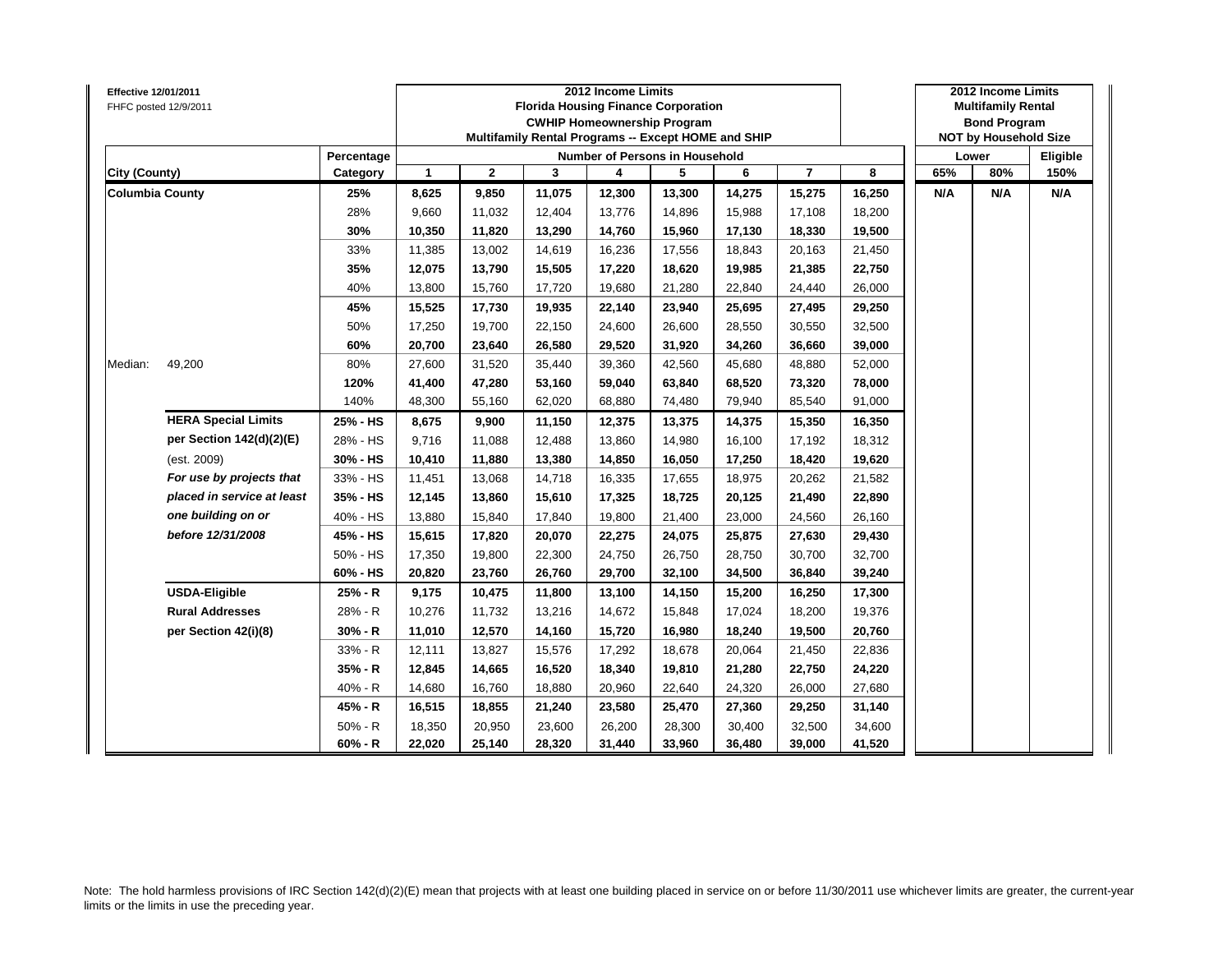| <b>Effective 12/01/2011</b> | FHFC posted 12/9/2011      |            |              |              | <b>Florida Housing Finance Corporation</b><br>Multifamily Rental Programs -- Except HOME and SHIP | 2012 Income Limits | <b>CWHIP Homeownership Program</b>    |        |                |        |     | 2012 Income Limits<br><b>Multifamily Rental</b><br><b>Bond Program</b><br><b>NOT by Household Size</b> |          |
|-----------------------------|----------------------------|------------|--------------|--------------|---------------------------------------------------------------------------------------------------|--------------------|---------------------------------------|--------|----------------|--------|-----|--------------------------------------------------------------------------------------------------------|----------|
|                             |                            | Percentage |              |              |                                                                                                   |                    | <b>Number of Persons in Household</b> |        |                |        |     | Lower                                                                                                  | Eligible |
| City (County)               |                            | Category   | $\mathbf{1}$ | $\mathbf{2}$ | 3                                                                                                 | 4                  | 5                                     | 6      | $\overline{7}$ | 8      | 65% | 80%                                                                                                    | 150%     |
| <b>DeSoto County</b>        |                            | 25%        | 8,050        | 9,200        | 10,350                                                                                            | 11,475             | 12,400                                | 13,325 | 14,250         | 15,150 | N/A | N/A                                                                                                    | N/A      |
|                             |                            | 28%        | 9,016        | 10,304       | 11,592                                                                                            | 12,852             | 13,888                                | 14,924 | 15,960         | 16,968 |     |                                                                                                        |          |
|                             |                            | 30%        | 9,660        | 11,040       | 12,420                                                                                            | 13,770             | 14,880                                | 15,990 | 17,100         | 18,180 |     |                                                                                                        |          |
|                             |                            | 33%        | 10,626       | 12,144       | 13,662                                                                                            | 15,147             | 16,368                                | 17,589 | 18,810         | 19,998 |     |                                                                                                        |          |
|                             |                            | 35%        | 11,270       | 12,880       | 14,490                                                                                            | 16,065             | 17,360                                | 18,655 | 19,950         | 21,210 |     |                                                                                                        |          |
|                             |                            | 40%        | 12,880       | 14,720       | 16,560                                                                                            | 18,360             | 19,840                                | 21,320 | 22,800         | 24,240 |     |                                                                                                        |          |
|                             |                            | 45%        | 14,490       | 16,560       | 18,630                                                                                            | 20,655             | 22,320                                | 23,985 | 25,650         | 27,270 |     |                                                                                                        |          |
|                             |                            | 50%        | 16,100       | 18,400       | 20,700                                                                                            | 22,950             | 24,800                                | 26,650 | 28,500         | 30,300 |     |                                                                                                        |          |
|                             |                            | 60%        | 19,320       | 22,080       | 24,840                                                                                            | 27,540             | 29,760                                | 31,980 | 34,200         | 36,360 |     |                                                                                                        |          |
| Median:                     | 45,700                     | 80%        | 25,760       | 29,440       | 33,120                                                                                            | 36,720             | 39,680                                | 42,640 | 45,600         | 48,480 |     |                                                                                                        |          |
|                             |                            | 120%       | 38,640       | 44,160       | 49,680                                                                                            | 55,080             | 59,520                                | 63,960 | 68,400         | 72,720 |     |                                                                                                        |          |
|                             |                            | 140%       | 45,080       | 51,520       | 57,960                                                                                            | 64,260             | 69,440                                | 74,620 | 79,800         | 84,840 |     |                                                                                                        |          |
|                             | <b>HERA Special Limits</b> | 25% - HS   | 8,350        | 9,550        | 10,750                                                                                            | 11,925             | 12,900                                | 13,850 | 14,800         | 15,750 |     |                                                                                                        |          |
|                             | per Section 142(d)(2)(E)   | 28% - HS   | 9,352        | 10,696       | 12,040                                                                                            | 13,356             | 14,448                                | 15,512 | 16,576         | 17,640 |     |                                                                                                        |          |
|                             | (est. 2011)                | 30% - HS   | 10,020       | 11,460       | 12,900                                                                                            | 14,310             | 15,480                                | 16,620 | 17,760         | 18,900 |     |                                                                                                        |          |
|                             | For use by projects that   | 33% - HS   | 11,022       | 12,606       | 14,190                                                                                            | 15,741             | 17,028                                | 18,282 | 19,536         | 20,790 |     |                                                                                                        |          |
|                             | placed in service at least | 35% - HS   | 11,690       | 13,370       | 15,050                                                                                            | 16,695             | 18,060                                | 19,390 | 20,720         | 22,050 |     |                                                                                                        |          |
|                             | one building on or         | 40% - HS   | 13,360       | 15,280       | 17,200                                                                                            | 19,080             | 20,640                                | 22,160 | 23,680         | 25,200 |     |                                                                                                        |          |
|                             | before 12/31/2008          | 45% - HS   | 15,030       | 17,190       | 19,350                                                                                            | 21,465             | 23,220                                | 24,930 | 26,640         | 28,350 |     |                                                                                                        |          |
|                             |                            | 50% - HS   | 16,700       | 19,100       | 21,500                                                                                            | 23,850             | 25,800                                | 27,700 | 29,600         | 31,500 |     |                                                                                                        |          |
|                             |                            | 60% - HS   | 20,040       | 22,920       | 25,800                                                                                            | 28,620             | 30,960                                | 33,240 | 35,520         | 37,800 |     |                                                                                                        |          |
|                             | <b>USDA-Eligible</b>       | 25% - R    | 9,175        | 10,475       | 11,800                                                                                            | 13,100             | 14,150                                | 15,200 | 16,250         | 17,300 |     |                                                                                                        |          |
|                             | <b>Rural Addresses</b>     | 28% - R    | 10,276       | 11,732       | 13,216                                                                                            | 14,672             | 15,848                                | 17,024 | 18,200         | 19,376 |     |                                                                                                        |          |
|                             | per Section 42(i)(8)       | $30% - R$  | 11,010       | 12,570       | 14,160                                                                                            | 15,720             | 16,980                                | 18,240 | 19,500         | 20,760 |     |                                                                                                        |          |
|                             |                            | 33% - R    | 12,111       | 13,827       | 15,576                                                                                            | 17,292             | 18,678                                | 20,064 | 21,450         | 22,836 |     |                                                                                                        |          |
|                             |                            | 35% - R    | 12,845       | 14,665       | 16,520                                                                                            | 18,340             | 19,810                                | 21,280 | 22,750         | 24,220 |     |                                                                                                        |          |
|                             |                            | 40% - R    | 14,680       | 16,760       | 18,880                                                                                            | 20,960             | 22,640                                | 24,320 | 26,000         | 27,680 |     |                                                                                                        |          |
|                             |                            | 45% - R    | 16,515       | 18,855       | 21,240                                                                                            | 23,580             | 25,470                                | 27,360 | 29,250         | 31,140 |     |                                                                                                        |          |
|                             |                            | $50% - R$  | 18,350       | 20,950       | 23,600                                                                                            | 26,200             | 28,300                                | 30,400 | 32,500         | 34,600 |     |                                                                                                        |          |
|                             |                            | $60% - R$  | 22,020       | 25,140       | 28,320                                                                                            | 31,440             | 33,960                                | 36,480 | 39,000         | 41,520 |     |                                                                                                        |          |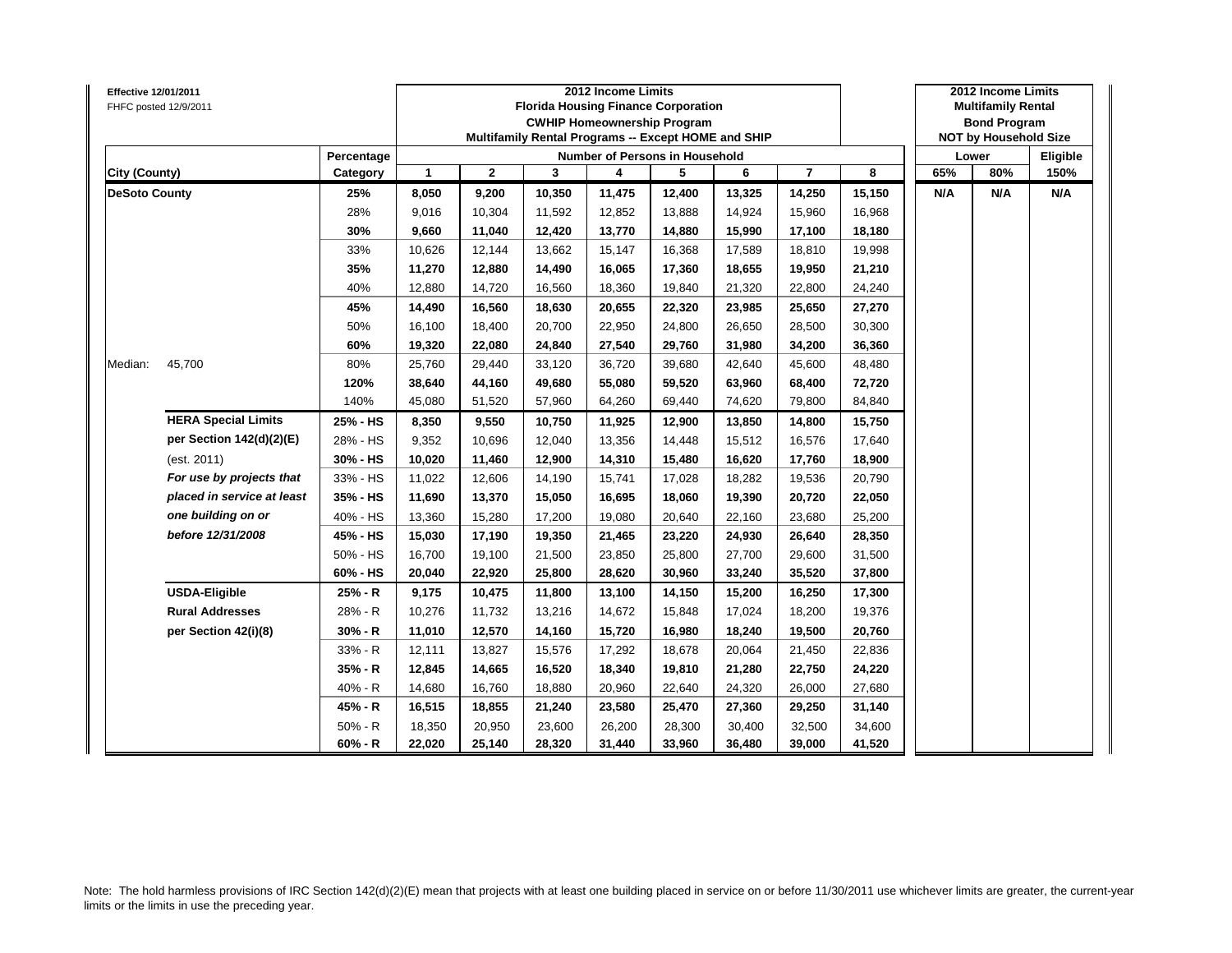| <b>Effective 12/01/2011</b> | FHFC posted 12/9/2011      |            |              |              |        | 2012 Income Limits<br><b>Florida Housing Finance Corporation</b><br><b>CWHIP Homeownership Program</b><br>Multifamily Rental Programs -- Except HOME and SHIP |        |        |                |        |     | 2012 Income Limits<br><b>Multifamily Rental</b><br><b>Bond Program</b><br><b>NOT by Household Size</b> |          |
|-----------------------------|----------------------------|------------|--------------|--------------|--------|---------------------------------------------------------------------------------------------------------------------------------------------------------------|--------|--------|----------------|--------|-----|--------------------------------------------------------------------------------------------------------|----------|
|                             |                            | Percentage |              |              |        | <b>Number of Persons in Household</b>                                                                                                                         |        |        |                |        |     | Lower                                                                                                  | Eligible |
| City (County)               |                            | Category   | $\mathbf{1}$ | $\mathbf{2}$ | 3      | 4                                                                                                                                                             | 5      | 6      | $\overline{7}$ | 8      | 65% | 80%                                                                                                    | 150%     |
| <b>Dixie County</b>         |                            | 25%        | 8,050        | 9,200        | 10,350 | 11,475                                                                                                                                                        | 12,400 | 13,325 | 14,250         | 15,150 | N/A | N/A                                                                                                    | N/A      |
|                             |                            | 28%        | 9,016        | 10,304       | 11,592 | 12,852                                                                                                                                                        | 13,888 | 14,924 | 15,960         | 16,968 |     |                                                                                                        |          |
|                             |                            | 30%        | 9,660        | 11,040       | 12,420 | 13,770                                                                                                                                                        | 14,880 | 15,990 | 17,100         | 18,180 |     |                                                                                                        |          |
|                             |                            | 33%        | 10,626       | 12,144       | 13,662 | 15,147                                                                                                                                                        | 16,368 | 17,589 | 18,810         | 19,998 |     |                                                                                                        |          |
|                             |                            | 35%        | 11,270       | 12,880       | 14,490 | 16,065                                                                                                                                                        | 17,360 | 18,655 | 19,950         | 21,210 |     |                                                                                                        |          |
|                             |                            | 40%        | 12,880       | 14,720       | 16,560 | 18,360                                                                                                                                                        | 19,840 | 21,320 | 22,800         | 24,240 |     |                                                                                                        |          |
|                             |                            | 45%        | 14,490       | 16,560       | 18,630 | 20,655                                                                                                                                                        | 22,320 | 23,985 | 25,650         | 27,270 |     |                                                                                                        |          |
|                             |                            | 50%        | 16,100       | 18,400       | 20,700 | 22,950                                                                                                                                                        | 24,800 | 26,650 | 28,500         | 30,300 |     |                                                                                                        |          |
|                             |                            | 60%        | 19,320       | 22,080       | 24,840 | 27,540                                                                                                                                                        | 29,760 | 31,980 | 34,200         | 36,360 |     |                                                                                                        |          |
| Median:                     | 38,700                     | 80%        | 25,760       | 29,440       | 33,120 | 36,720                                                                                                                                                        | 39,680 | 42,640 | 45,600         | 48,480 |     |                                                                                                        |          |
|                             |                            | 120%       | 38,640       | 44,160       | 49,680 | 55,080                                                                                                                                                        | 59,520 | 63,960 | 68,400         | 72,720 |     |                                                                                                        |          |
|                             |                            | 140%       | 45,080       | 51,520       | 57,960 | 64,260                                                                                                                                                        | 69,440 | 74,620 | 79,800         | 84,840 |     |                                                                                                        |          |
|                             | <b>HERA Special Limits</b> | 25% - HS   | 8,325        | 9,500        | 10,700 | 11,875                                                                                                                                                        | 12,825 | 13,775 | 14,725         | 15,675 |     |                                                                                                        |          |
|                             | per Section 142(d)(2)(E)   | 28% - HS   | 9,324        | 10,640       | 11,984 | 13,300                                                                                                                                                        | 14,364 | 15,428 | 16,492         | 17,556 |     |                                                                                                        |          |
|                             | (est. 2009)                | 30% - HS   | 9,990        | 11,400       | 12,840 | 14,250                                                                                                                                                        | 15,390 | 16,530 | 17,670         | 18,810 |     |                                                                                                        |          |
|                             | For use by projects that   | 33% - HS   | 10,989       | 12,540       | 14,124 | 15,675                                                                                                                                                        | 16,929 | 18,183 | 19,437         | 20,691 |     |                                                                                                        |          |
|                             | placed in service at least | 35% - HS   | 11,655       | 13,300       | 14,980 | 16,625                                                                                                                                                        | 17,955 | 19,285 | 20,615         | 21,945 |     |                                                                                                        |          |
|                             | one building on or         | 40% - HS   | 13,320       | 15,200       | 17,120 | 19,000                                                                                                                                                        | 20,520 | 22,040 | 23,560         | 25,080 |     |                                                                                                        |          |
|                             | before 12/31/2008          | 45% - HS   | 14,985       | 17,100       | 19,260 | 21,375                                                                                                                                                        | 23,085 | 24,795 | 26,505         | 28,215 |     |                                                                                                        |          |
|                             |                            | 50% - HS   | 16,650       | 19,000       | 21,400 | 23,750                                                                                                                                                        | 25,650 | 27,550 | 29,450         | 31,350 |     |                                                                                                        |          |
|                             |                            | 60% - HS   | 19,980       | 22,800       | 25,680 | 28,500                                                                                                                                                        | 30,780 | 33,060 | 35,340         | 37,620 |     |                                                                                                        |          |
|                             | <b>USDA-Eligible</b>       | 25% - R    | 9,175        | 10,475       | 11,800 | 13,100                                                                                                                                                        | 14,150 | 15,200 | 16,250         | 17,300 |     |                                                                                                        |          |
|                             | <b>Rural Addresses</b>     | 28% - R    | 10,276       | 11,732       | 13,216 | 14,672                                                                                                                                                        | 15,848 | 17,024 | 18,200         | 19,376 |     |                                                                                                        |          |
|                             | per Section 42(i)(8)       | $30% - R$  | 11,010       | 12,570       | 14,160 | 15,720                                                                                                                                                        | 16,980 | 18,240 | 19,500         | 20,760 |     |                                                                                                        |          |
|                             |                            | 33% - R    | 12,111       | 13,827       | 15,576 | 17,292                                                                                                                                                        | 18,678 | 20,064 | 21,450         | 22,836 |     |                                                                                                        |          |
|                             |                            | 35% - R    | 12,845       | 14,665       | 16,520 | 18,340                                                                                                                                                        | 19,810 | 21,280 | 22,750         | 24,220 |     |                                                                                                        |          |
|                             |                            | 40% - R    | 14,680       | 16,760       | 18,880 | 20,960                                                                                                                                                        | 22,640 | 24,320 | 26,000         | 27,680 |     |                                                                                                        |          |
|                             |                            | 45% - R    | 16,515       | 18,855       | 21,240 | 23,580                                                                                                                                                        | 25,470 | 27,360 | 29,250         | 31,140 |     |                                                                                                        |          |
|                             |                            | $50% - R$  | 18,350       | 20,950       | 23,600 | 26,200                                                                                                                                                        | 28,300 | 30,400 | 32,500         | 34,600 |     |                                                                                                        |          |
|                             |                            | $60% - R$  | 22,020       | 25,140       | 28,320 | 31,440                                                                                                                                                        | 33,960 | 36,480 | 39,000         | 41,520 |     |                                                                                                        |          |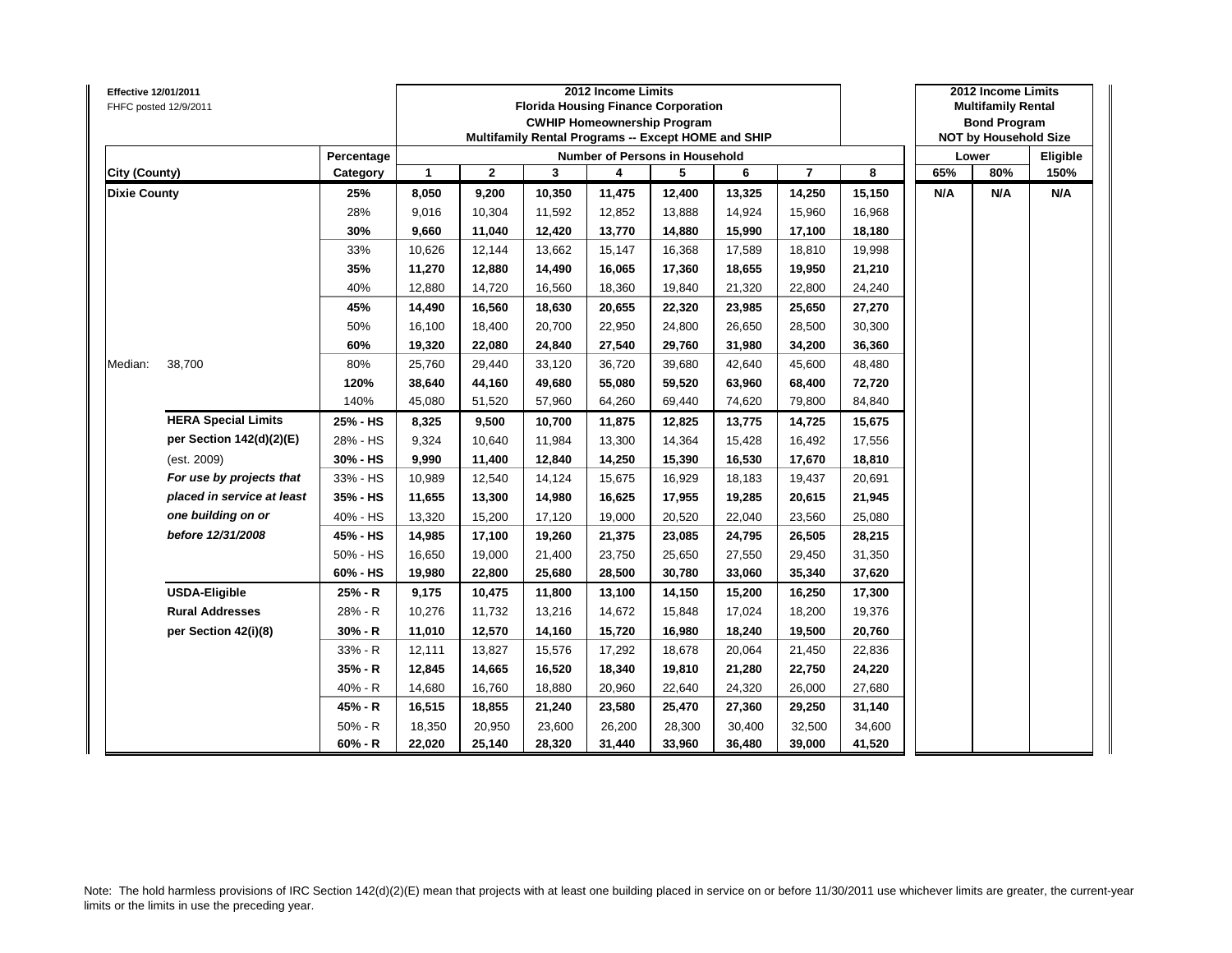| Effective 12/01/2011   | FHFC posted 12/9/2011      |            |              |              |        | 2012 Income Limits<br><b>Florida Housing Finance Corporation</b><br><b>CWHIP Homeownership Program</b><br>Multifamily Rental Programs -- Except HOME and SHIP |        |        |                |        |     | 2012 Income Limits<br><b>Multifamily Rental</b><br><b>Bond Program</b><br><b>NOT by Household Size</b> |          |
|------------------------|----------------------------|------------|--------------|--------------|--------|---------------------------------------------------------------------------------------------------------------------------------------------------------------|--------|--------|----------------|--------|-----|--------------------------------------------------------------------------------------------------------|----------|
|                        |                            | Percentage |              |              |        | Number of Persons in Household                                                                                                                                |        |        |                |        |     | Lower                                                                                                  | Eligible |
| <b>City (County)</b>   |                            | Category   | $\mathbf{1}$ | $\mathbf{2}$ | 3      | 4                                                                                                                                                             | 5      | 6      | $\overline{7}$ | 8      | 65% | 80%                                                                                                    | 150%     |
| <b>Franklin County</b> |                            | 25%        | 8,550        | 9,775        | 11,000 | 12,200                                                                                                                                                        | 13,200 | 14,175 | 15,150         | 16,125 | N/A | N/A                                                                                                    | N/A      |
|                        |                            | 28%        | 9,576        | 10,948       | 12,320 | 13,664                                                                                                                                                        | 14,784 | 15,876 | 16,968         | 18,060 |     |                                                                                                        |          |
|                        |                            | 30%        | 10,260       | 11,730       | 13,200 | 14,640                                                                                                                                                        | 15,840 | 17,010 | 18,180         | 19,350 |     |                                                                                                        |          |
|                        |                            | 33%        | 11,286       | 12,903       | 14,520 | 16,104                                                                                                                                                        | 17,424 | 18,711 | 19,998         | 21,285 |     |                                                                                                        |          |
|                        |                            | 35%        | 11,970       | 13,685       | 15,400 | 17,080                                                                                                                                                        | 18,480 | 19,845 | 21,210         | 22,575 |     |                                                                                                        |          |
|                        |                            | 40%        | 13,680       | 15,640       | 17,600 | 19,520                                                                                                                                                        | 21,120 | 22,680 | 24,240         | 25,800 |     |                                                                                                        |          |
|                        |                            | 45%        | 15,390       | 17,595       | 19,800 | 21,960                                                                                                                                                        | 23,760 | 25,515 | 27,270         | 29,025 |     |                                                                                                        |          |
|                        |                            | 50%        | 17,100       | 19,550       | 22,000 | 24,400                                                                                                                                                        | 26,400 | 28,350 | 30,300         | 32,250 |     |                                                                                                        |          |
|                        |                            | 60%        | 20,520       | 23,460       | 26,400 | 29,280                                                                                                                                                        | 31,680 | 34,020 | 36,360         | 38,700 |     |                                                                                                        |          |
| Median:                | 48,800                     | 80%        | 27,360       | 31,280       | 35,200 | 39,040                                                                                                                                                        | 42,240 | 45,360 | 48,480         | 51,600 |     |                                                                                                        |          |
|                        |                            | 120%       | 41,040       | 46,920       | 52,800 | 58,560                                                                                                                                                        | 63,360 | 68,040 | 72,720         | 77,400 |     |                                                                                                        |          |
|                        |                            | 140%       | 47,880       | 54,740       | 61,600 | 68,320                                                                                                                                                        | 73,920 | 79,380 | 84,840         | 90,300 |     |                                                                                                        |          |
|                        | <b>HERA Special Limits</b> | 25% - HS   | 9,875        | 11,300       | 12,700 | 14,100                                                                                                                                                        | 15,250 | 16,375 | 17,500         | 18,625 |     |                                                                                                        |          |
|                        | per Section 142(d)(2)(E)   | 28% - HS   | 11,060       | 12,656       | 14,224 | 15,792                                                                                                                                                        | 17,080 | 18,340 | 19,600         | 20,860 |     |                                                                                                        |          |
|                        | (est. 2011)                | 30% - HS   | 11,850       | 13,560       | 15,240 | 16,920                                                                                                                                                        | 18,300 | 19,650 | 21,000         | 22,350 |     |                                                                                                        |          |
|                        | For use by projects that   | 33% - HS   | 13,035       | 14,916       | 16,764 | 18,612                                                                                                                                                        | 20,130 | 21,615 | 23,100         | 24,585 |     |                                                                                                        |          |
|                        | placed in service at least | 35% - HS   | 13,825       | 15,820       | 17,780 | 19,740                                                                                                                                                        | 21,350 | 22,925 | 24,500         | 26,075 |     |                                                                                                        |          |
|                        | one building on or         | 40% - HS   | 15,800       | 18,080       | 20,320 | 22,560                                                                                                                                                        | 24,400 | 26,200 | 28,000         | 29,800 |     |                                                                                                        |          |
|                        | before 12/31/2008          | 45% - HS   | 17,775       | 20,340       | 22,860 | 25,380                                                                                                                                                        | 27,450 | 29,475 | 31,500         | 33,525 |     |                                                                                                        |          |
|                        |                            | 50% - HS   | 19,750       | 22,600       | 25,400 | 28,200                                                                                                                                                        | 30,500 | 32,750 | 35,000         | 37,250 |     |                                                                                                        |          |
|                        |                            | 60% - HS   | 23,700       | 27,120       | 30,480 | 33,840                                                                                                                                                        | 36,600 | 39,300 | 42,000         | 44,700 |     |                                                                                                        |          |
|                        | <b>USDA-Eligible</b>       | 25% - R    | 9,175        | 10,475       | 11,800 | 13,100                                                                                                                                                        | 14,150 | 15,200 | 16,250         | 17,300 |     |                                                                                                        |          |
|                        | <b>Rural Addresses</b>     | 28% - R    | 10,276       | 11,732       | 13,216 | 14,672                                                                                                                                                        | 15,848 | 17,024 | 18,200         | 19,376 |     |                                                                                                        |          |
|                        | per Section 42(i)(8)       | $30% - R$  | 11,010       | 12,570       | 14,160 | 15,720                                                                                                                                                        | 16,980 | 18,240 | 19,500         | 20,760 |     |                                                                                                        |          |
|                        |                            | 33% - R    | 12,111       | 13,827       | 15,576 | 17,292                                                                                                                                                        | 18,678 | 20,064 | 21,450         | 22,836 |     |                                                                                                        |          |
|                        |                            | 35% - R    | 12,845       | 14,665       | 16,520 | 18,340                                                                                                                                                        | 19,810 | 21,280 | 22,750         | 24,220 |     |                                                                                                        |          |
|                        |                            | 40% - R    | 14,680       | 16,760       | 18,880 | 20,960                                                                                                                                                        | 22,640 | 24,320 | 26,000         | 27,680 |     |                                                                                                        |          |
|                        |                            | 45% - R    | 16,515       | 18,855       | 21,240 | 23,580                                                                                                                                                        | 25,470 | 27,360 | 29,250         | 31,140 |     |                                                                                                        |          |
|                        |                            | 50% - R    | 18,350       | 20,950       | 23,600 | 26,200                                                                                                                                                        | 28,300 | 30,400 | 32,500         | 34,600 |     |                                                                                                        |          |
|                        |                            | $60% - R$  | 22,020       | 25,140       | 28,320 | 31,440                                                                                                                                                        | 33,960 | 36,480 | 39,000         | 41,520 |     |                                                                                                        |          |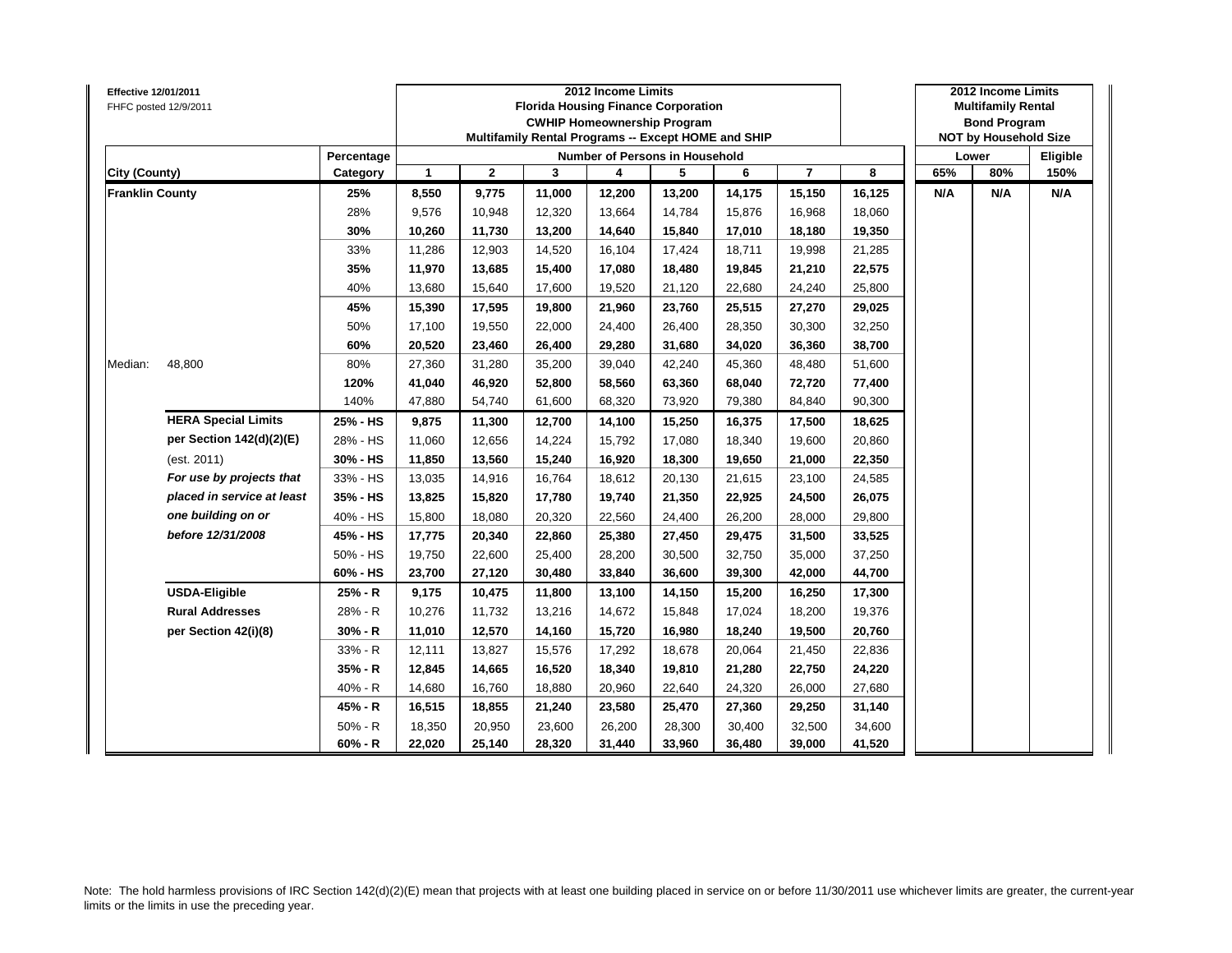| <b>Effective 12/01/2011</b> | FHFC posted 12/9/2011      |            |              |              |        | 2012 Income Limits<br><b>Florida Housing Finance Corporation</b><br><b>CWHIP Homeownership Program</b><br>Multifamily Rental Programs -- Except HOME and SHIP |        |        |                |        |     | 2012 Income Limits<br><b>Multifamily Rental</b><br><b>Bond Program</b><br><b>NOT by Household Size</b> |          |
|-----------------------------|----------------------------|------------|--------------|--------------|--------|---------------------------------------------------------------------------------------------------------------------------------------------------------------|--------|--------|----------------|--------|-----|--------------------------------------------------------------------------------------------------------|----------|
|                             |                            | Percentage |              |              |        | <b>Number of Persons in Household</b>                                                                                                                         |        |        |                |        |     | Lower                                                                                                  | Eligible |
| City (County)               |                            | Category   | $\mathbf{1}$ | $\mathbf{2}$ | 3      | 4                                                                                                                                                             | 5      | 6      | $\overline{7}$ | 8      | 65% | 80%                                                                                                    | 150%     |
| <b>Glades County</b>        |                            | 25%        | 8,500        | 9,700        | 10,925 | 12,125                                                                                                                                                        | 13,100 | 14,075 | 15,050         | 16,025 | N/A | N/A                                                                                                    | N/A      |
|                             |                            | 28%        | 9,520        | 10,864       | 12,236 | 13,580                                                                                                                                                        | 14,672 | 15,764 | 16,856         | 17,948 |     |                                                                                                        |          |
|                             |                            | 30%        | 10,200       | 11,640       | 13,110 | 14,550                                                                                                                                                        | 15,720 | 16,890 | 18,060         | 19,230 |     |                                                                                                        |          |
|                             |                            | 33%        | 11,220       | 12,804       | 14,421 | 16,005                                                                                                                                                        | 17,292 | 18,579 | 19,866         | 21,153 |     |                                                                                                        |          |
|                             |                            | 35%        | 11,900       | 13,580       | 15,295 | 16,975                                                                                                                                                        | 18,340 | 19,705 | 21,070         | 22,435 |     |                                                                                                        |          |
|                             |                            | 40%        | 13,600       | 15,520       | 17,480 | 19,400                                                                                                                                                        | 20,960 | 22,520 | 24,080         | 25,640 |     |                                                                                                        |          |
|                             |                            | 45%        | 15,300       | 17,460       | 19,665 | 21,825                                                                                                                                                        | 23,580 | 25,335 | 27,090         | 28,845 |     |                                                                                                        |          |
|                             |                            | 50%        | 17,000       | 19,400       | 21,850 | 24,250                                                                                                                                                        | 26,200 | 28,150 | 30,100         | 32,050 |     |                                                                                                        |          |
|                             |                            | 60%        | 20,400       | 23,280       | 26,220 | 29,100                                                                                                                                                        | 31,440 | 33,780 | 36,120         | 38,460 |     |                                                                                                        |          |
| Median:                     | 46,800                     | 80%        | 27,200       | 31,040       | 34,960 | 38,800                                                                                                                                                        | 41,920 | 45,040 | 48,160         | 51,280 |     |                                                                                                        |          |
|                             |                            | 120%       | 40,800       | 46,560       | 52,440 | 58,200                                                                                                                                                        | 62,880 | 67,560 | 72,240         | 76,920 |     |                                                                                                        |          |
|                             |                            | 140%       | 47,600       | 54,320       | 61,180 | 67,900                                                                                                                                                        | 73,360 | 78,820 | 84,280         | 89,740 |     |                                                                                                        |          |
|                             | <b>HERA Special Limits</b> | 25% - HS   | 8,525        | 9,725        | 10,950 | 12,150                                                                                                                                                        | 13,125 | 14,100 | 15,075         | 16,050 |     |                                                                                                        |          |
|                             | per Section 142(d)(2)(E)   | 28% - HS   | 9,548        | 10,892       | 12,264 | 13,608                                                                                                                                                        | 14,700 | 15,792 | 16,884         | 17,976 |     |                                                                                                        |          |
|                             | (est. 2011)                | 30% - HS   | 10,230       | 11,670       | 13,140 | 14,580                                                                                                                                                        | 15,750 | 16,920 | 18,090         | 19,260 |     |                                                                                                        |          |
|                             | For use by projects that   | 33% - HS   | 11,253       | 12,837       | 14,454 | 16,038                                                                                                                                                        | 17,325 | 18,612 | 19,899         | 21,186 |     |                                                                                                        |          |
|                             | placed in service at least | 35% - HS   | 11,935       | 13,615       | 15,330 | 17,010                                                                                                                                                        | 18,375 | 19,740 | 21,105         | 22,470 |     |                                                                                                        |          |
|                             | one building on or         | 40% - HS   | 13,640       | 15,560       | 17,520 | 19,440                                                                                                                                                        | 21,000 | 22,560 | 24,120         | 25,680 |     |                                                                                                        |          |
|                             | before 12/31/2008          | 45% - HS   | 15,345       | 17,505       | 19,710 | 21,870                                                                                                                                                        | 23,625 | 25,380 | 27,135         | 28,890 |     |                                                                                                        |          |
|                             |                            | 50% - HS   | 17,050       | 19,450       | 21,900 | 24,300                                                                                                                                                        | 26,250 | 28,200 | 30,150         | 32,100 |     |                                                                                                        |          |
|                             |                            | 60% - HS   | 20,460       | 23,340       | 26,280 | 29,160                                                                                                                                                        | 31,500 | 33,840 | 36,180         | 38,520 |     |                                                                                                        |          |
|                             | <b>USDA-Eligible</b>       | 25% - R    | 9,175        | 10,475       | 11,800 | 13,100                                                                                                                                                        | 14,150 | 15,200 | 16,250         | 17,300 |     |                                                                                                        |          |
|                             | <b>Rural Addresses</b>     | 28% - R    | 10,276       | 11,732       | 13,216 | 14,672                                                                                                                                                        | 15,848 | 17,024 | 18,200         | 19,376 |     |                                                                                                        |          |
|                             | per Section 42(i)(8)       | $30% - R$  | 11,010       | 12,570       | 14,160 | 15,720                                                                                                                                                        | 16,980 | 18,240 | 19,500         | 20,760 |     |                                                                                                        |          |
|                             |                            | 33% - R    | 12,111       | 13,827       | 15,576 | 17,292                                                                                                                                                        | 18,678 | 20,064 | 21,450         | 22,836 |     |                                                                                                        |          |
|                             |                            | 35% - R    | 12,845       | 14,665       | 16,520 | 18,340                                                                                                                                                        | 19,810 | 21,280 | 22,750         | 24,220 |     |                                                                                                        |          |
|                             |                            | 40% - R    | 14,680       | 16,760       | 18,880 | 20,960                                                                                                                                                        | 22,640 | 24,320 | 26,000         | 27,680 |     |                                                                                                        |          |
|                             |                            | 45% - R    | 16,515       | 18,855       | 21,240 | 23,580                                                                                                                                                        | 25,470 | 27,360 | 29,250         | 31,140 |     |                                                                                                        |          |
|                             |                            | $50% - R$  | 18,350       | 20,950       | 23,600 | 26,200                                                                                                                                                        | 28,300 | 30,400 | 32,500         | 34,600 |     |                                                                                                        |          |
|                             |                            | $60% - R$  | 22,020       | 25,140       | 28,320 | 31,440                                                                                                                                                        | 33,960 | 36,480 | 39,000         | 41,520 |     |                                                                                                        |          |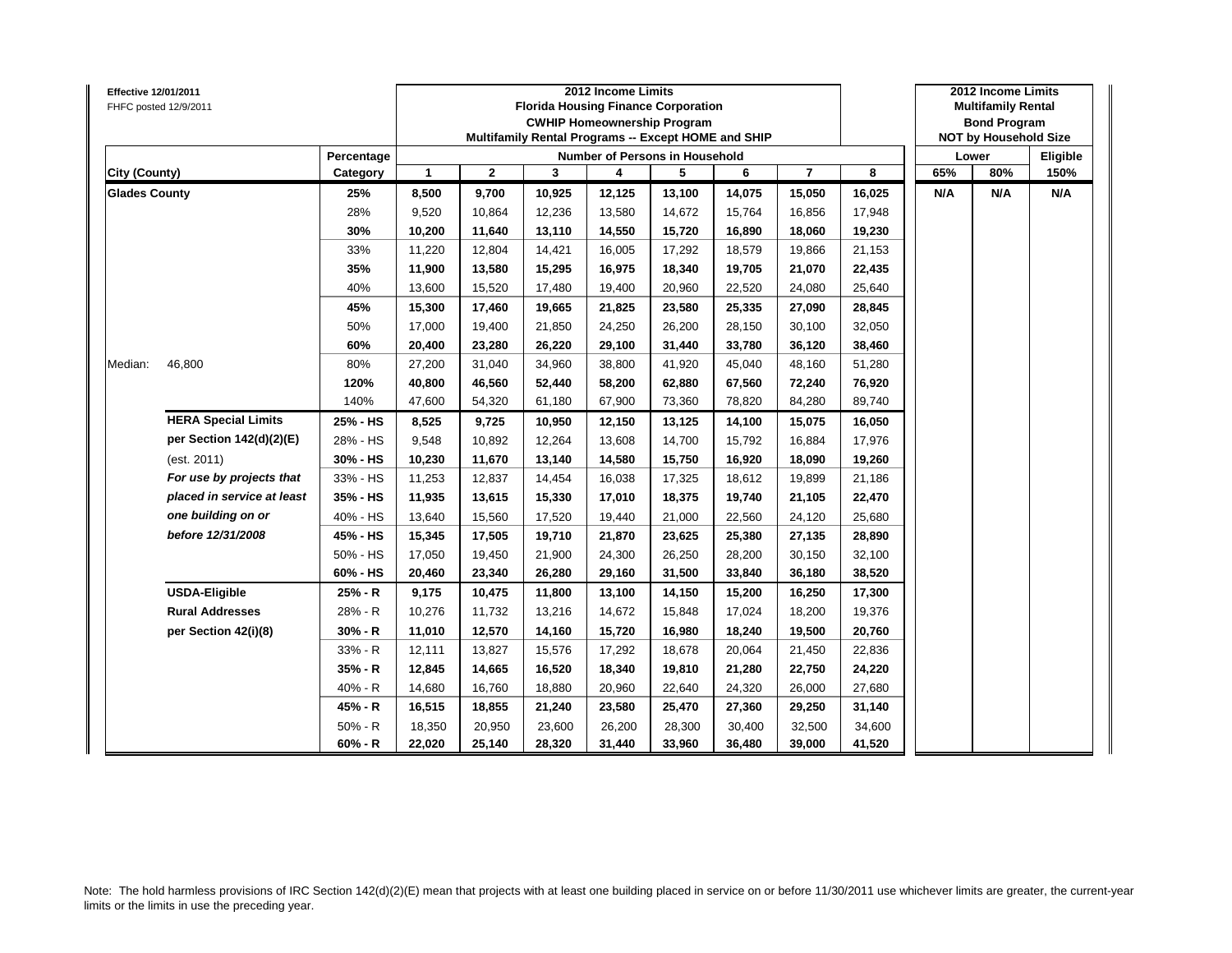| <b>Effective 12/01/2011</b> | FHFC posted 12/9/2011      |            |              |              | <b>Florida Housing Finance Corporation</b><br>Multifamily Rental Programs -- Except HOME and SHIP | 2012 Income Limits | <b>CWHIP Homeownership Program</b> |        |                |        |     | 2012 Income Limits<br><b>Multifamily Rental</b><br><b>Bond Program</b><br><b>NOT by Household Size</b> |          |
|-----------------------------|----------------------------|------------|--------------|--------------|---------------------------------------------------------------------------------------------------|--------------------|------------------------------------|--------|----------------|--------|-----|--------------------------------------------------------------------------------------------------------|----------|
|                             |                            | Percentage |              |              |                                                                                                   |                    | Number of Persons in Household     |        |                |        |     | Lower                                                                                                  | Eligible |
| City (County)               |                            | Category   | $\mathbf{1}$ | $\mathbf{2}$ | 3                                                                                                 | 4                  | 5                                  | 6      | $\overline{7}$ | 8      | 65% | 80%                                                                                                    | 150%     |
| <b>Gulf County</b>          |                            | 25%        | 9,025        | 10,300       | 11,600                                                                                            | 12,875             | 13,925                             | 14,950 | 15,975         | 17,000 | N/A | N/A                                                                                                    | N/A      |
|                             |                            | 28%        | 10,108       | 11,536       | 12,992                                                                                            | 14,420             | 15,596                             | 16,744 | 17,892         | 19,040 |     |                                                                                                        |          |
|                             |                            | 30%        | 10,830       | 12,360       | 13,920                                                                                            | 15,450             | 16,710                             | 17,940 | 19,170         | 20,400 |     |                                                                                                        |          |
|                             |                            | 33%        | 11,913       | 13,596       | 15,312                                                                                            | 16,995             | 18,381                             | 19,734 | 21,087         | 22,440 |     |                                                                                                        |          |
|                             |                            | 35%        | 12,635       | 14,420       | 16,240                                                                                            | 18,025             | 19,495                             | 20,930 | 22,365         | 23,800 |     |                                                                                                        |          |
|                             |                            | 40%        | 14,440       | 16,480       | 18,560                                                                                            | 20,600             | 22,280                             | 23,920 | 25,560         | 27,200 |     |                                                                                                        |          |
|                             |                            | 45%        | 16,245       | 18,540       | 20,880                                                                                            | 23,175             | 25,065                             | 26,910 | 28,755         | 30,600 |     |                                                                                                        |          |
|                             |                            | 50%        | 18,050       | 20,600       | 23,200                                                                                            | 25,750             | 27,850                             | 29,900 | 31,950         | 34,000 |     |                                                                                                        |          |
|                             |                            | 60%        | 21,660       | 24,720       | 27,840                                                                                            | 30,900             | 33,420                             | 35,880 | 38,340         | 40,800 |     |                                                                                                        |          |
| Median:                     | 51,500                     | 80%        | 28,880       | 32,960       | 37,120                                                                                            | 41,200             | 44,560                             | 47,840 | 51,120         | 54,400 |     |                                                                                                        |          |
|                             |                            | 120%       | 43,320       | 49,440       | 55,680                                                                                            | 61,800             | 66,840                             | 71,760 | 76,680         | 81,600 |     |                                                                                                        |          |
|                             |                            | 140%       | 50,540       | 57,680       | 64,960                                                                                            | 72,100             | 77,980                             | 83,720 | 89,460         | 95,200 |     |                                                                                                        |          |
|                             | <b>HERA Special Limits</b> | 25% - HS   | 9,050        | 10,350       | 11,650                                                                                            | 12,925             | 13,975                             | 15,000 | 16,050         | 17,075 |     |                                                                                                        |          |
|                             | per Section 142(d)(2)(E)   | 28% - HS   | 10,136       | 11,592       | 13,048                                                                                            | 14,476             | 15,652                             | 16,800 | 17,976         | 19,124 |     |                                                                                                        |          |
|                             | (est. 2009)                | 30% - HS   | 10,860       | 12,420       | 13,980                                                                                            | 15,510             | 16,770                             | 18,000 | 19,260         | 20,490 |     |                                                                                                        |          |
|                             | For use by projects that   | 33% - HS   | 11,946       | 13,662       | 15,378                                                                                            | 17,061             | 18,447                             | 19,800 | 21,186         | 22,539 |     |                                                                                                        |          |
|                             | placed in service at least | 35% - HS   | 12,670       | 14,490       | 16,310                                                                                            | 18,095             | 19,565                             | 21,000 | 22,470         | 23,905 |     |                                                                                                        |          |
|                             | one building on or         | 40% - HS   | 14,480       | 16,560       | 18,640                                                                                            | 20,680             | 22,360                             | 24,000 | 25,680         | 27,320 |     |                                                                                                        |          |
|                             | before 12/31/2008          | 45% - HS   | 16,290       | 18,630       | 20,970                                                                                            | 23,265             | 25,155                             | 27,000 | 28,890         | 30,735 |     |                                                                                                        |          |
|                             |                            | 50% - HS   | 18,100       | 20,700       | 23,300                                                                                            | 25,850             | 27,950                             | 30.000 | 32,100         | 34,150 |     |                                                                                                        |          |
|                             |                            | 60% - HS   | 21,720       | 24,840       | 27,960                                                                                            | 31,020             | 33,540                             | 36,000 | 38,520         | 40,980 |     |                                                                                                        |          |
|                             | <b>USDA-Eligible</b>       | 25% - R    | 9,175        | 10,475       | 11,800                                                                                            | 13,100             | 14,150                             | 15,200 | 16,250         | 17,300 |     |                                                                                                        |          |
|                             | <b>Rural Addresses</b>     | 28% - R    | 10,276       | 11,732       | 13,216                                                                                            | 14,672             | 15,848                             | 17,024 | 18,200         | 19,376 |     |                                                                                                        |          |
|                             | per Section 42(i)(8)       | $30% - R$  | 11,010       | 12,570       | 14,160                                                                                            | 15,720             | 16,980                             | 18,240 | 19,500         | 20,760 |     |                                                                                                        |          |
|                             |                            | 33% - R    | 12,111       | 13,827       | 15,576                                                                                            | 17,292             | 18,678                             | 20,064 | 21,450         | 22,836 |     |                                                                                                        |          |
|                             |                            | $35% - R$  | 12,845       | 14,665       | 16,520                                                                                            | 18,340             | 19,810                             | 21,280 | 22,750         | 24,220 |     |                                                                                                        |          |
|                             |                            | 40% - R    | 14,680       | 16,760       | 18,880                                                                                            | 20,960             | 22,640                             | 24,320 | 26,000         | 27,680 |     |                                                                                                        |          |
|                             |                            | 45% - R    | 16,515       | 18,855       | 21,240                                                                                            | 23,580             | 25,470                             | 27,360 | 29,250         | 31,140 |     |                                                                                                        |          |
|                             |                            | $50% - R$  | 18,350       | 20,950       | 23,600                                                                                            | 26,200             | 28,300                             | 30,400 | 32,500         | 34,600 |     |                                                                                                        |          |
|                             |                            | 60% - R    | 22,020       | 25,140       | 28,320                                                                                            | 31,440             | 33,960                             | 36,480 | 39,000         | 41,520 |     |                                                                                                        |          |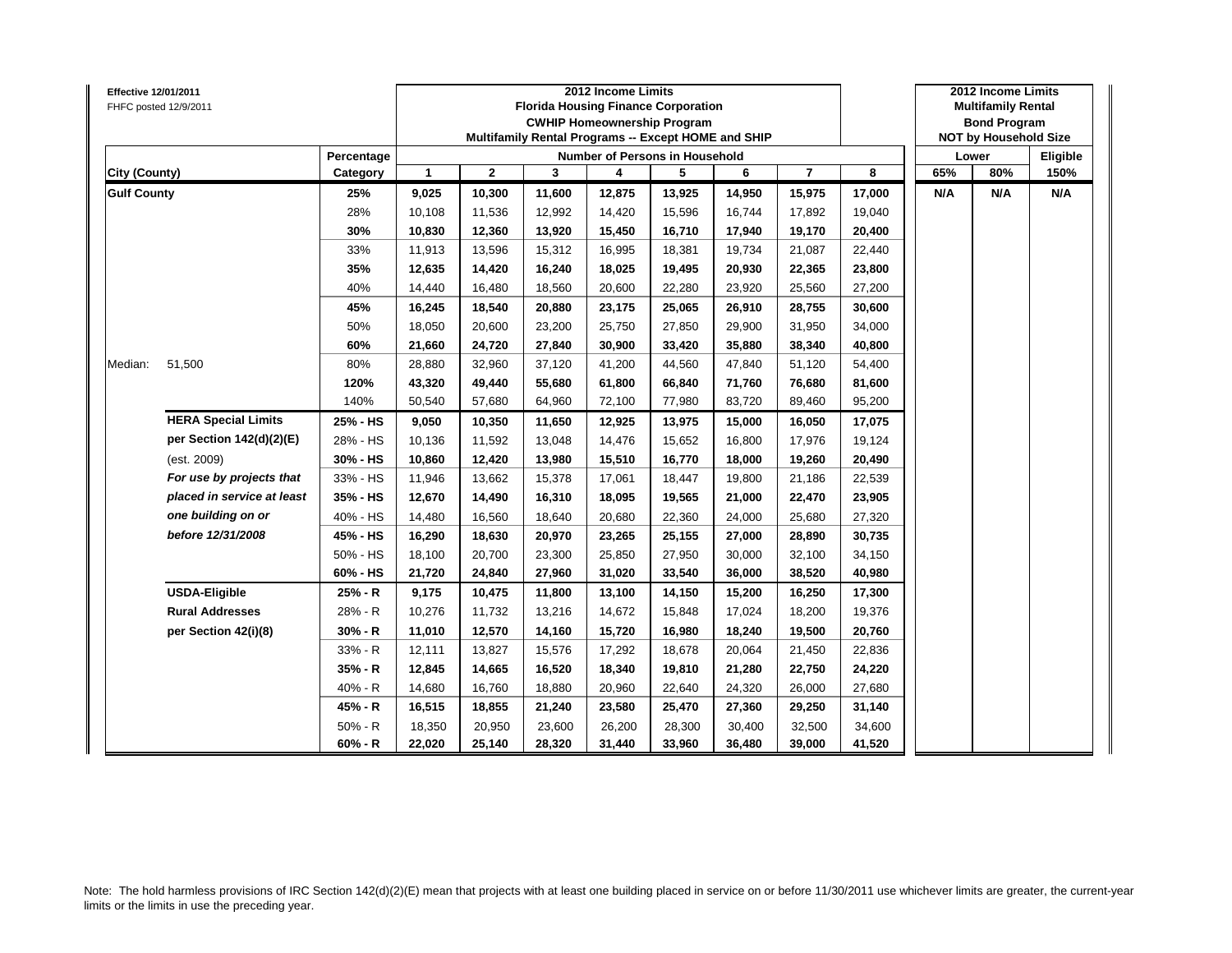| Effective 12/01/2011   | FHFC posted 12/9/2011      |            |              |              |        | 2012 Income Limits<br><b>Florida Housing Finance Corporation</b><br><b>CWHIP Homeownership Program</b><br>Multifamily Rental Programs -- Except HOME and SHIP |        |        |                |        |     | 2012 Income Limits<br><b>Multifamily Rental</b><br><b>Bond Program</b><br><b>NOT by Household Size</b> |          |
|------------------------|----------------------------|------------|--------------|--------------|--------|---------------------------------------------------------------------------------------------------------------------------------------------------------------|--------|--------|----------------|--------|-----|--------------------------------------------------------------------------------------------------------|----------|
|                        |                            | Percentage |              |              |        | Number of Persons in Household                                                                                                                                |        |        |                |        |     | Lower                                                                                                  | Eligible |
| <b>City (County)</b>   |                            | Category   | $\mathbf{1}$ | $\mathbf{2}$ | 3      | 4                                                                                                                                                             | 5      | 6      | $\overline{7}$ | 8      | 65% | 80%                                                                                                    | 150%     |
| <b>Hamilton County</b> |                            | 25%        | 8,050        | 9,200        | 10,350 | 11,475                                                                                                                                                        | 12,400 | 13,325 | 14,250         | 15,150 | N/A | N/A                                                                                                    | N/A      |
|                        |                            | 28%        | 9,016        | 10,304       | 11,592 | 12,852                                                                                                                                                        | 13,888 | 14,924 | 15,960         | 16,968 |     |                                                                                                        |          |
|                        |                            | 30%        | 9,660        | 11,040       | 12,420 | 13,770                                                                                                                                                        | 14,880 | 15,990 | 17,100         | 18,180 |     |                                                                                                        |          |
|                        |                            | 33%        | 10,626       | 12,144       | 13,662 | 15,147                                                                                                                                                        | 16,368 | 17,589 | 18,810         | 19,998 |     |                                                                                                        |          |
|                        |                            | 35%        | 11,270       | 12,880       | 14,490 | 16,065                                                                                                                                                        | 17,360 | 18,655 | 19,950         | 21,210 |     |                                                                                                        |          |
|                        |                            | 40%        | 12,880       | 14,720       | 16,560 | 18,360                                                                                                                                                        | 19,840 | 21,320 | 22,800         | 24,240 |     |                                                                                                        |          |
|                        |                            | 45%        | 14,490       | 16,560       | 18,630 | 20,655                                                                                                                                                        | 22,320 | 23,985 | 25,650         | 27,270 |     |                                                                                                        |          |
|                        |                            | 50%        | 16,100       | 18,400       | 20,700 | 22,950                                                                                                                                                        | 24,800 | 26,650 | 28,500         | 30,300 |     |                                                                                                        |          |
|                        |                            | 60%        | 19,320       | 22,080       | 24,840 | 27,540                                                                                                                                                        | 29,760 | 31,980 | 34,200         | 36,360 |     |                                                                                                        |          |
| Median:                | 45,200                     | 80%        | 25,760       | 29,440       | 33,120 | 36,720                                                                                                                                                        | 39,680 | 42,640 | 45,600         | 48,480 |     |                                                                                                        |          |
|                        |                            | 120%       | 38,640       | 44,160       | 49,680 | 55,080                                                                                                                                                        | 59,520 | 63,960 | 68,400         | 72,720 |     |                                                                                                        |          |
|                        |                            | 140%       | 45,080       | 51,520       | 57,960 | 64,260                                                                                                                                                        | 69,440 | 74,620 | 79,800         | 84,840 |     |                                                                                                        |          |
|                        | <b>HERA Special Limits</b> | 25% - HS   | 9,450        | 10,800       | 12,150 | 13,500                                                                                                                                                        | 14,600 | 15,675 | 16,750         | 17,825 |     |                                                                                                        |          |
|                        | per Section 142(d)(2)(E)   | 28% - HS   | 10,584       | 12,096       | 13,608 | 15,120                                                                                                                                                        | 16,352 | 17,556 | 18,760         | 19,964 |     |                                                                                                        |          |
|                        | (est. 2009)                | 30% - HS   | 11,340       | 12,960       | 14,580 | 16,200                                                                                                                                                        | 17,520 | 18,810 | 20,100         | 21,390 |     |                                                                                                        |          |
|                        | For use by projects that   | 33% - HS   | 12,474       | 14,256       | 16,038 | 17,820                                                                                                                                                        | 19,272 | 20,691 | 22,110         | 23,529 |     |                                                                                                        |          |
|                        | placed in service at least | 35% - HS   | 13,230       | 15,120       | 17,010 | 18,900                                                                                                                                                        | 20,440 | 21,945 | 23,450         | 24,955 |     |                                                                                                        |          |
|                        | one building on or         | 40% - HS   | 15,120       | 17,280       | 19,440 | 21,600                                                                                                                                                        | 23,360 | 25,080 | 26,800         | 28,520 |     |                                                                                                        |          |
|                        | before 12/31/2008          | 45% - HS   | 17,010       | 19,440       | 21,870 | 24,300                                                                                                                                                        | 26,280 | 28,215 | 30,150         | 32,085 |     |                                                                                                        |          |
|                        |                            | 50% - HS   | 18,900       | 21,600       | 24,300 | 27,000                                                                                                                                                        | 29,200 | 31,350 | 33,500         | 35,650 |     |                                                                                                        |          |
|                        |                            | 60% - HS   | 22,680       | 25,920       | 29,160 | 32,400                                                                                                                                                        | 35,040 | 37,620 | 40,200         | 42,780 |     |                                                                                                        |          |
|                        | <b>USDA-Eligible</b>       | 25% - R    | 9,175        | 10,475       | 11,800 | 13,100                                                                                                                                                        | 14,150 | 15,200 | 16,250         | 17,300 |     |                                                                                                        |          |
|                        | <b>Rural Addresses</b>     | 28% - R    | 10,276       | 11,732       | 13,216 | 14,672                                                                                                                                                        | 15,848 | 17,024 | 18,200         | 19,376 |     |                                                                                                        |          |
|                        | per Section 42(i)(8)       | $30% - R$  | 11,010       | 12,570       | 14,160 | 15,720                                                                                                                                                        | 16,980 | 18,240 | 19,500         | 20,760 |     |                                                                                                        |          |
|                        |                            | 33% - R    | 12,111       | 13,827       | 15,576 | 17,292                                                                                                                                                        | 18,678 | 20,064 | 21,450         | 22,836 |     |                                                                                                        |          |
|                        |                            | 35% - R    | 12,845       | 14,665       | 16,520 | 18,340                                                                                                                                                        | 19,810 | 21,280 | 22,750         | 24,220 |     |                                                                                                        |          |
|                        |                            | 40% - R    | 14,680       | 16,760       | 18,880 | 20,960                                                                                                                                                        | 22,640 | 24,320 | 26,000         | 27,680 |     |                                                                                                        |          |
|                        |                            | 45% - R    | 16,515       | 18,855       | 21,240 | 23,580                                                                                                                                                        | 25,470 | 27,360 | 29,250         | 31,140 |     |                                                                                                        |          |
|                        |                            | 50% - R    | 18,350       | 20,950       | 23,600 | 26,200                                                                                                                                                        | 28,300 | 30,400 | 32,500         | 34,600 |     |                                                                                                        |          |
|                        |                            | $60% - R$  | 22,020       | 25,140       | 28,320 | 31,440                                                                                                                                                        | 33,960 | 36,480 | 39,000         | 41,520 |     |                                                                                                        |          |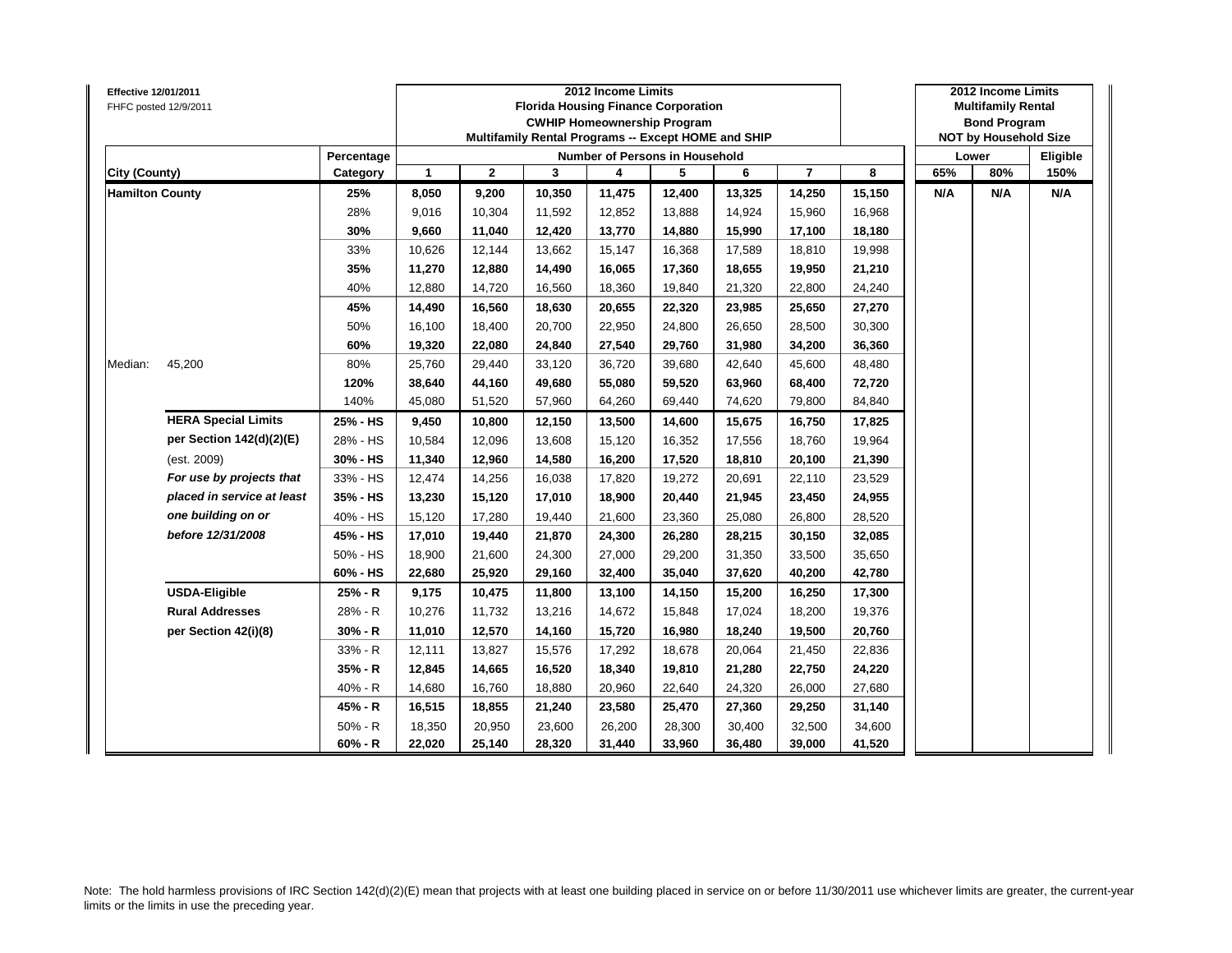| <b>Effective 12/01/2011</b> | FHFC posted 12/9/2011      |            |              |              |        | 2012 Income Limits<br><b>Florida Housing Finance Corporation</b><br><b>CWHIP Homeownership Program</b><br>Multifamily Rental Programs -- Except HOME and SHIP |        |        |                |        |     | 2012 Income Limits<br><b>Multifamily Rental</b><br><b>Bond Program</b><br><b>NOT by Household Size</b> |          |
|-----------------------------|----------------------------|------------|--------------|--------------|--------|---------------------------------------------------------------------------------------------------------------------------------------------------------------|--------|--------|----------------|--------|-----|--------------------------------------------------------------------------------------------------------|----------|
|                             |                            | Percentage |              |              |        | <b>Number of Persons in Household</b>                                                                                                                         |        |        |                |        |     | Lower                                                                                                  | Eligible |
| City (County)               |                            | Category   | $\mathbf{1}$ | $\mathbf{2}$ | 3      | 4                                                                                                                                                             | 5      | 6      | $\overline{7}$ | 8      | 65% | 80%                                                                                                    | 150%     |
| <b>Hardee County</b>        |                            | 25%        | 8,150        | 9,300        | 10,475 | 11,625                                                                                                                                                        | 12,575 | 13,500 | 14,425         | 15,350 | N/A | N/A                                                                                                    | N/A      |
|                             |                            | 28%        | 9,128        | 10,416       | 11,732 | 13,020                                                                                                                                                        | 14,084 | 15,120 | 16,156         | 17,192 |     |                                                                                                        |          |
|                             |                            | 30%        | 9,780        | 11,160       | 12,570 | 13,950                                                                                                                                                        | 15,090 | 16,200 | 17,310         | 18,420 |     |                                                                                                        |          |
|                             |                            | 33%        | 10,758       | 12,276       | 13,827 | 15,345                                                                                                                                                        | 16,599 | 17,820 | 19,041         | 20,262 |     |                                                                                                        |          |
|                             |                            | 35%        | 11,410       | 13,020       | 14,665 | 16,275                                                                                                                                                        | 17,605 | 18,900 | 20,195         | 21,490 |     |                                                                                                        |          |
|                             |                            | 40%        | 13,040       | 14,880       | 16,760 | 18,600                                                                                                                                                        | 20,120 | 21,600 | 23,080         | 24,560 |     |                                                                                                        |          |
|                             |                            | 45%        | 14,670       | 16,740       | 18,855 | 20,925                                                                                                                                                        | 22,635 | 24,300 | 25,965         | 27,630 |     |                                                                                                        |          |
|                             |                            | 50%        | 16,300       | 18,600       | 20,950 | 23,250                                                                                                                                                        | 25,150 | 27,000 | 28,850         | 30,700 |     |                                                                                                        |          |
|                             |                            | 60%        | 19,560       | 22,320       | 25,140 | 27,900                                                                                                                                                        | 30,180 | 32,400 | 34,620         | 36,840 |     |                                                                                                        |          |
| Median:                     | 46,500                     | 80%        | 26,080       | 29,760       | 33,520 | 37,200                                                                                                                                                        | 40,240 | 43,200 | 46,160         | 49,120 |     |                                                                                                        |          |
|                             |                            | 120%       | 39,120       | 44,640       | 50,280 | 55,800                                                                                                                                                        | 60,360 | 64,800 | 69,240         | 73,680 |     |                                                                                                        |          |
|                             |                            | 140%       | 45,640       | 52,080       | 58,660 | 65,100                                                                                                                                                        | 70,420 | 75,600 | 80,780         | 85,960 |     |                                                                                                        |          |
|                             | <b>HERA Special Limits</b> | 25% - HS   | 9,175        | 10,500       | 11,800 | 13,100                                                                                                                                                        | 14,150 | 15,200 | 16,250         | 17,300 |     |                                                                                                        |          |
|                             | per Section 142(d)(2)(E)   | 28% - HS   | 10,276       | 11,760       | 13,216 | 14,672                                                                                                                                                        | 15,848 | 17,024 | 18,200         | 19,376 |     |                                                                                                        |          |
|                             | (est. 2009)                | 30% - HS   | 11,010       | 12,600       | 14,160 | 15,720                                                                                                                                                        | 16,980 | 18,240 | 19,500         | 20,760 |     |                                                                                                        |          |
|                             | For use by projects that   | 33% - HS   | 12,111       | 13,860       | 15,576 | 17,292                                                                                                                                                        | 18,678 | 20,064 | 21,450         | 22,836 |     |                                                                                                        |          |
|                             | placed in service at least | 35% - HS   | 12,845       | 14,700       | 16,520 | 18,340                                                                                                                                                        | 19,810 | 21,280 | 22,750         | 24,220 |     |                                                                                                        |          |
|                             | one building on or         | 40% - HS   | 14,680       | 16,800       | 18,880 | 20,960                                                                                                                                                        | 22,640 | 24,320 | 26,000         | 27,680 |     |                                                                                                        |          |
|                             | before 12/31/2008          | 45% - HS   | 16,515       | 18,900       | 21,240 | 23,580                                                                                                                                                        | 25,470 | 27,360 | 29,250         | 31,140 |     |                                                                                                        |          |
|                             |                            | 50% - HS   | 18,350       | 21,000       | 23,600 | 26,200                                                                                                                                                        | 28,300 | 30,400 | 32,500         | 34,600 |     |                                                                                                        |          |
|                             |                            | 60% - HS   | 22,020       | 25,200       | 28,320 | 31,440                                                                                                                                                        | 33,960 | 36,480 | 39,000         | 41,520 |     |                                                                                                        |          |
|                             | <b>USDA-Eligible</b>       | 25% - R    | 9,175        | 10,475       | 11,800 | 13,100                                                                                                                                                        | 14,150 | 15,200 | 16,250         | 17,300 |     |                                                                                                        |          |
|                             | <b>Rural Addresses</b>     | 28% - R    | 10,276       | 11,732       | 13,216 | 14,672                                                                                                                                                        | 15,848 | 17,024 | 18,200         | 19,376 |     |                                                                                                        |          |
|                             | per Section 42(i)(8)       | $30% - R$  | 11,010       | 12,570       | 14,160 | 15,720                                                                                                                                                        | 16,980 | 18,240 | 19,500         | 20,760 |     |                                                                                                        |          |
|                             |                            | 33% - R    | 12,111       | 13,827       | 15,576 | 17,292                                                                                                                                                        | 18,678 | 20,064 | 21,450         | 22,836 |     |                                                                                                        |          |
|                             |                            | 35% - R    | 12,845       | 14,665       | 16,520 | 18,340                                                                                                                                                        | 19,810 | 21,280 | 22,750         | 24,220 |     |                                                                                                        |          |
|                             |                            | 40% - R    | 14,680       | 16,760       | 18,880 | 20,960                                                                                                                                                        | 22,640 | 24,320 | 26,000         | 27,680 |     |                                                                                                        |          |
|                             |                            | 45% - R    | 16,515       | 18,855       | 21,240 | 23,580                                                                                                                                                        | 25,470 | 27,360 | 29,250         | 31,140 |     |                                                                                                        |          |
|                             |                            | $50% - R$  | 18,350       | 20,950       | 23,600 | 26,200                                                                                                                                                        | 28,300 | 30,400 | 32,500         | 34,600 |     |                                                                                                        |          |
|                             |                            | $60% - R$  | 22,020       | 25,140       | 28,320 | 31,440                                                                                                                                                        | 33,960 | 36,480 | 39,000         | 41,520 |     |                                                                                                        |          |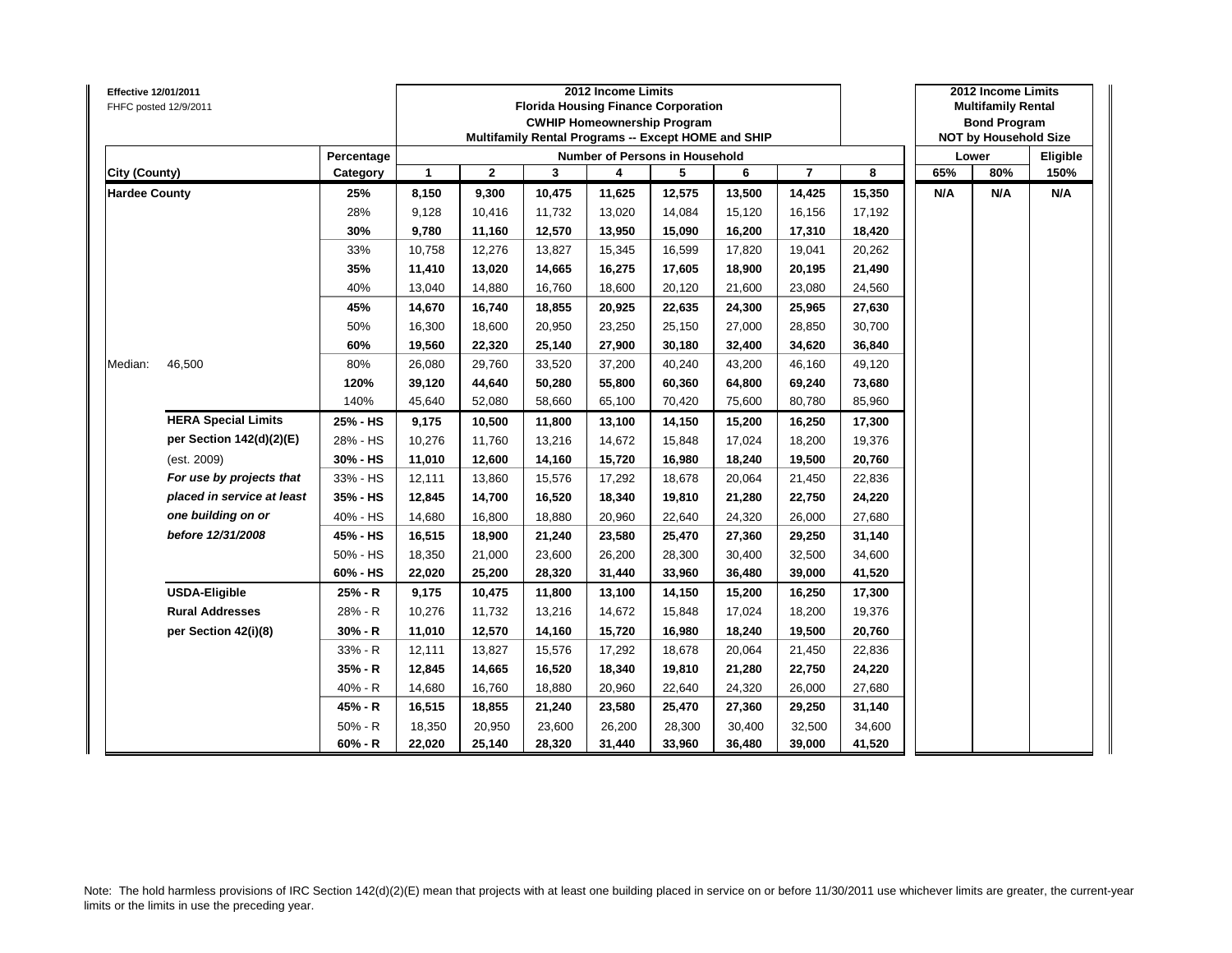| Effective 12/01/2011<br>FHFC posted 12/9/2011 |                        |            |             |              | <b>Florida Housing Finance Corporation</b><br>Multifamily Rental Programs -- Except HOME and SHIP | 2012 Income Limits<br><b>CWHIP Homeownership Program</b> |        |        |                |        |     | 2012 Income Limits<br><b>Multifamily Rental</b><br><b>Bond Program</b><br><b>NOT by Household Size</b> |          |
|-----------------------------------------------|------------------------|------------|-------------|--------------|---------------------------------------------------------------------------------------------------|----------------------------------------------------------|--------|--------|----------------|--------|-----|--------------------------------------------------------------------------------------------------------|----------|
|                                               |                        | Percentage |             |              |                                                                                                   | Number of Persons in Household                           |        |        |                |        |     | Lower                                                                                                  | Eligible |
| City (County)                                 |                        | Category   | $\mathbf 1$ | $\mathbf{2}$ | 3                                                                                                 | 4                                                        | 5      | 6      | $\overline{7}$ | 8      | 65% | 80%                                                                                                    | 150%     |
| <b>Hendry County</b>                          |                        | 25%        | 8,325       | 9,500        | 10,700                                                                                            | 11,875                                                   | 12,825 | 13,775 | 14,725         | 15,675 | N/A | N/A                                                                                                    | N/A      |
|                                               |                        | 28%        | 9,324       | 10.640       | 11.984                                                                                            | 13,300                                                   | 14.364 | 15.428 | 16,492         | 17,556 |     |                                                                                                        |          |
|                                               |                        | 30%        | 9,990       | 11,400       | 12,840                                                                                            | 14,250                                                   | 15,390 | 16,530 | 17,670         | 18,810 |     |                                                                                                        |          |
|                                               |                        | 33%        | 10,989      | 12,540       | 14,124                                                                                            | 15,675                                                   | 16,929 | 18,183 | 19,437         | 20,691 |     |                                                                                                        |          |
|                                               |                        | 35%        | 11,655      | 13,300       | 14,980                                                                                            | 16,625                                                   | 17,955 | 19.285 | 20,615         | 21,945 |     |                                                                                                        |          |
|                                               |                        | 40%        | 13,320      | 15,200       | 17,120                                                                                            | 19,000                                                   | 20,520 | 22.040 | 23,560         | 25,080 |     |                                                                                                        |          |
|                                               |                        | 45%        | 14.985      | 17,100       | 19.260                                                                                            | 21,375                                                   | 23,085 | 24.795 | 26,505         | 28,215 |     |                                                                                                        |          |
|                                               |                        | 50%        | 16,650      | 19,000       | 21,400                                                                                            | 23,750                                                   | 25,650 | 27,550 | 29,450         | 31,350 |     |                                                                                                        |          |
|                                               |                        | 60%        | 19,980      | 22,800       | 25,680                                                                                            | 28,500                                                   | 30,780 | 33.060 | 35,340         | 37,620 |     |                                                                                                        |          |
| Median:                                       | 43,500                 | 80%        | 26,640      | 30,400       | 34,240                                                                                            | 38,000                                                   | 41,040 | 44.080 | 47,120         | 50,160 |     |                                                                                                        |          |
|                                               |                        | 120%       | 39.960      | 45,600       | 51.360                                                                                            | 57,000                                                   | 61,560 | 66.120 | 70,680         | 75,240 |     |                                                                                                        |          |
|                                               |                        | 140%       | 46.620      | 53,200       | 59,920                                                                                            | 66,500                                                   | 71,820 | 77.140 | 82,460         | 87,780 |     |                                                                                                        |          |
|                                               | <b>USDA-Eligible</b>   | 25% - R    | 9,175       | 10,475       | 11,800                                                                                            | 13,100                                                   | 14,150 | 15,200 | 16,250         | 17,300 |     |                                                                                                        |          |
|                                               | <b>Rural Addresses</b> | 28% - R    | 10,276      | 11.732       | 13,216                                                                                            | 14,672                                                   | 15,848 | 17.024 | 18,200         | 19,376 |     |                                                                                                        |          |
|                                               | per Section 42(i)(8)   | $30% - R$  | 11,010      | 12,570       | 14,160                                                                                            | 15,720                                                   | 16,980 | 18.240 | 19,500         | 20,760 |     |                                                                                                        |          |
|                                               |                        | 33% - R    | 12.111      | 13,827       | 15.576                                                                                            | 17,292                                                   | 18,678 | 20.064 | 21,450         | 22,836 |     |                                                                                                        |          |
|                                               |                        | 35% - R    | 12,845      | 14,665       | 16,520                                                                                            | 18,340                                                   | 19,810 | 21,280 | 22,750         | 24,220 |     |                                                                                                        |          |
|                                               |                        | 40% - R    | 14,680      | 16,760       | 18,880                                                                                            | 20,960                                                   | 22,640 | 24,320 | 26,000         | 27,680 |     |                                                                                                        |          |
|                                               |                        | 45% - R    | 16,515      | 18,855       | 21,240                                                                                            | 23,580                                                   | 25,470 | 27,360 | 29,250         | 31,140 |     |                                                                                                        |          |
|                                               |                        | 50% - R    | 18,350      | 20,950       | 23,600                                                                                            | 26,200                                                   | 28,300 | 30.400 | 32,500         | 34,600 |     |                                                                                                        |          |
|                                               |                        | $60% - R$  | 22,020      | 25,140       | 28,320                                                                                            | 31,440                                                   | 33,960 | 36,480 | 39,000         | 41,520 |     |                                                                                                        |          |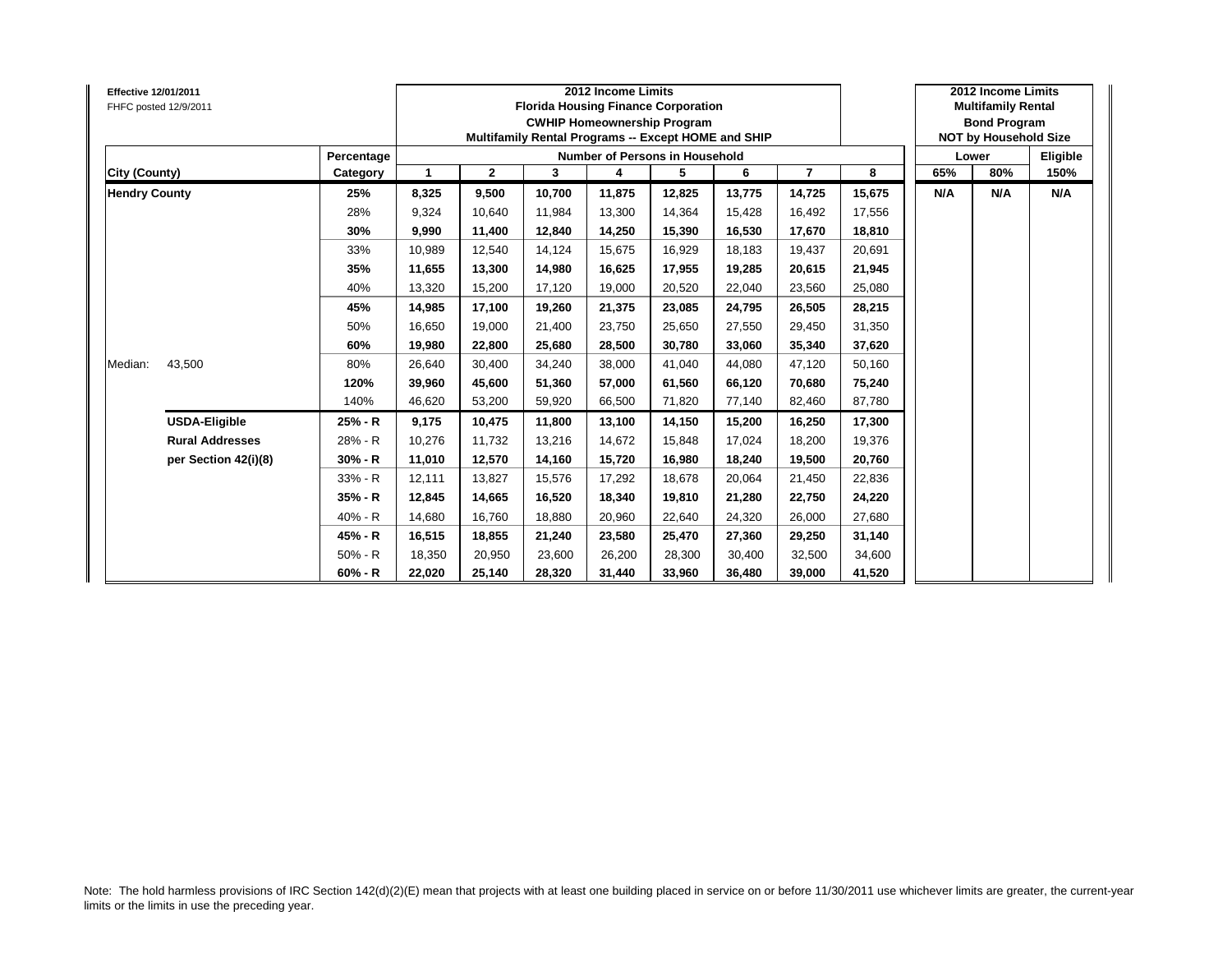| Effective 12/01/2011    | FHFC posted 12/9/2011      |            |              |              |        | 2012 Income Limits<br><b>Florida Housing Finance Corporation</b><br><b>CWHIP Homeownership Program</b><br>Multifamily Rental Programs -- Except HOME and SHIP |        |        |                |        |     | 2012 Income Limits<br><b>Multifamily Rental</b><br><b>Bond Program</b><br><b>NOT by Household Size</b> |          |
|-------------------------|----------------------------|------------|--------------|--------------|--------|---------------------------------------------------------------------------------------------------------------------------------------------------------------|--------|--------|----------------|--------|-----|--------------------------------------------------------------------------------------------------------|----------|
|                         |                            | Percentage |              |              |        | Number of Persons in Household                                                                                                                                |        |        |                |        |     | Lower                                                                                                  | Eligible |
| <b>City (County)</b>    |                            | Category   | $\mathbf{1}$ | $\mathbf{2}$ | 3      | 4                                                                                                                                                             | 5      | 6      | $\overline{7}$ | 8      | 65% | 80%                                                                                                    | 150%     |
| <b>Highlands County</b> |                            | 25%        | 8,050        | 9,200        | 10,350 | 11,475                                                                                                                                                        | 12,400 | 13,325 | 14,250         | 15,150 | N/A | N/A                                                                                                    | N/A      |
|                         |                            | 28%        | 9,016        | 10,304       | 11,592 | 12,852                                                                                                                                                        | 13,888 | 14,924 | 15,960         | 16,968 |     |                                                                                                        |          |
|                         |                            | 30%        | 9,660        | 11,040       | 12,420 | 13,770                                                                                                                                                        | 14,880 | 15,990 | 17,100         | 18,180 |     |                                                                                                        |          |
|                         |                            | 33%        | 10,626       | 12,144       | 13,662 | 15,147                                                                                                                                                        | 16,368 | 17,589 | 18,810         | 19,998 |     |                                                                                                        |          |
|                         |                            | 35%        | 11,270       | 12,880       | 14,490 | 16,065                                                                                                                                                        | 17,360 | 18,655 | 19,950         | 21,210 |     |                                                                                                        |          |
|                         |                            | 40%        | 12,880       | 14,720       | 16,560 | 18,360                                                                                                                                                        | 19,840 | 21,320 | 22,800         | 24,240 |     |                                                                                                        |          |
|                         |                            | 45%        | 14,490       | 16,560       | 18,630 | 20,655                                                                                                                                                        | 22,320 | 23,985 | 25,650         | 27,270 |     |                                                                                                        |          |
|                         |                            | 50%        | 16,100       | 18,400       | 20,700 | 22,950                                                                                                                                                        | 24,800 | 26,650 | 28,500         | 30,300 |     |                                                                                                        |          |
|                         |                            | 60%        | 19,320       | 22,080       | 24,840 | 27,540                                                                                                                                                        | 29,760 | 31,980 | 34,200         | 36,360 |     |                                                                                                        |          |
| Median:                 | 43,700                     | 80%        | 25,760       | 29,440       | 33,120 | 36,720                                                                                                                                                        | 39,680 | 42,640 | 45,600         | 48,480 |     |                                                                                                        |          |
|                         |                            | 120%       | 38,640       | 44,160       | 49,680 | 55,080                                                                                                                                                        | 59,520 | 63,960 | 68,400         | 72,720 |     |                                                                                                        |          |
|                         |                            | 140%       | 45,080       | 51,520       | 57,960 | 64,260                                                                                                                                                        | 69,440 | 74,620 | 79,800         | 84,840 |     |                                                                                                        |          |
|                         | <b>HERA Special Limits</b> | 25% - HS   | 8,575        | 9,800        | 11,025 | 12,250                                                                                                                                                        | 13,250 | 14,225 | 15,200         | 16,175 |     |                                                                                                        |          |
|                         | per Section 142(d)(2)(E)   | 28% - HS   | 9,604        | 10,976       | 12,348 | 13,720                                                                                                                                                        | 14,840 | 15,932 | 17,024         | 18,116 |     |                                                                                                        |          |
|                         | (est. 2009)                | 30% - HS   | 10,290       | 11,760       | 13,230 | 14,700                                                                                                                                                        | 15,900 | 17,070 | 18,240         | 19,410 |     |                                                                                                        |          |
|                         | For use by projects that   | 33% - HS   | 11,319       | 12,936       | 14,553 | 16,170                                                                                                                                                        | 17,490 | 18,777 | 20,064         | 21,351 |     |                                                                                                        |          |
|                         | placed in service at least | 35% - HS   | 12,005       | 13,720       | 15,435 | 17,150                                                                                                                                                        | 18,550 | 19,915 | 21,280         | 22,645 |     |                                                                                                        |          |
|                         | one building on or         | 40% - HS   | 13,720       | 15,680       | 17,640 | 19,600                                                                                                                                                        | 21,200 | 22,760 | 24,320         | 25,880 |     |                                                                                                        |          |
|                         | before 12/31/2008          | 45% - HS   | 15,435       | 17,640       | 19,845 | 22,050                                                                                                                                                        | 23,850 | 25,605 | 27,360         | 29,115 |     |                                                                                                        |          |
|                         |                            | 50% - HS   | 17,150       | 19,600       | 22,050 | 24,500                                                                                                                                                        | 26,500 | 28,450 | 30,400         | 32,350 |     |                                                                                                        |          |
|                         |                            | 60% - HS   | 20,580       | 23,520       | 26,460 | 29,400                                                                                                                                                        | 31,800 | 34,140 | 36,480         | 38,820 |     |                                                                                                        |          |
|                         | <b>USDA-Eligible</b>       | 25% - R    | 9,175        | 10,475       | 11,800 | 13,100                                                                                                                                                        | 14,150 | 15,200 | 16,250         | 17,300 |     |                                                                                                        |          |
|                         | <b>Rural Addresses</b>     | 28% - R    | 10,276       | 11,732       | 13,216 | 14,672                                                                                                                                                        | 15,848 | 17,024 | 18,200         | 19,376 |     |                                                                                                        |          |
|                         | per Section 42(i)(8)       | $30% - R$  | 11,010       | 12,570       | 14,160 | 15,720                                                                                                                                                        | 16,980 | 18,240 | 19,500         | 20,760 |     |                                                                                                        |          |
|                         |                            | 33% - R    | 12,111       | 13,827       | 15,576 | 17,292                                                                                                                                                        | 18,678 | 20,064 | 21,450         | 22,836 |     |                                                                                                        |          |
|                         |                            | 35% - R    | 12,845       | 14,665       | 16,520 | 18,340                                                                                                                                                        | 19,810 | 21,280 | 22,750         | 24,220 |     |                                                                                                        |          |
|                         |                            | 40% - R    | 14,680       | 16,760       | 18,880 | 20,960                                                                                                                                                        | 22,640 | 24,320 | 26,000         | 27,680 |     |                                                                                                        |          |
|                         |                            | 45% - R    | 16,515       | 18,855       | 21,240 | 23,580                                                                                                                                                        | 25,470 | 27,360 | 29,250         | 31,140 |     |                                                                                                        |          |
|                         |                            | $50% - R$  | 18,350       | 20,950       | 23,600 | 26,200                                                                                                                                                        | 28,300 | 30,400 | 32,500         | 34,600 |     |                                                                                                        |          |
|                         |                            | $60% - R$  | 22,020       | 25,140       | 28,320 | 31,440                                                                                                                                                        | 33,960 | 36,480 | 39,000         | 41,520 |     |                                                                                                        |          |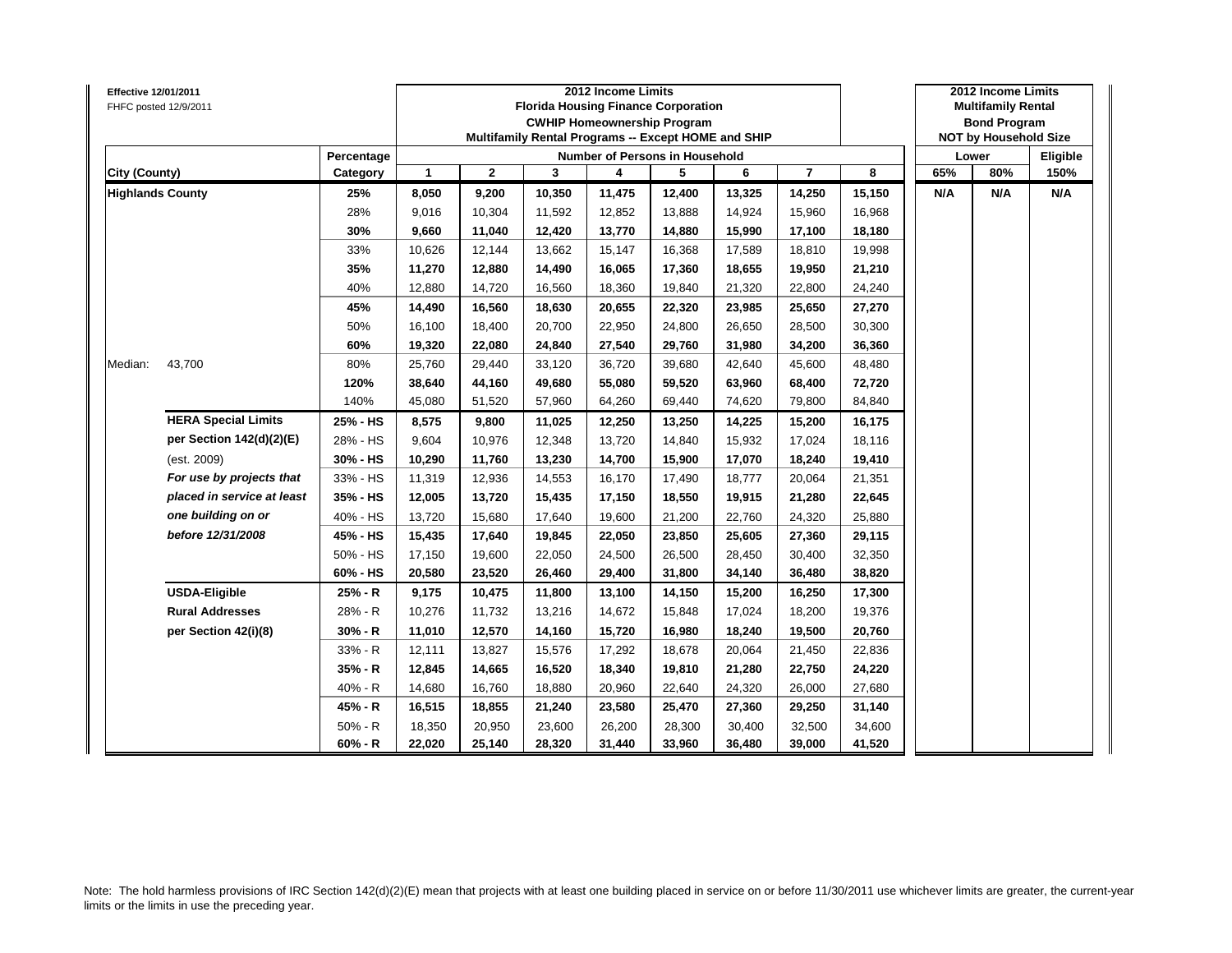| <b>Effective 12/01/2011</b> | FHFC posted 12/9/2011      |            |              |              |        | 2012 Income Limits<br><b>Florida Housing Finance Corporation</b><br><b>CWHIP Homeownership Program</b><br>Multifamily Rental Programs -- Except HOME and SHIP |        |        |                |        |     | 2012 Income Limits<br><b>Multifamily Rental</b><br><b>Bond Program</b><br><b>NOT by Household Size</b> |          |
|-----------------------------|----------------------------|------------|--------------|--------------|--------|---------------------------------------------------------------------------------------------------------------------------------------------------------------|--------|--------|----------------|--------|-----|--------------------------------------------------------------------------------------------------------|----------|
|                             |                            | Percentage |              |              |        | <b>Number of Persons in Household</b>                                                                                                                         |        |        |                |        |     | Lower                                                                                                  | Eligible |
| City (County)               |                            | Category   | $\mathbf{1}$ | $\mathbf{2}$ | 3      | 4                                                                                                                                                             | 5      | 6      | $\overline{7}$ | 8      | 65% | 80%                                                                                                    | 150%     |
| <b>Holmes County</b>        |                            | 25%        | 8,050        | 9,200        | 10,350 | 11,475                                                                                                                                                        | 12,400 | 13,325 | 14,250         | 15,150 | N/A | N/A                                                                                                    | N/A      |
|                             |                            | 28%        | 9,016        | 10,304       | 11,592 | 12,852                                                                                                                                                        | 13,888 | 14,924 | 15,960         | 16,968 |     |                                                                                                        |          |
|                             |                            | 30%        | 9,660        | 11,040       | 12,420 | 13,770                                                                                                                                                        | 14,880 | 15,990 | 17,100         | 18,180 |     |                                                                                                        |          |
|                             |                            | 33%        | 10,626       | 12,144       | 13,662 | 15,147                                                                                                                                                        | 16,368 | 17,589 | 18,810         | 19,998 |     |                                                                                                        |          |
|                             |                            | 35%        | 11,270       | 12,880       | 14,490 | 16,065                                                                                                                                                        | 17,360 | 18,655 | 19,950         | 21,210 |     |                                                                                                        |          |
|                             |                            | 40%        | 12,880       | 14,720       | 16,560 | 18,360                                                                                                                                                        | 19,840 | 21,320 | 22,800         | 24,240 |     |                                                                                                        |          |
|                             |                            | 45%        | 14,490       | 16,560       | 18,630 | 20,655                                                                                                                                                        | 22,320 | 23,985 | 25,650         | 27,270 |     |                                                                                                        |          |
|                             |                            | 50%        | 16,100       | 18,400       | 20,700 | 22,950                                                                                                                                                        | 24,800 | 26,650 | 28,500         | 30,300 |     |                                                                                                        |          |
|                             |                            | 60%        | 19,320       | 22,080       | 24,840 | 27,540                                                                                                                                                        | 29,760 | 31,980 | 34,200         | 36,360 |     |                                                                                                        |          |
| Median:                     | 45,100                     | 80%        | 25,760       | 29,440       | 33,120 | 36,720                                                                                                                                                        | 39,680 | 42,640 | 45,600         | 48,480 |     |                                                                                                        |          |
|                             |                            | 120%       | 38,640       | 44,160       | 49,680 | 55,080                                                                                                                                                        | 59,520 | 63,960 | 68,400         | 72,720 |     |                                                                                                        |          |
|                             |                            | 140%       | 45,080       | 51,520       | 57,960 | 64,260                                                                                                                                                        | 69,440 | 74,620 | 79,800         | 84,840 |     |                                                                                                        |          |
|                             | <b>HERA Special Limits</b> | 25% - HS   | 8,350        | 9,550        | 10,750 | 11,925                                                                                                                                                        | 12,900 | 13,850 | 14,800         | 15,750 |     |                                                                                                        |          |
|                             | per Section 142(d)(2)(E)   | 28% - HS   | 9,352        | 10,696       | 12,040 | 13,356                                                                                                                                                        | 14,448 | 15,512 | 16,576         | 17,640 |     |                                                                                                        |          |
|                             | (est. 2009)                | 30% - HS   | 10,020       | 11,460       | 12,900 | 14,310                                                                                                                                                        | 15,480 | 16,620 | 17,760         | 18,900 |     |                                                                                                        |          |
|                             | For use by projects that   | 33% - HS   | 11,022       | 12,606       | 14,190 | 15,741                                                                                                                                                        | 17,028 | 18,282 | 19,536         | 20,790 |     |                                                                                                        |          |
|                             | placed in service at least | 35% - HS   | 11,690       | 13,370       | 15,050 | 16,695                                                                                                                                                        | 18,060 | 19,390 | 20,720         | 22,050 |     |                                                                                                        |          |
|                             | one building on or         | 40% - HS   | 13,360       | 15,280       | 17,200 | 19,080                                                                                                                                                        | 20,640 | 22,160 | 23,680         | 25,200 |     |                                                                                                        |          |
|                             | before 12/31/2008          | 45% - HS   | 15,030       | 17,190       | 19,350 | 21,465                                                                                                                                                        | 23,220 | 24,930 | 26,640         | 28,350 |     |                                                                                                        |          |
|                             |                            | 50% - HS   | 16,700       | 19,100       | 21,500 | 23,850                                                                                                                                                        | 25,800 | 27,700 | 29,600         | 31,500 |     |                                                                                                        |          |
|                             |                            | 60% - HS   | 20,040       | 22,920       | 25,800 | 28,620                                                                                                                                                        | 30,960 | 33,240 | 35,520         | 37,800 |     |                                                                                                        |          |
|                             | <b>USDA-Eligible</b>       | 25% - R    | 9,175        | 10,475       | 11,800 | 13,100                                                                                                                                                        | 14,150 | 15,200 | 16,250         | 17,300 |     |                                                                                                        |          |
|                             | <b>Rural Addresses</b>     | 28% - R    | 10,276       | 11,732       | 13,216 | 14,672                                                                                                                                                        | 15,848 | 17,024 | 18,200         | 19,376 |     |                                                                                                        |          |
|                             | per Section 42(i)(8)       | $30% - R$  | 11,010       | 12,570       | 14,160 | 15,720                                                                                                                                                        | 16,980 | 18,240 | 19,500         | 20,760 |     |                                                                                                        |          |
|                             |                            | 33% - R    | 12,111       | 13,827       | 15,576 | 17,292                                                                                                                                                        | 18,678 | 20,064 | 21,450         | 22,836 |     |                                                                                                        |          |
|                             |                            | 35% - R    | 12,845       | 14,665       | 16,520 | 18,340                                                                                                                                                        | 19,810 | 21,280 | 22,750         | 24,220 |     |                                                                                                        |          |
|                             |                            | 40% - R    | 14,680       | 16,760       | 18,880 | 20,960                                                                                                                                                        | 22,640 | 24,320 | 26,000         | 27,680 |     |                                                                                                        |          |
|                             |                            | 45% - R    | 16,515       | 18,855       | 21,240 | 23,580                                                                                                                                                        | 25,470 | 27,360 | 29,250         | 31,140 |     |                                                                                                        |          |
|                             |                            | $50% - R$  | 18,350       | 20,950       | 23,600 | 26,200                                                                                                                                                        | 28,300 | 30,400 | 32,500         | 34,600 |     |                                                                                                        |          |
|                             |                            | $60% - R$  | 22,020       | 25,140       | 28,320 | 31,440                                                                                                                                                        | 33,960 | 36,480 | 39,000         | 41,520 |     |                                                                                                        |          |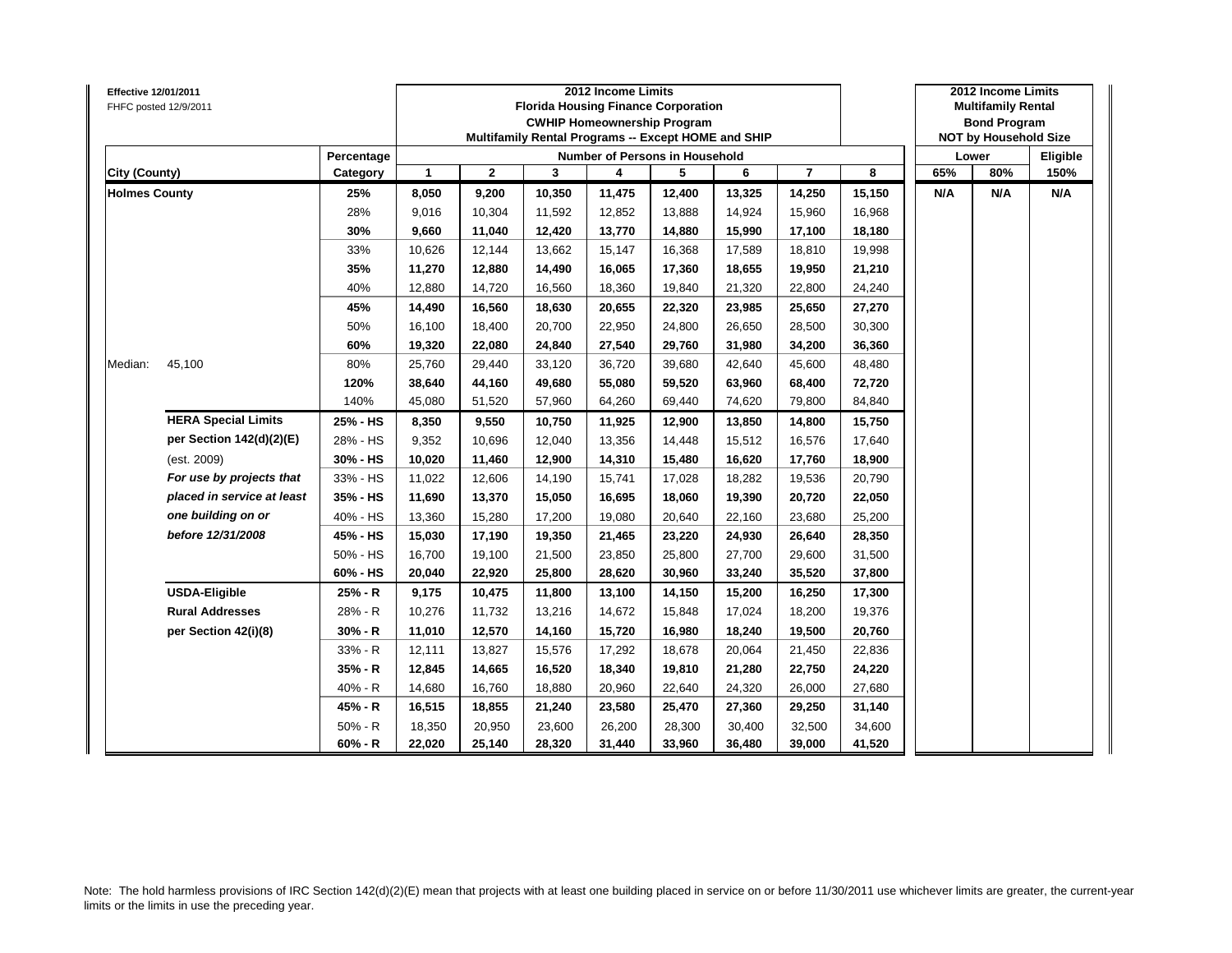| Effective 12/01/2011<br>FHFC posted 12/9/2011 |                      |            |             |              |        | 2012 Income Limits<br><b>Florida Housing Finance Corporation</b><br><b>CWHIP Homeownership Program</b><br>Multifamily Rental Programs -- Except HOME and SHIP |        |        |                |        |     | 2012 Income Limits<br><b>Multifamily Rental</b><br><b>Bond Program</b><br><b>NOT by Household Size</b> |          |
|-----------------------------------------------|----------------------|------------|-------------|--------------|--------|---------------------------------------------------------------------------------------------------------------------------------------------------------------|--------|--------|----------------|--------|-----|--------------------------------------------------------------------------------------------------------|----------|
|                                               |                      | Percentage |             |              |        | Number of Persons in Household                                                                                                                                |        |        |                |        |     | Lower                                                                                                  | Eligible |
| City (County)                                 |                      | Category   | $\mathbf 1$ | $\mathbf{2}$ | 3      | 4                                                                                                                                                             | 5      | 6      | $\overline{7}$ | 8      | 65% | 80%                                                                                                    | 150%     |
| <b>Jackson County</b>                         |                      | 25%        | 8,600       | 9,825        | 11,050 | 12,275                                                                                                                                                        | 13,275 | 14,250 | 15,225         | 16,225 | N/A | N/A                                                                                                    | N/A      |
|                                               |                      | 28%        | 9,632       | 11.004       | 12.376 | 13,748                                                                                                                                                        | 14.868 | 15.960 | 17,052         | 18,172 |     |                                                                                                        |          |
|                                               |                      | 30%        | 10,320      | 11,790       | 13,260 | 14,730                                                                                                                                                        | 15,930 | 17,100 | 18,270         | 19,470 |     |                                                                                                        |          |
|                                               |                      | 33%        | 11,352      | 12,969       | 14,586 | 16,203                                                                                                                                                        | 17,523 | 18,810 | 20,097         | 21,417 |     |                                                                                                        |          |
|                                               |                      | 35%        | 12,040      | 13,755       | 15,470 | 17,185                                                                                                                                                        | 18,585 | 19.950 | 21,315         | 22,715 |     |                                                                                                        |          |
|                                               |                      | 40%        | 13,760      | 15.720       | 17.680 | 19,640                                                                                                                                                        | 21,240 | 22.800 | 24,360         | 25,960 |     |                                                                                                        |          |
|                                               |                      | 45%        | 15.480      | 17,685       | 19.890 | 22,095                                                                                                                                                        | 23,895 | 25.650 | 27,405         | 29,205 |     |                                                                                                        |          |
|                                               |                      | 50%        | 17,200      | 19,650       | 22,100 | 24,550                                                                                                                                                        | 26,550 | 28,500 | 30,450         | 32,450 |     |                                                                                                        |          |
|                                               |                      | 60%        | 20,640      | 23,580       | 26,520 | 29,460                                                                                                                                                        | 31,860 | 34,200 | 36,540         | 38,940 |     |                                                                                                        |          |
| 49,100<br>Median:                             |                      | 80%        | 27,520      | 31,440       | 35,360 | 39,280                                                                                                                                                        | 42,480 | 45.600 | 48,720         | 51,920 |     |                                                                                                        |          |
|                                               |                      | 120%       | 41,280      | 47,160       | 53.040 | 58,920                                                                                                                                                        | 63,720 | 68.400 | 73,080         | 77,880 |     |                                                                                                        |          |
|                                               |                      | 140%       | 48.160      | 55,020       | 61.880 | 68,740                                                                                                                                                        | 74,340 | 79.800 | 85,260         | 90,860 |     |                                                                                                        |          |
| <b>USDA-Eligible</b>                          |                      | 25% - R    | 9,175       | 10,475       | 11,800 | 13,100                                                                                                                                                        | 14,150 | 15,200 | 16,250         | 17,300 |     |                                                                                                        |          |
| <b>Rural Addresses</b>                        |                      | 28% - R    | 10,276      | 11.732       | 13,216 | 14,672                                                                                                                                                        | 15,848 | 17.024 | 18,200         | 19,376 |     |                                                                                                        |          |
|                                               | per Section 42(i)(8) | $30% - R$  | 11,010      | 12,570       | 14,160 | 15,720                                                                                                                                                        | 16,980 | 18.240 | 19,500         | 20,760 |     |                                                                                                        |          |
|                                               |                      | 33% - R    | 12.111      | 13,827       | 15.576 | 17,292                                                                                                                                                        | 18,678 | 20.064 | 21,450         | 22,836 |     |                                                                                                        |          |
|                                               |                      | 35% - R    | 12,845      | 14,665       | 16,520 | 18,340                                                                                                                                                        | 19,810 | 21,280 | 22,750         | 24,220 |     |                                                                                                        |          |
|                                               |                      | 40% - R    | 14,680      | 16,760       | 18,880 | 20,960                                                                                                                                                        | 22,640 | 24,320 | 26,000         | 27,680 |     |                                                                                                        |          |
|                                               |                      | 45% - R    | 16,515      | 18,855       | 21,240 | 23,580                                                                                                                                                        | 25,470 | 27,360 | 29,250         | 31,140 |     |                                                                                                        |          |
|                                               |                      | $50% - R$  | 18,350      | 20,950       | 23,600 | 26,200                                                                                                                                                        | 28,300 | 30.400 | 32,500         | 34,600 |     |                                                                                                        |          |
|                                               |                      | $60% - R$  | 22,020      | 25,140       | 28,320 | 31,440                                                                                                                                                        | 33,960 | 36,480 | 39,000         | 41,520 |     |                                                                                                        |          |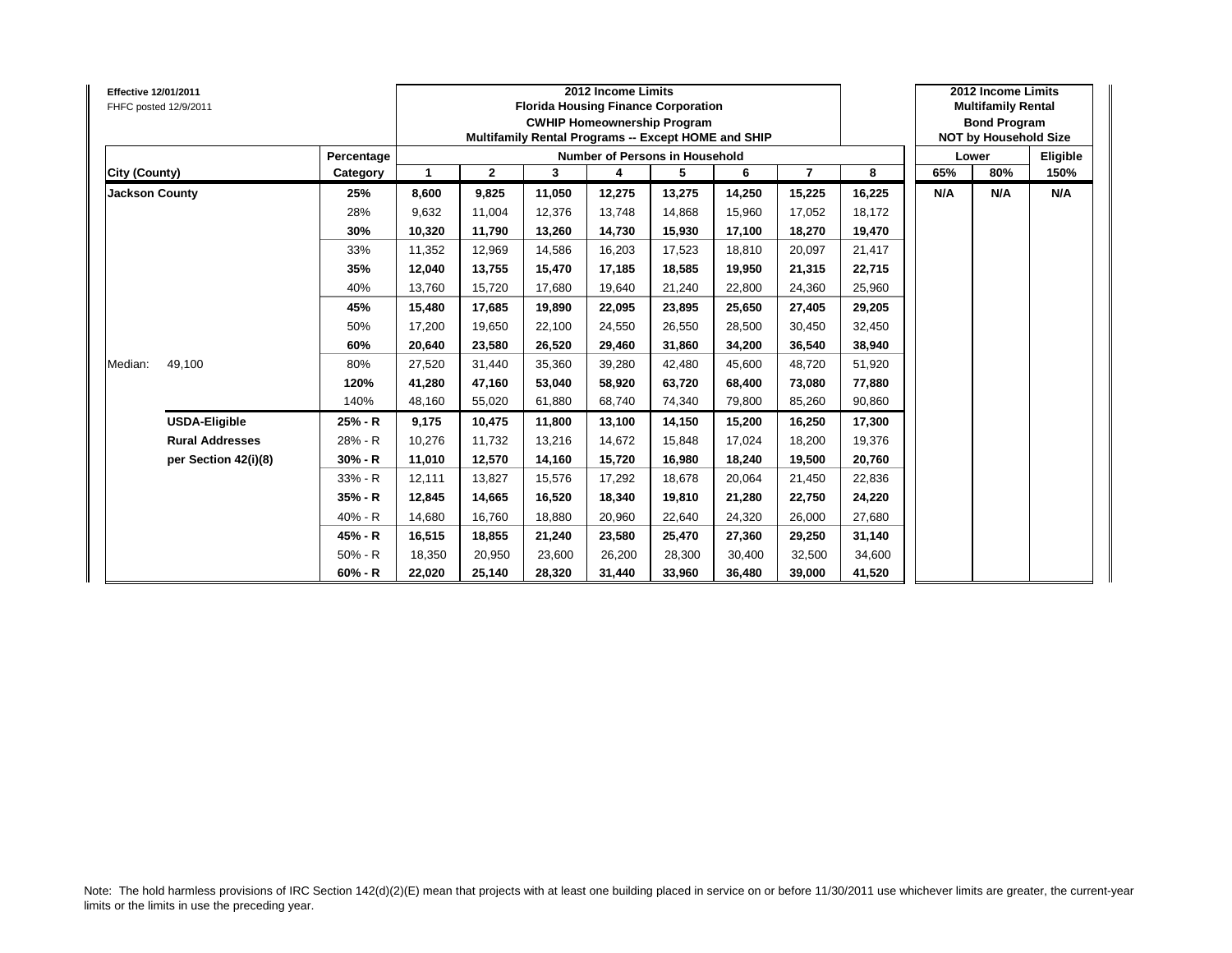| Effective 12/01/2011    | FHFC posted 12/9/2011      |            |              |              |        | 2012 Income Limits<br><b>Florida Housing Finance Corporation</b><br><b>CWHIP Homeownership Program</b><br>Multifamily Rental Programs -- Except HOME and SHIP |        |        |                |        |     | 2012 Income Limits<br><b>Multifamily Rental</b><br><b>Bond Program</b><br><b>NOT by Household Size</b> |          |
|-------------------------|----------------------------|------------|--------------|--------------|--------|---------------------------------------------------------------------------------------------------------------------------------------------------------------|--------|--------|----------------|--------|-----|--------------------------------------------------------------------------------------------------------|----------|
|                         |                            | Percentage |              |              |        | Number of Persons in Household                                                                                                                                |        |        |                |        |     | Lower                                                                                                  | Eligible |
| <b>City (County)</b>    |                            | Category   | $\mathbf{1}$ | $\mathbf{2}$ | 3      | 4                                                                                                                                                             | 5      | 6      | $\overline{7}$ | 8      | 65% | 80%                                                                                                    | 150%     |
| <b>Lafayette County</b> |                            | 25%        | 9,100        | 10,400       | 11,700 | 12,975                                                                                                                                                        | 14,025 | 15,075 | 16,100         | 17,150 | N/A | N/A                                                                                                    | N/A      |
|                         |                            | 28%        | 10,192       | 11,648       | 13,104 | 14,532                                                                                                                                                        | 15,708 | 16,884 | 18,032         | 19,208 |     |                                                                                                        |          |
|                         |                            | 30%        | 10,920       | 12,480       | 14,040 | 15,570                                                                                                                                                        | 16,830 | 18,090 | 19,320         | 20,580 |     |                                                                                                        |          |
|                         |                            | 33%        | 12,012       | 13,728       | 15,444 | 17,127                                                                                                                                                        | 18,513 | 19,899 | 21,252         | 22,638 |     |                                                                                                        |          |
|                         |                            | 35%        | 12,740       | 14,560       | 16,380 | 18,165                                                                                                                                                        | 19,635 | 21,105 | 22,540         | 24,010 |     |                                                                                                        |          |
|                         |                            | 40%        | 14,560       | 16,640       | 18,720 | 20,760                                                                                                                                                        | 22,440 | 24,120 | 25,760         | 27,440 |     |                                                                                                        |          |
|                         |                            | 45%        | 16,380       | 18,720       | 21,060 | 23,355                                                                                                                                                        | 25,245 | 27,135 | 28,980         | 30,870 |     |                                                                                                        |          |
|                         |                            | 50%        | 18,200       | 20,800       | 23,400 | 25,950                                                                                                                                                        | 28,050 | 30,150 | 32,200         | 34,300 |     |                                                                                                        |          |
|                         |                            | 60%        | 21,840       | 24,960       | 28,080 | 31,140                                                                                                                                                        | 33,660 | 36,180 | 38,640         | 41,160 |     |                                                                                                        |          |
| Median:                 | 52,200                     | 80%        | 29,120       | 33,280       | 37,440 | 41,520                                                                                                                                                        | 44,880 | 48,240 | 51,520         | 54,880 |     |                                                                                                        |          |
|                         |                            | 120%       | 43,680       | 49,920       | 56,160 | 62,280                                                                                                                                                        | 67,320 | 72,360 | 77,280         | 82,320 |     |                                                                                                        |          |
|                         |                            | 140%       | 50,960       | 58,240       | 65,520 | 72,660                                                                                                                                                        | 78,540 | 84,420 | 90,160         | 96,040 |     |                                                                                                        |          |
|                         | <b>HERA Special Limits</b> | 25% - HS   | 9,450        | 10,800       | 12,150 | 13,500                                                                                                                                                        | 14,600 | 15,675 | 16,750         | 17,825 |     |                                                                                                        |          |
|                         | per Section 142(d)(2)(E)   | 28% - HS   | 10,584       | 12,096       | 13,608 | 15,120                                                                                                                                                        | 16,352 | 17,556 | 18,760         | 19,964 |     |                                                                                                        |          |
|                         | (est. 2011)                | 30% - HS   | 11,340       | 12,960       | 14,580 | 16,200                                                                                                                                                        | 17,520 | 18,810 | 20,100         | 21,390 |     |                                                                                                        |          |
|                         | For use by projects that   | 33% - HS   | 12,474       | 14,256       | 16,038 | 17,820                                                                                                                                                        | 19,272 | 20,691 | 22,110         | 23,529 |     |                                                                                                        |          |
|                         | placed in service at least | 35% - HS   | 13,230       | 15,120       | 17,010 | 18,900                                                                                                                                                        | 20,440 | 21,945 | 23,450         | 24,955 |     |                                                                                                        |          |
|                         | one building on or         | 40% - HS   | 15,120       | 17,280       | 19,440 | 21,600                                                                                                                                                        | 23,360 | 25,080 | 26,800         | 28,520 |     |                                                                                                        |          |
|                         | before 12/31/2008          | 45% - HS   | 17,010       | 19,440       | 21,870 | 24,300                                                                                                                                                        | 26,280 | 28,215 | 30,150         | 32,085 |     |                                                                                                        |          |
|                         |                            | 50% - HS   | 18,900       | 21,600       | 24,300 | 27,000                                                                                                                                                        | 29,200 | 31,350 | 33,500         | 35,650 |     |                                                                                                        |          |
|                         |                            | 60% - HS   | 22,680       | 25,920       | 29,160 | 32,400                                                                                                                                                        | 35,040 | 37,620 | 40,200         | 42,780 |     |                                                                                                        |          |
|                         | <b>USDA-Eligible</b>       | 25% - R    | 9,175        | 10,475       | 11,800 | 13,100                                                                                                                                                        | 14,150 | 15,200 | 16,250         | 17,300 |     |                                                                                                        |          |
|                         | <b>Rural Addresses</b>     | 28% - R    | 10,276       | 11,732       | 13,216 | 14,672                                                                                                                                                        | 15,848 | 17,024 | 18,200         | 19,376 |     |                                                                                                        |          |
|                         | per Section 42(i)(8)       | $30% - R$  | 11,010       | 12,570       | 14,160 | 15,720                                                                                                                                                        | 16,980 | 18,240 | 19,500         | 20,760 |     |                                                                                                        |          |
|                         |                            | 33% - R    | 12,111       | 13,827       | 15,576 | 17,292                                                                                                                                                        | 18,678 | 20,064 | 21,450         | 22,836 |     |                                                                                                        |          |
|                         |                            | 35% - R    | 12,845       | 14,665       | 16,520 | 18,340                                                                                                                                                        | 19,810 | 21,280 | 22,750         | 24,220 |     |                                                                                                        |          |
|                         |                            | 40% - R    | 14,680       | 16,760       | 18,880 | 20,960                                                                                                                                                        | 22,640 | 24,320 | 26,000         | 27,680 |     |                                                                                                        |          |
|                         |                            | 45% - R    | 16,515       | 18,855       | 21,240 | 23,580                                                                                                                                                        | 25,470 | 27,360 | 29,250         | 31,140 |     |                                                                                                        |          |
|                         |                            | $50% - R$  | 18,350       | 20,950       | 23,600 | 26,200                                                                                                                                                        | 28,300 | 30,400 | 32,500         | 34,600 |     |                                                                                                        |          |
|                         |                            | $60% - R$  | 22,020       | 25,140       | 28,320 | 31,440                                                                                                                                                        | 33,960 | 36,480 | 39,000         | 41,520 |     |                                                                                                        |          |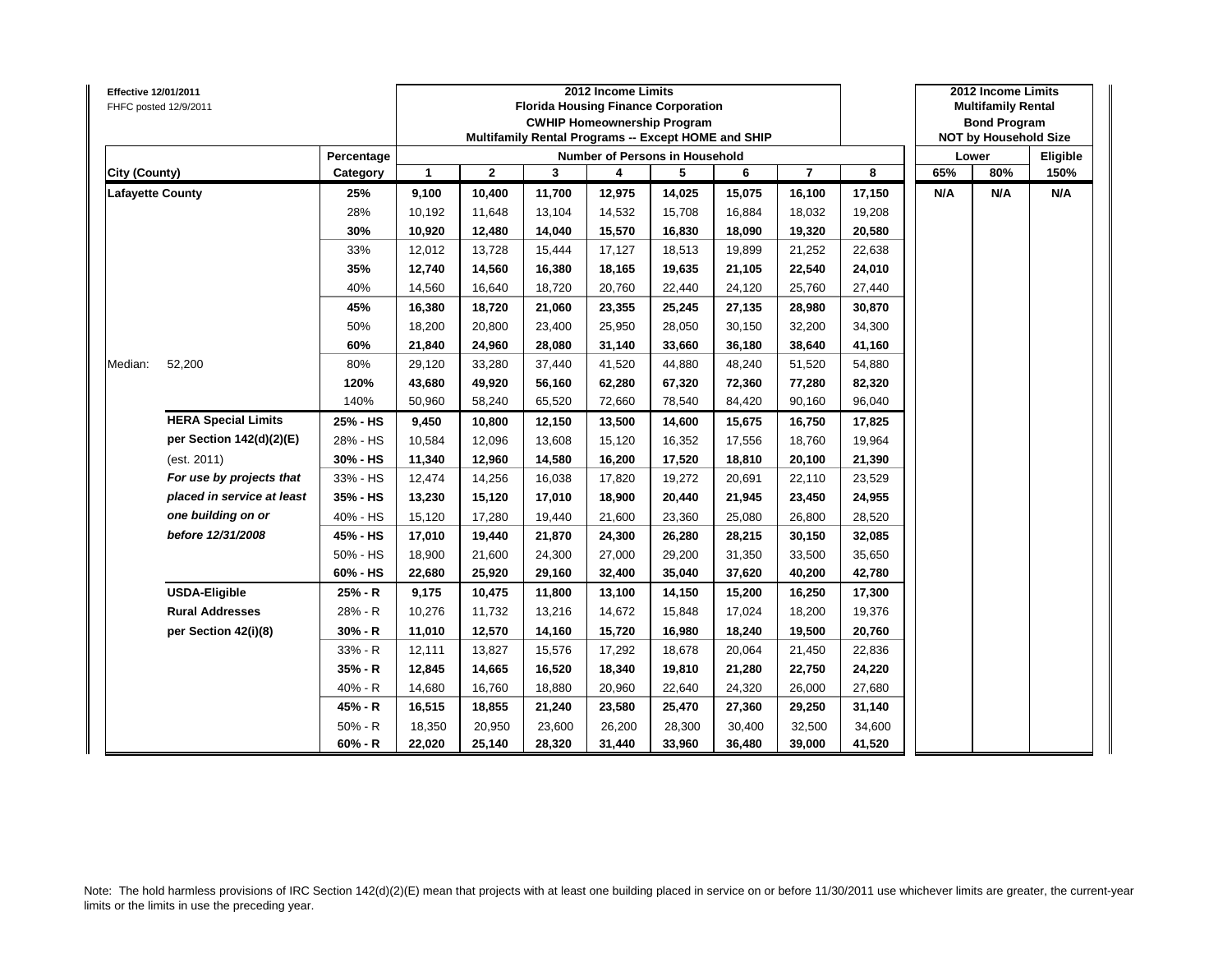| <b>Effective 12/01/2011</b> | FHFC posted 12/9/2011      |            |              |              | <b>Florida Housing Finance Corporation</b><br>Multifamily Rental Programs -- Except HOME and SHIP | 2012 Income Limits | <b>CWHIP Homeownership Program</b>    |        |                |        |     | 2012 Income Limits<br><b>Multifamily Rental</b><br><b>Bond Program</b><br><b>NOT by Household Size</b> |          |
|-----------------------------|----------------------------|------------|--------------|--------------|---------------------------------------------------------------------------------------------------|--------------------|---------------------------------------|--------|----------------|--------|-----|--------------------------------------------------------------------------------------------------------|----------|
|                             |                            | Percentage |              |              |                                                                                                   |                    | <b>Number of Persons in Household</b> |        |                |        |     | Lower                                                                                                  | Eligible |
| City (County)               |                            | Category   | $\mathbf{1}$ | $\mathbf{2}$ | 3                                                                                                 | 4                  | 5                                     | 6      | $\overline{7}$ | 8      | 65% | 80%                                                                                                    | 150%     |
| <b>Levy County</b>          |                            | 25%        | 8,050        | 9,200        | 10,350                                                                                            | 11,475             | 12,400                                | 13,325 | 14,250         | 15,150 | N/A | N/A                                                                                                    | N/A      |
|                             |                            | 28%        | 9,016        | 10,304       | 11,592                                                                                            | 12,852             | 13,888                                | 14,924 | 15,960         | 16,968 |     |                                                                                                        |          |
|                             |                            | 30%        | 9,660        | 11,040       | 12,420                                                                                            | 13,770             | 14,880                                | 15,990 | 17,100         | 18,180 |     |                                                                                                        |          |
|                             |                            | 33%        | 10,626       | 12,144       | 13,662                                                                                            | 15,147             | 16,368                                | 17,589 | 18,810         | 19,998 |     |                                                                                                        |          |
|                             |                            | 35%        | 11,270       | 12,880       | 14,490                                                                                            | 16,065             | 17,360                                | 18,655 | 19,950         | 21,210 |     |                                                                                                        |          |
|                             |                            | 40%        | 12,880       | 14,720       | 16,560                                                                                            | 18,360             | 19,840                                | 21,320 | 22,800         | 24,240 |     |                                                                                                        |          |
|                             |                            | 45%        | 14,490       | 16,560       | 18,630                                                                                            | 20,655             | 22,320                                | 23,985 | 25,650         | 27,270 |     |                                                                                                        |          |
|                             |                            | 50%        | 16,100       | 18,400       | 20,700                                                                                            | 22,950             | 24,800                                | 26,650 | 28,500         | 30,300 |     |                                                                                                        |          |
|                             |                            | 60%        | 19,320       | 22,080       | 24,840                                                                                            | 27,540             | 29,760                                | 31,980 | 34,200         | 36,360 |     |                                                                                                        |          |
| Median:                     | 43,600                     | 80%        | 25,760       | 29,440       | 33,120                                                                                            | 36,720             | 39,680                                | 42,640 | 45,600         | 48,480 |     |                                                                                                        |          |
|                             |                            | 120%       | 38,640       | 44,160       | 49,680                                                                                            | 55,080             | 59,520                                | 63,960 | 68,400         | 72,720 |     |                                                                                                        |          |
|                             |                            | 140%       | 45,080       | 51,520       | 57,960                                                                                            | 64,260             | 69,440                                | 74,620 | 79,800         | 84,840 |     |                                                                                                        |          |
|                             | <b>HERA Special Limits</b> | 25% - HS   | 9,025        | 10,300       | 11,600                                                                                            | 12,875             | 13,925                                | 14,950 | 15,975         | 17,000 |     |                                                                                                        |          |
|                             | per Section 142(d)(2)(E)   | 28% - HS   | 10,108       | 11,536       | 12,992                                                                                            | 14,420             | 15,596                                | 16,744 | 17,892         | 19,040 |     |                                                                                                        |          |
|                             | (est. 2009)                | 30% - HS   | 10,830       | 12,360       | 13,920                                                                                            | 15,450             | 16,710                                | 17,940 | 19,170         | 20,400 |     |                                                                                                        |          |
|                             | For use by projects that   | 33% - HS   | 11,913       | 13,596       | 15,312                                                                                            | 16,995             | 18,381                                | 19,734 | 21,087         | 22,440 |     |                                                                                                        |          |
|                             | placed in service at least | 35% - HS   | 12,635       | 14,420       | 16,240                                                                                            | 18,025             | 19,495                                | 20,930 | 22,365         | 23,800 |     |                                                                                                        |          |
|                             | one building on or         | 40% - HS   | 14,440       | 16,480       | 18,560                                                                                            | 20,600             | 22,280                                | 23,920 | 25,560         | 27,200 |     |                                                                                                        |          |
|                             | before 12/31/2008          | 45% - HS   | 16,245       | 18,540       | 20,880                                                                                            | 23,175             | 25,065                                | 26,910 | 28,755         | 30,600 |     |                                                                                                        |          |
|                             |                            | 50% - HS   | 18,050       | 20,600       | 23,200                                                                                            | 25,750             | 27,850                                | 29,900 | 31,950         | 34,000 |     |                                                                                                        |          |
|                             |                            | 60% - HS   | 21,660       | 24,720       | 27,840                                                                                            | 30,900             | 33,420                                | 35,880 | 38,340         | 40,800 |     |                                                                                                        |          |
|                             | <b>USDA-Eligible</b>       | 25% - R    | 9,175        | 10,475       | 11,800                                                                                            | 13,100             | 14,150                                | 15,200 | 16,250         | 17,300 |     |                                                                                                        |          |
|                             | <b>Rural Addresses</b>     | 28% - R    | 10,276       | 11,732       | 13,216                                                                                            | 14,672             | 15,848                                | 17,024 | 18,200         | 19,376 |     |                                                                                                        |          |
|                             | per Section 42(i)(8)       | $30% - R$  | 11,010       | 12,570       | 14,160                                                                                            | 15,720             | 16,980                                | 18,240 | 19,500         | 20,760 |     |                                                                                                        |          |
|                             |                            | 33% - R    | 12,111       | 13,827       | 15,576                                                                                            | 17,292             | 18,678                                | 20,064 | 21,450         | 22,836 |     |                                                                                                        |          |
|                             |                            | 35% - R    | 12,845       | 14,665       | 16,520                                                                                            | 18,340             | 19,810                                | 21,280 | 22,750         | 24,220 |     |                                                                                                        |          |
|                             |                            | 40% - R    | 14,680       | 16,760       | 18,880                                                                                            | 20,960             | 22,640                                | 24,320 | 26,000         | 27,680 |     |                                                                                                        |          |
|                             |                            | 45% - R    | 16,515       | 18,855       | 21,240                                                                                            | 23,580             | 25,470                                | 27,360 | 29,250         | 31,140 |     |                                                                                                        |          |
|                             |                            | $50% - R$  | 18,350       | 20,950       | 23,600                                                                                            | 26,200             | 28,300                                | 30,400 | 32,500         | 34,600 |     |                                                                                                        |          |
|                             |                            | $60% - R$  | 22,020       | 25,140       | 28,320                                                                                            | 31,440             | 33,960                                | 36,480 | 39,000         | 41,520 |     |                                                                                                        |          |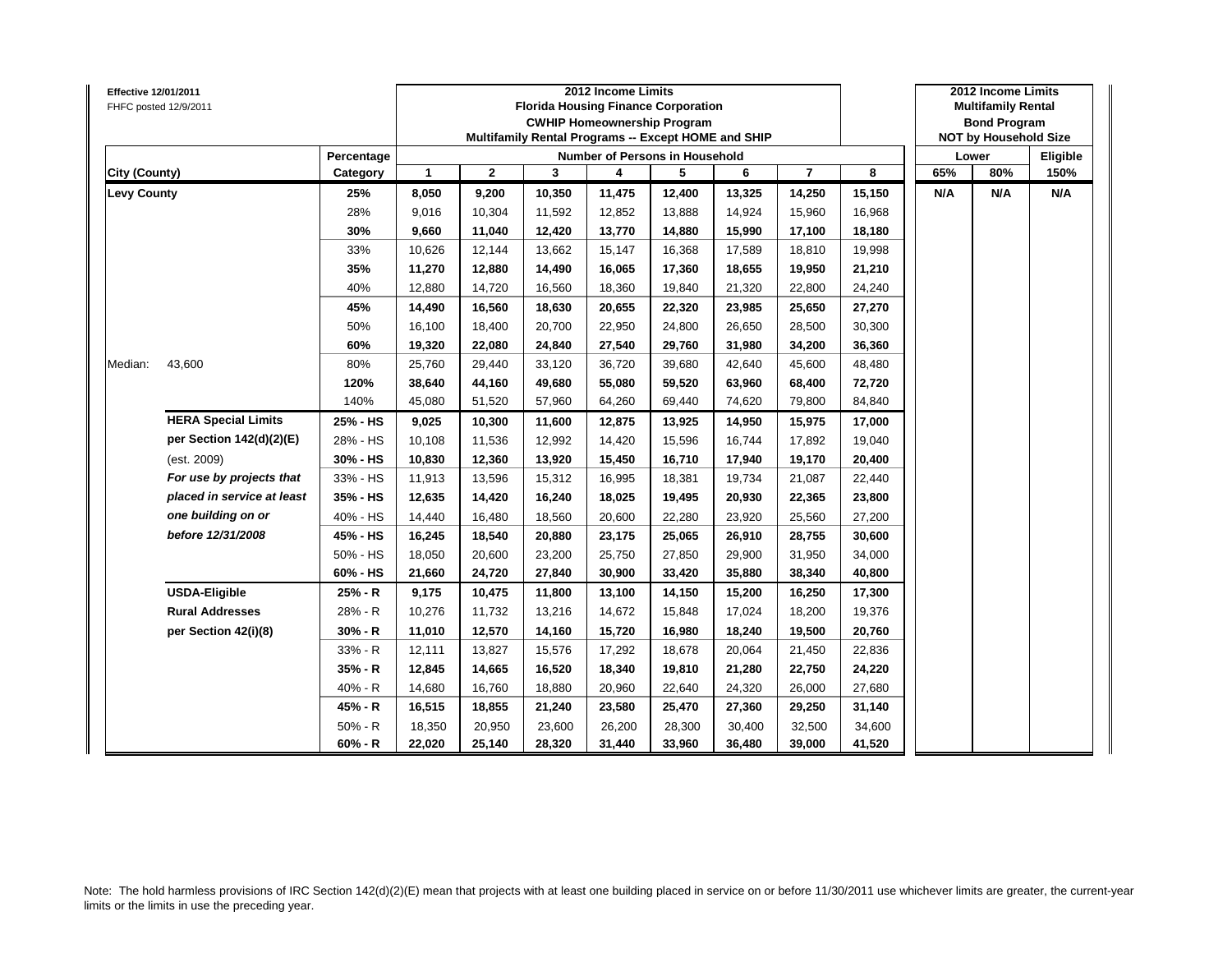| <b>Effective 12/01/2011</b> | FHFC posted 12/9/2011      |            |              |              |        | 2012 Income Limits<br><b>Florida Housing Finance Corporation</b><br><b>CWHIP Homeownership Program</b><br>Multifamily Rental Programs -- Except HOME and SHIP |        |        |                |        |     | 2012 Income Limits<br><b>Multifamily Rental</b><br><b>Bond Program</b><br><b>NOT by Household Size</b> |          |
|-----------------------------|----------------------------|------------|--------------|--------------|--------|---------------------------------------------------------------------------------------------------------------------------------------------------------------|--------|--------|----------------|--------|-----|--------------------------------------------------------------------------------------------------------|----------|
|                             |                            | Percentage |              |              |        | <b>Number of Persons in Household</b>                                                                                                                         |        |        |                |        |     | Lower                                                                                                  | Eligible |
| City (County)               |                            | Category   | $\mathbf{1}$ | $\mathbf{2}$ | 3      | 4                                                                                                                                                             | 5      | 6      | $\overline{7}$ | 8      | 65% | 80%                                                                                                    | 150%     |
| <b>Liberty County</b>       |                            | 25%        | 9,100        | 10,400       | 11,700 | 12,975                                                                                                                                                        | 14,025 | 15,075 | 16,100         | 17,150 | N/A | N/A                                                                                                    | N/A      |
|                             |                            | 28%        | 10,192       | 11,648       | 13,104 | 14,532                                                                                                                                                        | 15,708 | 16,884 | 18,032         | 19,208 |     |                                                                                                        |          |
|                             |                            | 30%        | 10,920       | 12,480       | 14,040 | 15,570                                                                                                                                                        | 16,830 | 18,090 | 19,320         | 20,580 |     |                                                                                                        |          |
|                             |                            | 33%        | 12,012       | 13,728       | 15,444 | 17,127                                                                                                                                                        | 18,513 | 19,899 | 21,252         | 22,638 |     |                                                                                                        |          |
|                             |                            | 35%        | 12,740       | 14,560       | 16,380 | 18,165                                                                                                                                                        | 19,635 | 21,105 | 22,540         | 24,010 |     |                                                                                                        |          |
|                             |                            | 40%        | 14,560       | 16,640       | 18,720 | 20,760                                                                                                                                                        | 22,440 | 24,120 | 25,760         | 27,440 |     |                                                                                                        |          |
|                             |                            | 45%        | 16,380       | 18,720       | 21,060 | 23,355                                                                                                                                                        | 25,245 | 27,135 | 28,980         | 30,870 |     |                                                                                                        |          |
|                             |                            | 50%        | 18,200       | 20,800       | 23,400 | 25,950                                                                                                                                                        | 28,050 | 30,150 | 32,200         | 34,300 |     |                                                                                                        |          |
|                             |                            | 60%        | 21,840       | 24,960       | 28,080 | 31,140                                                                                                                                                        | 33,660 | 36,180 | 38,640         | 41,160 |     |                                                                                                        |          |
| Median:                     | 54,800                     | 80%        | 29,120       | 33,280       | 37,440 | 41,520                                                                                                                                                        | 44,880 | 48,240 | 51,520         | 54,880 |     |                                                                                                        |          |
|                             |                            | 120%       | 43,680       | 49,920       | 56,160 | 62,280                                                                                                                                                        | 67,320 | 72,360 | 77,280         | 82,320 |     |                                                                                                        |          |
|                             |                            | 140%       | 50,960       | 58,240       | 65,520 | 72,660                                                                                                                                                        | 78,540 | 84,420 | 90,160         | 96,040 |     |                                                                                                        |          |
|                             | <b>HERA Special Limits</b> | 25% - HS   | 10,150       | 11,600       | 13,050 | 14,475                                                                                                                                                        | 15,650 | 16,800 | 17,950         | 19,125 |     |                                                                                                        |          |
|                             | per Section 142(d)(2)(E)   | 28% - HS   | 11,368       | 12,992       | 14,616 | 16,212                                                                                                                                                        | 17,528 | 18,816 | 20,104         | 21,420 |     |                                                                                                        |          |
|                             | (est. 2011)                | 30% - HS   | 12,180       | 13,920       | 15,660 | 17,370                                                                                                                                                        | 18,780 | 20,160 | 21,540         | 22,950 |     |                                                                                                        |          |
|                             | For use by projects that   | 33% - HS   | 13,398       | 15,312       | 17,226 | 19,107                                                                                                                                                        | 20,658 | 22,176 | 23,694         | 25,245 |     |                                                                                                        |          |
|                             | placed in service at least | 35% - HS   | 14,210       | 16,240       | 18,270 | 20,265                                                                                                                                                        | 21,910 | 23,520 | 25,130         | 26,775 |     |                                                                                                        |          |
|                             | one building on or         | 40% - HS   | 16,240       | 18,560       | 20,880 | 23,160                                                                                                                                                        | 25,040 | 26,880 | 28,720         | 30,600 |     |                                                                                                        |          |
|                             | before 12/31/2008          | 45% - HS   | 18,270       | 20,880       | 23,490 | 26,055                                                                                                                                                        | 28,170 | 30,240 | 32,310         | 34,425 |     |                                                                                                        |          |
|                             |                            | 50% - HS   | 20,300       | 23,200       | 26,100 | 28,950                                                                                                                                                        | 31,300 | 33,600 | 35,900         | 38,250 |     |                                                                                                        |          |
|                             |                            | 60% - HS   | 24,360       | 27,840       | 31,320 | 34,740                                                                                                                                                        | 37,560 | 40,320 | 43,080         | 45,900 |     |                                                                                                        |          |
|                             | <b>USDA-Eligible</b>       | 25% - R    | 9,175        | 10,475       | 11,800 | 13,100                                                                                                                                                        | 14,150 | 15,200 | 16,250         | 17,300 |     |                                                                                                        |          |
|                             | <b>Rural Addresses</b>     | 28% - R    | 10,276       | 11,732       | 13,216 | 14,672                                                                                                                                                        | 15,848 | 17,024 | 18,200         | 19,376 |     |                                                                                                        |          |
|                             | per Section 42(i)(8)       | $30% - R$  | 11,010       | 12,570       | 14,160 | 15,720                                                                                                                                                        | 16,980 | 18,240 | 19,500         | 20,760 |     |                                                                                                        |          |
|                             |                            | 33% - R    | 12,111       | 13,827       | 15,576 | 17,292                                                                                                                                                        | 18,678 | 20,064 | 21,450         | 22,836 |     |                                                                                                        |          |
|                             |                            | 35% - R    | 12,845       | 14,665       | 16,520 | 18,340                                                                                                                                                        | 19,810 | 21,280 | 22,750         | 24,220 |     |                                                                                                        |          |
|                             |                            | 40% - R    | 14,680       | 16,760       | 18,880 | 20,960                                                                                                                                                        | 22,640 | 24,320 | 26,000         | 27,680 |     |                                                                                                        |          |
|                             |                            | 45% - R    | 16,515       | 18,855       | 21,240 | 23,580                                                                                                                                                        | 25,470 | 27,360 | 29,250         | 31,140 |     |                                                                                                        |          |
|                             |                            | $50% - R$  | 18,350       | 20,950       | 23,600 | 26,200                                                                                                                                                        | 28,300 | 30,400 | 32,500         | 34,600 |     |                                                                                                        |          |
|                             |                            | $60% - R$  | 22,020       | 25,140       | 28,320 | 31,440                                                                                                                                                        | 33,960 | 36,480 | 39,000         | 41,520 |     |                                                                                                        |          |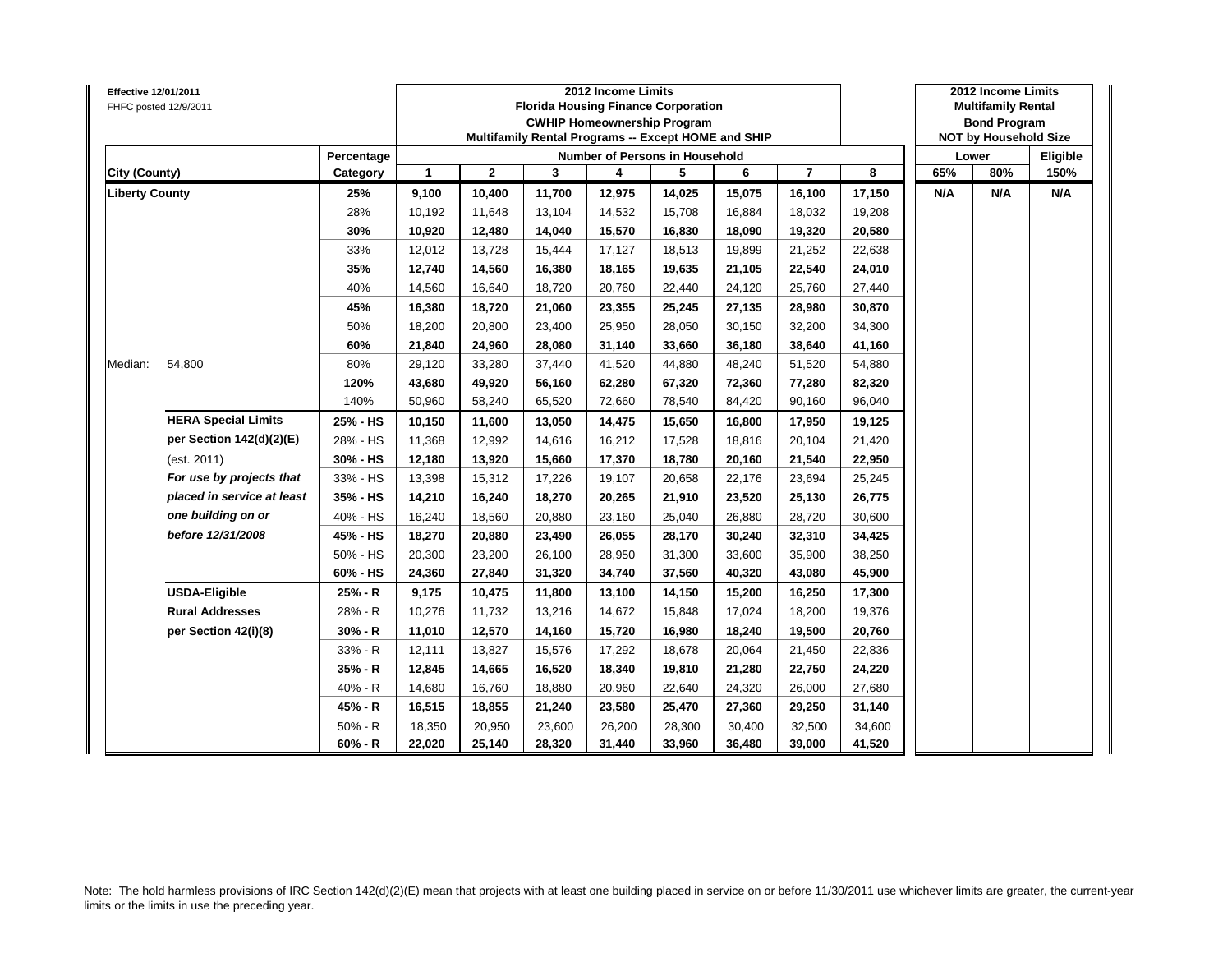| Effective 12/01/2011  | FHFC posted 12/9/2011      |            |              |              |        | 2012 Income Limits<br><b>Florida Housing Finance Corporation</b><br><b>CWHIP Homeownership Program</b><br>Multifamily Rental Programs -- Except HOME and SHIP |        |        |                |        |     | 2012 Income Limits<br><b>Multifamily Rental</b><br><b>Bond Program</b><br><b>NOT by Household Size</b> |          |
|-----------------------|----------------------------|------------|--------------|--------------|--------|---------------------------------------------------------------------------------------------------------------------------------------------------------------|--------|--------|----------------|--------|-----|--------------------------------------------------------------------------------------------------------|----------|
|                       |                            | Percentage |              |              |        | Number of Persons in Household                                                                                                                                |        |        |                |        |     | Lower                                                                                                  | Eligible |
| City (County)         |                            | Category   | $\mathbf{1}$ | $\mathbf{2}$ | 3      | 4                                                                                                                                                             | 5      | 6      | $\overline{7}$ | 8      | 65% | 80%                                                                                                    | 150%     |
| <b>Madison County</b> |                            | 25%        | 8,050        | 9,200        | 10,350 | 11,475                                                                                                                                                        | 12,400 | 13,325 | 14,250         | 15,150 | N/A | N/A                                                                                                    | N/A      |
|                       |                            | 28%        | 9,016        | 10,304       | 11,592 | 12,852                                                                                                                                                        | 13,888 | 14,924 | 15,960         | 16,968 |     |                                                                                                        |          |
|                       |                            | 30%        | 9,660        | 11,040       | 12,420 | 13,770                                                                                                                                                        | 14,880 | 15,990 | 17,100         | 18,180 |     |                                                                                                        |          |
|                       |                            | 33%        | 10,626       | 12,144       | 13,662 | 15,147                                                                                                                                                        | 16,368 | 17,589 | 18,810         | 19,998 |     |                                                                                                        |          |
|                       |                            | 35%        | 11,270       | 12,880       | 14,490 | 16,065                                                                                                                                                        | 17,360 | 18,655 | 19,950         | 21,210 |     |                                                                                                        |          |
|                       |                            | 40%        | 12,880       | 14,720       | 16,560 | 18,360                                                                                                                                                        | 19,840 | 21,320 | 22,800         | 24,240 |     |                                                                                                        |          |
|                       |                            | 45%        | 14,490       | 16,560       | 18,630 | 20,655                                                                                                                                                        | 22,320 | 23,985 | 25,650         | 27,270 |     |                                                                                                        |          |
|                       |                            | 50%        | 16,100       | 18,400       | 20,700 | 22,950                                                                                                                                                        | 24,800 | 26,650 | 28,500         | 30,300 |     |                                                                                                        |          |
|                       |                            | 60%        | 19,320       | 22,080       | 24,840 | 27,540                                                                                                                                                        | 29,760 | 31,980 | 34,200         | 36,360 |     |                                                                                                        |          |
| Median:               | 44,800                     | 80%        | 25,760       | 29,440       | 33,120 | 36,720                                                                                                                                                        | 39,680 | 42,640 | 45,600         | 48,480 |     |                                                                                                        |          |
|                       |                            | 120%       | 38,640       | 44,160       | 49,680 | 55,080                                                                                                                                                        | 59,520 | 63,960 | 68,400         | 72,720 |     |                                                                                                        |          |
|                       |                            | 140%       | 45,080       | 51,520       | 57,960 | 64,260                                                                                                                                                        | 69,440 | 74,620 | 79,800         | 84,840 |     |                                                                                                        |          |
|                       | <b>HERA Special Limits</b> | 25% - HS   | 8,900        | 10,175       | 11,450 | 12,700                                                                                                                                                        | 13,725 | 14,750 | 15,750         | 16,775 |     |                                                                                                        |          |
|                       | per Section 142(d)(2)(E)   | 28% - HS   | 9,968        | 11,396       | 12,824 | 14,224                                                                                                                                                        | 15,372 | 16,520 | 17,640         | 18,788 |     |                                                                                                        |          |
|                       | (est. 2011)                | 30% - HS   | 10,680       | 12,210       | 13,740 | 15,240                                                                                                                                                        | 16,470 | 17,700 | 18,900         | 20,130 |     |                                                                                                        |          |
|                       | For use by projects that   | 33% - HS   | 11,748       | 13,431       | 15,114 | 16,764                                                                                                                                                        | 18,117 | 19,470 | 20,790         | 22,143 |     |                                                                                                        |          |
|                       | placed in service at least | 35% - HS   | 12,460       | 14,245       | 16,030 | 17,780                                                                                                                                                        | 19,215 | 20,650 | 22,050         | 23,485 |     |                                                                                                        |          |
|                       | one building on or         | 40% - HS   | 14,240       | 16,280       | 18,320 | 20,320                                                                                                                                                        | 21,960 | 23,600 | 25,200         | 26,840 |     |                                                                                                        |          |
|                       | before 12/31/2008          | 45% - HS   | 16,020       | 18,315       | 20,610 | 22,860                                                                                                                                                        | 24,705 | 26,550 | 28,350         | 30,195 |     |                                                                                                        |          |
|                       |                            | 50% - HS   | 17,800       | 20,350       | 22,900 | 25,400                                                                                                                                                        | 27,450 | 29.500 | 31,500         | 33,550 |     |                                                                                                        |          |
|                       |                            | 60% - HS   | 21,360       | 24,420       | 27,480 | 30,480                                                                                                                                                        | 32,940 | 35,400 | 37,800         | 40,260 |     |                                                                                                        |          |
|                       | <b>USDA-Eligible</b>       | 25% - R    | 9,175        | 10,475       | 11,800 | 13,100                                                                                                                                                        | 14,150 | 15,200 | 16,250         | 17,300 |     |                                                                                                        |          |
|                       | <b>Rural Addresses</b>     | 28% - R    | 10,276       | 11,732       | 13,216 | 14,672                                                                                                                                                        | 15,848 | 17,024 | 18,200         | 19,376 |     |                                                                                                        |          |
|                       | per Section 42(i)(8)       | 30% - R    | 11,010       | 12,570       | 14,160 | 15,720                                                                                                                                                        | 16,980 | 18,240 | 19,500         | 20,760 |     |                                                                                                        |          |
|                       |                            | 33% - R    | 12,111       | 13,827       | 15,576 | 17,292                                                                                                                                                        | 18,678 | 20,064 | 21,450         | 22,836 |     |                                                                                                        |          |
|                       |                            | 35% - R    | 12,845       | 14,665       | 16,520 | 18,340                                                                                                                                                        | 19,810 | 21,280 | 22,750         | 24,220 |     |                                                                                                        |          |
|                       |                            | $40% - R$  | 14,680       | 16,760       | 18,880 | 20,960                                                                                                                                                        | 22,640 | 24,320 | 26,000         | 27,680 |     |                                                                                                        |          |
|                       |                            | 45% - R    | 16,515       | 18,855       | 21,240 | 23,580                                                                                                                                                        | 25,470 | 27,360 | 29,250         | 31,140 |     |                                                                                                        |          |
|                       |                            | $50% - R$  | 18,350       | 20,950       | 23,600 | 26,200                                                                                                                                                        | 28,300 | 30,400 | 32,500         | 34,600 |     |                                                                                                        |          |
|                       |                            | $60% - R$  | 22,020       | 25,140       | 28,320 | 31,440                                                                                                                                                        | 33,960 | 36,480 | 39,000         | 41,520 |     |                                                                                                        |          |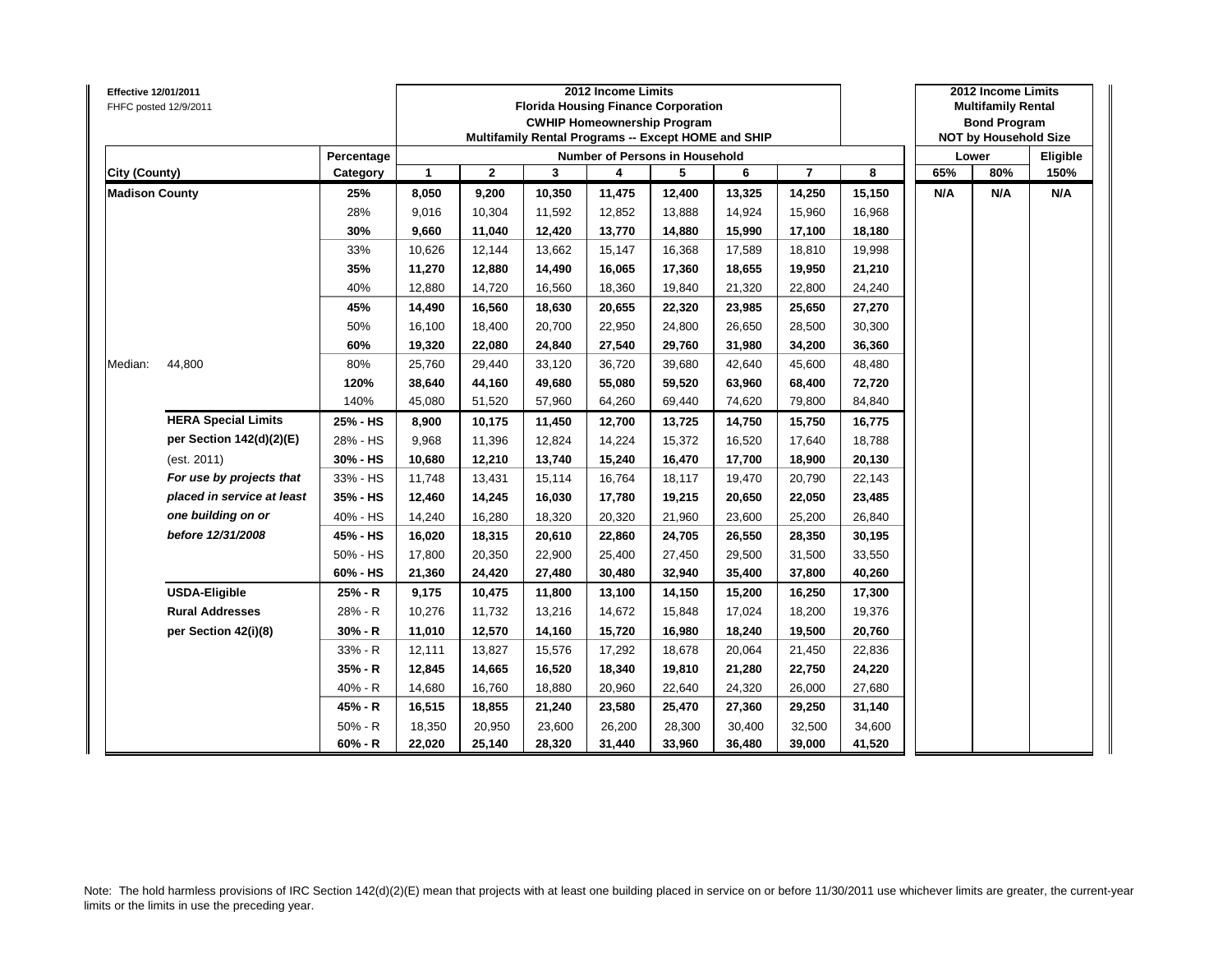| <b>Effective 12/01/2011</b><br>FHFC posted 12/9/2011 |                          |            |              |              | <b>Florida Housing Finance Corporation</b><br>Multifamily Rental Programs -- Except HOME and SHIP | 2012 Income Limits | <b>CWHIP Homeownership Program</b> |         |                |         |     | 2012 Income Limits<br><b>Multifamily Rental</b><br><b>Bond Program</b><br><b>NOT by Household Size</b> |          |
|------------------------------------------------------|--------------------------|------------|--------------|--------------|---------------------------------------------------------------------------------------------------|--------------------|------------------------------------|---------|----------------|---------|-----|--------------------------------------------------------------------------------------------------------|----------|
|                                                      |                          | Percentage |              |              |                                                                                                   |                    | Number of Persons in Household     |         |                |         |     | Lower                                                                                                  | Eligible |
| City (County)                                        |                          | Category   | $\mathbf{1}$ | $\mathbf{2}$ | 3                                                                                                 | 4                  | 5                                  | 6       | $\overline{7}$ | 8       | 65% | 80%                                                                                                    | 150%     |
| <b>Monroe County</b>                                 |                          | 25%        | 14,475       | 16,525       | 18,600                                                                                            | 20,650             | 22,325                             | 23,975  | 25,625         | 27,275  | N/A | N/A                                                                                                    | N/A      |
|                                                      |                          | 28%        | 16,212       | 18,508       | 20,832                                                                                            | 23,128             | 25,004                             | 26,852  | 28,700         | 30,548  |     |                                                                                                        |          |
|                                                      |                          | 30%        | 17,370       | 19,830       | 22,320                                                                                            | 24,780             | 26,790                             | 28,770  | 30,750         | 32,730  |     |                                                                                                        |          |
|                                                      |                          | 33%        | 19,107       | 21,813       | 24,552                                                                                            | 27,258             | 29,469                             | 31,647  | 33,825         | 36,003  |     |                                                                                                        |          |
|                                                      |                          | 35%        | 20,265       | 23,135       | 26,040                                                                                            | 28,910             | 31,255                             | 33,565  | 35,875         | 38,185  |     |                                                                                                        |          |
|                                                      |                          | 40%        | 23,160       | 26,440       | 29,760                                                                                            | 33,040             | 35,720                             | 38,360  | 41,000         | 43,640  |     |                                                                                                        |          |
|                                                      |                          | 45%        | 26,055       | 29,745       | 33,480                                                                                            | 37,170             | 40,185                             | 43,155  | 46,125         | 49,095  |     |                                                                                                        |          |
|                                                      |                          | 50%        | 28,950       | 33,050       | 37,200                                                                                            | 41,300             | 44,650                             | 47.950  | 51,250         | 54,550  |     |                                                                                                        |          |
|                                                      |                          | 60%        | 34,740       | 39,660       | 44,640                                                                                            | 49,560             | 53,580                             | 57,540  | 61,500         | 65,460  |     |                                                                                                        |          |
| Median:                                              | 72,400                   | 80%        | 46,320       | 52,880       | 59,520                                                                                            | 66,080             | 71,440                             | 76,720  | 82,000         | 87,280  |     |                                                                                                        |          |
|                                                      |                          | 120%       | 69,480       | 79,320       | 89,280                                                                                            | 99,120             | 107,160                            | 115,080 | 123,000        | 130,920 |     |                                                                                                        |          |
|                                                      |                          | 140%       | 81,060       | 92,540       | 104,160                                                                                           | 115,640            | 125,020                            | 134,260 | 143,500        | 152,740 |     |                                                                                                        |          |
|                                                      |                          | 150%       | 86,850       | 99,150       | 111,600                                                                                           | 123,900            | 133,950                            | 143,850 | 153,750        | 163,650 |     |                                                                                                        |          |
|                                                      | <b>Okeechobee County</b> | 25%        | 8,325        | 9,500        | 10,700                                                                                            | 11,875             | 12,825                             | 13,775  | 14,725         | 15,675  | N/A | N/A                                                                                                    | N/A      |
|                                                      |                          | 28%        | 9,324        | 10,640       | 11,984                                                                                            | 13,300             | 14,364                             | 15,428  | 16,492         | 17,556  |     |                                                                                                        |          |
|                                                      |                          | 30%        | 9,990        | 11,400       | 12,840                                                                                            | 14,250             | 15,390                             | 16,530  | 17,670         | 18,810  |     |                                                                                                        |          |
|                                                      |                          | 33%        | 10,989       | 12,540       | 14,124                                                                                            | 15,675             | 16,929                             | 18,183  | 19,437         | 20,691  |     |                                                                                                        |          |
|                                                      |                          | 35%        | 11,655       | 13,300       | 14,980                                                                                            | 16,625             | 17,955                             | 19,285  | 20,615         | 21,945  |     |                                                                                                        |          |
|                                                      |                          | 40%        | 13,320       | 15,200       | 17,120                                                                                            | 19,000             | 20,520                             | 22,040  | 23,560         | 25,080  |     |                                                                                                        |          |
|                                                      |                          | 45%        | 14,985       | 17,100       | 19,260                                                                                            | 21,375             | 23,085                             | 24,795  | 26,505         | 28,215  |     |                                                                                                        |          |
|                                                      |                          | 50%        | 16,650       | 19,000       | 21,400                                                                                            | 23,750             | 25,650                             | 27,550  | 29,450         | 31,350  |     |                                                                                                        |          |
|                                                      |                          | 60%        | 19,980       | 22,800       | 25,680                                                                                            | 28,500             | 30,780                             | 33,060  | 35,340         | 37,620  |     |                                                                                                        |          |
| Median:                                              | 44,900                   | 80%        | 26,640       | 30,400       | 34,240                                                                                            | 38,000             | 41,040                             | 44,080  | 47,120         | 50,160  |     |                                                                                                        |          |
|                                                      |                          | 120%       | 39,960       | 45,600       | 51,360                                                                                            | 57,000             | 61,560                             | 66,120  | 70,680         | 75,240  |     |                                                                                                        |          |
|                                                      |                          | 140%       | 46,620       | 53,200       | 59,920                                                                                            | 66,500             | 71,820                             | 77,140  | 82,460         | 87,780  |     |                                                                                                        |          |
|                                                      | <b>USDA-Eligible</b>     | 25% - R    | 9,175        | 10,475       | 11,800                                                                                            | 13,100             | 14,150                             | 15,200  | 16,250         | 17,300  |     |                                                                                                        |          |
|                                                      | <b>Rural Addresses</b>   | 28% - R    | 10,276       | 11,732       | 13,216                                                                                            | 14,672             | 15,848                             | 17,024  | 18,200         | 19,376  |     |                                                                                                        |          |
|                                                      | per Section 42(i)(8)     | $30% - R$  | 11,010       | 12,570       | 14,160                                                                                            | 15,720             | 16,980                             | 18,240  | 19,500         | 20,760  |     |                                                                                                        |          |
|                                                      |                          | 33% - R    | 12,111       | 13,827       | 15,576                                                                                            | 17,292             | 18,678                             | 20,064  | 21,450         | 22,836  |     |                                                                                                        |          |
|                                                      |                          | 35% - R    | 12,845       | 14,665       | 16,520                                                                                            | 18,340             | 19,810                             | 21,280  | 22,750         | 24,220  |     |                                                                                                        |          |
|                                                      |                          | 40% - R    | 14,680       | 16,760       | 18,880                                                                                            | 20,960             | 22,640                             | 24,320  | 26,000         | 27,680  |     |                                                                                                        |          |
|                                                      |                          | 45% - R    | 16,515       | 18,855       | 21,240                                                                                            | 23,580             | 25,470                             | 27,360  | 29,250         | 31,140  |     |                                                                                                        |          |
|                                                      |                          | $50% - R$  | 18,350       | 20,950       | 23,600                                                                                            | 26,200             | 28,300                             | 30,400  | 32,500         | 34,600  |     |                                                                                                        |          |
|                                                      |                          | 60% - R    | 22,020       | 25,140       | 28,320                                                                                            | 31,440             | 33,960                             | 36,480  | 39,000         | 41,520  |     |                                                                                                        |          |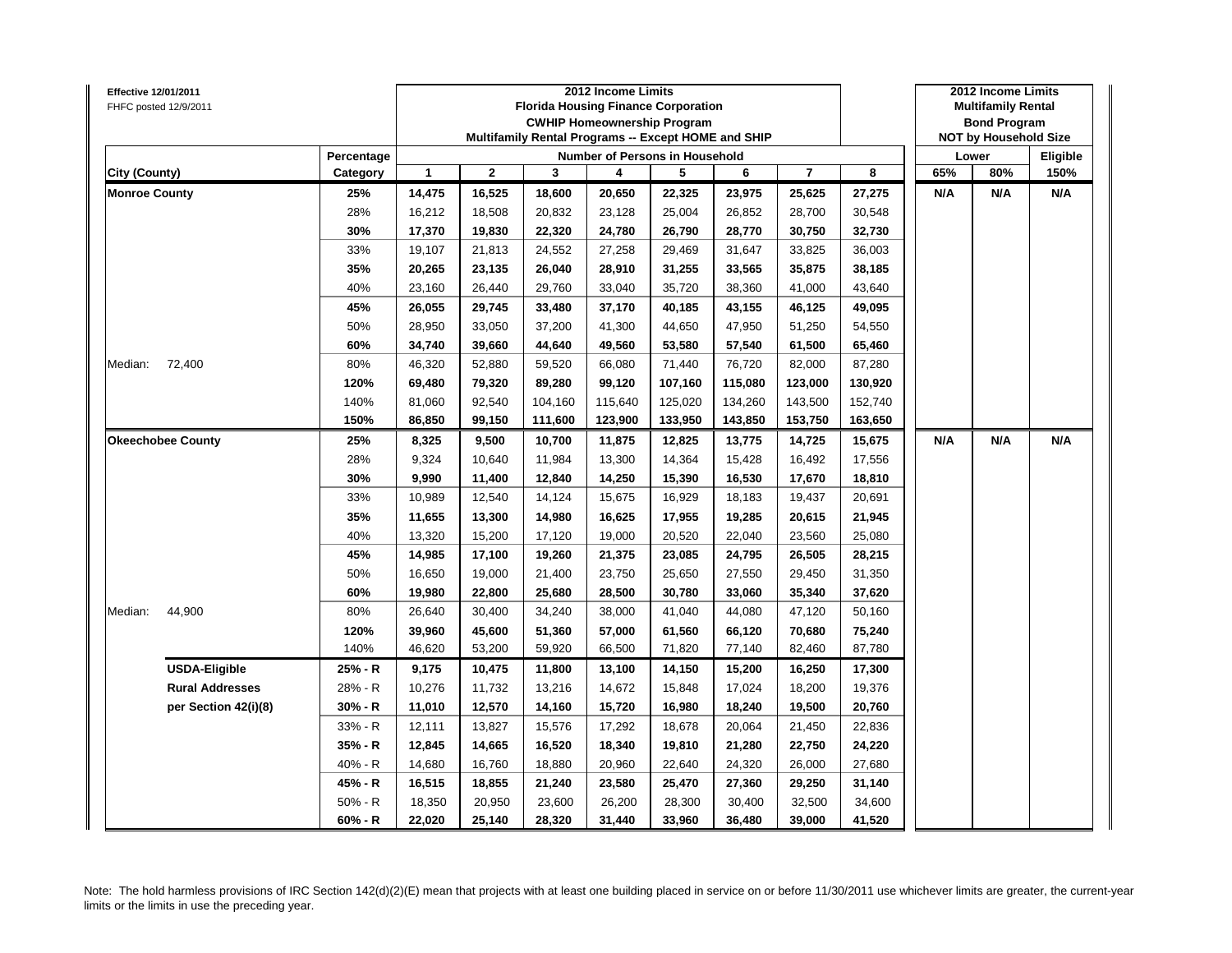| <b>Effective 12/01/2011</b> | FHFC posted 12/9/2011      |            |              |              | <b>Florida Housing Finance Corporation</b><br>Multifamily Rental Programs -- Except HOME and SHIP | 2012 Income Limits | <b>CWHIP Homeownership Program</b>    |        |                |        |     | 2012 Income Limits<br><b>Multifamily Rental</b><br><b>Bond Program</b><br><b>NOT by Household Size</b> |          |
|-----------------------------|----------------------------|------------|--------------|--------------|---------------------------------------------------------------------------------------------------|--------------------|---------------------------------------|--------|----------------|--------|-----|--------------------------------------------------------------------------------------------------------|----------|
|                             |                            | Percentage |              |              |                                                                                                   |                    | <b>Number of Persons in Household</b> |        |                |        |     | Lower                                                                                                  | Eligible |
| City (County)               |                            | Category   | $\mathbf{1}$ | $\mathbf{2}$ | 3                                                                                                 | 4                  | 5                                     | 6      | $\overline{7}$ | 8      | 65% | 80%                                                                                                    | 150%     |
| <b>Putnam County</b>        |                            | 25%        | 8,050        | 9,200        | 10,350                                                                                            | 11,475             | 12,400                                | 13,325 | 14,250         | 15,150 | N/A | N/A                                                                                                    | N/A      |
|                             |                            | 28%        | 9,016        | 10,304       | 11,592                                                                                            | 12,852             | 13,888                                | 14,924 | 15,960         | 16,968 |     |                                                                                                        |          |
|                             |                            | 30%        | 9,660        | 11,040       | 12,420                                                                                            | 13,770             | 14,880                                | 15,990 | 17,100         | 18,180 |     |                                                                                                        |          |
|                             |                            | 33%        | 10,626       | 12,144       | 13,662                                                                                            | 15,147             | 16,368                                | 17,589 | 18,810         | 19,998 |     |                                                                                                        |          |
|                             |                            | 35%        | 11,270       | 12,880       | 14,490                                                                                            | 16,065             | 17,360                                | 18,655 | 19,950         | 21,210 |     |                                                                                                        |          |
|                             |                            | 40%        | 12,880       | 14,720       | 16,560                                                                                            | 18,360             | 19,840                                | 21,320 | 22,800         | 24,240 |     |                                                                                                        |          |
|                             |                            | 45%        | 14,490       | 16,560       | 18,630                                                                                            | 20,655             | 22,320                                | 23,985 | 25,650         | 27,270 |     |                                                                                                        |          |
|                             |                            | 50%        | 16,100       | 18,400       | 20,700                                                                                            | 22,950             | 24,800                                | 26,650 | 28,500         | 30,300 |     |                                                                                                        |          |
|                             |                            | 60%        | 19,320       | 22,080       | 24,840                                                                                            | 27,540             | 29,760                                | 31,980 | 34,200         | 36,360 |     |                                                                                                        |          |
| Median:                     | 45,100                     | 80%        | 25,760       | 29,440       | 33,120                                                                                            | 36,720             | 39,680                                | 42,640 | 45,600         | 48,480 |     |                                                                                                        |          |
|                             |                            | 120%       | 38,640       | 44,160       | 49,680                                                                                            | 55,080             | 59,520                                | 63,960 | 68,400         | 72,720 |     |                                                                                                        |          |
|                             |                            | 140%       | 45,080       | 51,520       | 57,960                                                                                            | 64,260             | 69,440                                | 74,620 | 79,800         | 84,840 |     |                                                                                                        |          |
|                             | <b>HERA Special Limits</b> | 25% - HS   | 8,400        | 9,600        | 10,800                                                                                            | 12,000             | 12,975                                | 13,925 | 14,900         | 15,850 |     |                                                                                                        |          |
|                             | per Section 142(d)(2)(E)   | 28% - HS   | 9,408        | 10,752       | 12,096                                                                                            | 13,440             | 14,532                                | 15,596 | 16,688         | 17,752 |     |                                                                                                        |          |
|                             | (est. 2010)                | 30% - HS   | 10,080       | 11,520       | 12,960                                                                                            | 14,400             | 15,570                                | 16,710 | 17,880         | 19,020 |     |                                                                                                        |          |
|                             | For use by projects that   | 33% - HS   | 11,088       | 12,672       | 14,256                                                                                            | 15,840             | 17,127                                | 18,381 | 19,668         | 20,922 |     |                                                                                                        |          |
|                             | placed in service at least | 35% - HS   | 11,760       | 13,440       | 15,120                                                                                            | 16,800             | 18,165                                | 19,495 | 20,860         | 22,190 |     |                                                                                                        |          |
|                             | one building on or         | 40% - HS   | 13,440       | 15,360       | 17,280                                                                                            | 19,200             | 20,760                                | 22,280 | 23,840         | 25,360 |     |                                                                                                        |          |
|                             | before 12/31/2008          | 45% - HS   | 15,120       | 17,280       | 19,440                                                                                            | 21,600             | 23,355                                | 25,065 | 26,820         | 28,530 |     |                                                                                                        |          |
|                             |                            | 50% - HS   | 16,800       | 19,200       | 21,600                                                                                            | 24,000             | 25,950                                | 27,850 | 29,800         | 31,700 |     |                                                                                                        |          |
|                             |                            | 60% - HS   | 20,160       | 23,040       | 25,920                                                                                            | 28,800             | 31,140                                | 33,420 | 35,760         | 38,040 |     |                                                                                                        |          |
|                             | <b>USDA-Eligible</b>       | 25% - R    | 9,175        | 10,475       | 11,800                                                                                            | 13,100             | 14,150                                | 15,200 | 16,250         | 17,300 |     |                                                                                                        |          |
|                             | <b>Rural Addresses</b>     | 28% - R    | 10,276       | 11,732       | 13,216                                                                                            | 14,672             | 15,848                                | 17,024 | 18,200         | 19,376 |     |                                                                                                        |          |
|                             | per Section 42(i)(8)       | $30% - R$  | 11,010       | 12,570       | 14,160                                                                                            | 15,720             | 16,980                                | 18,240 | 19,500         | 20,760 |     |                                                                                                        |          |
|                             |                            | 33% - R    | 12,111       | 13,827       | 15,576                                                                                            | 17,292             | 18,678                                | 20,064 | 21,450         | 22,836 |     |                                                                                                        |          |
|                             |                            | 35% - R    | 12,845       | 14,665       | 16,520                                                                                            | 18,340             | 19,810                                | 21,280 | 22,750         | 24,220 |     |                                                                                                        |          |
|                             |                            | 40% - R    | 14,680       | 16,760       | 18,880                                                                                            | 20,960             | 22,640                                | 24,320 | 26,000         | 27,680 |     |                                                                                                        |          |
|                             |                            | 45% - R    | 16,515       | 18,855       | 21,240                                                                                            | 23,580             | 25,470                                | 27,360 | 29,250         | 31,140 |     |                                                                                                        |          |
|                             |                            | $50% - R$  | 18,350       | 20,950       | 23,600                                                                                            | 26,200             | 28,300                                | 30,400 | 32,500         | 34,600 |     |                                                                                                        |          |
|                             |                            | $60% - R$  | 22,020       | 25,140       | 28,320                                                                                            | 31,440             | 33,960                                | 36,480 | 39,000         | 41,520 |     |                                                                                                        |          |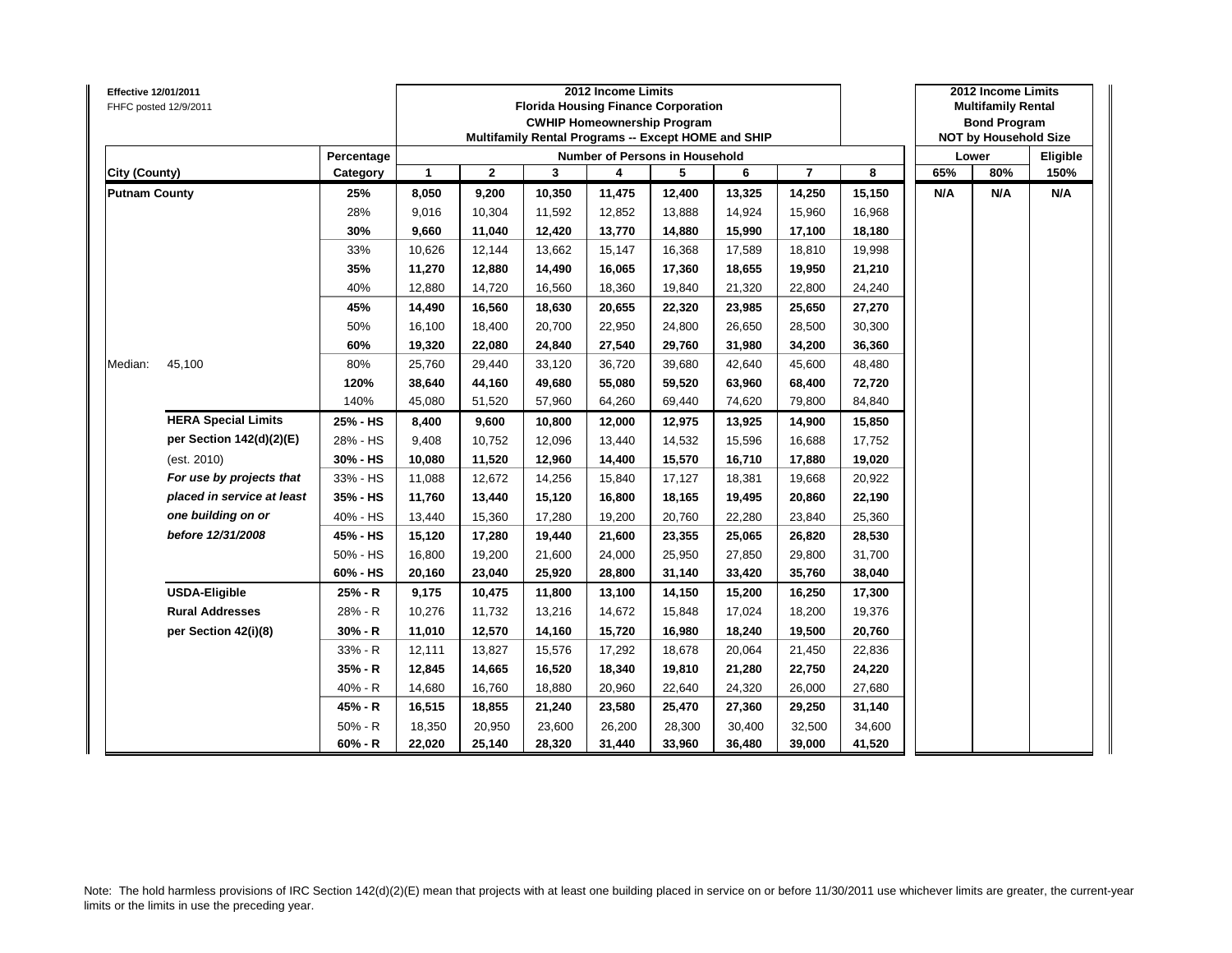| Effective 12/01/2011 | FHFC posted 12/9/2011  |            |             | 2012 Income Limits<br><b>Florida Housing Finance Corporation</b><br><b>CWHIP Homeownership Program</b><br>Multifamily Rental Programs -- Except HOME and SHIP |        | 2012 Income Limits<br><b>Multifamily Rental</b><br><b>Bond Program</b><br><b>NOT by Household Size</b> |        |                     |        |        |     |       |     |
|----------------------|------------------------|------------|-------------|---------------------------------------------------------------------------------------------------------------------------------------------------------------|--------|--------------------------------------------------------------------------------------------------------|--------|---------------------|--------|--------|-----|-------|-----|
|                      |                        | Percentage |             |                                                                                                                                                               |        | Number of Persons in Household                                                                         |        |                     |        |        |     | Lower |     |
| City (County)        |                        | Category   | $\mathbf 1$ | $\overline{2}$                                                                                                                                                | 3      | 4                                                                                                      | 5      | 6<br>$\overline{7}$ | 8      | 65%    | 80% | 150%  |     |
| <b>Sumter County</b> |                        | 25%        | 8,850       | 10,100                                                                                                                                                        | 11,375 | 12,625                                                                                                 | 13,650 | 14,650              | 15,675 | 16,675 | N/A | N/A   | N/A |
|                      |                        | 28%        | 9,912       | 11.312                                                                                                                                                        | 12.740 | 14,140                                                                                                 | 15,288 | 16.408              | 17,556 | 18,676 |     |       |     |
|                      |                        | 30%        | 10,620      | 12,120                                                                                                                                                        | 13,650 | 15,150                                                                                                 | 16,380 | 17,580              | 18,810 | 20,010 |     |       |     |
|                      |                        | 33%        | 11,682      | 13,332                                                                                                                                                        | 15,015 | 16,665                                                                                                 | 18,018 | 19,338              | 20,691 | 22,011 |     |       |     |
|                      |                        | 35%        | 12,390      | 14,140                                                                                                                                                        | 15,925 | 17,675                                                                                                 | 19,110 | 20.510              | 21,945 | 23,345 |     |       |     |
|                      |                        | 40%        | 14.160      | 16,160                                                                                                                                                        | 18,200 | 20,200                                                                                                 | 21,840 | 23.440              | 25,080 | 26,680 |     |       |     |
|                      |                        | 45%        | 15,930      | 18,180                                                                                                                                                        | 20,475 | 22,725                                                                                                 | 24,570 | 26,370              | 28,215 | 30,015 |     |       |     |
|                      |                        | 50%        | 17,700      | 20,200                                                                                                                                                        | 22,750 | 25,250                                                                                                 | 27,300 | 29,300              | 31,350 | 33,350 |     |       |     |
|                      |                        | 60%        | 21,240      | 24,240                                                                                                                                                        | 27,300 | 30,300                                                                                                 | 32,760 | 35.160              | 37,620 | 40,020 |     |       |     |
| Median:              | 50,500                 | 80%        | 28,320      | 32,320                                                                                                                                                        | 36,400 | 40,400                                                                                                 | 43,680 | 46.880              | 50,160 | 53,360 |     |       |     |
|                      |                        | 120%       | 42,480      | 48,480                                                                                                                                                        | 54.600 | 60,600                                                                                                 | 65,520 | 70.320              | 75,240 | 80,040 |     |       |     |
|                      |                        | 140%       | 49,560      | 56,560                                                                                                                                                        | 63.700 | 70.700                                                                                                 | 76,440 | 82.040              | 87,780 | 93,380 |     |       |     |
|                      | <b>USDA-Eligible</b>   | 25% - R    | 9,175       | 10,475                                                                                                                                                        | 11,800 | 13,100                                                                                                 | 14,150 | 15,200              | 16,250 | 17,300 |     |       |     |
|                      | <b>Rural Addresses</b> | 28% - R    | 10,276      | 11.732                                                                                                                                                        | 13,216 | 14,672                                                                                                 | 15,848 | 17.024              | 18,200 | 19,376 |     |       |     |
|                      | per Section 42(i)(8)   | $30% - R$  | 11,010      | 12,570                                                                                                                                                        | 14,160 | 15,720                                                                                                 | 16,980 | 18.240              | 19,500 | 20,760 |     |       |     |
|                      |                        | 33% - R    | 12.111      | 13,827                                                                                                                                                        | 15.576 | 17,292                                                                                                 | 18,678 | 20.064              | 21,450 | 22,836 |     |       |     |
|                      |                        | 35% - R    | 12,845      | 14,665                                                                                                                                                        | 16,520 | 18,340                                                                                                 | 19,810 | 21,280              | 22,750 | 24,220 |     |       |     |
|                      |                        | 40% - R    | 14,680      | 16,760                                                                                                                                                        | 18,880 | 20,960                                                                                                 | 22,640 | 24,320              | 26,000 | 27,680 |     |       |     |
|                      |                        | 45% - R    | 16,515      | 18,855                                                                                                                                                        | 21,240 | 23,580                                                                                                 | 25,470 | 27,360              | 29,250 | 31,140 |     |       |     |
|                      |                        | 50% - R    | 18,350      | 20,950                                                                                                                                                        | 23,600 | 26,200                                                                                                 | 28,300 | 30.400              | 32,500 | 34,600 |     |       |     |
|                      |                        | $60% - R$  | 22,020      | 25,140                                                                                                                                                        | 28,320 | 31,440                                                                                                 | 33,960 | 36,480              | 39,000 | 41,520 |     |       |     |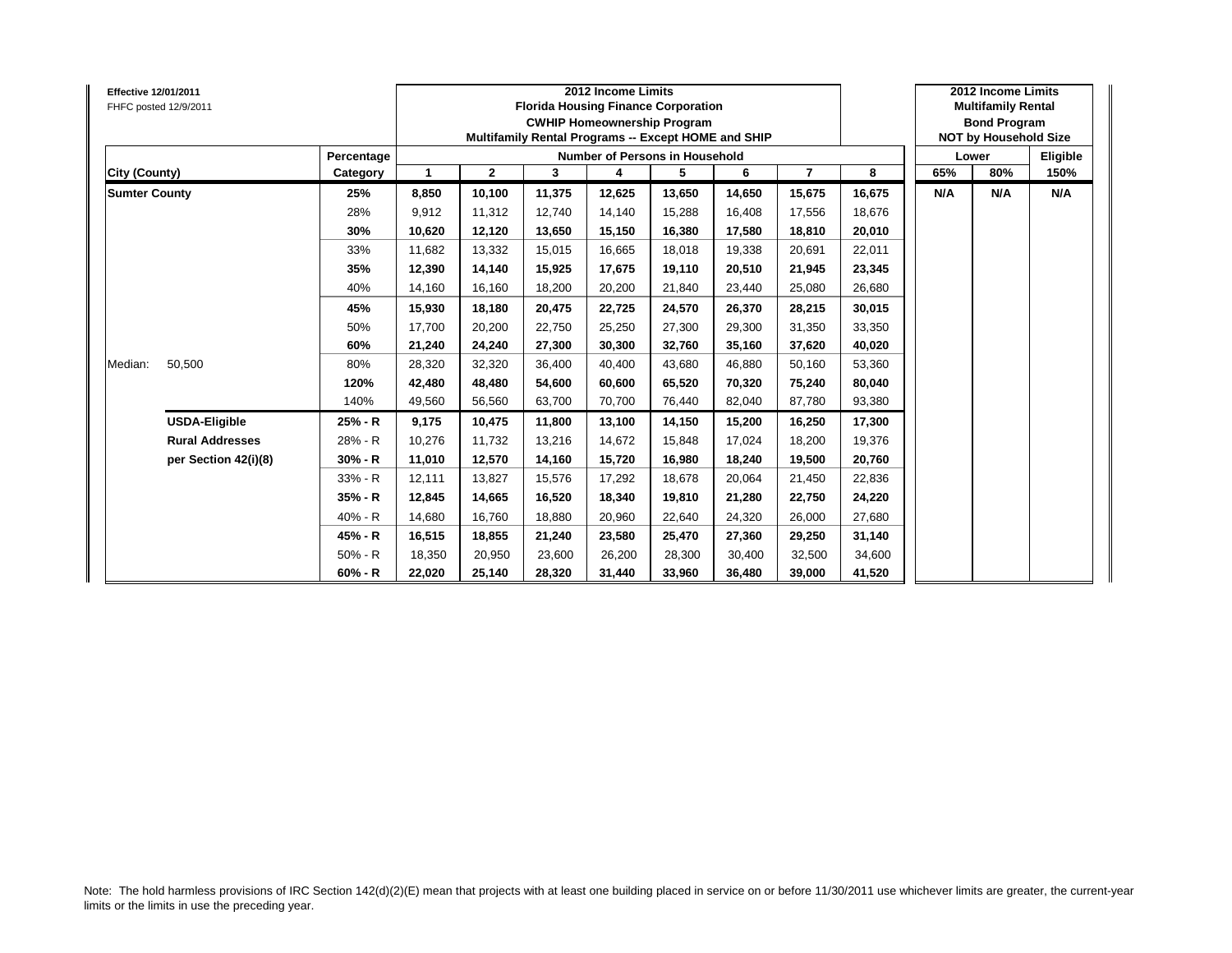| <b>Effective 12/01/2011</b> | FHFC posted 12/9/2011      |            |              | 2012 Income Limits<br><b>Florida Housing Finance Corporation</b><br><b>CWHIP Homeownership Program</b><br>Multifamily Rental Programs -- Except HOME and SHIP |        | 2012 Income Limits<br><b>Multifamily Rental</b><br><b>Bond Program</b><br><b>NOT by Household Size</b> |                                |        |                |        |     |       |      |
|-----------------------------|----------------------------|------------|--------------|---------------------------------------------------------------------------------------------------------------------------------------------------------------|--------|--------------------------------------------------------------------------------------------------------|--------------------------------|--------|----------------|--------|-----|-------|------|
|                             |                            | Percentage |              |                                                                                                                                                               |        |                                                                                                        | Number of Persons in Household |        |                |        |     | Lower |      |
| City (County)               |                            | Category   | $\mathbf{1}$ | $\mathbf{2}$                                                                                                                                                  | 3      | 4                                                                                                      | 5                              | 6      | $\overline{7}$ | 8      | 65% | 80%   | 150% |
|                             | <b>Suwannee County</b>     | 25%        | 8,100        | 9,250                                                                                                                                                         | 10,400 | 11,550                                                                                                 | 12,475                         | 13,400 | 14,325         | 15,250 | N/A | N/A   | N/A  |
|                             |                            | 28%        | 9,072        | 10,360                                                                                                                                                        | 11,648 | 12,936                                                                                                 | 13,972                         | 15,008 | 16,044         | 17,080 |     |       |      |
|                             |                            | 30%        | 9,720        | 11,100                                                                                                                                                        | 12,480 | 13,860                                                                                                 | 14,970                         | 16,080 | 17,190         | 18,300 |     |       |      |
|                             |                            | 33%        | 10,692       | 12,210                                                                                                                                                        | 13,728 | 15,246                                                                                                 | 16,467                         | 17,688 | 18,909         | 20,130 |     |       |      |
|                             |                            | 35%        | 11,340       | 12,950                                                                                                                                                        | 14,560 | 16,170                                                                                                 | 17,465                         | 18,760 | 20,055         | 21,350 |     |       |      |
|                             |                            | 40%        | 12,960       | 14,800                                                                                                                                                        | 16,640 | 18,480                                                                                                 | 19,960                         | 21,440 | 22,920         | 24,400 |     |       |      |
|                             |                            | 45%        | 14,580       | 16,650                                                                                                                                                        | 18,720 | 20,790                                                                                                 | 22,455                         | 24,120 | 25,785         | 27,450 |     |       |      |
|                             |                            | 50%        | 16,200       | 18,500                                                                                                                                                        | 20,800 | 23,100                                                                                                 | 24,950                         | 26,800 | 28,650         | 30,500 |     |       |      |
|                             |                            | 60%        | 19,440       | 22,200                                                                                                                                                        | 24,960 | 27,720                                                                                                 | 29,940                         | 32,160 | 34,380         | 36,600 |     |       |      |
| Median:                     | 46,200                     | 80%        | 25,920       | 29,600                                                                                                                                                        | 33,280 | 36,960                                                                                                 | 39,920                         | 42,880 | 45,840         | 48,800 |     |       |      |
|                             |                            | 120%       | 38,880       | 44,400                                                                                                                                                        | 49,920 | 55,440                                                                                                 | 59,880                         | 64,320 | 68,760         | 73,200 |     |       |      |
|                             |                            | 140%       | 45,360       | 51,800                                                                                                                                                        | 58,240 | 64,680                                                                                                 | 69,860                         | 75,040 | 80,220         | 85,400 |     |       |      |
|                             | <b>HERA Special Limits</b> | 25% - HS   | 8,575        | 9,800                                                                                                                                                         | 11,025 | 12,250                                                                                                 | 13,250                         | 14,225 | 15,200         | 16,175 |     |       |      |
|                             | per Section 142(d)(2)(E)   | 28% - HS   | 9,604        | 10,976                                                                                                                                                        | 12,348 | 13,720                                                                                                 | 14,840                         | 15,932 | 17,024         | 18,116 |     |       |      |
|                             | (est. 2009)                | 30% - HS   | 10,290       | 11,760                                                                                                                                                        | 13,230 | 14,700                                                                                                 | 15,900                         | 17,070 | 18,240         | 19,410 |     |       |      |
|                             | For use by projects that   | 33% - HS   | 11,319       | 12,936                                                                                                                                                        | 14,553 | 16,170                                                                                                 | 17,490                         | 18,777 | 20,064         | 21,351 |     |       |      |
|                             | placed in service at least | 35% - HS   | 12,005       | 13,720                                                                                                                                                        | 15,435 | 17,150                                                                                                 | 18,550                         | 19,915 | 21,280         | 22,645 |     |       |      |
|                             | one building on or         | 40% - HS   | 13,720       | 15,680                                                                                                                                                        | 17,640 | 19,600                                                                                                 | 21,200                         | 22,760 | 24,320         | 25,880 |     |       |      |
|                             | before 12/31/2008          | 45% - HS   | 15,435       | 17,640                                                                                                                                                        | 19,845 | 22,050                                                                                                 | 23,850                         | 25,605 | 27,360         | 29,115 |     |       |      |
|                             |                            | 50% - HS   | 17,150       | 19,600                                                                                                                                                        | 22,050 | 24,500                                                                                                 | 26,500                         | 28.450 | 30,400         | 32,350 |     |       |      |
|                             |                            | 60% - HS   | 20,580       | 23,520                                                                                                                                                        | 26,460 | 29,400                                                                                                 | 31,800                         | 34,140 | 36,480         | 38,820 |     |       |      |
|                             | <b>USDA-Eligible</b>       | 25% - R    | 9,175        | 10,475                                                                                                                                                        | 11,800 | 13,100                                                                                                 | 14,150                         | 15,200 | 16,250         | 17,300 |     |       |      |
|                             | <b>Rural Addresses</b>     | 28% - R    | 10,276       | 11,732                                                                                                                                                        | 13,216 | 14,672                                                                                                 | 15,848                         | 17,024 | 18,200         | 19,376 |     |       |      |
|                             | per Section 42(i)(8)       | $30% - R$  | 11,010       | 12,570                                                                                                                                                        | 14,160 | 15,720                                                                                                 | 16,980                         | 18,240 | 19,500         | 20,760 |     |       |      |
|                             |                            | 33% - R    | 12,111       | 13,827                                                                                                                                                        | 15,576 | 17,292                                                                                                 | 18,678                         | 20,064 | 21,450         | 22,836 |     |       |      |
|                             |                            | $35% - R$  | 12,845       | 14,665                                                                                                                                                        | 16,520 | 18,340                                                                                                 | 19,810                         | 21,280 | 22,750         | 24,220 |     |       |      |
|                             |                            | 40% - R    | 14,680       | 16,760                                                                                                                                                        | 18,880 | 20,960                                                                                                 | 22,640                         | 24,320 | 26,000         | 27,680 |     |       |      |
|                             |                            | 45% - R    | 16,515       | 18,855                                                                                                                                                        | 21,240 | 23,580                                                                                                 | 25,470                         | 27,360 | 29,250         | 31,140 |     |       |      |
|                             |                            | $50% - R$  | 18,350       | 20,950                                                                                                                                                        | 23,600 | 26,200                                                                                                 | 28,300                         | 30,400 | 32,500         | 34,600 |     |       |      |
|                             |                            | 60% - R    | 22,020       | 25,140                                                                                                                                                        | 28,320 | 31,440                                                                                                 | 33,960                         | 36,480 | 39,000         | 41,520 |     |       |      |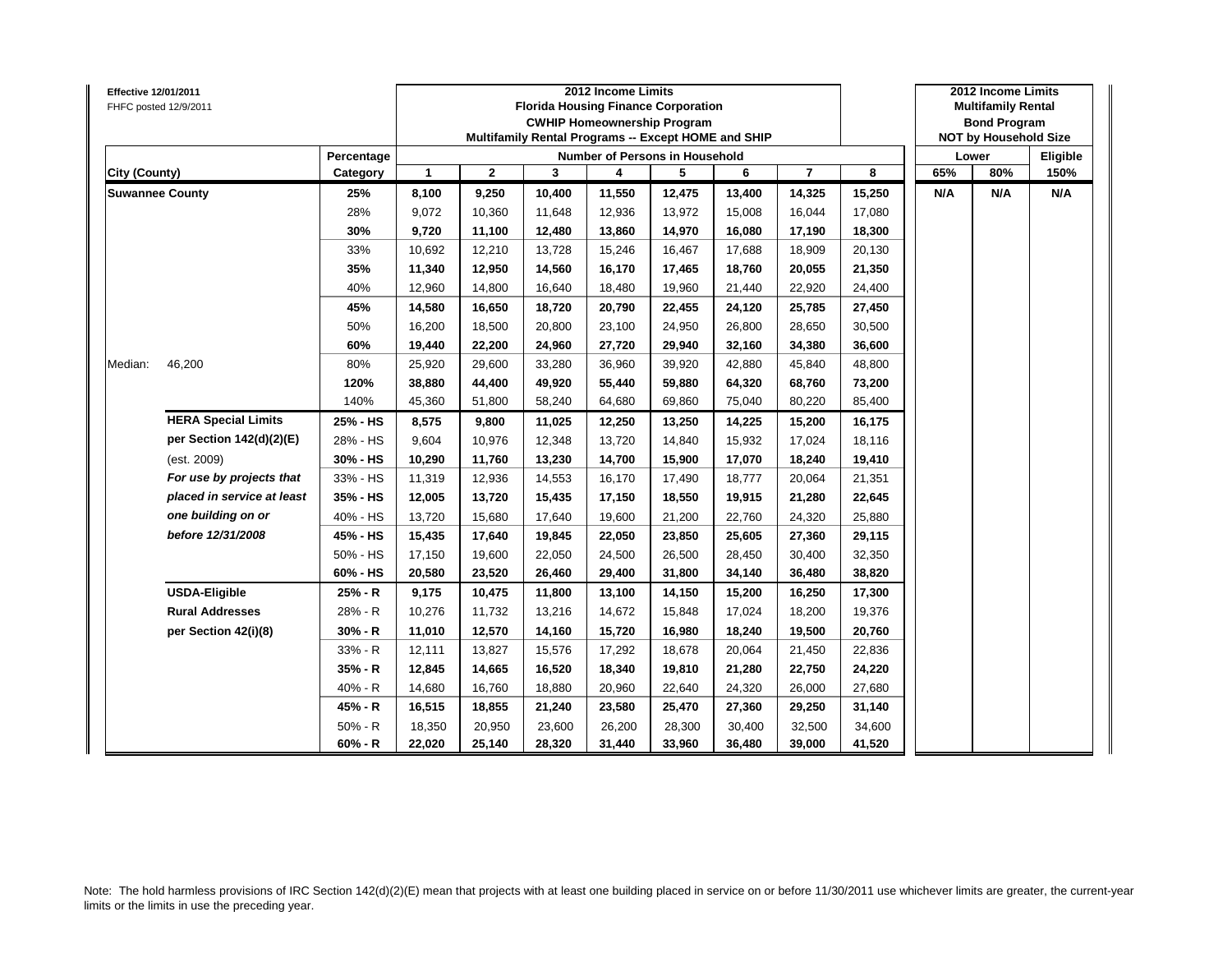| <b>Effective 12/01/2011</b> | FHFC posted 12/9/2011      |            |              | 2012 Income Limits<br><b>Florida Housing Finance Corporation</b><br><b>CWHIP Homeownership Program</b><br>Multifamily Rental Programs -- Except HOME and SHIP |        | 2012 Income Limits<br><b>Multifamily Rental</b><br><b>Bond Program</b><br><b>NOT by Household Size</b> |        |        |                |        |       |     |          |
|-----------------------------|----------------------------|------------|--------------|---------------------------------------------------------------------------------------------------------------------------------------------------------------|--------|--------------------------------------------------------------------------------------------------------|--------|--------|----------------|--------|-------|-----|----------|
|                             |                            | Percentage |              |                                                                                                                                                               |        | Number of Persons in Household                                                                         |        |        |                |        | Lower |     | Eligible |
| City (County)               |                            | Category   | $\mathbf{1}$ | $\mathbf{2}$                                                                                                                                                  | 3      | 4                                                                                                      | 5      | 6      | $\overline{7}$ | 8      | 65%   | 80% | 150%     |
| <b>Taylor County</b>        |                            | 25%        | 8,425        | 9,625                                                                                                                                                         | 10,825 | 12,025                                                                                                 | 13,000 | 13,950 | 14,925         | 15,875 | N/A   | N/A | N/A      |
|                             |                            | 28%        | 9,436        | 10,780                                                                                                                                                        | 12,124 | 13,468                                                                                                 | 14,560 | 15,624 | 16,716         | 17,780 |       |     |          |
|                             |                            | 30%        | 10,110       | 11,550                                                                                                                                                        | 12,990 | 14,430                                                                                                 | 15,600 | 16,740 | 17,910         | 19,050 |       |     |          |
|                             |                            | 33%        | 11,121       | 12,705                                                                                                                                                        | 14,289 | 15,873                                                                                                 | 17,160 | 18,414 | 19,701         | 20,955 |       |     |          |
|                             |                            | 35%        | 11,795       | 13,475                                                                                                                                                        | 15,155 | 16,835                                                                                                 | 18,200 | 19,530 | 20,895         | 22,225 |       |     |          |
|                             |                            | 40%        | 13,480       | 15,400                                                                                                                                                        | 17,320 | 19,240                                                                                                 | 20,800 | 22,320 | 23,880         | 25,400 |       |     |          |
|                             |                            | 45%        | 15,165       | 17,325                                                                                                                                                        | 19,485 | 21,645                                                                                                 | 23,400 | 25,110 | 26,865         | 28,575 |       |     |          |
|                             |                            | 50%        | 16,850       | 19,250                                                                                                                                                        | 21,650 | 24,050                                                                                                 | 26,000 | 27,900 | 29,850         | 31,750 |       |     |          |
|                             |                            | 60%        | 20,220       | 23,100                                                                                                                                                        | 25,980 | 28,860                                                                                                 | 31,200 | 33,480 | 35,820         | 38,100 |       |     |          |
| Median:                     | 48,100                     | 80%        | 26,960       | 30,800                                                                                                                                                        | 34,640 | 38,480                                                                                                 | 41,600 | 44,640 | 47,760         | 50,800 |       |     |          |
|                             |                            | 120%       | 40,440       | 46,200                                                                                                                                                        | 51,960 | 57,720                                                                                                 | 62,400 | 66,960 | 71,640         | 76,200 |       |     |          |
|                             |                            | 140%       | 47,180       | 53,900                                                                                                                                                        | 60,620 | 67,340                                                                                                 | 72,800 | 78,120 | 83,580         | 88,900 |       |     |          |
|                             | <b>HERA Special Limits</b> | 25% - HS   | 8,825        | 10,100                                                                                                                                                        | 11,350 | 12,600                                                                                                 | 13,625 | 14,625 | 15,625         | 16,650 |       |     |          |
|                             | per Section 142(d)(2)(E)   | 28% - HS   | 9,884        | 11,312                                                                                                                                                        | 12,712 | 14,112                                                                                                 | 15,260 | 16,380 | 17,500         | 18,648 |       |     |          |
|                             | (est. 2009)                | 30% - HS   | 10,590       | 12,120                                                                                                                                                        | 13,620 | 15,120                                                                                                 | 16,350 | 17,550 | 18,750         | 19,980 |       |     |          |
|                             | For use by projects that   | 33% - HS   | 11,649       | 13,332                                                                                                                                                        | 14,982 | 16,632                                                                                                 | 17,985 | 19,305 | 20,625         | 21,978 |       |     |          |
|                             | placed in service at least | 35% - HS   | 12,355       | 14,140                                                                                                                                                        | 15,890 | 17,640                                                                                                 | 19,075 | 20,475 | 21,875         | 23,310 |       |     |          |
|                             | one building on or         | 40% - HS   | 14,120       | 16,160                                                                                                                                                        | 18,160 | 20,160                                                                                                 | 21,800 | 23,400 | 25,000         | 26,640 |       |     |          |
|                             | before 12/31/2008          | 45% - HS   | 15,885       | 18,180                                                                                                                                                        | 20,430 | 22,680                                                                                                 | 24,525 | 26,325 | 28,125         | 29,970 |       |     |          |
|                             |                            | 50% - HS   | 17,650       | 20,200                                                                                                                                                        | 22,700 | 25,200                                                                                                 | 27,250 | 29,250 | 31,250         | 33,300 |       |     |          |
|                             |                            | 60% - HS   | 21,180       | 24,240                                                                                                                                                        | 27,240 | 30,240                                                                                                 | 32,700 | 35,100 | 37,500         | 39,960 |       |     |          |
|                             | <b>USDA-Eligible</b>       | 25% - R    | 9,175        | 10,475                                                                                                                                                        | 11,800 | 13,100                                                                                                 | 14,150 | 15,200 | 16,250         | 17,300 |       |     |          |
|                             | <b>Rural Addresses</b>     | 28% - R    | 10,276       | 11,732                                                                                                                                                        | 13,216 | 14,672                                                                                                 | 15,848 | 17,024 | 18,200         | 19,376 |       |     |          |
|                             | per Section 42(i)(8)       | $30% - R$  | 11,010       | 12,570                                                                                                                                                        | 14,160 | 15,720                                                                                                 | 16,980 | 18,240 | 19,500         | 20,760 |       |     |          |
|                             |                            | 33% - R    | 12,111       | 13,827                                                                                                                                                        | 15,576 | 17,292                                                                                                 | 18,678 | 20,064 | 21,450         | 22,836 |       |     |          |
|                             |                            | 35% - R    | 12,845       | 14,665                                                                                                                                                        | 16,520 | 18,340                                                                                                 | 19,810 | 21,280 | 22,750         | 24,220 |       |     |          |
|                             |                            | 40% - R    | 14,680       | 16,760                                                                                                                                                        | 18,880 | 20,960                                                                                                 | 22,640 | 24,320 | 26,000         | 27,680 |       |     |          |
|                             |                            | 45% - R    | 16,515       | 18,855                                                                                                                                                        | 21,240 | 23,580                                                                                                 | 25,470 | 27,360 | 29,250         | 31,140 |       |     |          |
|                             |                            | $50% - R$  | 18,350       | 20,950                                                                                                                                                        | 23,600 | 26,200                                                                                                 | 28,300 | 30,400 | 32,500         | 34,600 |       |     |          |
|                             |                            | $60% - R$  | 22,020       | 25,140                                                                                                                                                        | 28,320 | 31,440                                                                                                 | 33,960 | 36,480 | 39,000         | 41,520 |       |     |          |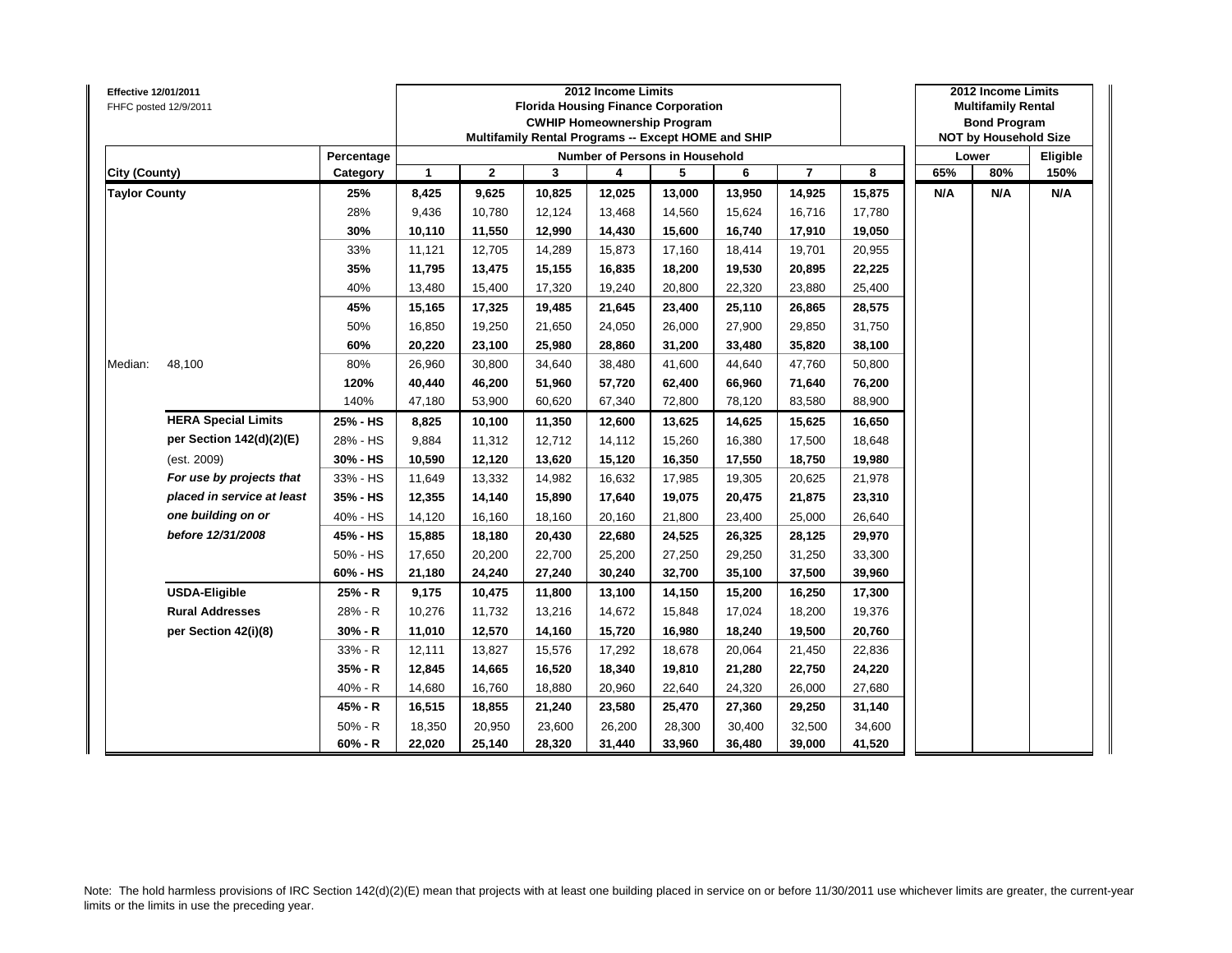| Effective 12/01/2011 | FHFC posted 12/9/2011  |            |             | 2012 Income Limits<br><b>Florida Housing Finance Corporation</b><br><b>CWHIP Homeownership Program</b><br>Multifamily Rental Programs -- Except HOME and SHIP |        | 2012 Income Limits<br><b>Multifamily Rental</b><br><b>Bond Program</b><br><b>NOT by Household Size</b> |        |        |                |        |     |       |      |
|----------------------|------------------------|------------|-------------|---------------------------------------------------------------------------------------------------------------------------------------------------------------|--------|--------------------------------------------------------------------------------------------------------|--------|--------|----------------|--------|-----|-------|------|
|                      |                        | Percentage |             |                                                                                                                                                               |        | Number of Persons in Household                                                                         |        |        |                |        |     | Lower |      |
| City (County)        |                        | Category   | $\mathbf 1$ | $\overline{2}$                                                                                                                                                | 3      | 4                                                                                                      | 5      | 6      | $\overline{7}$ | 8      | 65% | 80%   | 150% |
| <b>Union County</b>  |                        | 25%        | 9,425       | 10,775                                                                                                                                                        | 12,125 | 13,450                                                                                                 | 14,550 | 15,625 | 16,700         | 17,775 | N/A | N/A   | N/A  |
|                      |                        | 28%        | 10,556      | 12,068                                                                                                                                                        | 13.580 | 15,064                                                                                                 | 16,296 | 17.500 | 18,704         | 19,908 |     |       |      |
|                      |                        | 30%        | 11,310      | 12,930                                                                                                                                                        | 14,550 | 16,140                                                                                                 | 17,460 | 18,750 | 20,040         | 21,330 |     |       |      |
|                      |                        | 33%        | 12,441      | 14,223                                                                                                                                                        | 16,005 | 17,754                                                                                                 | 19,206 | 20,625 | 22,044         | 23,463 |     |       |      |
|                      |                        | 35%        | 13,195      | 15,085                                                                                                                                                        | 16,975 | 18,830                                                                                                 | 20,370 | 21.875 | 23,380         | 24,885 |     |       |      |
|                      |                        | 40%        | 15,080      | 17,240                                                                                                                                                        | 19,400 | 21,520                                                                                                 | 23,280 | 25.000 | 26,720         | 28,440 |     |       |      |
|                      |                        | 45%        | 16,965      | 19,395                                                                                                                                                        | 21,825 | 24,210                                                                                                 | 26,190 | 28,125 | 30,060         | 31,995 |     |       |      |
|                      |                        | 50%        | 18,850      | 21,550                                                                                                                                                        | 24,250 | 26,900                                                                                                 | 29,100 | 31,250 | 33,400         | 35,550 |     |       |      |
|                      |                        | 60%        | 22,620      | 25,860                                                                                                                                                        | 29,100 | 32,280                                                                                                 | 34,920 | 37,500 | 40,080         | 42,660 |     |       |      |
| Median:              | 53,800                 | 80%        | 30,160      | 34,480                                                                                                                                                        | 38,800 | 43,040                                                                                                 | 46,560 | 50.000 | 53,440         | 56,880 |     |       |      |
|                      |                        | 120%       | 45,240      | 51,720                                                                                                                                                        | 58.200 | 64,560                                                                                                 | 69,840 | 75.000 | 80,160         | 85,320 |     |       |      |
|                      |                        | 140%       | 52.780      | 60,340                                                                                                                                                        | 67.900 | 75,320                                                                                                 | 81,480 | 87.500 | 93,520         | 99,540 |     |       |      |
|                      | <b>USDA-Eligible</b>   | 25% - R    | 9,175       | 10,475                                                                                                                                                        | 11,800 | 13,100                                                                                                 | 14,150 | 15,200 | 16,250         | 17,300 |     |       |      |
|                      | <b>Rural Addresses</b> | 28% - R    | 10,276      | 11.732                                                                                                                                                        | 13,216 | 14,672                                                                                                 | 15,848 | 17.024 | 18,200         | 19,376 |     |       |      |
|                      | per Section 42(i)(8)   | $30% - R$  | 11,010      | 12,570                                                                                                                                                        | 14,160 | 15,720                                                                                                 | 16,980 | 18.240 | 19,500         | 20,760 |     |       |      |
|                      |                        | 33% - R    | 12.111      | 13,827                                                                                                                                                        | 15.576 | 17,292                                                                                                 | 18,678 | 20.064 | 21,450         | 22,836 |     |       |      |
|                      |                        | 35% - R    | 12,845      | 14,665                                                                                                                                                        | 16,520 | 18,340                                                                                                 | 19,810 | 21,280 | 22,750         | 24,220 |     |       |      |
|                      |                        | 40% - R    | 14,680      | 16,760                                                                                                                                                        | 18,880 | 20,960                                                                                                 | 22,640 | 24,320 | 26,000         | 27,680 |     |       |      |
|                      |                        | 45% - R    | 16,515      | 18,855                                                                                                                                                        | 21,240 | 23,580                                                                                                 | 25,470 | 27,360 | 29,250         | 31,140 |     |       |      |
|                      |                        | 50% - R    | 18,350      | 20,950                                                                                                                                                        | 23,600 | 26,200                                                                                                 | 28,300 | 30.400 | 32,500         | 34,600 |     |       |      |
|                      |                        | $60% - R$  | 22,020      | 25,140                                                                                                                                                        | 28,320 | 31,440                                                                                                 | 33,960 | 36,480 | 39,000         | 41,520 |     |       |      |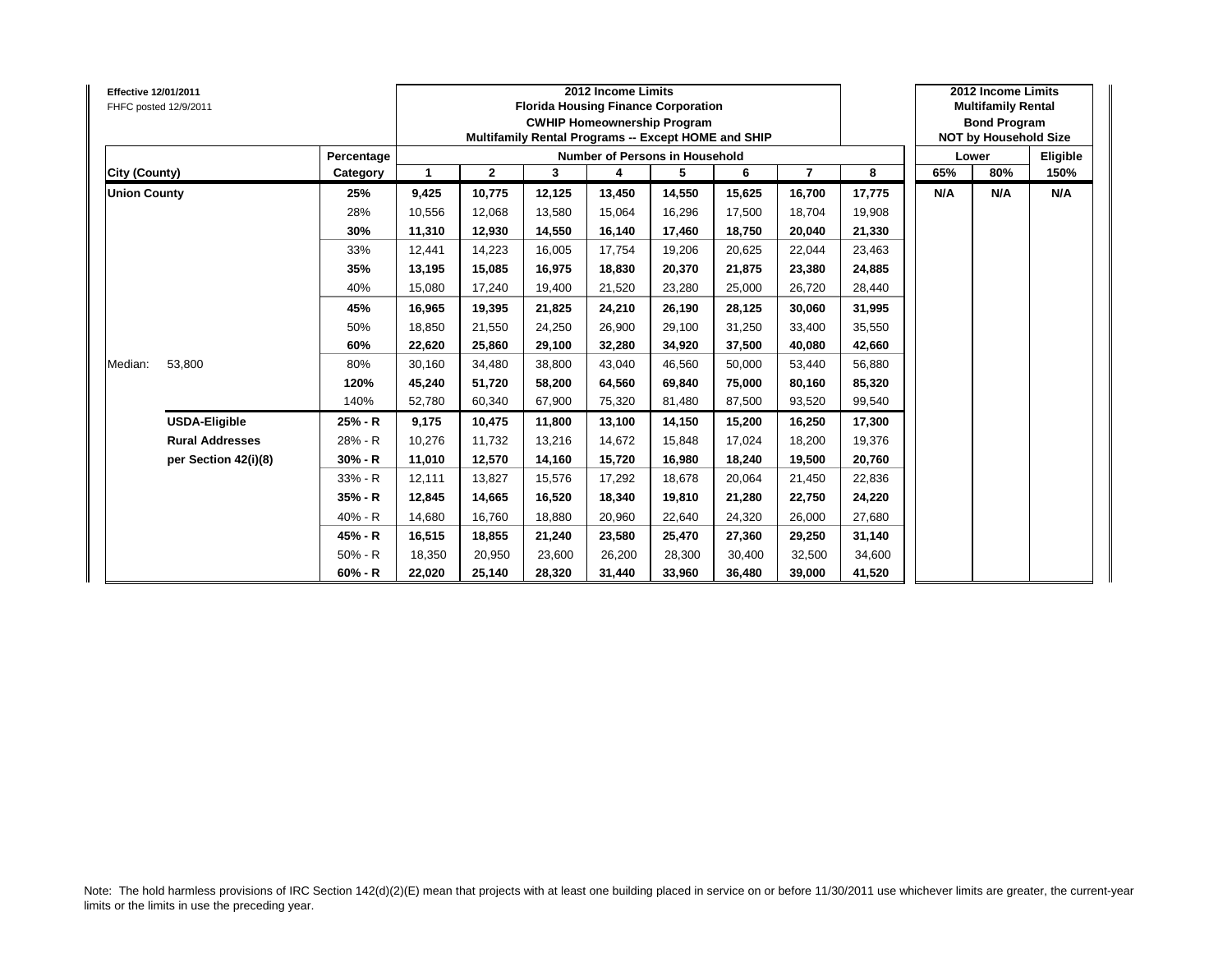| <b>Effective 12/01/2011</b> | FHFC posted 12/9/2011      |            |        | 2012 Income Limits<br><b>Florida Housing Finance Corporation</b><br><b>CWHIP Homeownership Program</b><br>Multifamily Rental Programs -- Except HOME and SHIP |        | 2012 Income Limits<br><b>Multifamily Rental</b><br><b>Bond Program</b><br><b>NOT by Household Size</b> |        |        |                |         |       |     |          |
|-----------------------------|----------------------------|------------|--------|---------------------------------------------------------------------------------------------------------------------------------------------------------------|--------|--------------------------------------------------------------------------------------------------------|--------|--------|----------------|---------|-------|-----|----------|
|                             |                            | Percentage |        |                                                                                                                                                               |        | Number of Persons in Household                                                                         |        |        |                |         | Lower |     | Eligible |
| City (County)               |                            | Category   | 1      | $\mathbf{2}$                                                                                                                                                  | 3      | 4                                                                                                      | 5      | 6      | $\overline{7}$ | 8       | 65%   | 80% | 150%     |
| <b>Walton County</b>        |                            | 25%        | 9,825  | 11,225                                                                                                                                                        | 12,625 | 14,025                                                                                                 | 15,150 | 16,275 | 17,400         | 18,525  | N/A   | N/A | N/A      |
|                             |                            | 28%        | 11,004 | 12,572                                                                                                                                                        | 14.140 | 15,708                                                                                                 | 16,968 | 18.228 | 19,488         | 20,748  |       |     |          |
|                             |                            | 30%        | 11,790 | 13,470                                                                                                                                                        | 15,150 | 16,830                                                                                                 | 18,180 | 19,530 | 20,880         | 22,230  |       |     |          |
|                             |                            | 33%        | 12,969 | 14,817                                                                                                                                                        | 16,665 | 18,513                                                                                                 | 19,998 | 21,483 | 22,968         | 24,453  |       |     |          |
|                             |                            | 35%        | 13,755 | 15,715                                                                                                                                                        | 17,675 | 19,635                                                                                                 | 21,210 | 22,785 | 24,360         | 25,935  |       |     |          |
|                             |                            | 40%        | 15,720 | 17,960                                                                                                                                                        | 20.200 | 22,440                                                                                                 | 24,240 | 26.040 | 27,840         | 29,640  |       |     |          |
|                             |                            | 45%        | 17.685 | 20,205                                                                                                                                                        | 22.725 | 25,245                                                                                                 | 27,270 | 29.295 | 31,320         | 33,345  |       |     |          |
|                             |                            | 50%        | 19,650 | 22,450                                                                                                                                                        | 25,250 | 28,050                                                                                                 | 30,300 | 32,550 | 34,800         | 37,050  |       |     |          |
|                             |                            | 60%        | 23,580 | 26,940                                                                                                                                                        | 30.300 | 33,660                                                                                                 | 36,360 | 39.060 | 41,760         | 44,460  |       |     |          |
| Median:                     | 59,300                     | 80%        | 31,440 | 35,920                                                                                                                                                        | 40,400 | 44,880                                                                                                 | 48,480 | 52.080 | 55,680         | 59,280  |       |     |          |
|                             |                            | 120%       | 47,160 | 53,880                                                                                                                                                        | 60.600 | 67,320                                                                                                 | 72,720 | 78.120 | 83,520         | 88,920  |       |     |          |
|                             |                            | 140%       | 55.020 | 62,860                                                                                                                                                        | 70.700 | 78,540                                                                                                 | 84.840 | 91.140 | 97,440         | 103,740 |       |     |          |
|                             | <b>HERA Special Limits</b> | 25% - HS   | 10,400 | 11,875                                                                                                                                                        | 13,350 | 14,825                                                                                                 | 16,025 | 17,200 | 18,400         | 19,575  |       |     |          |
|                             | per Section 142(d)(2)(E)   | 28% - HS   | 11,648 | 13,300                                                                                                                                                        | 14.952 | 16,604                                                                                                 | 17,948 | 19.264 | 20,608         | 21,924  |       |     |          |
|                             | (est. 2010)                | 30% - HS   | 12,480 | 14,250                                                                                                                                                        | 16,020 | 17,790                                                                                                 | 19,230 | 20,640 | 22,080         | 23,490  |       |     |          |
|                             | For use by projects that   | 33% - HS   | 13.728 | 15,675                                                                                                                                                        | 17.622 | 19,569                                                                                                 | 21,153 | 22.704 | 24,288         | 25,839  |       |     |          |
|                             | placed in service at least | 35% - HS   | 14,560 | 16,625                                                                                                                                                        | 18,690 | 20,755                                                                                                 | 22,435 | 24,080 | 25,760         | 27,405  |       |     |          |
|                             | one building on or         | 40% - HS   | 16,640 | 19,000                                                                                                                                                        | 21,360 | 23,720                                                                                                 | 25,640 | 27,520 | 29,440         | 31,320  |       |     |          |
|                             | before 12/31/2008          | 45% - HS   | 18,720 | 21,375                                                                                                                                                        | 24.030 | 26,685                                                                                                 | 28,845 | 30.960 | 33,120         | 35,235  |       |     |          |
|                             |                            | 50% - HS   | 20,800 | 23,750                                                                                                                                                        | 26.700 | 29,650                                                                                                 | 32,050 | 34,400 | 36,800         | 39,150  |       |     |          |
|                             |                            | 60% - HS   | 24,960 | 28,500                                                                                                                                                        | 32,040 | 35,580                                                                                                 | 38,460 | 41,280 | 44,160         | 46,980  |       |     |          |